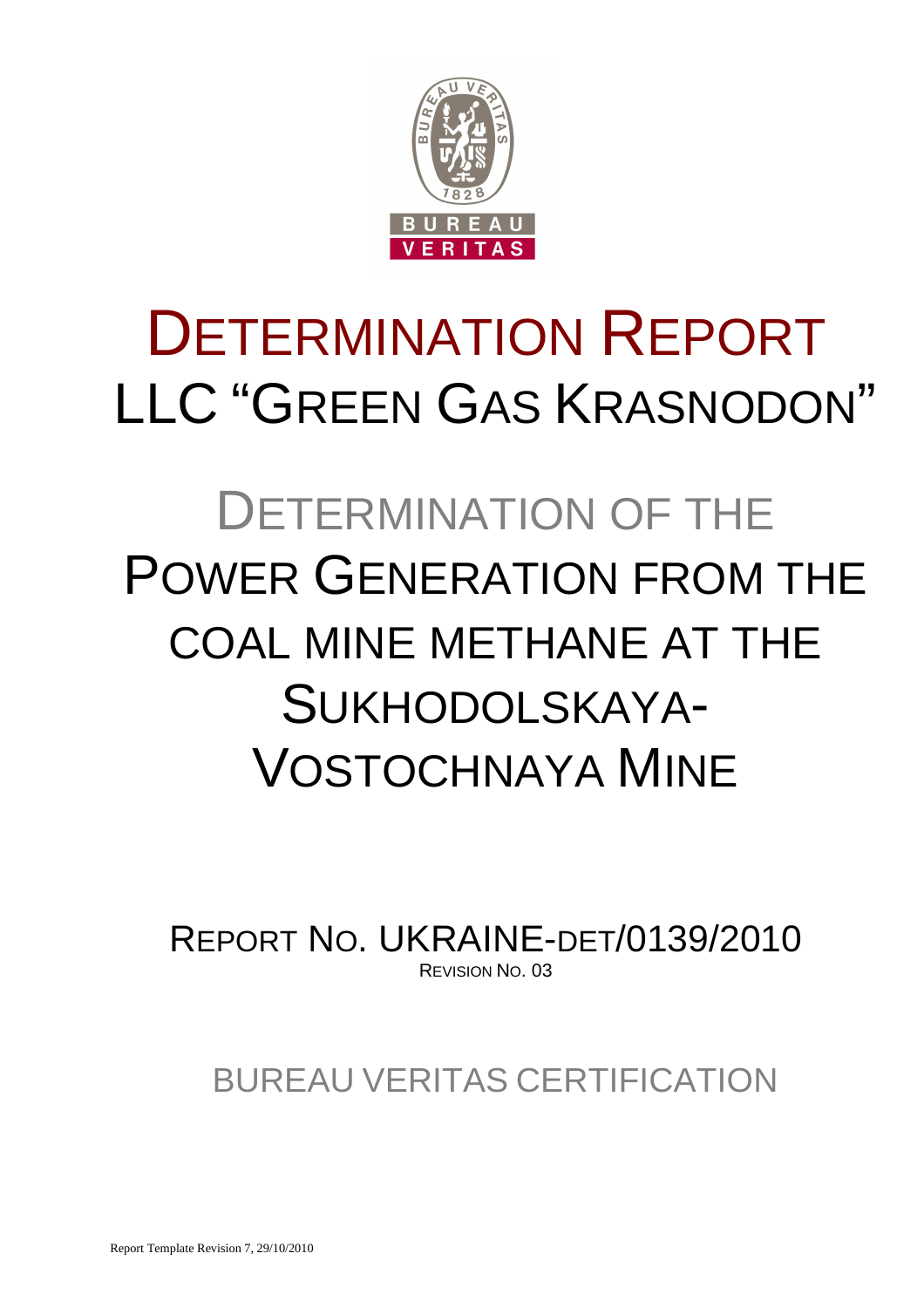DETERMINATION REPORT "POWER GENERATION FROM THE COAL MINE METHANE AT THE SUKHODOLSKAYA-VOSTOCHNAYA MINE"



| Date of first issue:<br>24/12/2010 | Organizational unit:<br><b>Bureau Veritas Certification Holding</b><br>ISAS |
|------------------------------------|-----------------------------------------------------------------------------|
| Client:                            | Client ref.:                                                                |
| LLC "Green Gas Krasnodon"          | Elena Ostrovskaya                                                           |

Summary:

Bureau Veritas Certification has made the determination of the "Power generation from the coal mine methane at the Sukhodolskaya-Vostochnaya Mine" project of LLC "Green Gas Krasnodon" located in Lugansk region, Ukraine on the basis of UNFCCC criteria for the JI, as well as criteria given to provide for consistent project operations, monitoring and reporting. UNFCCC criteria refer to Article 6 of the Kyoto Protocol, the JI rules and modalities and the subsequent decisions by the JI Supervisory Committee, as well as the host country criteria.

The determination scope is defined as an independent and objective review of the project design document, the project's baseline study, monitoring plan and other relevant documents, and consisted of the following three phases: i) desk review of the project design and the baseline and monitoring plan; ii) follow-up interviews with project stakeholders; iii) resolution of outstanding issues and the issuance of the final determination report and opinion. The overall determination, from Contract Review to Determination Report & Opinion, was conducted using Bureau Veritas Certification internal procedures.

The first output of the determination process is a list of Clarification and Corrective Actions Requests (CL and CAR), presented in Appendix A. Taking into account this output, the project proponent revised its project design document.

In summary, it is Bureau Veritas Certification's opinion that the project correctly applies the JI specific approach on the basis of the approved consolidated baseline and monitoring methodology ACM0008 "Consolidated methodology for coal bed methane, coal mine methane and ventilation air methane capture and use for power (electrical or motive) and heat and/or destruction through flaring or flameless oxidation", version 07, and meets the relevant UNFCCC requirements for the JI and the relevant host country criteria.

| Report No.:<br>UKRAINE-det/0139/2010                                                                                                                                                                                |                 | Subject Group:<br>JI   | Indexing terms                                                                           |
|---------------------------------------------------------------------------------------------------------------------------------------------------------------------------------------------------------------------|-----------------|------------------------|------------------------------------------------------------------------------------------|
| Project title:<br>"Power generation from the coal mine methane<br>at the Sukhodolskaya-Vostochnaya Mine"                                                                                                            |                 |                        | Climate Change, Kyoto Protocol, JI, Emission<br>Reductions, Determination                |
| Work carried out by:<br>Ivan Sokolov – Team Leader, Lead Veifier<br>Igor Antipko - Team Member, Verifier<br>Olena Manziuk – Team Member, Verifier<br>Denis Pishchalov - Team Member, Financial<br><b>Specialist</b> |                 |                        | No distribution without permission from the<br>Client or responsible organizational unit |
| Work verified by:<br>Leonid Yaskin- Internal Technical Reviewer                                                                                                                                                     |                 |                        | Limited distribution                                                                     |
| Work approved by:<br>Flavio Gomes - Operational Manager                                                                                                                                                             |                 |                        | Unrestricted distribution                                                                |
| Date of this revision:<br>26/04/2011                                                                                                                                                                                | Rev. No.:<br>03 | Number of pages:<br>78 |                                                                                          |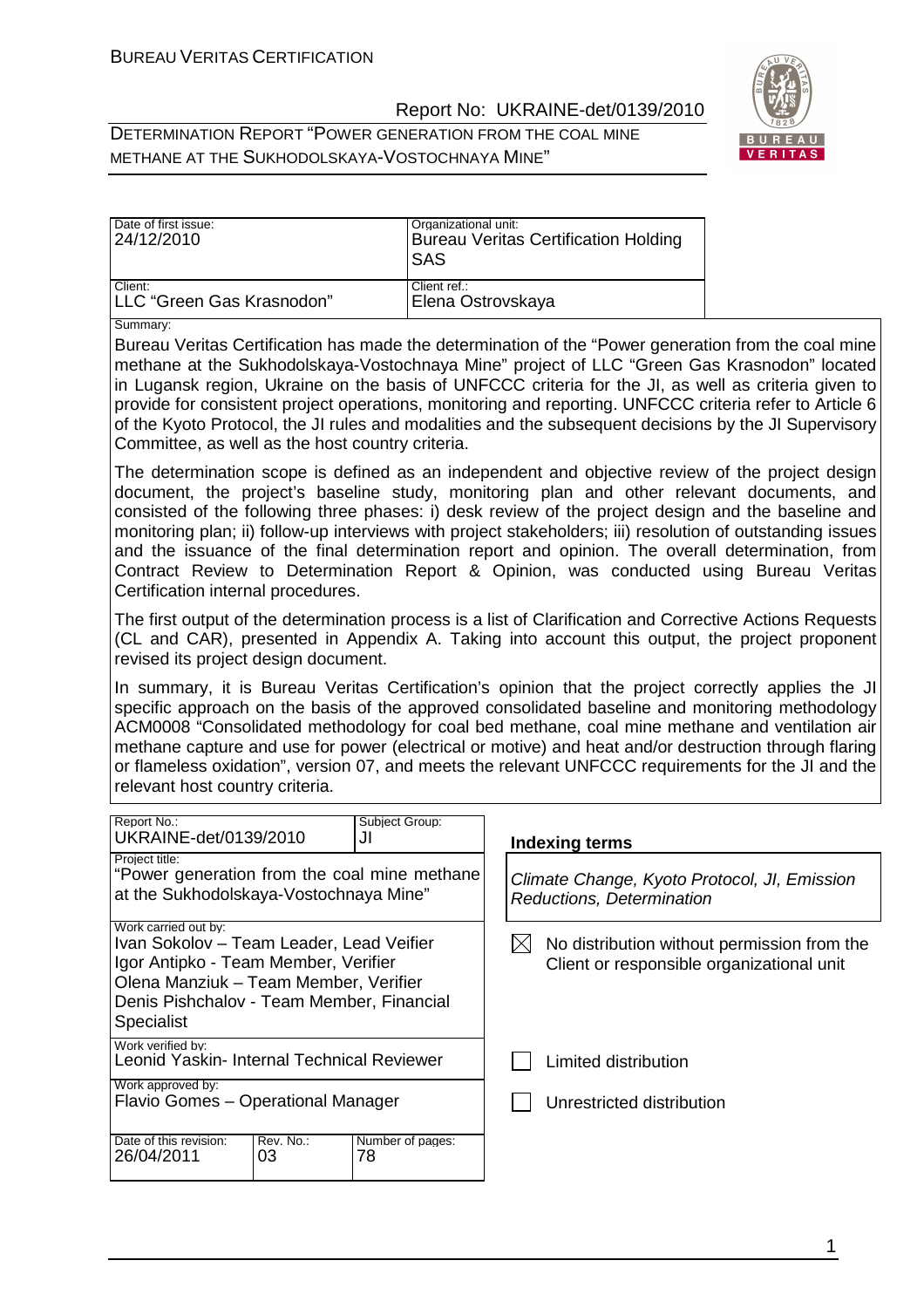DETERMINATION REPORT "POWER GENERATION FROM THE COAL MINE METHANE AT THE SUKHODOLSKAYA-VOSTOCHNAYA MINE"

# **Table of Contents Page 2014**

| 1<br>1.1       | Objective                                                                                                                        | .3<br>3        |
|----------------|----------------------------------------------------------------------------------------------------------------------------------|----------------|
| 1.2            | Scope                                                                                                                            | 3              |
| 1.3            | Determination team                                                                                                               | 3              |
| $\overline{2}$ |                                                                                                                                  | $\overline{A}$ |
| 2.1            | <b>Review of Documents</b>                                                                                                       | $\overline{4}$ |
| 2.2            | Follow-up Interviews                                                                                                             | 5              |
| 2.3            | Resolution of Clarification and Corrective Action Requests                                                                       | 5              |
| 3              |                                                                                                                                  |                |
| 4              |                                                                                                                                  |                |
| 4.1            | Project approvals by Parties involved (19-20)                                                                                    | $\overline{7}$ |
| 4.2            | Authorization of project participants by Parties involved (21)                                                                   | 8              |
| 4.3            | Baseline setting (22-26)                                                                                                         | 8              |
| 4.4            | Additionality (27-31)                                                                                                            | 10             |
| 4.5            | Project boundary (32-33)                                                                                                         | 10             |
| 4.6            | Crediting period (34)                                                                                                            | 11             |
| 4.7            | Monitoring plan (35-39)                                                                                                          | 12             |
| 4.8            | Leakage (40-41)                                                                                                                  | 19             |
| 4.9            | Estimation of emission reductions or enhancements of net<br>removals $(42-47)$                                                   | 20             |
| 4.10           | Environmental impacts (48)                                                                                                       | 23             |
| 4.11           | Stakeholder consultation (49)                                                                                                    | 24             |
| 5              | SUMMARY AND REPORT OF HOW DUE ACCOUNT WAS<br><b>COMMENTS</b><br><b>RECEIVED</b><br><b>PURSUANT</b><br><b>TAKEN</b><br>OF<br>- TO | .24            |
|                |                                                                                                                                  |                |
| 6              |                                                                                                                                  | .24            |
| 7              |                                                                                                                                  |                |
|                | APPENDIX A: DETERMINATION PROTOCOL OF JI PROJECT                                                                                 |                |

APPENDIX B: CVs OF DETERMINATION TEAM

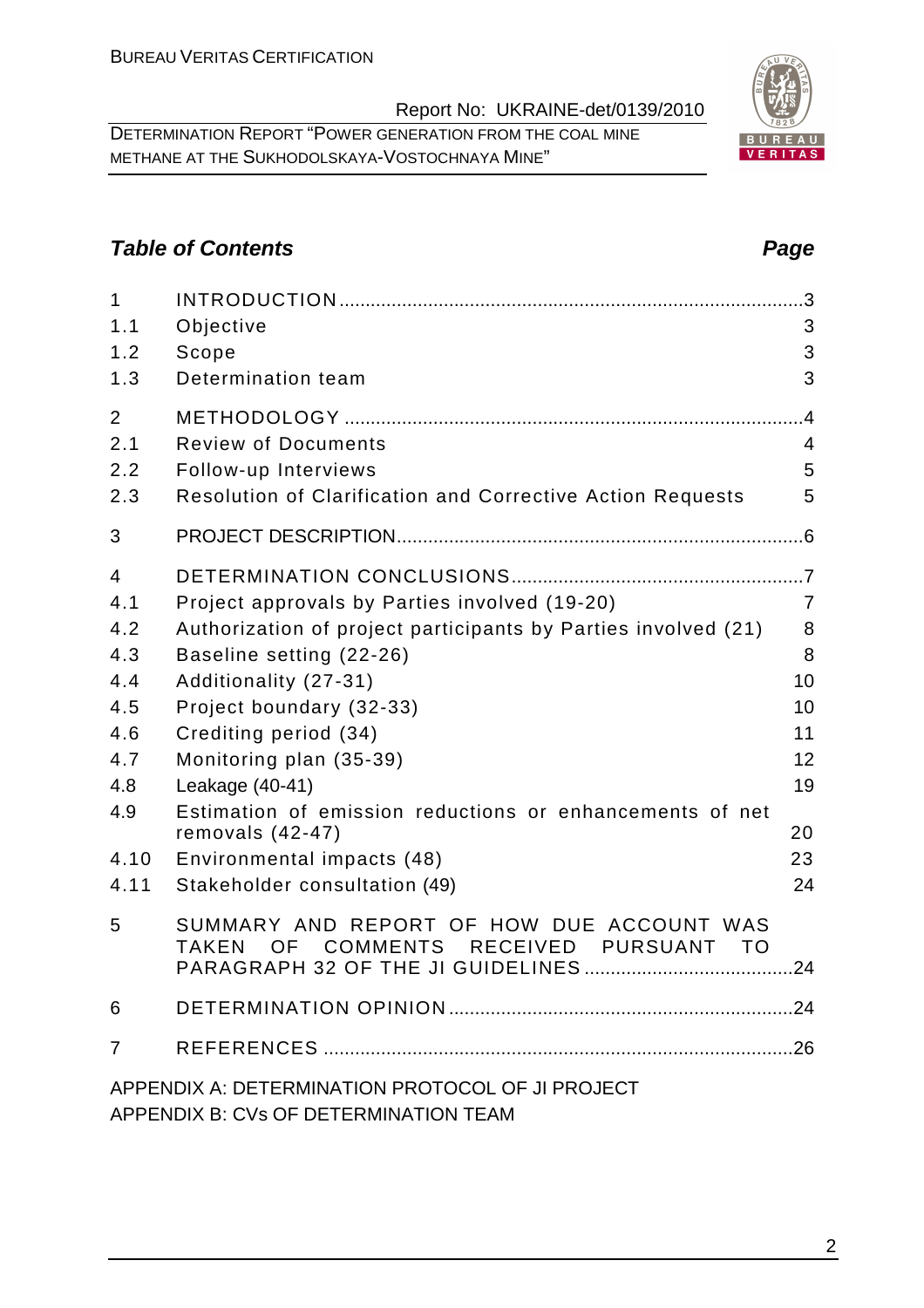DETERMINATION REPORT "POWER GENERATION FROM THE COAL MINE METHANE AT THE SUKHODOLSKAYA-VOSTOCHNAYA MINE"



# **1 INTRODUCTION**

LLC "Green Gas Krasnodon" has commissioned Bureau Veritas Certification to determine its JI project "Power generation from the coal mine methane at the Sukhodolskaya-Vostochnaya Mine" (hereafter called "the project") at Lugansk region, Ukraine.

This report summarizes the findings of the determination of the project, performed on the basis of UNFCCC criteria, as well as criteria given to provide for consistent project operations, monitoring and reporting.

# **1.1 Objective**

The determination serves as project design verification and is a requirement of all projects. The determination is an independent third party assessment of the project design. In particular, the project's baseline, the monitoring plan (MP), and the project's compliance with relevant UNFCCC and host country criteria are validated in order to confirm that the project design, as documented, is sound and reasonable, and meets the stated requirements and identified criteria. Determination is a requirement for all JI projects and is seen as necessary to provide assurance to stakeholders of the quality of the project and its intended generation of emissions reductions units (ERUs).

UNFCCC criteria refer to Article 6 of the Kyoto Protocol, the JI rules and modalities and the subsequent decisions by the JI Supervisory Committee, as well as the host country criteria.

# **1.2 Scope**

The determination scope is defined as an independent and objective review of the project design document, the project's baseline study and monitoring plan and other relevant documents. The information in these documents is reviewed against Kyoto Protocol requirements, UNFCCC rules and associated interpretations.

The determination is not meant to provide any consulting towards the Client. However, stated requests for clarifications and/or corrective actions may provide input for improvement of the project design.

# **1.3 Determination team**

The determination team consists of the following personnel:

Ivan G. Sokolov

Bureau Veritas Certification Team Leader, Climate Change Lead Verifier

Igor Antipko

Bureau Veritas Certification Team Member, Climate Change Verifier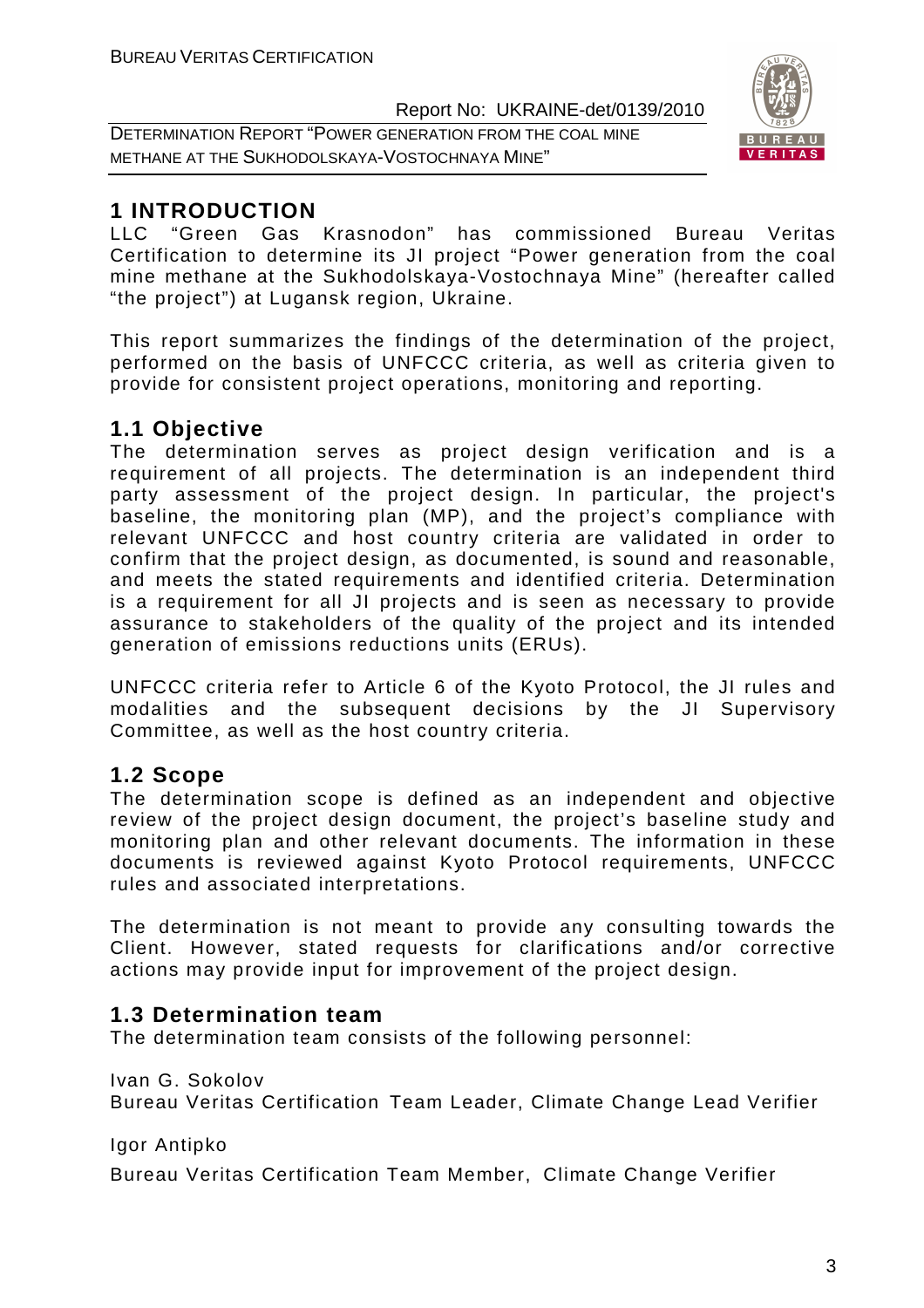DETERMINATION REPORT "POWER GENERATION FROM THE COAL MINE METHANE AT THE SUKHODOLSKAYA-VOSTOCHNAYA MINE"



Olena Manziuk

Bureau Veritas Certification Team Member, Climate Change Verifier

Denis Pishchalov

Bureau Veritas Certification Team Member, Financial Specialist

This determination report was reviewed by:

Leonid Yaskin

Bureau Veritas Certification, Internal technical reviewer

# **2 METHODOLOGY**

The overall determination, from Contract Review to Determination Report & Opinion, was conducted using Bureau Veritas Certification internal procedures.

In order to ensure transparency, a determination protocol was customized for the project, according to the version 01 of the Joint Implementation Determination and Verification Manual, issued by the Joint Implementation Supervisory Committee at its 19 meeting on 04/12/2009. The protocol shows, in a transparent manner, criteria (requirements), means of determination and the results from determining the identified criteria. The determination protocol serves the following purposes:

- It organizes, details and clarifies the requirements a JI project is expected to meet;
- It ensures a transparent validation process where the determiner will document how a particular requirement has been determined and the result of the determination.

The completed determination protocol is enclosed in Appendix A to this report.

# **2.1 Review of Documents**

The Project Design Document (PDD) submitted by LLC "Green Gas Krasnodon" and additional background documents related to the project design and baseline, i.e. country Law, Guidelines for users of the joint implementation project design document form, Approved CDM methodology and/or Guidance on criteria for baseline setting and monitoring, Kyoto Protocol, Clarifications on Determination Requirements to be Checked by a Accredited Independent Entity were reviewed.

To address Bureau Veritas Certification corrective action and clarification requests, LLC "Green Gas Krasnodon" revised the PDD and resubmitted it on 17/01/2011.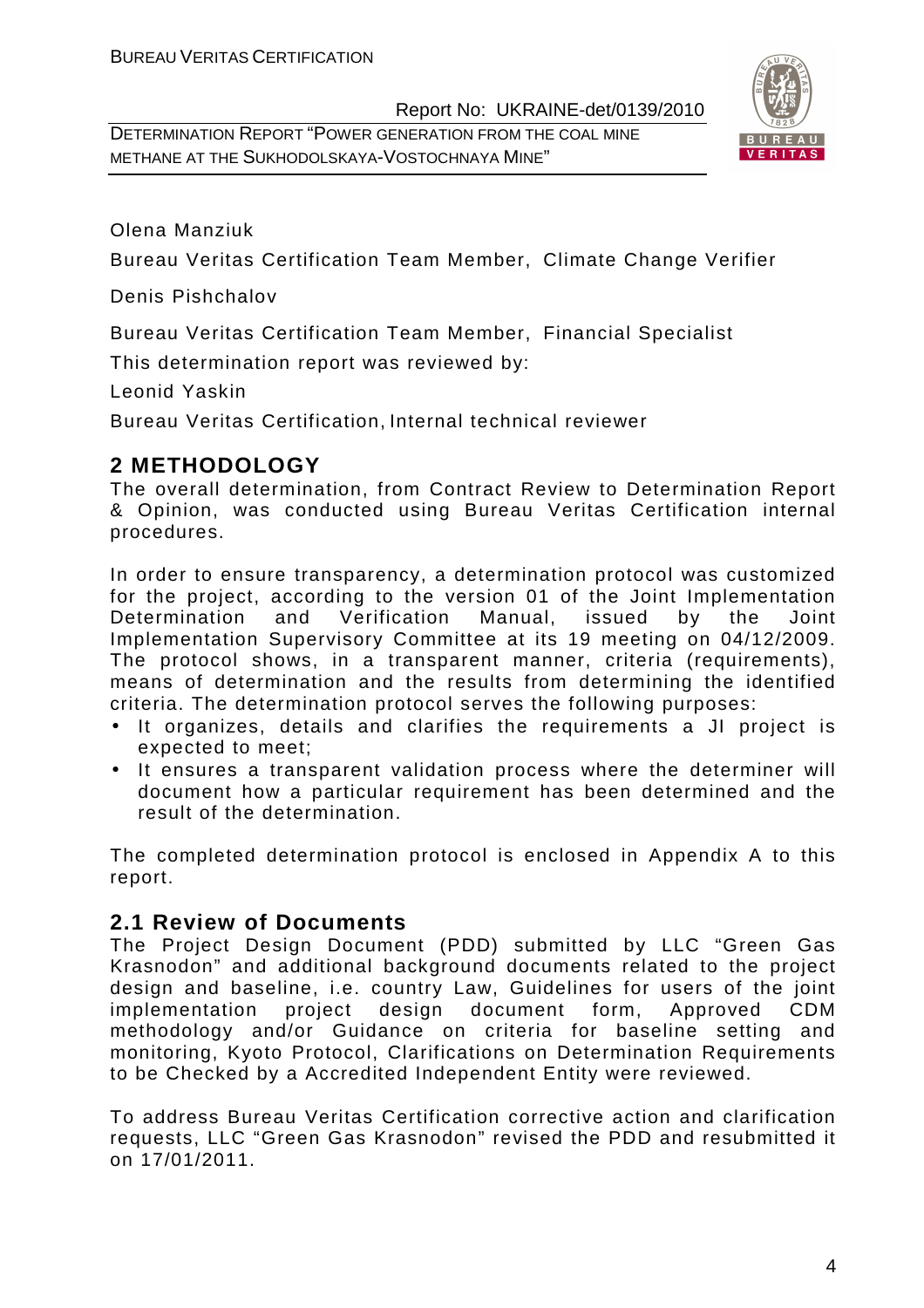DETERMINATION REPORT "POWER GENERATION FROM THE COAL MINE METHANE AT THE SUKHODOLSKAYA-VOSTOCHNAYA MINE"



The determination findings presented in this report relate to the project as described in the PDD version 02 dated 20/10/2010, PDD version 02.1 dated 26/10/2010, PDD version 03 dated 26/11/2010, PDD version 04 dated 06/12/2010, PDD version 05 dated 17/01/2011, and PDD version 06 dated 25/04/2011.

# **2.2 Follow-up Interviews**

On 04/10/2010 Bureau Veritas Certification performed on-site interviews with project stakeholders to confirm selected information and to resolve issues identified in the document review. Representatives of LLC "Green Gas Krasnodon", OJSC "Krasnodonvuhillya", the Sukhodolskaya-Vostochnaya Mine were interviewed (see References). The main topics of the interviews are summarized in Table 1.

| Interviewed                                                                                          | <b>Interview topics</b>                                                                                                                                                                                                                                    |
|------------------------------------------------------------------------------------------------------|------------------------------------------------------------------------------------------------------------------------------------------------------------------------------------------------------------------------------------------------------------|
| organization                                                                                         |                                                                                                                                                                                                                                                            |
| LLC "Green Gas<br>Krasnodon", OJSC<br>"Krasnodonvuhillya",<br>the Sukhodolskaya-<br>Vostochnaya Mine | Implementation schedule<br>➤<br>Project management organisation<br>➤<br>> Environmental Impact Assessment<br>Project monitoring responsibilities<br>Measurement equipment<br>➤<br>Quality control and quality assurance<br>procedures                      |
|                                                                                                      | $\triangleright$ Environmental impacts affected<br>$\triangleright$ Local authorities and public opinion                                                                                                                                                   |
| <b>CONSULTANT</b><br><b>Green Gas Germany</b><br>GmbH                                                | Applicability of methodology<br>➤<br>$\triangleright$ Baseline and Project scenarios<br>$\triangleright$ Barriers analysis<br>Additionality justification<br>➤<br>Common practice analysis<br>Monitoring plan<br>➤<br>Conformity of PDD to JI requirements |

**Table 1 Interview topics** 

# **2.3 Resolution of Clarification and Corrective Action Requests**

The objective of this phase of the determination is to raise the requests for corrective actions and clarification and any other outstanding issues that needed to be clarified for Bureau Veritas Certification positive conclusion on the project design.

Corrective Action Requests (CAR) is issued, where: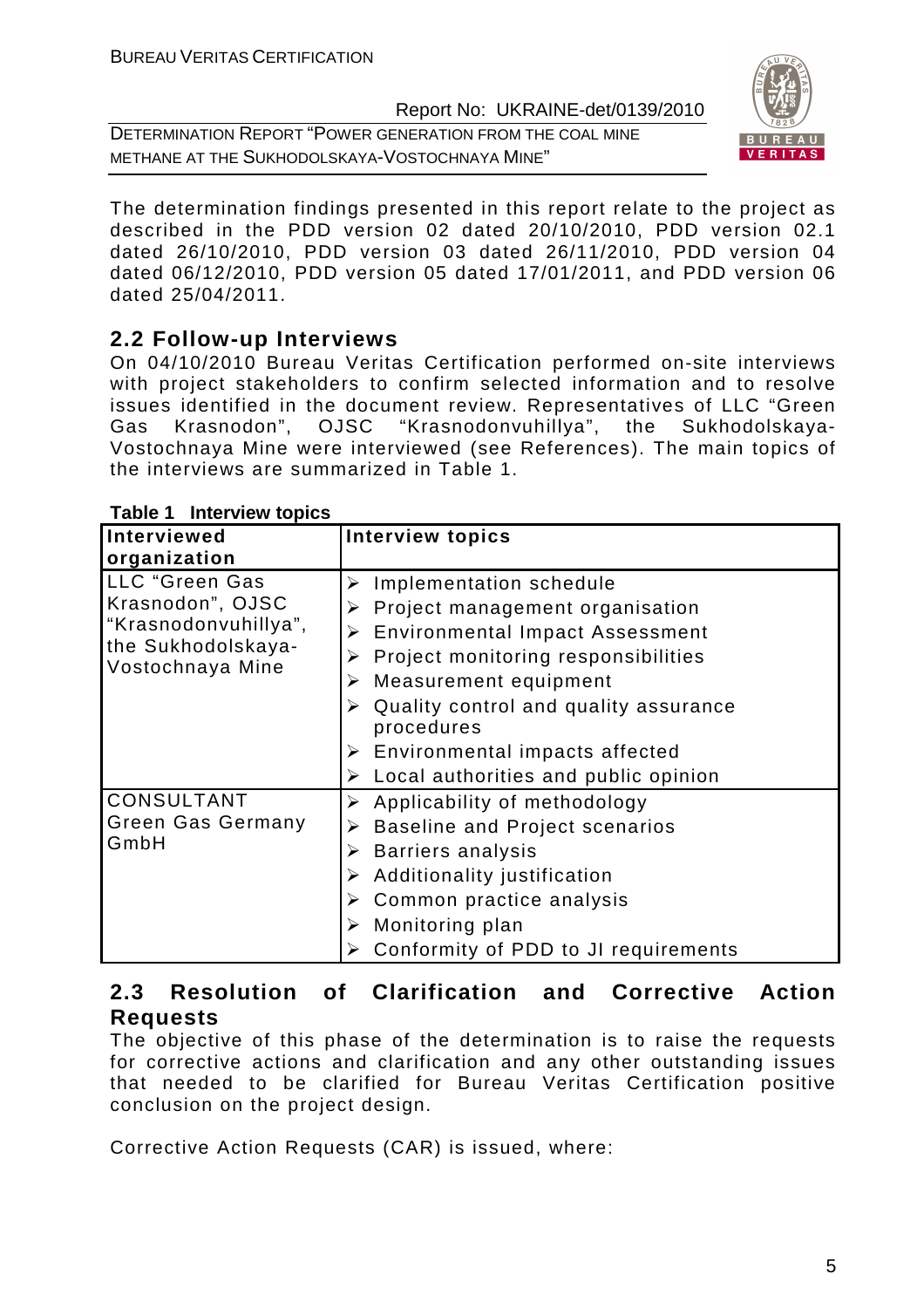DETERMINATION REPORT "POWER GENERATION FROM THE COAL MINE METHANE AT THE SUKHODOLSKAYA-VOSTOCHNAYA MINE"



(a) The project participants have made mistakes that will influence the ability of the project activity to achieve real, measurable additional emission reductions;

(b) The JI requirements have not been met;

(c) There is a risk that emission reductions cannot be monitored or calculated.

The determination team may also use the term Clarification Request (CL), if information is insufficient or not clear enough to determine whether the applicable JI requirements have been met.

To guarantee the transparency of the verification process, the concerns raised are documented in more detail in the verification protocol in Appendix A.

# **3 PROJECT DESCRIPTION**

As described in the PDD, Coal Mine Methane (CMM), defined as the methane component of gases released from the strata and coal seams in a working mine. CMM is either captured as pre-mining CMM (also known as pre drainage) prior to the mining process from underground boreholes or as post-mining CMM (also known as post drainage) during or after completion of the mining process from vertical surface goaf wells, underground inclined or horizontal boreholes, gas drainage galleries or other goaf gas capture techniques, including drainage of sealed areas, in the mine. Both pre- and post-mining CMM is drained in parallel to Ventilation Air Methane (VAM), which is defined as methane mixed with ventilation air in the mine that is circulated in sufficient quantity to dilute the methane to low concentrations for safety reasons.

Currently in most of the active mines in the Ukraine, CMM is partially or in total released to the atmosphere, despite the fact that it is well-known as harmful greenhouse gas with a global warming potential (GWP) of 21 t CO2e / t CH4.

Currently only a small portion of the total amount of coal mine gas is utilised within two CMM-fired steam boilers for the production of steam, used for the generation of hot water and other heating purposes of the Mine. Both CMM-fired steam boilers belong to a separate registered JIproject under the project identification UA1000031 ("Utilization of Coal Mine Methane at the Coal Mine Sukhodilska-Skhidna"). As both CMM-fired steam boilers have a set capacity which is 50% of the technical capacity, the main portion of the extracted coal mine gas is vented into the atmosphere via several cold stacks.

Thus, the project will reduce methane emissions by utilizing the CMM which would be otherwise vented into the atmosphere in the absence of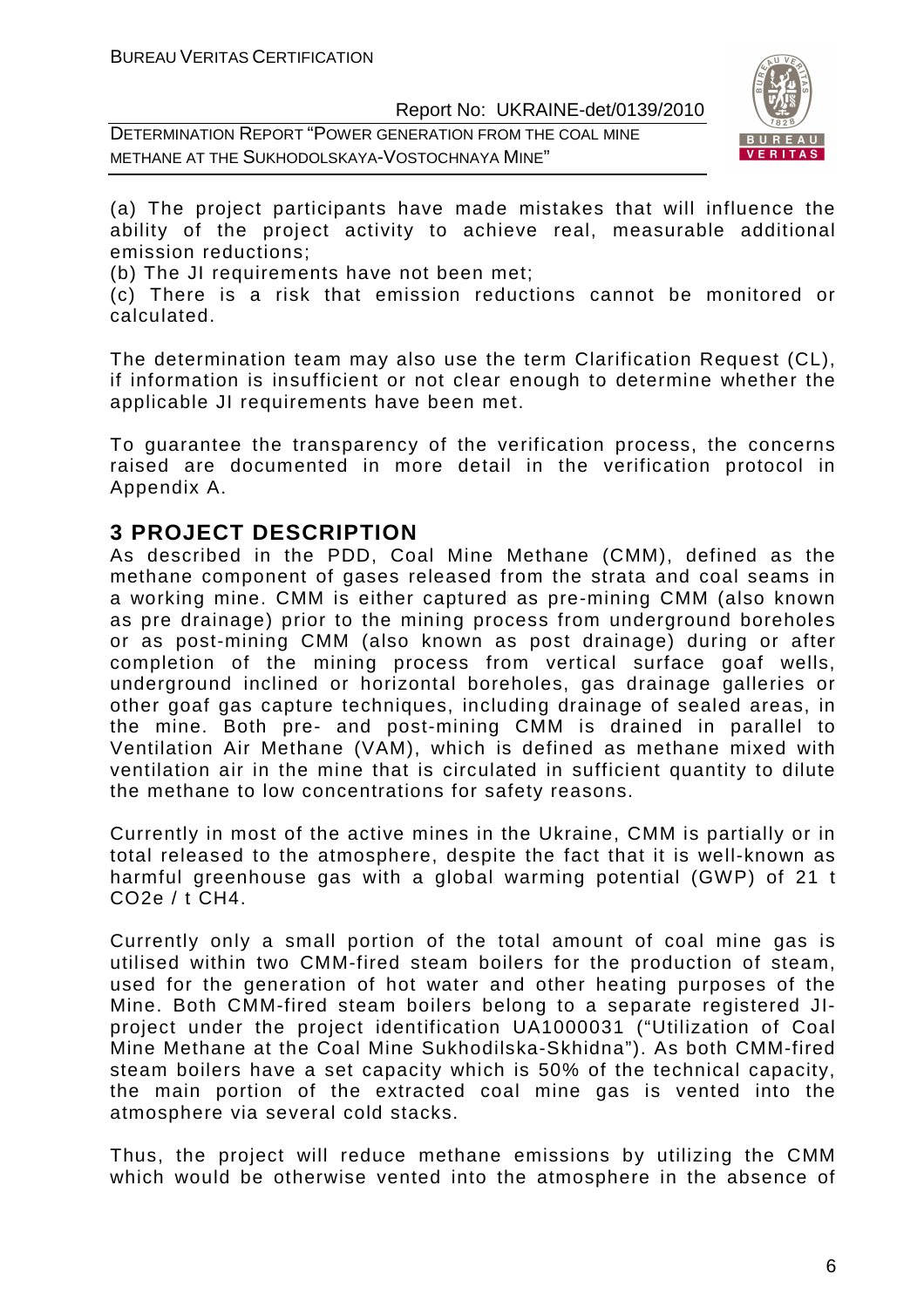DETERMINATION REPORT "POWER GENERATION FROM THE COAL MINE METHANE AT THE SUKHODOLSKAYA-VOSTOCHNAYA MINE"



this project. Methane-fuelled power generators will be installed to satisfy the electrical consumption of the Mine, which will reduce electricity off take from the national grid. Flares will be installed as a methane destruction scheme for surplus CMM due to inherent fluctuations in CMM production. The project shall be phased to maximize emission reductions. The first phase (Phase 1) of the project is the installation of flaring facility to begin reducing emission as quickly as possible. The second phase (Phase 2) is the installation of methane-fuelled power generators to satisfy the mine's electrical base load consumption.

# **4 DETERMINATION CONCLUSIONS**

In the following sections, the conclusions of the determination are stated.

The findings from the desk review of the original project design documents and the findings from interviews during the follow up visit are described in the Determination Protocol in Appendix A.

The Clarification and Corrective Action Requests are stated, where applicable, in the following sections and are further documented in the Determination Protocol in Appendix A. The determination of the Project resulted in 34 Corrective Action Requests and 10 Clarification Requests.

The number between brackets at the end of each section correspond to the DVM paragraph.

#### **4.1 Project approvals by Parties involved (19-20)**

A letter of approval has been received from NL Agency Ministry of Economic Affairs, Agriculture and Innovation dated 29/11/2010.

Bureau Veritas Certification received this letter from the project participants and does not doubt its authenticity.

Bureau Veritas Certification considers the letters are in accordance with paragraphs 19 - 20 of the DVM.

The project "Power generation from the coal mine methane at the Sukhodolskaya-Vostochnaya Mine" has already been supported by the Government of Ukraine, namely by the National Environmental Investment Agency of Ukraine, which has issued a Letter of Endorsement (LoE) for the JI Project (LoE №577/23/7 dated 03.06.2009).

After receiving Determination Report from the Accredited Independent Entity the project documentation will be submitted by the project participants to the National Environmental Investment Agency of Ukraine for receiving a Letter of Approval.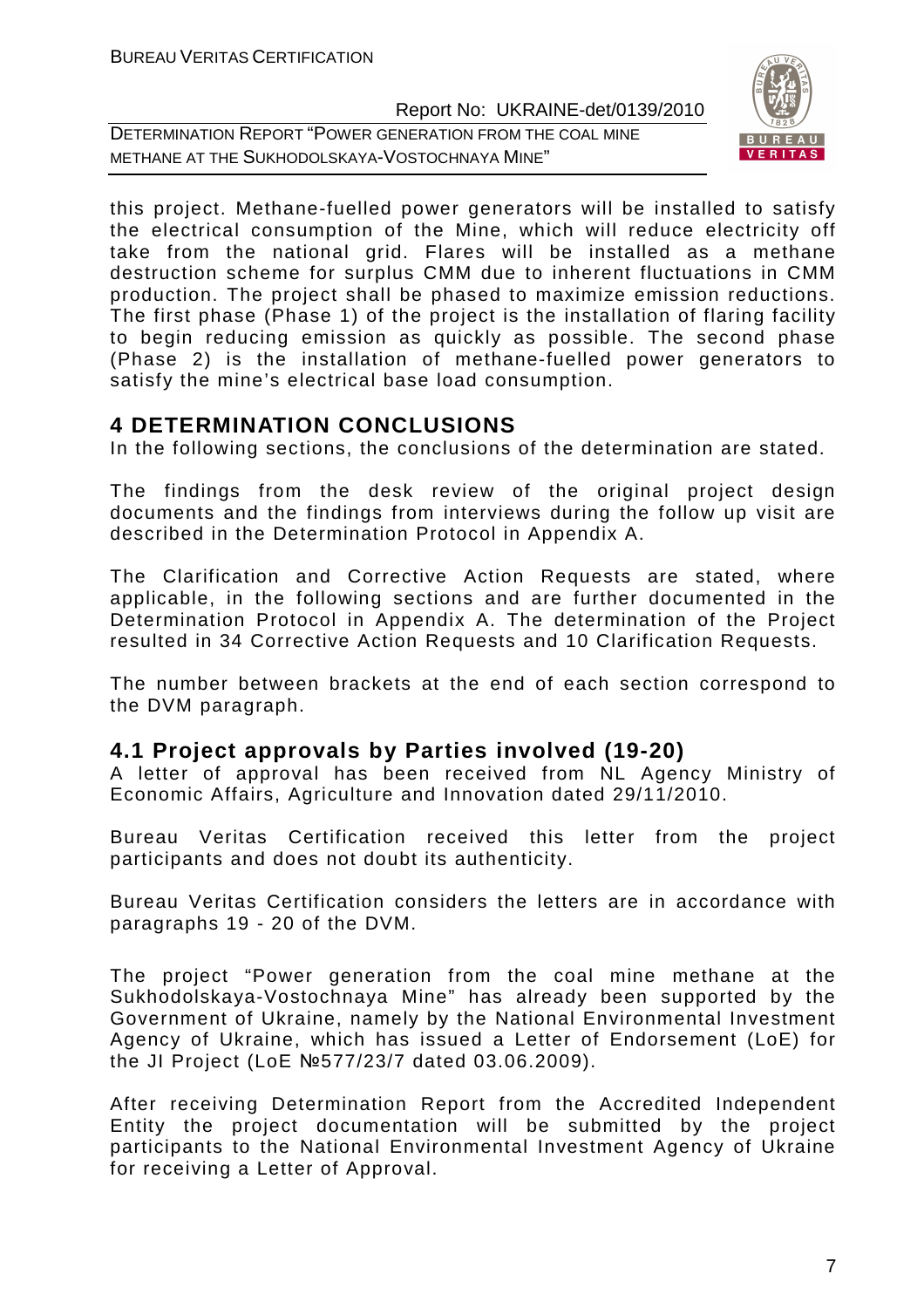DETERMINATION REPORT "POWER GENERATION FROM THE COAL MINE METHANE AT THE SUKHODOLSKAYA-VOSTOCHNAYA MINE"



# **4.2 Authorization of project participants by Parties involved (21)**

The participation of each of the legal entities listed as project participants in the PDD will be authorized by State Entity of Ukraine through Letter of Approval that should be issued after determination process.

As a fact, JI project has already been supported by the National Environmental Investment Agency of Ukraine through issuing Letter of Endorsement №577/23/7 dated 03.06.2009.

# **4.3 Baseline setting (22-26)**

The PDD explicitly indicates that the JI specific approach on the basis of the approved consolidated baseline and monitoring methodology ACM0008 "Consolidated methodology for coal bed methane, coal mine methane and ventilation air methane capture and use for power (electrical or motive) and heat and/or destruction through flaring or flameless oxidation" (version 07) was the selected methodology for identifying the baseline.

The PDD provides a detailed theoretical description in a complete and transparent manner, as well as justification, that the baseline is established:

- (a) By listing and describing the following plausible future scenarios on the basis of conservative assumptions and selecting the most plausible one:
	- a. i. Venting of CMM
	- b. ii. Using/destroying ventilation air methane rather than venting it
	- c. iii. Flaring of CMM
	- d. iv. Use for additional grid power generation
	- e. v. Use for additional captive power generation
	- f. vi. Use for additional heat generation
	- g. vii. Feed into gas pipeline (to be used as fuel for vehicles or heat/power generation)
	- h. viii. Possible combinations of options i to vii with the relative shares of gas treated under each option specified

Thus, according to the information from the PDD, there is only one realistic option for the baseline scenario, which is the continuation of the current situation: venting of the CMM into the atmosphere, heat generation with the existing coal fired boilers, and the full purchase of electricity from the grid; without additional income from emissions trading, the project is economically not viable and faces prohibitive barriers.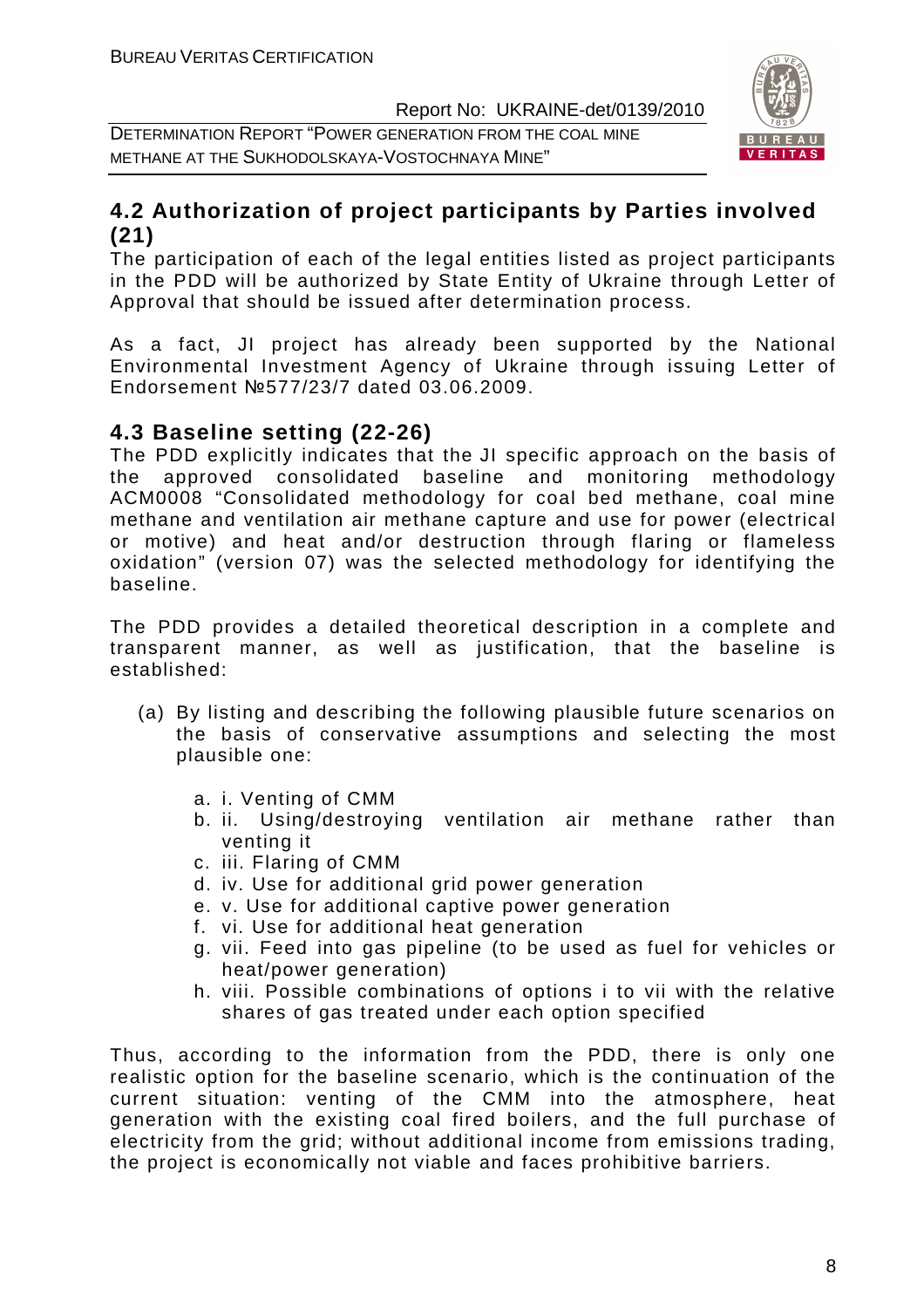DETERMINATION REPORT "POWER GENERATION FROM THE COAL MINE METHANE AT THE SUKHODOLSKAYA-VOSTOCHNAYA MINE"



- (b) Taking into account relevant national and/or sectoral policies and circumstances, such as sectoral reform initiatives, local fuel availability, power sector expansion plans, and the economic situation in the project sector. In this context, the following key factors that affect a baseline are taken into account:
	- a. Flaring of CMM is not required by existing national regulations:
	- b. There no skilled and properly trained personnel for the operation and maintenance of the specific modern kind of technology;
	- c. The concentration of methane within VAM is too low;
	- d. Present technology is only available for the gases with high calorific value, and CMM has low calorific value, etc.

JI specific approach on the basis of the approved CDM Methodology approach ACM0008 (version 07), this methodology applies to CMM and VAM capture, utilisation and destruction project activities at a working coal mine, where the baseline is the partial or total atmospheric release of the methane.

The PDD uses the JI specific approach on the basis of the approved methodology ACM0008 "Consolidated methodology for coal bed methane, coal mine methane and ventilation air methane capture and use for power (electrical or motive) and heat and/or destruction through flaring or flameless oxidation" (version 07), which is the most recent valid version when the PDD was submitted for publication on the UNFCCC JI website, allowing for a grace period of two months.

The PDD provides a description of why the referenced approved CDM methodology is applicable to the project.

Applicability conditions that stated in the PDD presented below:

- The mine is not an open cast mine;
- The mine is not an abandoned/decommissioned coal mine;
- There is no capture of virgin coal-bed methane;

 - There is no usage of CO2 or any other fluid/gas to enhance CMM drainage (the method of extraction is described more in detail in the PDD).

The AIE hereby confirms that the selected the JI specific approach on the basis of the approved consolidated baseline and monitoring methodology ACM0008 (version 07) is previously approved by the CDM Executive Board, and is applicable to the project activity, which, complies with all the applicability conditions therein.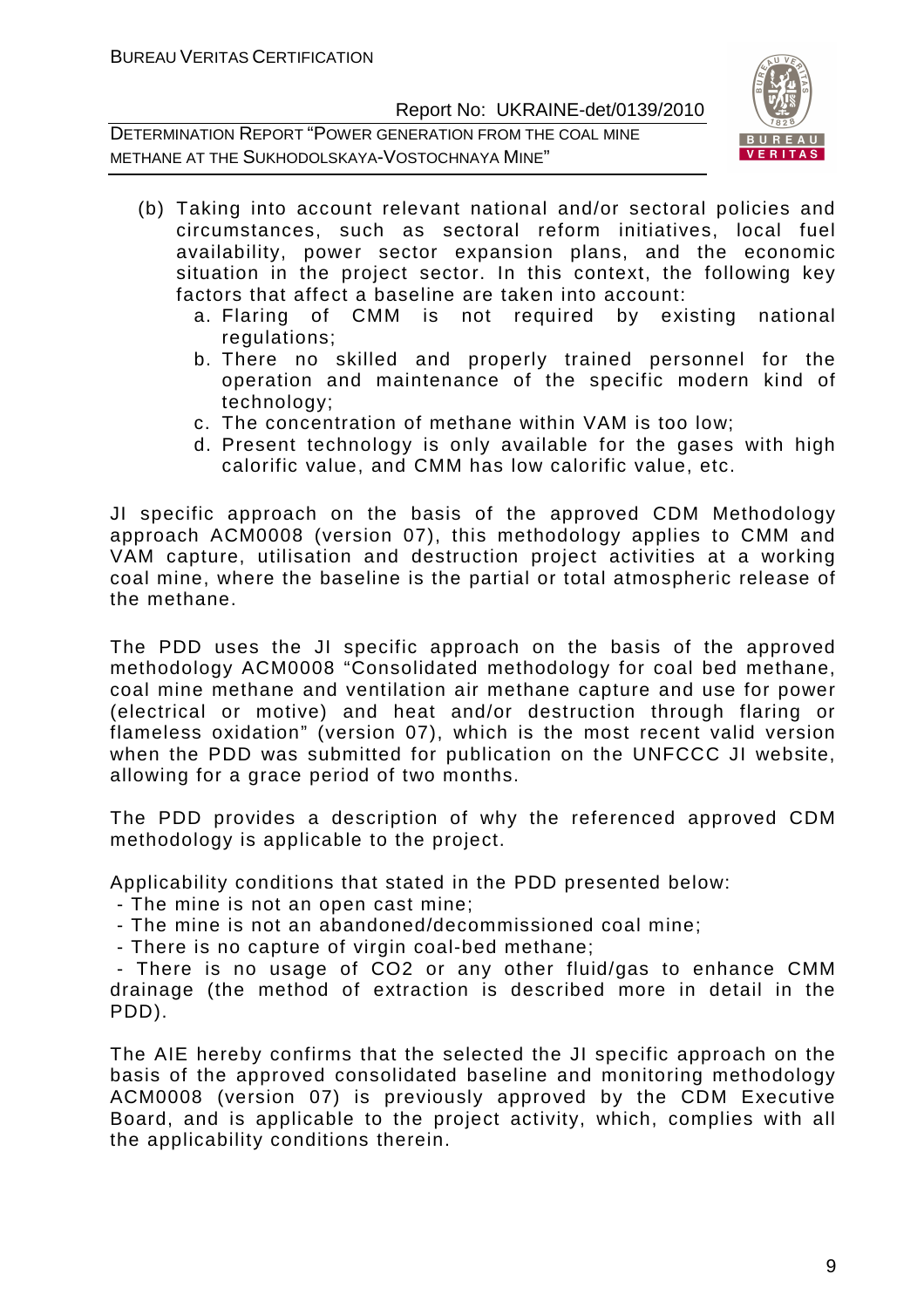DETERMINATION REPORT "POWER GENERATION FROM THE COAL MINE METHANE AT THE SUKHODOLSKAYA-VOSTOCHNAYA MINE"



All explanations, descriptions and analyses pertaining to the baseline in the PDD are made in accordance with the JI specific approach on the basis of the referenced approved CDM methodology and the baseline is identified appropriately.

# **4.4 Additionality (27-31)**

Traceable and transparent information showing that the baseline was identified on the basis of conservative assumptions, that the project scenario is not part of the identified baseline scenario and that the project will lead to greenhouse gas emission reductions.

The most recent version of the "Tool for the demonstration and assessment of additionality" (version 05.2) approved by the CDM Executive Board was used. All explanations, descriptions and analyses are made in accordance with the selected tool and method.

The following additionality proofs are provided:

- 1. there are eight alternative scenarios to the project activity identified;
- 2. the investment analyses conducted by the project participants determines that the proposed project activity is not economically and financially feasible;
- 3. the identified financial and barrier analysis would credibly prevent the implementation of the proposed project activity undertaken without being registered as a JI activity;
- 4. the common practice analyses carried out by the PP's, complementing the financial analysis.

The PDD provides the title, reference number and version of the baseline and monitoring methodology used; also it provides a description of why and how the referenced approved CDM methodology is applicable to the project, as per item 3.3 above.

All explanations, descriptions and analyses with regard to additionality are made in accordance with the selected JI specific approach on the basis of the approved methodology (ACM0008, version 07).

Additionality is demonstrated appropriately as a result of the analysis using the JI specific approach on the basis of the approved CDM methodology approach chosen (approved CDM methodology ACM0008, version 07).

# **4.5 Project boundary (32-33)**

The project boundary defined in the PDD as sated in the developed JI specific approach on the basis of the approved CDM methodology ACM0008 "Consolidated methodology for coal bed methane, coal mine methane and ventilation air methane capture and use for power (electrical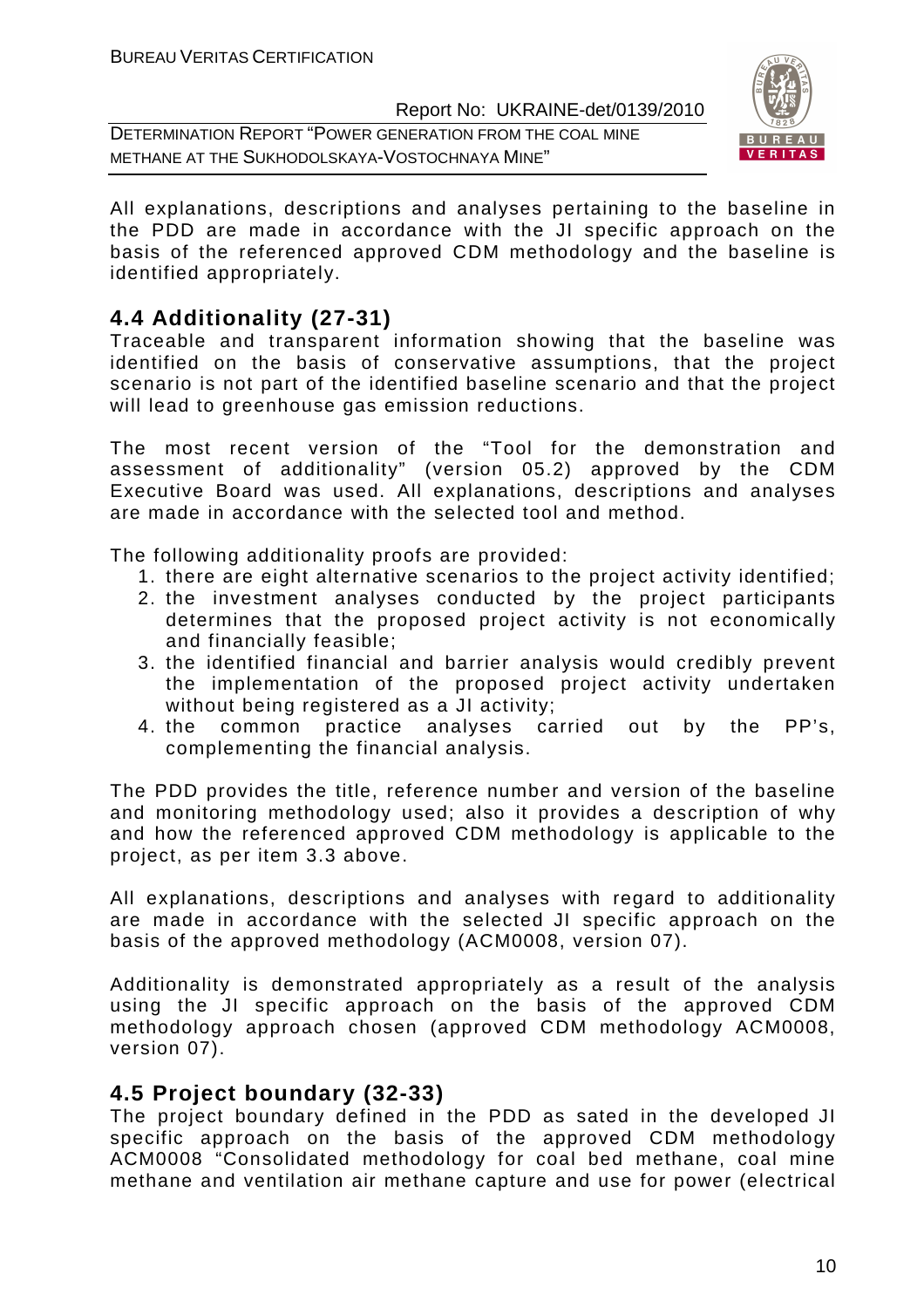DETERMINATION REPORT "POWER GENERATION FROM THE COAL MINE METHANE AT THE SUKHODOLSKAYA-VOSTOCHNAYA MINE"



or motive) and heat and/or destruction through flaring or flameless oxidation" (version 07), encompasses all anthropogenic emissions by sources of greenhouse gases (GHGs) that are:

- (i) Under the control of the project participants the following emissions:
	- $\Leftrightarrow$  CH4 Emissions of methane as a result of venting
	- CO2 Grid electricity generation (electricity provided to the grid)
	- $\Rightarrow$  CO2 Emissions from methane destruction
	- CO2 Emissions from NMHC destruction
	- $\Rightarrow$  CH4 Fugitive emissions of unburned methane
- (ii) Reasonably attributable to the project (such as N2O); and

(iii) Significant, i.e., as a rule of thumb, would by each source account on average per year over the crediting period for more than 1 per cent of the annual average anthropogenic emissions by sources of GHGs, or exceed an amount of 2,000 tonnes of CO2 equivalent, whichever is lower.

The delineation of the project boundary and the gases and sources included are appropriately described and justified in the PDD

The AIE validated the project boundary by:

a) Detail the documentation assessed (e.g., a commissioning report).

b) Describe observations during any site visit undertaken (i.e., observations of the physical site or equipment used in the process).

Based on the above assessment, the AIE hereby confirms that the identified boundary and the selected sources and gases are justified for the project activity.

# **4.6 Crediting period (34)**

The PDD states the starting date of the project as the date on which the implementation or construction or real action of the project will begin or began, and the starting date is 05/03/2007, which is after the beginning of 2000.

The PDD states the expected operational lifetime of the project in years and months, which is 10 years.

The PDD states the length of the crediting period in years and months, which is 2 years and 2 months or 26 months (first stage obligation crediting under Kyoto Protocol of 2010-2012) and 7 years and 10 months or 94 months (late crediting of 2013-2020), and its starting date as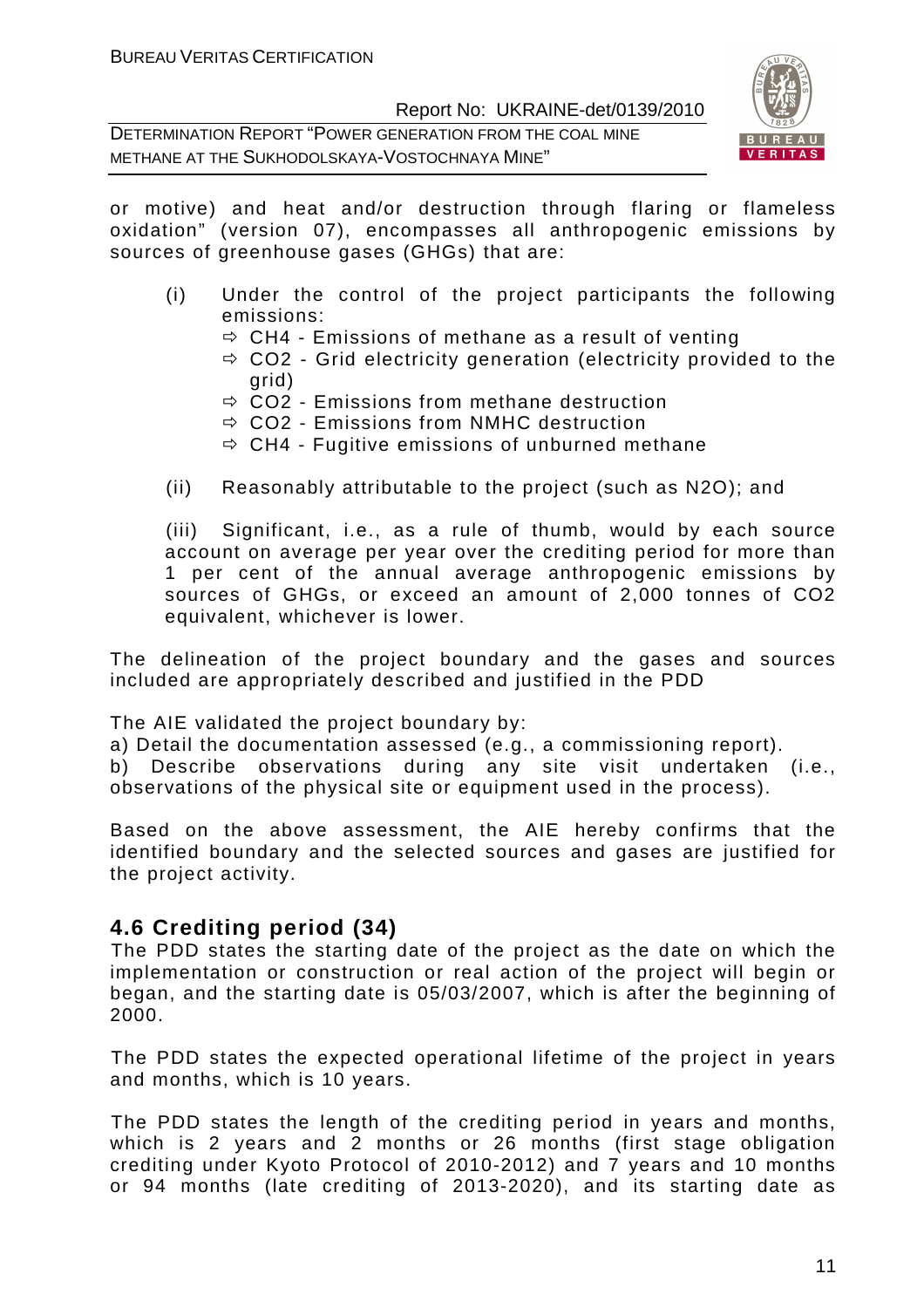DETERMINATION REPORT "POWER GENERATION FROM THE COAL MINE METHANE AT THE SUKHODOLSKAYA-VOSTOCHNAYA MINE"



November, which is the date of commissioning of the flare facility and the date the first emission reductions or enhancements of net removals are generated by the project.

The PDD states that the crediting period for the issuance of ERUs starts only after the beginning of 2008 and does not extend beyond the operational lifetime of the project.

The PDD states that the extension of its crediting period beyond 2012 is subject to the host Party approval, and the estimates of emission reductions or enhancements of net removals are presented separately for those until 2012 and those after 2012 to the 2020 in all relevant sections of the PDD.

# **4.7 Monitoring plan (35-39)**

The PDD, in its monitoring plan section, explicitly indicates that JI specific approach on the basis of the approved CDM methodology (ACM0008, version 07) was selected.

The monitoring plan describes all relevant factors and key characteristics that will be monitored, and the period in which they will be monitored, in particular also all decisive factors for the control and reporting of project performance, such as concentration of coal mine methane in, amount of methane sent to the flare, etc.

The monitoring plan specifies the indicators, constants and variables that are reliable (i.e. provide consistent and accurate values), valid (i.e. be clearly connected with the effect to be measured), and that provide a transparent picture of the emission reductions or enhancements of net removals to be monitored such as:

- 1. Additional electricity consumption by project activity by power meter y
- 2. Methane sent to flare
- 3. Flare/combustion efficiency, determined by the operation hours and the methane content in the exhaust gas
- 4. Methane sent to power plant
- 5. Efficiency of methane destruction / oxidation in power plant
- 6. Carbon emission factor for combusted methane
- 7. Carbon emission factor for combusted non methane hydrocarbons (various)
- 8. Concentration of methane in extracted gas
- 9. NMHC concentration in coal mine gas
- 10. Global warming potential of methane
- 11. Post-mining CMM captured and destroyed in the project activity in year y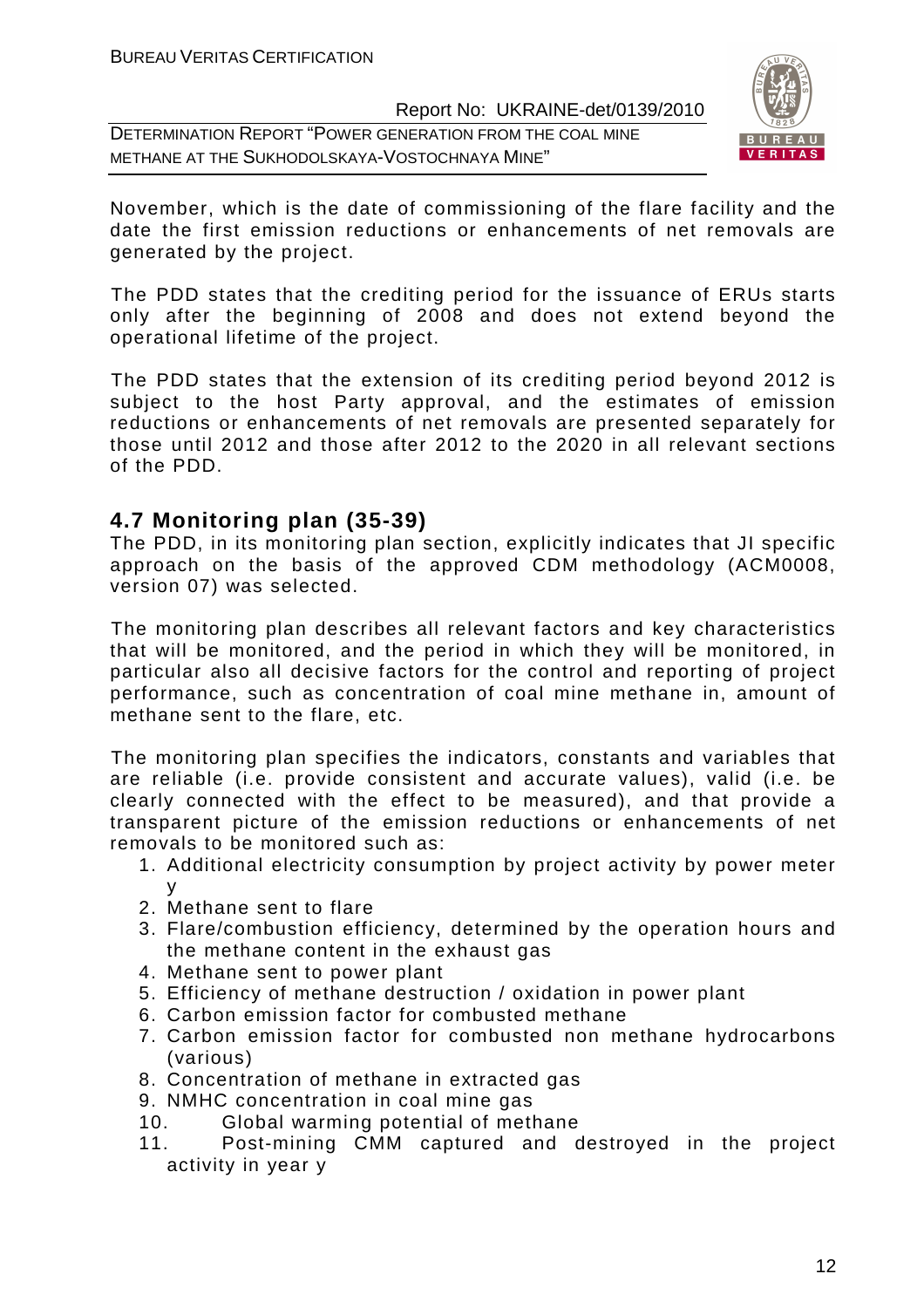DETERMINATION REPORT "POWER GENERATION FROM THE COAL MINE METHANE AT THE SUKHODOLSKAYA-VOSTOCHNAYA MINE"



- 12. Post -mining CMM that would have been captured, sent and destroyed by use i in the baseline scenario in the year y
- 13. Power generated during phase 2 of the project activity
- 14. CO2 emission factor from the grid
- 15. Concentration of methane in extracted gas
- 16. NMHC concentration in coal mine gas

The monitoring plan draws on the list of standard variables contained in appendix B of "Guidance on criteria for baseline setting and monitoring" developed by the JISC, such as PEy, BEy, EFCO2 ELEC,y, GWPCH4, ηflare.

The monitoring plan explicitly and clearly distinguishes:

(i) Data and parameters that are not monitored throughout the crediting period, but are determined only once (and thus remain fixed throughout the crediting period), and that are available already at the stage of determination, such as CEFCH4, GWPCH4, EffELEC, and EFELEC. The last one (parameter EFELEC) will be revised annually in order to keep it in compliance with up to date Ukrainian official data.

(ii) Data and parameters that are monitored throughout the crediting period, such as

- 1. Additional electricity consumption by project activity by power meter y
- 2. Methane sent to flare
- 3. Flare/combustion efficiency, determined by the operation hours and the methane content in the exhaust gas
- 4. Methane sent to power plant
- 5. Carbon emission factor for combusted non methane hydrocarbons (various)
- 6. Concentration of methane in extracted gas
- 7. NMHC concentration in coal mine gas
- 8. Post-mining CMM captured and destroyed in the project activity in year y
- 9. Post -mining CMM that would have been captured, sent and destroyed by use i in the baseline scenario in the year y
- 10. Power generated during phase 2 of the project activity
- 11. Concentration of methane in extracted gas
- 12. NMHC concentration in coal mine gas

The monitoring plan describes the methods employed for data monitoring (including its frequency) and recording depending on its kind. It is provided in comprehensive manner in Tables for the project and baseline parameters in Section D of the project design document.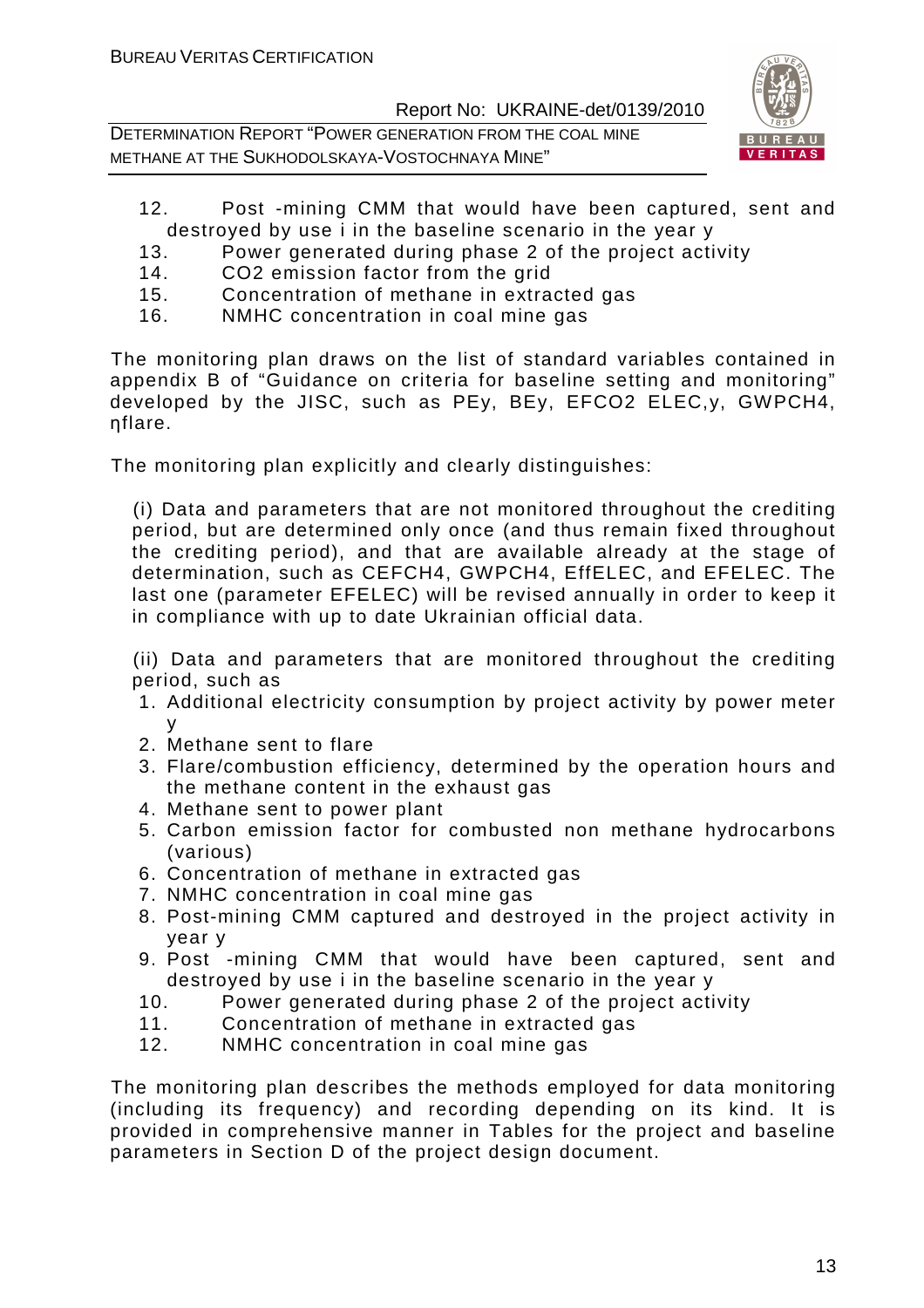DETERMINATION REPORT "POWER GENERATION FROM THE COAL MINE METHANE AT THE SUKHODOLSKAYA-VOSTOCHNAYA MINE"



The monitoring plan elaborates all algorithms and formulae used for the estimation/calculation of baseline emissions/removals and project emissions/removals or direct monitoring of emission reductions from the project, leakage, as appropriate, such as:

 $\Rightarrow$  Project emissions

Formulae (1) Project emissions

 $PE<sub>y</sub> = PE<sub>ME</sub> + PE<sub>MD</sub> + PE<sub>UM</sub>$ 

where,

 $PE<sub>v</sub>$  = Project emissions in year y (tCO<sub>2</sub>e)

 $PE<sub>ME</sub>$  = Project emissions from energy use to capture and use methane  $(tCO<sub>2</sub>e)$ 

 $PE<sub>MD</sub>$  = Project emissions from methane destroyed (tCO<sub>2</sub>e)

 $PE<sub>UM</sub>$  = Project emissions from un-combusted methane (tCO<sub>2</sub>e)

Formulae (2) Project emissions from energy use to capture and use methane ( $PE_{ME}$ )

 $PE_{ME} = CONS_{ELEG} \times CEF_{ELEG.PJ}$ 

where,

- $PE<sub>MF</sub>$  = Project emissions from energy use to capture and use methane  $(tCO<sub>2</sub>e)$
- $CONF_{EEC}$  = Additional electricity consumption for capture and use or destruction of methane measured on site x and power meter y (MWh)
- CEF<sub>FLEC,PJ</sub> =Carbon emissions factor of electricity used by the private power distribution system  $(0.896 \text{ tCO}_2e/MWh)$

Formulae (3) Project emissions from methane destroyed ( $PE<sub>MD</sub>$ ) and formulae (4) Relative proportion of NMHC compared to methane ®

```
PE<sub>MD</sub> = (MD<sub>FL</sub> + MD<sub>ELEC</sub>) x (CEF<sub>CH4</sub> + r x CEF<sub>NMHC</sub>)
with, 
r = PC_{NMHC} / PC_{CH4}
```

| $PE_{MD}$          | = Project emissions from methane destroyed ( $tCO2e$ )           |
|--------------------|------------------------------------------------------------------|
| $MD_{FI}$          | = Methane destroyed through flaring (tCH <sub>4</sub> )          |
| $MD_{ELEC}$        | = Methane destroyed through power generation (tCH <sub>4</sub> ) |
| CEF <sub>CH4</sub> | = Carbon emission factor for combusted methane (2.75             |
|                    | tCO <sub>2</sub> e/tCH <sub>4</sub>                              |
|                    | $DEF_{NME}$ = Carbon emission factor for combusted non methane   |
|                    | hydrocarbons (the concentration varies and, therefore, to be     |
|                    | obtained through periodical analysis of captured methane         |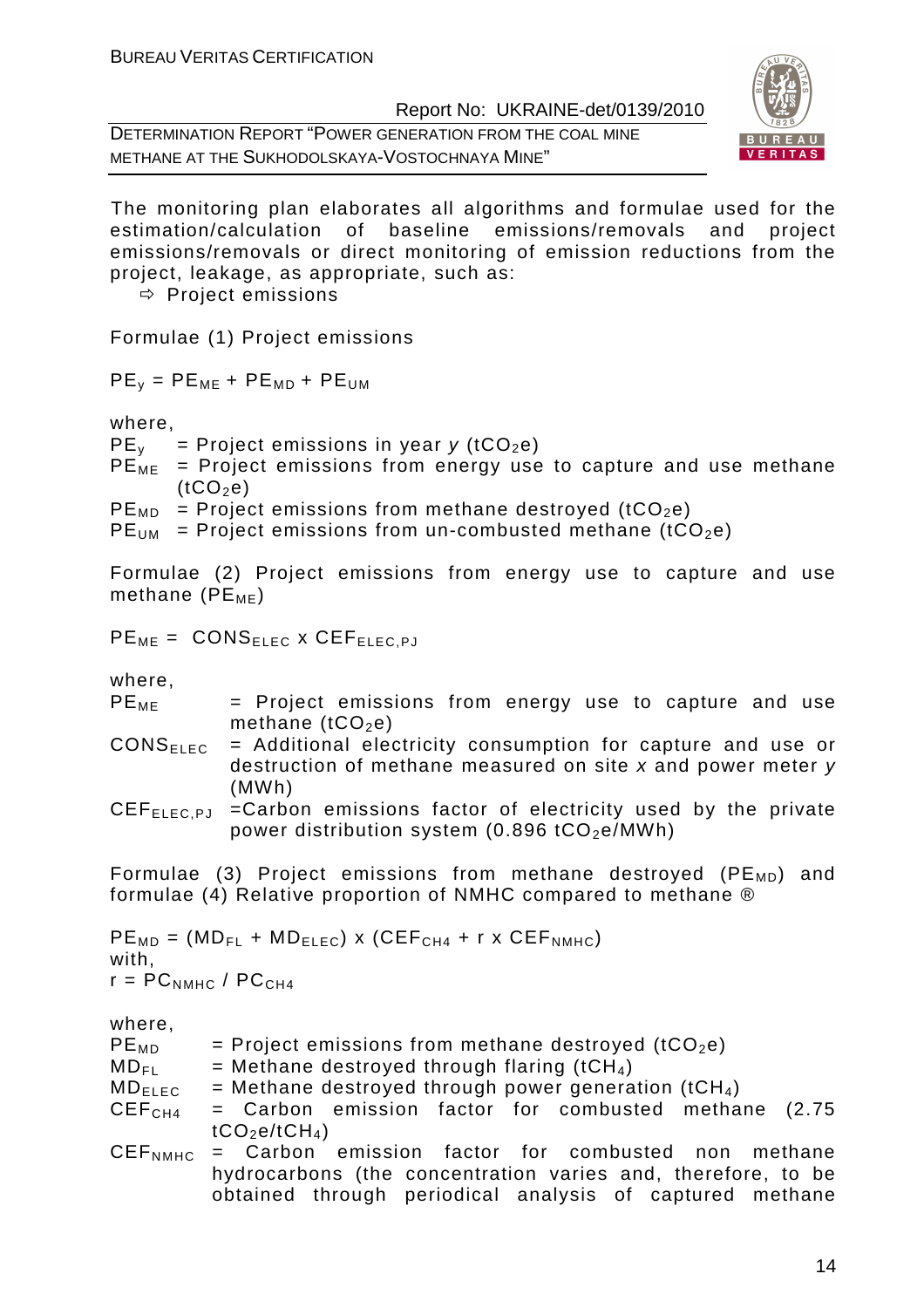DETERMINATION REPORT "POWER GENERATION FROM THE COAL MINE METHANE AT THE SUKHODOLSKAYA-VOSTOCHNAYA MINE"



|                    | (tCO <sub>2</sub> e/tNMHC)                                       |
|--------------------|------------------------------------------------------------------|
|                    | $=$ Relative proportion of NMHC compared to methane              |
| PC <sub>CH4</sub>  | = Concentration (in mass) of methane in extracted gas $% w/w$ ), |
|                    | measured on wet basis                                            |
| PC <sub>NMHC</sub> | $=$ NMHC concentration (in mass) in extracted gas (% w/w)        |

Formulae (3a) Project emissions from methane destroyed if the lab analysis will result a fraction lower than 1% of NMHC in the extracted gas

 $PE<sub>MD</sub> = (MD<sub>FL</sub> + MD<sub>ELEC</sub>)$  x CEF<sub>CH4</sub> where,  $PE<sub>MD</sub>$  = Project emissions from methane destroyed (tCO<sub>2</sub>e)  $MD_{FI}$  = Methane destroyed through flaring (tCH<sub>4</sub>)  $MD_{ELEC}$  = Methane destroyed through power generation (tCH<sub>4</sub>)  $CEF<sub>CH4</sub>$  = Carbon emission factor for combusted methane (2.75  $tCO<sub>2</sub>e/tCH<sub>4</sub>)$ 

Formulae (5) Methane destroyed through flaring  $(MD_{F1})$ 

 $MD_{FL} = MM_{FL} - (PE_{flare} / GWP_{CH4})$ where,  $MD_{FI}$  = Methane destroyed through flaring (tCH<sub>4</sub>)  $MM_{FI}$  = Methane measured sent to flare (tCH<sub>4</sub>)  $PE<sub>flare</sub>$  = Project emissions of non-combusted CH<sub>4</sub> expressed in terms of  $CO<sub>2</sub>e$  from flaring of the residual gas stream (tCO<sub>2</sub>e)  $GWP<sub>CH4</sub> = Global warming potential of methane (21 tCO<sub>2</sub>e/tCH<sub>4</sub>)$ 

Formulae (7) Methane destroyed through power generation ( $MD_{ELEC}$ )

 $MD_{ELEC} = MM_{ELEC} \times Eff_{ELEC}$ 

where,

 $MD_{Flec}$  = Methane destroyed through power generation  $MM_{\text{FIEC}}$  = Methane measured sent to power plant (tCH<sub>4</sub>) Eff<sub>ELEC</sub> = Efficiency of methane destruction / oxidation in power plant (99.5% according to IPCC)

Formulae (10) Project emissions from un-combusted methane (PE $_{U}$ M)

 $PE<sub>UM</sub> = [GWP<sub>CH4</sub> x MM<sub>ELEC</sub> x (1 - Eff<sub>ELEC</sub>)] + PE<sub>flare</sub>$ 

| PE <sub>UM</sub>     | = Project emissions from un-combusted methane (tCO <sub>2</sub> e)              |
|----------------------|---------------------------------------------------------------------------------|
| GWP <sub>CH4</sub>   | = Global warming potential of methane (21 tCO <sub>2</sub> e/tCH <sub>4</sub> ) |
| $MM_{\mathsf{ELEC}}$ | = Methane measured sent to power plant (tCH <sub>4</sub> )                      |
| $Eff_{ELEC}$         | $=$ Efficiency of methane destruction in power plant (99.5 %                    |
|                      | according to IPCC)                                                              |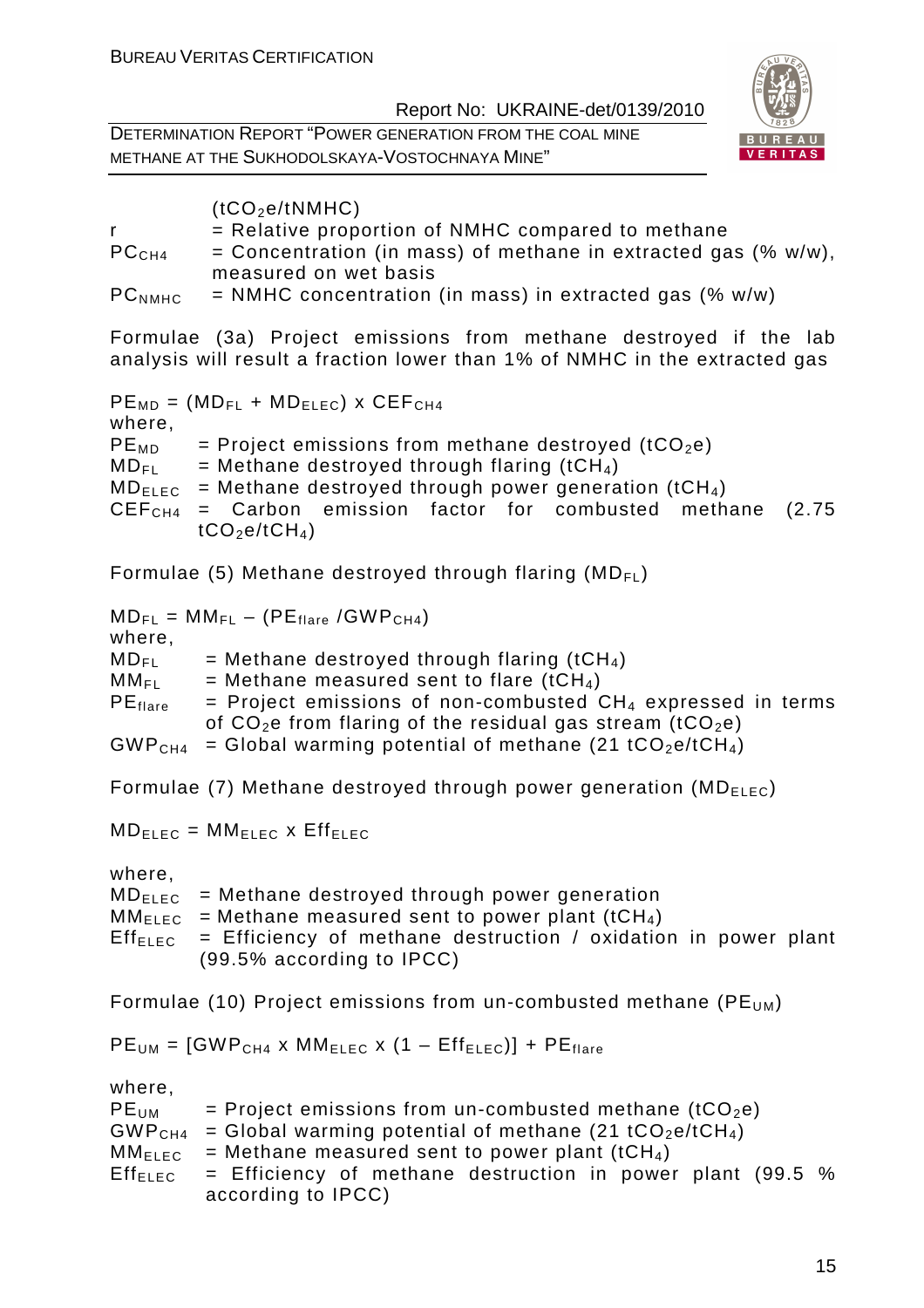DETERMINATION REPORT "POWER GENERATION FROM THE COAL MINE METHANE AT THE SUKHODOLSKAYA-VOSTOCHNAYA MINE"



 $PE_{flare}$  = Project emissions of non-combusted  $CH_4$  expressed in terms of  $CO<sub>2</sub>e$  from flaring of the residual gas stream (tCO<sub>2</sub>e)

Formulae (15) Project emissions from flaring of the residual gas stream in year  $y$  (PE $_{\text{flare}, y}$ )

 $PE_{flare, v} = \sum TM_{RG, h} \times (1 - n_{flare, h}) \times GWP_{CH4}/1000$ 

where,

- $PE_{flare,v}$  = Project emissions from flaring of the residual gas stream in year  $y$  (tCO<sub>2</sub>e)
- $TM_{RGLh}$  = Mass flow rate of methane in the residual gas in the hour h (kg/h)
- $\eta_{\text{flare}, h}$  = Flare efficiency in hour h
- $GWP<sub>CH4</sub> = Global Warming Potential of methane valid for the commitment$ period (21  $tCO<sub>2</sub>e/tCH<sub>4</sub>$ )

- Baseline emissions

Formulae (11) Baseline emissions (BE<sub>v</sub>)

 $BE_v = BE_{MD,v} + BE_{MR,v} + BE_{USE,v}$ 

where,

- $BE<sub>v</sub>$  = Baseline emissions in year y (tCO<sub>2</sub>e)
- $BE<sub>MD,V</sub>$  = Baseline emissions from destruction of methane in the baseline scenario in year  $y$  (tCO<sub>2</sub>e)
- $BE_{MR,v}$  = Baseline emissions from release of methane into the atmosphere in year y that is avoided by the project activity  $(tCO<sub>2</sub>e)$
- $BE<sub>Use</sub> =$  Baseline emissions from the production of power, heat of supply to gas grid replaced by the project activity in year y  $(tCO<sub>2</sub>e)$

Formulae (12) Baseline emissions from destruction of methane in the baseline scenario in year ( $BE_{MD,v}$ )

 $BE_{MD,y} = (CEF_{CH4} + r \times CEF_{NMHC}) \times \sum PMM_{BLi,y}$ 

- $BE_{MD,v}$  = Baseline emissions from destruction of methane in the baseline scenario in year  $y$  (tCO<sub>2</sub>e)
- $CEF<sub>CH4</sub>$  = Carbon emission factor for combusted methane (2.75  $tCO<sub>2</sub>e/tCH<sub>4</sub>)$
- $DEF_{NMHC}$  = Carbon emission factor for combusted non methane hydrocarbons (the concentration varies and, therefore, to be obtained through periodical analysis of captured methane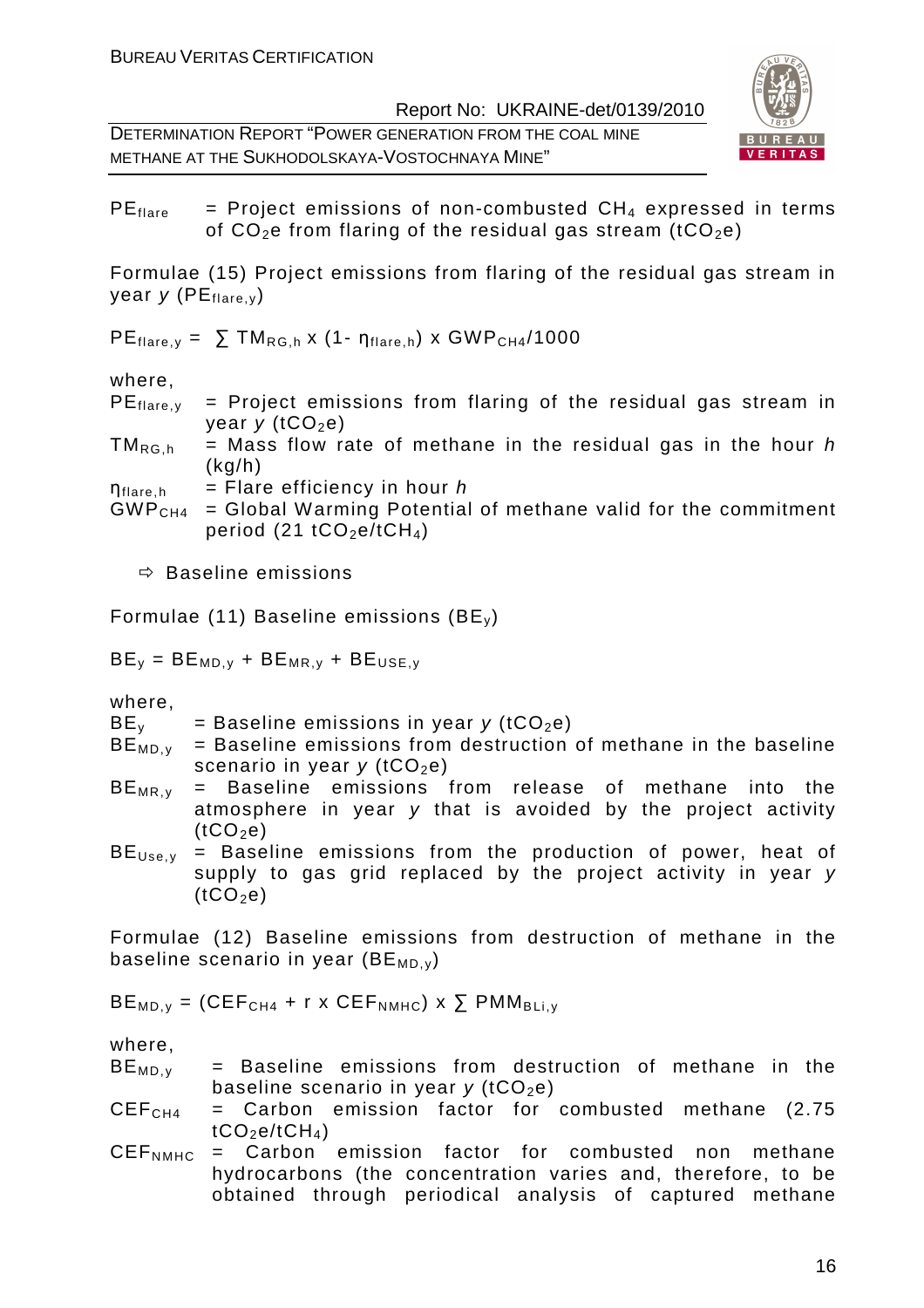DETERMINATION REPORT "POWER GENERATION FROM THE COAL MINE METHANE AT THE SUKHODOLSKAYA-VOSTOCHNAYA MINE"



 $(tCO<sub>2</sub>e/tNMHC)$ 

 $PMM_{Blik}$  = Post-mining CMM that would have been captured, sent and destroyed by use i in the baseline scenario in the year y (tCH4)  $r =$  Relative proportion of NMHC compared to methane

Formulae (12a) Baseline emissions from destruction of methane in the baseline scenario in year  $y$  (BE<sub>MD, v</sub>)

 $BE_{MD,y} = CEF_{CH4}$  x ( $\Sigma$  PMM<sub>BLi,y</sub>)

where,

- $BE_{MD,y}$  = Baseline emissions from destruction of methane in the baseline scenario in year  $y$  (tCO<sub>2</sub>e)
- $BE_{MD,v}$  = Baseline emissions from destruction of methane in the baseline scenario in year  $y$  (tCO<sub>2</sub>e)
- $CEF<sub>CH4</sub>$  = Carbon emission factor for combusted methane (2.75  $tCO<sub>2</sub>e/tCH<sub>4</sub>)$
- $PMM_{BLi,v}$  = Post-mining CMM that would have been captured, sent and destroyed by use i in the baseline scenario in the year y (tCH4)

Formulae (16) Baseline emissions from release of methane into the atmosphere in year y that is avoided by the project activity

 $BE_{MR,v} = GWP_{CH4} \times [\Sigma (PMM_{PJi,v} - PMM_{BLi,v})]$ 

where,

| $BE_{MR,V}$ |  | = Baseline emissions from release of methane into the        |  |  |  |
|-------------|--|--------------------------------------------------------------|--|--|--|
|             |  | atmosphere in year y that is avoided by the project activity |  |  |  |

- $i = U$ se of methane (flaring, power generation, supply to gas grid to various combustion end use)
- $PMM_{PJ,i,v}$  = Post-mining CMM captured, sent to and destroyed by use *i* in the project activity in year  $\gamma$  (tCH<sub>4</sub>)
- $PMM_{BLi,v}$  = Post-mining CMM that would have been captured, sent and destroyed by use i in the baseline scenario in the year y (tCH4)
- $GWP<sub>CH4</sub> = Global warming potential of methane (21  $tCO<sub>2</sub>e/tCH<sub>4</sub>$ )$

Formulae (24)

 $BE<sub>Use.v</sub> = ED<sub>CPMM,y</sub>$ 

- $BE<sub>Use</sub> = Total baseline emissions from the production of power, heat$ of supply to gas grid replaced by the project activity in year y  $(tCO<sub>2</sub>e)$
- $ED_{CPMM,v}$  = Emissions from displacement of end uses by use of coal mine methane, VAM and post-mining methane  $(tCO<sub>2</sub>e)$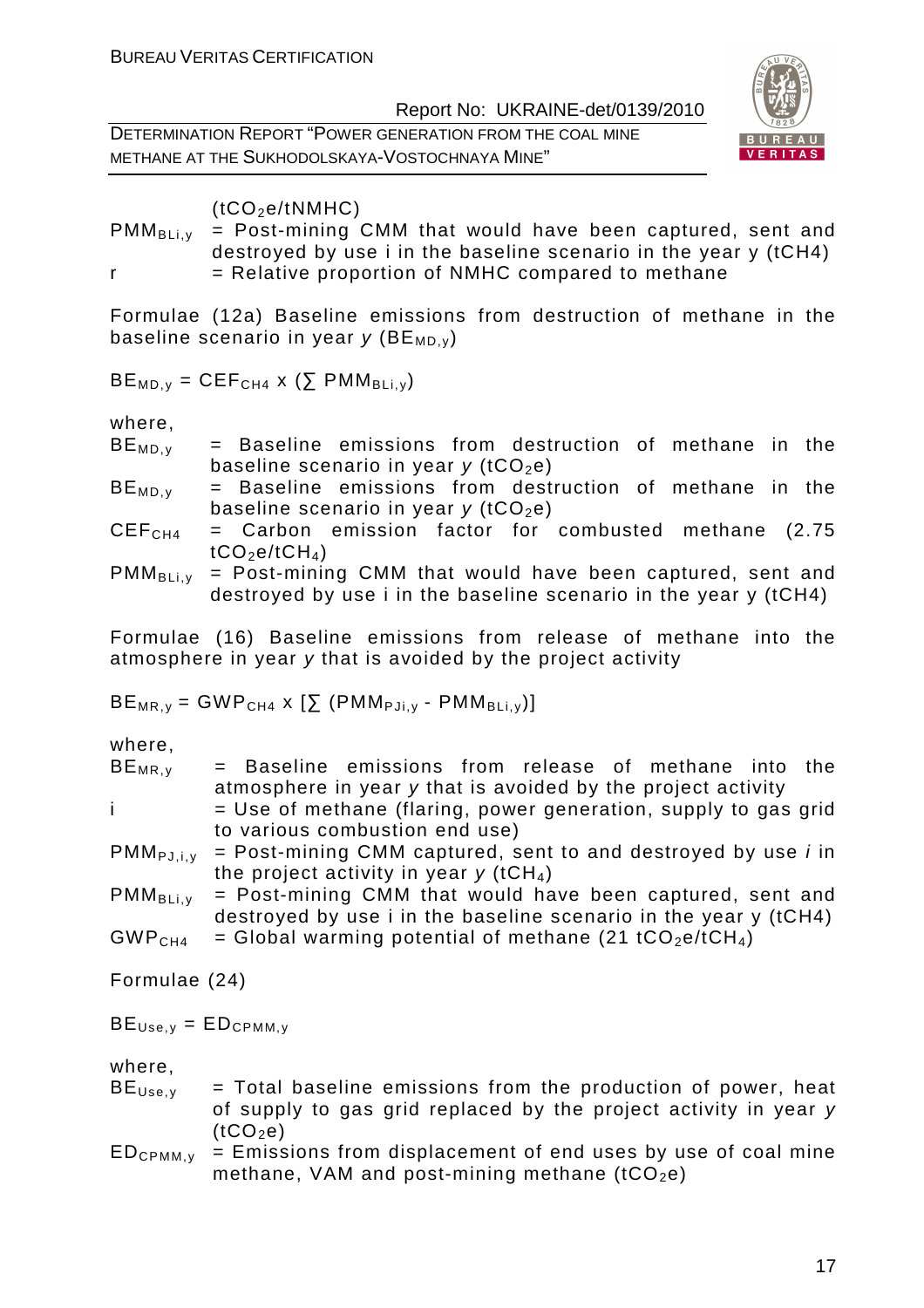DETERMINATION REPORT "POWER GENERATION FROM THE COAL MINE METHANE AT THE SUKHODOLSKAYA-VOSTOCHNAYA MINE"



Formulae (25)

 $CBMM_{tot,v} = PMM_{PJ,v}$ 

#### where,

 $CBMM_{tot, v}$  = Total CBM, CMM and VAM captured and utilised by the project activity  $(tCH<sub>4</sub>)$ 

 $PMM_{PJ.v}$  = Post-mining CMM captured by the project activity in year y  $(tCH<sub>4</sub>)$ 

Formulae (26) Potential total baseline emissions from the production of power or heat replaced by the project activity in year

 $PBE<sub>Use.v</sub> = GEN<sub>v</sub> x EF<sub>ELEC</sub>$ 

where,

 $PBE<sub>Use, y</sub>$  = Potential total baseline emissions from the production of power or heat replaced by the project activity in year y (tCO2e)  $GEN<sub>v</sub>$  = Electricity generated by project activity in year y (MWh)  $EF_{ELEC}$  = Emission factor of electricity (grid, captive or a combination) replaced by the project  $(0.896 \text{ tCO}_2/\text{MWh})$ 

Formulae (28) Emissions from displacement of end uses by use of coal mine methane, VAM and post-mining methan  $(ED_{CPMM,v})$ 

 $ED_{CPMM,v} = [PMM_{PJ,v} / CBMM_{tot,v}]$  x  $PBE_{Use,v}$ 

where,

 $ED_{CPMM,v}$  = Emissions from displacement of end uses by use of coal mine methane, VAM and post-mining methane  $(tCO<sub>2</sub>e)$ 

 $PMM_{PJ,V}$  = Post-mining CMM captured by the project activity in year y  $(tCH<sub>4</sub>)$ 

 $CBMM_{tot,v}$  = Total CBM, CMM and VAM captured and utilised by the project activity  $(tCH<sub>4</sub>)$ 

 $PBE<sub>Use,Y</sub>$  = Potential total baseline emissions from the production of power or heat replaced by the project activity in year y  $(tCO2e)$ 

 $\Rightarrow$  Emission reductions

Formulae (40) Emissions reductions of the project activity (ER)

$$
ER_y = BE_y - PE_y
$$

where,

 $ER<sub>v</sub>$  = Emissions reductions of the project activity during the year y  $(tCO<sub>2</sub>e)$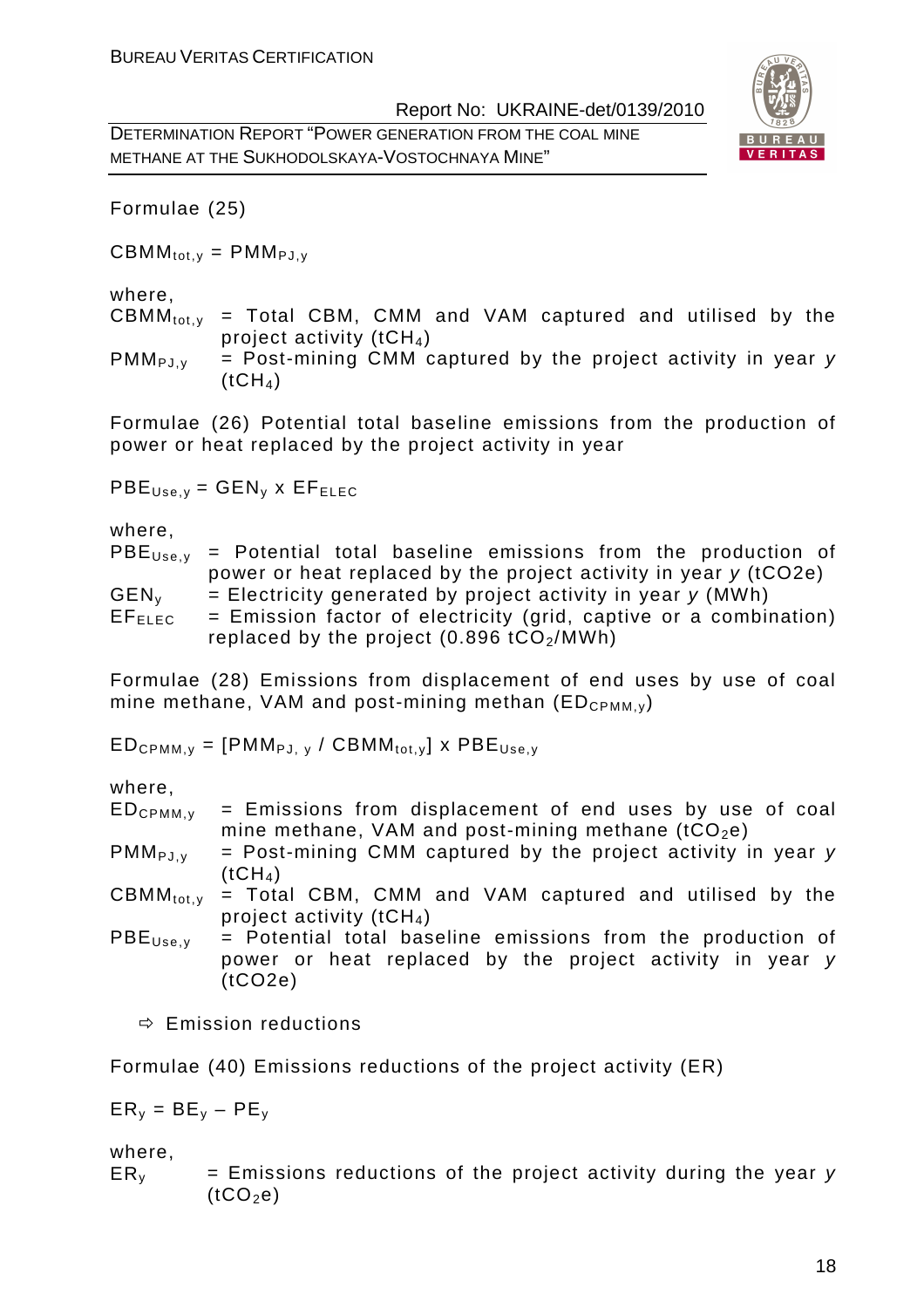DETERMINATION REPORT "POWER GENERATION FROM THE COAL MINE METHANE AT THE SUKHODOLSKAYA-VOSTOCHNAYA MINE"



| BE <sub>v</sub> | = Baseline emissions during the year y (tCO <sub>2</sub> e) |
|-----------------|-------------------------------------------------------------|
| PE <sub>v</sub> | = Project emissions during the year y (tCO <sub>2</sub> e)  |

The monitoring plan presents the quality assurance and control procedures for the monitoring process. In the PDD section D.2 and D.3 there are described in detail information on calibration and on data logging. Also, such information represented in the documents that were provided for review. For instance, operation and maintenance manual: Data logging and transfer procedure, version V2.4 dated 23.08.2010.

The monitoring plan clearly identifies the responsibilities and the authority regarding the monitoring activities. The roles and responsibilities of the persons involved to monitoring process of the current project activity are described in full in section D of the PDD and clearly demonstrated on the Figure D.3.2 Plant management and Figure D.3.3 General overview of data flow.

On the whole, the monitoring report reflects good monitoring practices appropriate to the project type.

The monitoring plan provides, in tabular form, a complete compilation of the data that need to be collected for its application, including data that are measured or sampled and data that are collected from other sources (e.g. official statistics, lab analysis, proprietary data, IPCC, commercial and scientific literature etc.) but not including data that are calculated with equations.

The monitoring plan indicates that the data monitored and required for verification are to be kept for two years after the last transfer of ERUs for the project.

The PDD provides the title, reference number and version of the baseline and monitoring methodology used; also it provides a description of why and how the referenced approved CDM methodology is applicable to the project, as per section 3.3 of this document.

All explanations, descriptions and analyses pertaining to monitoring in the PDD are made in accordance with the selected the JI specific approach on the basis of the approved CDM methodology ACM0008 (version 07).

Thus, the monitoring plan is established appropriately as a result.

# **4.8 Leakage (40-41)**

According to the information presented in the PDD, there is no leakage in the current project as no displacement of any CMM will occur.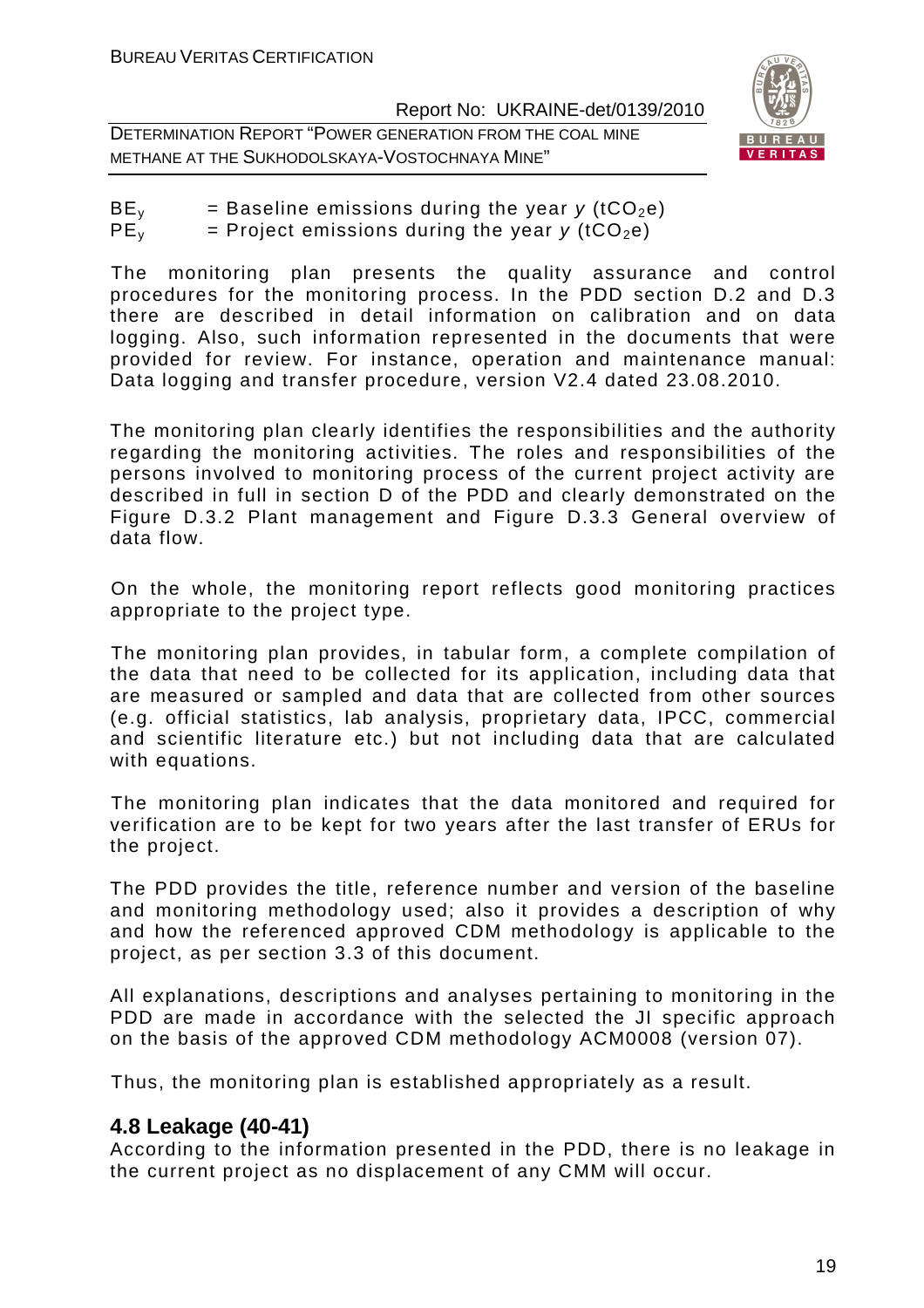DETERMINATION REPORT "POWER GENERATION FROM THE COAL MINE METHANE AT THE SUKHODOLSKAYA-VOSTOCHNAYA MINE"



# **4.9 Estimation of emission reductions or enhancements of net removals (42-47)**

The PDD provides the ex ante estimates of:

(a) Emissions for the project scenario (within the project boundary), which provided below:

| Table. Project emissions during the crediting period |  |
|------------------------------------------------------|--|
|------------------------------------------------------|--|

| Year       | <b>Project emissions</b><br>(tCO2 equivalent) |
|------------|-----------------------------------------------|
| 2010       | 6.642                                         |
| 2011       | 39.851                                        |
| 2012       | 52.286                                        |
| <b>Sum</b> | 98.779                                        |

Table. Project emissions (2013 until end of operational lifetime)

| Year       | <b>Project emissions</b><br>(tCO2 equivalent) |
|------------|-----------------------------------------------|
| 2013       | 52.286                                        |
| 2014       | 52.300                                        |
| 2015       | 52.284                                        |
| 2016       | 52.284                                        |
| 2017       | 52.284                                        |
| 2018       | 52.284                                        |
| 2019       | 52.284                                        |
| 2020       | 47.930                                        |
| <b>Sum</b> | 413.936                                       |

(b) No leakage is expected during the project activity;

(c) Emissions for the baseline scenario (within the project boundary), which are the following:

Table. Baseline emissions during the crediting period

| Year       | <b>Baseline emissions</b><br>(tCO2 equivalent) |
|------------|------------------------------------------------|
| 2010       | 45.753                                         |
| 2011       | 274.523                                        |
| 2012       | 383.506                                        |
| <b>Sum</b> | 703.782                                        |

#### Table. Baseline emissions (2013 until end of operational lifetime)

| Year | <b>Baseline emissions</b> |
|------|---------------------------|
|      | (tCO2 equivalent)         |
| 2013 | 383.506                   |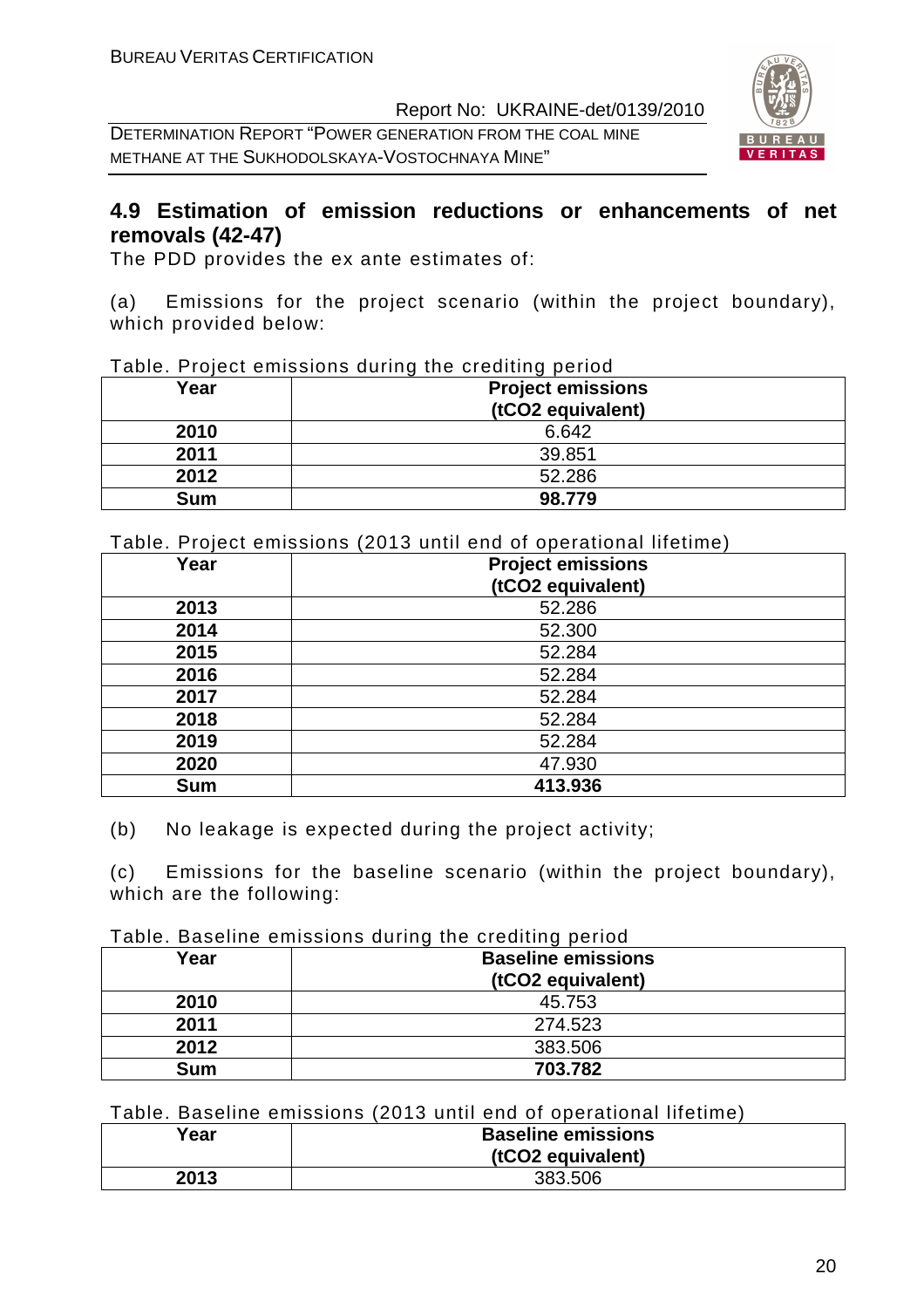DETERMINATION REPORT "POWER GENERATION FROM THE COAL MINE METHANE AT THE SUKHODOLSKAYA-VOSTOCHNAYA MINE"



| 2014       | 383.506   |
|------------|-----------|
| 2015       | 383.506   |
| 2016       | 383.506   |
| 2017       | 383.506   |
| 2018       | 383.506   |
| 2019       | 383.506   |
| 2020       | 353.409   |
| <b>Sum</b> | 3.037.951 |

 (d) Emission reductions (based on (a)-(c) above), which provided in the tables below:

| Year                                               | Estimate of annual emission reductions over the<br>crediting period<br>(tCO2 equivalent) |
|----------------------------------------------------|------------------------------------------------------------------------------------------|
| 2010 (1st November –<br>31 <sup>st</sup> December) | 39.111                                                                                   |
| 2011                                               | 234.672                                                                                  |
| 2012                                               | 331.220                                                                                  |
| <b>Total estimated ER</b>                          | 605.003                                                                                  |
| Annual average<br><b>of</b><br>estimated ER        | 279.232                                                                                  |

Table. Estimated emission reductions post 2012 until end of operational lifetime

| Year                      | <b>Estimate of annual emission reductions</b><br>(tCO2 equivalent) |
|---------------------------|--------------------------------------------------------------------|
| 2013                      | 331.220                                                            |
| 2014                      | 331.206                                                            |
| 2015                      | 331.222                                                            |
| 2016                      | 331.222                                                            |
| 2017                      | 331.222                                                            |
| 2018                      | 331.222                                                            |
| 2019                      | 331.222                                                            |
| 2020 (01 January - 31     |                                                                    |
| October)                  | 305.479                                                            |
| <b>Total estimated ER</b> | 2.624.015                                                          |

The estimates referred to above are given:

- (a) On a periodic basis;
- (b) From 01/11/2010 to 31/12/2012, covering the whole crediting period;
- (c) On a source-by-source/sink-by-sink basis;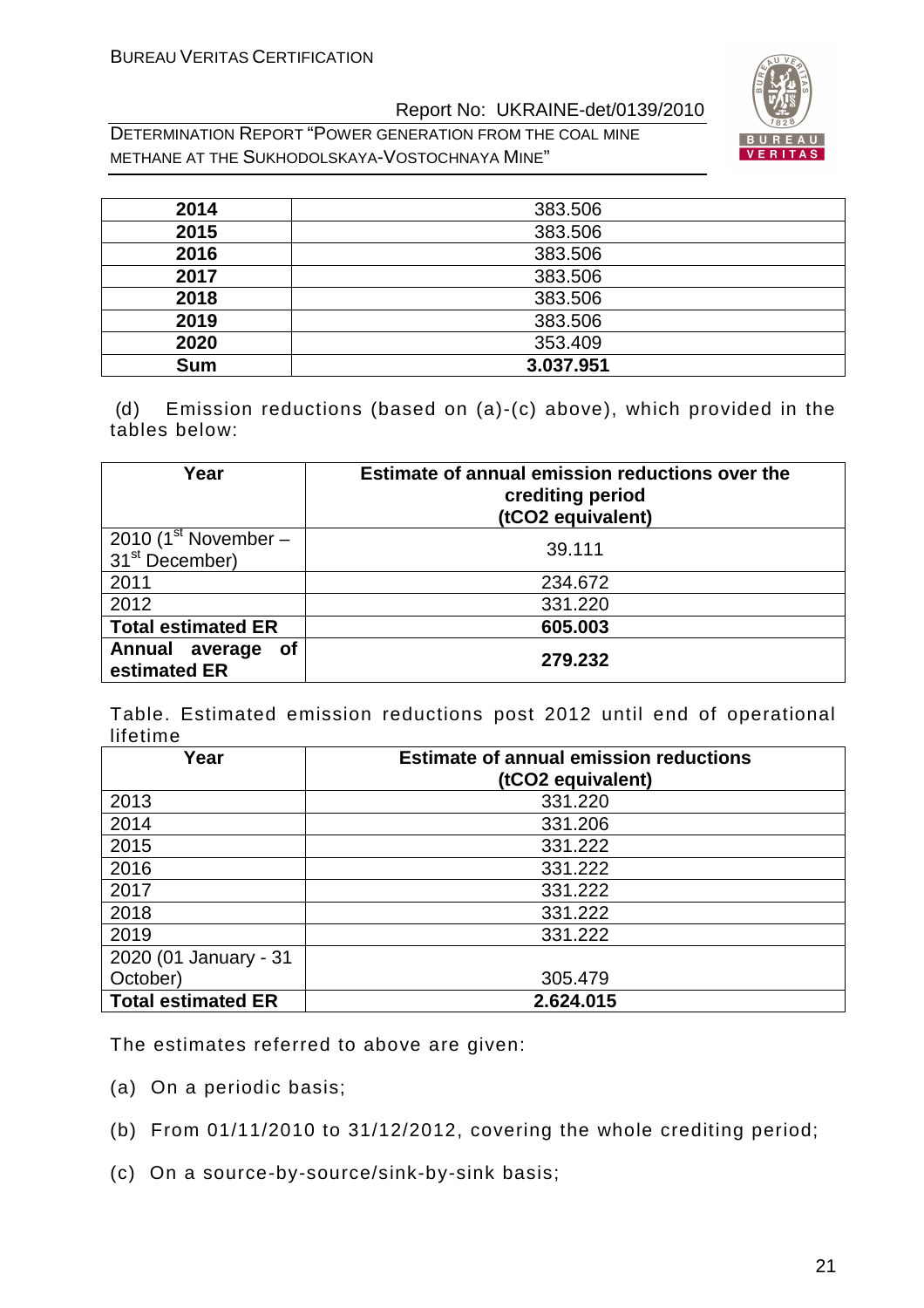DETERMINATION REPORT "POWER GENERATION FROM THE COAL MINE METHANE AT THE SUKHODOLSKAYA-VOSTOCHNAYA MINE"



(d) For greenhouse gas -  $CO<sub>2</sub>$ 

(e) In tonnes of CO2 equivalent, using global warming potentials defined by decision 2/CP.3 or as subsequently revised in accordance with Article 5 of the Kyoto Protocol;

The formula used for calculating the estimates referred above and provided in the PDD and are consistent throughout the document.

For calculation of emission reductions PPs used the following formulae:

 $ER_v = BE_v - PE_v$ 

where,

- $ER<sub>v</sub>$  = Emissions reductions of the project activity during the year y  $(tCO<sub>2</sub>e)$
- $BE<sub>v</sub>$  = Baseline emissions during the year y (tCO<sub>2</sub>e)
- $PE_v$  = Project emissions during the year y (tCO<sub>2</sub>e)

The estimation of emission reductions is made in accordance with the JI specific approach on the basis of the approved CDM methodology ACM0008 "Consolidated methodology for coal bed methane, coal mine methane and ventilation air methane capture and use for power (electrical or motive) and heat and/or destruction through flaring or flameless oxidation" (version 07).

Data sources used for calculating the estimates referred to above, such as Intergovernmental Panel on Climate Change (IPCC), Guidance "Standardized emission factors for Ukrainian electrical grid"; (version 5, February 02 2007), executed by Global Carbon B.V., etc., are clearly identified, reliable and transparent.

Emission factors, such as EF (carbon emission factor for Ukrainian electrical grid) and CEF (carbon emission factor for combusted methane) were selected by carefully balancing accuracy and reasonableness, and appropriately justified of the choice.

Section E of the PDD and provided, as supporting document to the PDD, excel spreadsheet include an illustrative ex ante emissions calculations.

The estimation referred to above is based on conservative assumptions and the most plausible scenarios in a transparent manner.

The estimates referred to above are consistent throughout the PDD.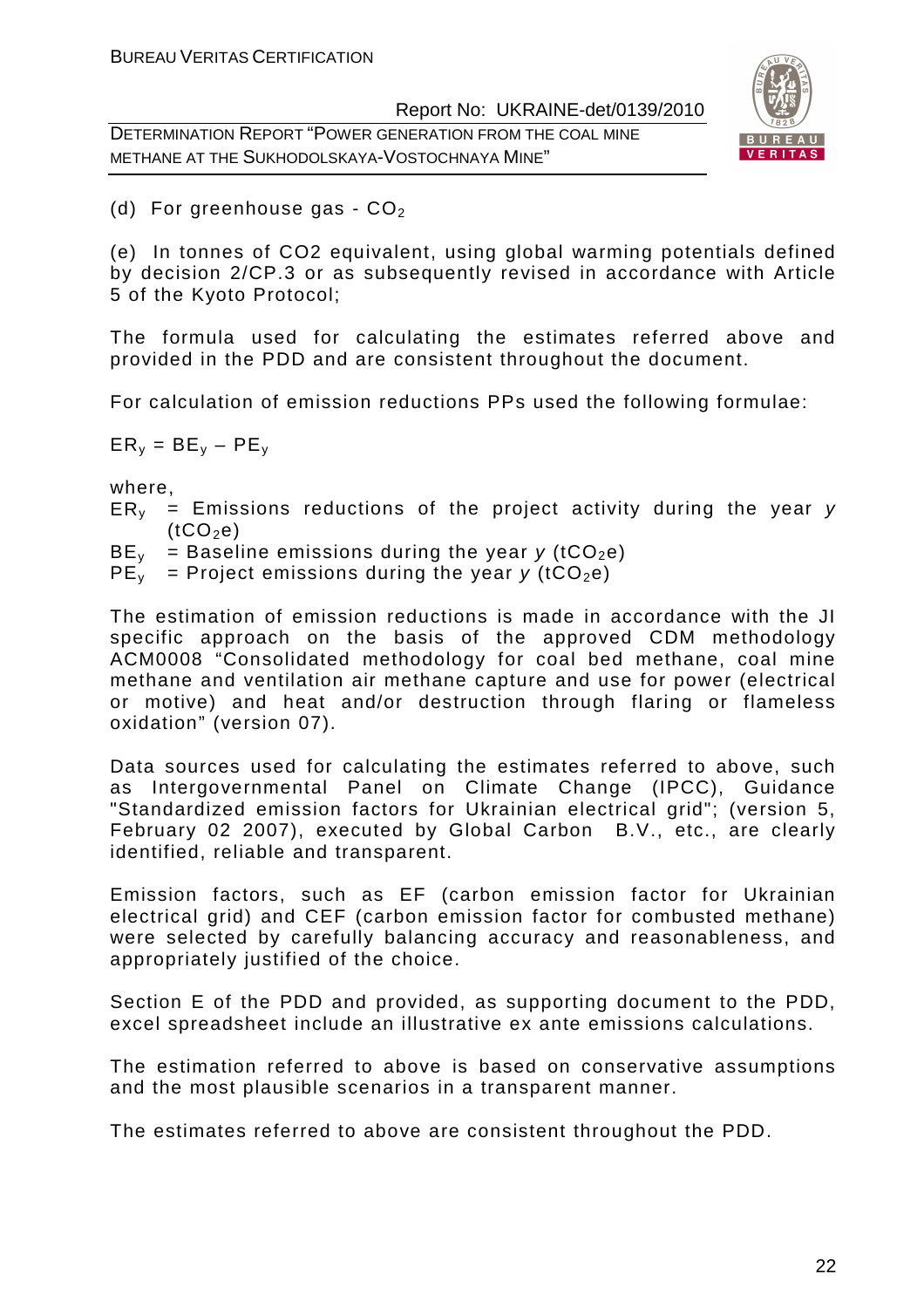DETERMINATION REPORT "POWER GENERATION FROM THE COAL MINE METHANE AT THE SUKHODOLSKAYA-VOSTOCHNAYA MINE"



# **4.10 Environmental impacts (48)**

The PDD lists and attaches documentation on the analysis of the environmental impacts of the project, including transboundary impacts, in accordance with procedures as determined by the host Party, such as the Environmental Impact Assessment (EIA) carried out by the Ukrainian Institute LuganskGIPROshakht (Order No. 7302, Archive No. 249/2010).

The whole EIA was completed according to following requirements:

- DBN (Ukranian national construction regulations) А.2.2-1-2003 "Structure and content of materials of environmental impact assessment (EIA) at design and construction of the enterprises, buildings and facilities" approved by the order of Gosstroy of Ukraine No.214 dd. 15.12.2003 and put into effect 01.04.2004;
- DBN А.2.2-3-2004 "Structure, order of development, agreement and approvement of the project construction documentation" approved by the order of Gosstroy of Ukraine No.8 dd. 20.01.2004 and put into effect 01.07.2004.

Based on the PDD, PPs developed the project according to effective standards, rules and instructions. Project solutions ensure safety operation and meet fire and explosion safety requirements. This project does not contain deviations from effective regulatory requirements. In fact, used flare facility causes no harmful environmental impacts as no resources as water or round are required. Moreover, the utilization of otherwise vented CMG reduces in an active manner the amount of CMG which is released to the atmosphere and provides significant benefits for the global climate production by converting the harmful methane into the less harmful carbon dioxide.

Due to implementation of this project solves not only ecological problems but also social problems. For instance, there are solved the problems such as:

- $\Leftrightarrow$  Lowering of emissions of methane which falls into greenhouse gases and its air emission is restricted;
- $\Leftrightarrow$  Lowering of gas pollution of active mine workings;
- $\Rightarrow$  Lowering of environmental pollution level and improvement of living conditions of miners and local population, because pollution of adjoining cities by such dangerous substances as sulphur dioxide (SO2) and gas borne ash will be prevented due to use of methane as alternative fuel for a mine boiler station during implementation of the project;
- $\Rightarrow$  Job creation.

The PDD provides conclusion and all references to supporting documentation of an environmental impact assessment undertaken in accordance with the procedures as required by the host Party, if the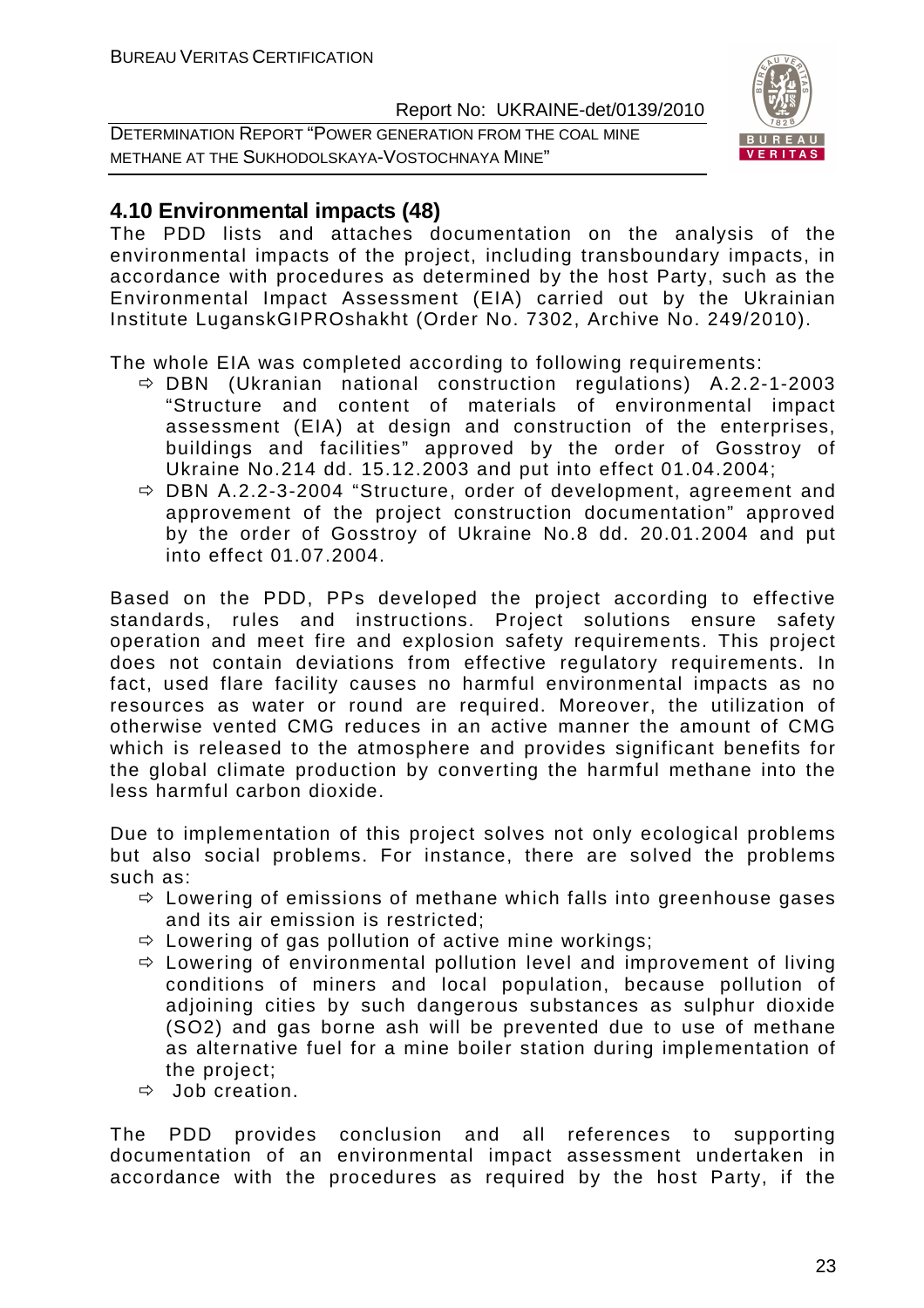DETERMINATION REPORT "POWER GENERATION FROM THE COAL MINE METHANE AT THE SUKHODOLSKAYA-VOSTOCHNAYA MINE"



analysis referred to above indicates that the environmental impacts are considered significant by the project participants or the host Party.

#### **4.11 Stakeholder consultation (49)**

Stakeholder consultation was not undertaken as it is not required by the host party.

# **5 SUMMARY AND REPORT OF HOW DUE ACCOUNT WAS TAKEN OF COMMENTS RECEIVED PURSUANT TO PARAGRAPH 32 OF THE JI GUIDELINES**

No comments, pursuant to paragraph 32 of the JI Guidelines, were received from the stakeholders.

# **6 DETERMINATION OPINION**

Bureau Veritas Certification has performed a validation of the "Power generation from the coal mine methane at the Sukhodolskaya-Vostochnaya Mine" JI Project in Lugansk region. The project correctly applies the JI specific approach on the basis of the approved consolidated baseline and monitoring methodology ACM0008 "Consolidated methodology for coal bed methane, coal mine methane and ventilation air methane capture and use for power (electrical or motive) and heat and/or destruction through flaring or flameless oxidation", version 07. The validation was performed on the basis of UNFCCC criteria and host country criteria and also on the criteria given to provide for consistent project operations, monitoring and reporting.

The validation consisted of the following three phases: i) a desk review of the project design and the baseline and monitoring plan; ii) follow-up interviews with project stakeholders during site visit; iii) the resolution of outstanding issues and the issuance of the final validation report and opinion.

Project participant/s used the latest tool for demonstration and assessment of the additionality. In line with this tool, the PDD provides investment analysis, benchmark analysis, sensitivity analysis and other analysis of barriers to determine that the project activity itself is not the baseline scenario.

By synthetic description of the project, the project is likely to result in reductions of GHG emissions partially. An analysis of the investment and barriers demonstrates that the proposed project activity is not a likely baseline scenario. Emission reductions attributable to the project are hence additional to any that would occur in the absence of the project activity. Given that the project is implemented and maintained as designed, the project is likely to achieve the estimated amount of emission reductions.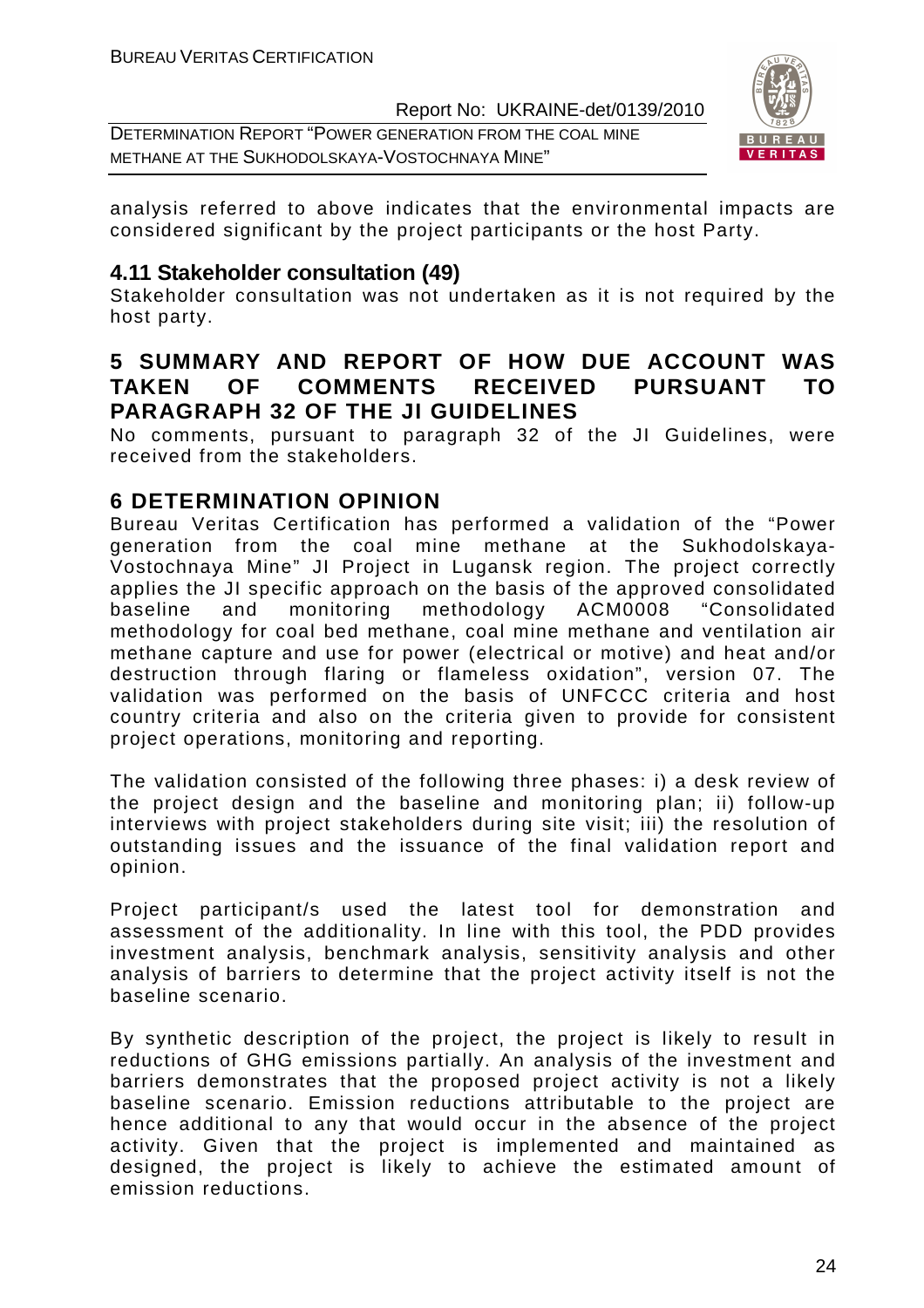DETERMINATION REPORT "POWER GENERATION FROM THE COAL MINE METHANE AT THE SUKHODOLSKAYA-VOSTOCHNAYA MINE"



The review of the project design documentation (version 06) and the subsequent follow-up interviews during the site visit have provided Bureau Veritas Certification with sufficient evidence to determine the fulfillment of stated criteria. In our opinion, the project correctly applies and meets the relevant UNFCCC requirements for the Joint Implementation and the relevant host country criteria.

The validation is based on the information made available to us and the engagement conditions detailed in this report.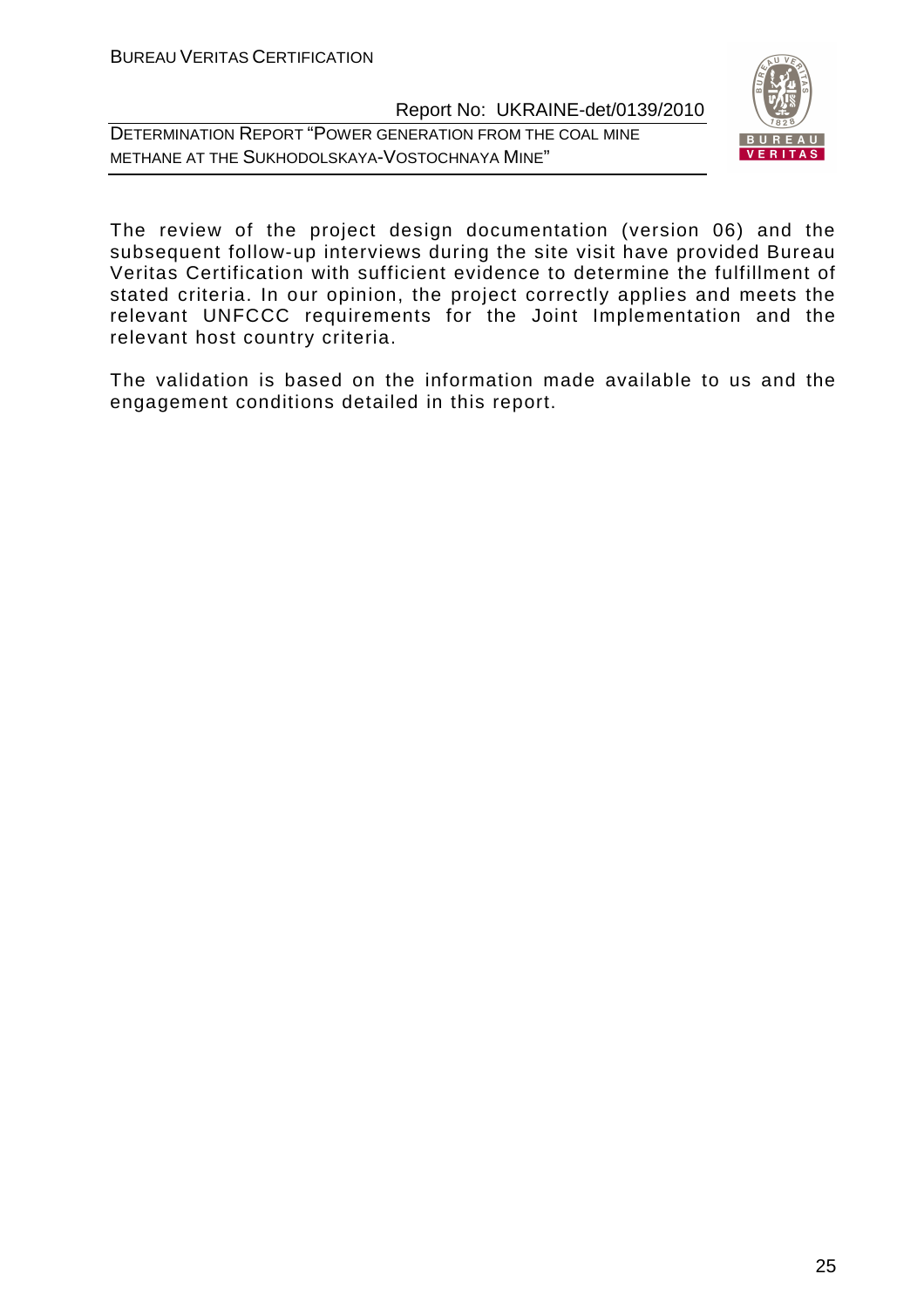DETERMINATION REPORT "POWER GENERATION FROM THE COAL MINE METHANE AT THE SUKHODOLSKAYA-VOSTOCHNAYA MINE"



# **7 REFERENCES**

#### **Category 1 Documents:**

Documents provided by LLC "Green Gas Krasnodon" that relate directly to the GHG components of the project.

- /1/ Project Design Document of the JI Project "Power generation from the coal mine methane at the Sukhodolskaya-Vostochnay Mine" version 02 dated 20/10/2010.
- /2/ Project Design Document of the JI Project "Power generation from the coal mine methane at the Sukhodolskaya-Vostochnaya Mine" version 02.1 dated 26/10/2010.
- /3/ Project Design Document of the JI Project "Power generation from the coal mine methane at the Sukhodolskaya-Vostochnaya Mine" version 03 dated 26/11/2010.
- /4/ Project Design Document of the JI Project "Power generation from the coal mine methane at the Sukhodolskaya-Vostochnaya Mine" version 04 dated 06/12/2010.
- /5/ Project Design Document of the JI Project "Power generation from the coal mine methane at the Sukhodolskaya-Vostochnaya Mine" version 05 dated 17/01/2011.
- /6/ Project Design Document of the JI Project "Power generation from the coal mine methane at the Sukhodolskaya-Vostochnaya Mine" version 06 dated 25/04/2011.
- /7/ Approved consolidated baseline and monitoring methodology ACM0008 "Consolidated methodology for coal bed methane, coal mine methane and ventilation air methane capture and use for power (electrical or motive) and heat and/or destruction through flaring or flameless oxidation", version 07.
- /8/ Tool for demonstration and assessment of additionality, version  $05.2.$
- /9/ Glossary of Joint Implementation Terms, Version 02.
- /10/ Guidelines for Users of the Joint Implementation Project Design Document Form/Version 04, JISC.
- /11/ Letter of Endorsement of the Joint Implementation Project "Power generation from the coal mine methane at the Sukhodolskaya-Vostochnaya Mine" #577/23/7 dated 03/06/2009 issued by National Environmental Investment Agency of Ukraine.
- /12/ Letter of approval dated 29/11/2010 issued by NL Agency Ministry of Economic Affairs, Agriculture and Innovation referring to "Power generation from the coal mine methane at the Sukhodolskaya-Vostochnaya Mine".

#### **Category 2 Documents:**

Background documents related to the design and/or methodologies employed in the design or other reference documents.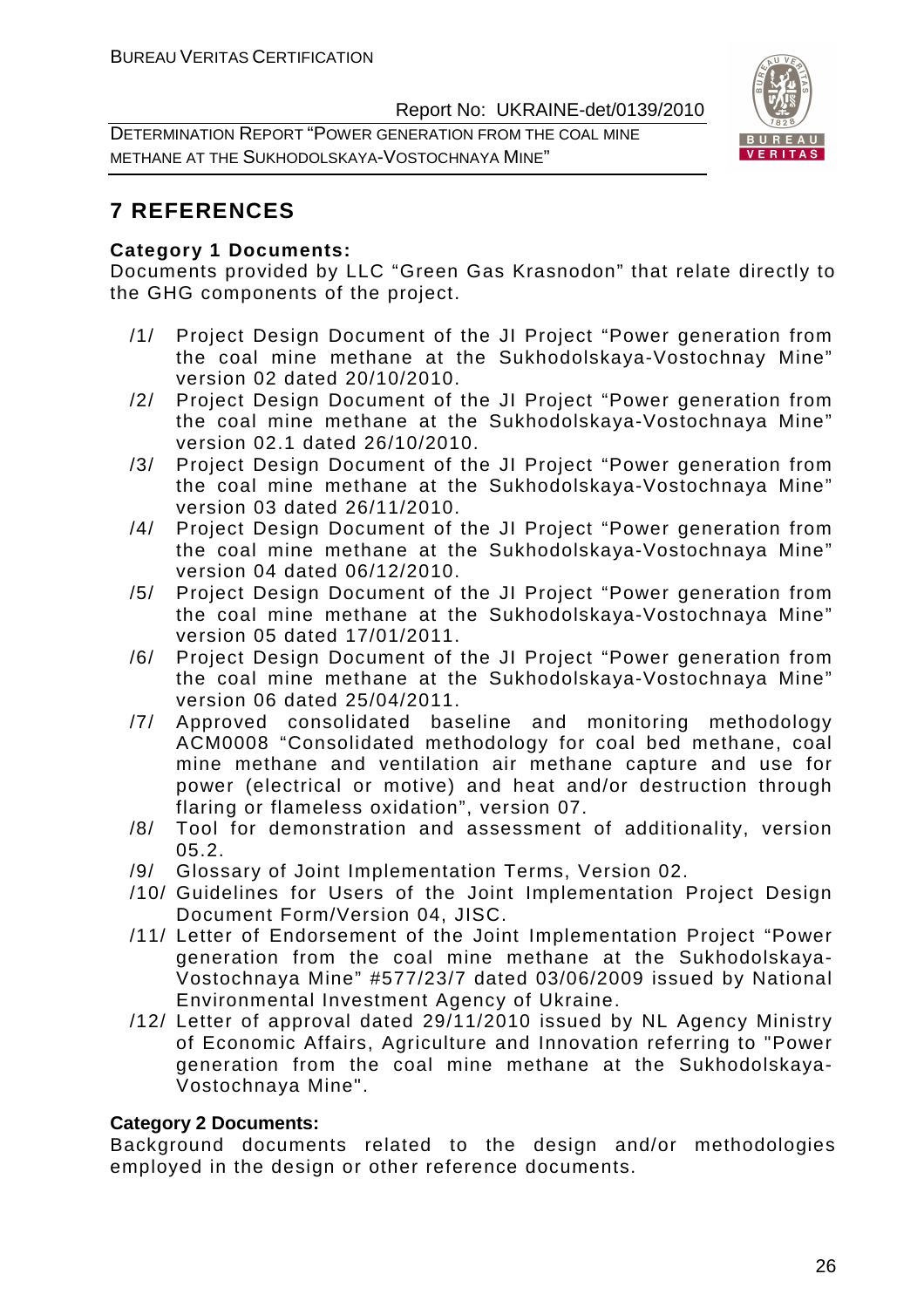

- /1/ Feasibility study of mine degasification and gas utilisation project at Sukhodolskaya-Vostochnaya Mine, Kraznodonvuhillya, Ukraine dated 02.08.2007.
- /2/ Technical documents of planning of land boudaries (on site) of LLC "Green Gas Krasnodon". Contract #98 dated 19.10.2009. Explanatory note.
- /3/ Order of Head of the regional state administration #658 dated 30.09.2009 of permit to the OJSC "Krasnodonvuhillya" on sublease contract land.
- /4/ Technical design specification on development of technical documents of planning of land boudaries (on site) dated 19.10.2009.
- /5/ Certificate А01 #431959 of the state registration of legal entity LLC "Green Gas Krasnodon".
- /6/ Information letter АА #051391from a single state register of enterprises and organizations of Ukraine of LLC "Green Gas Krasnodon".
- /7/ Certificate #100236809 of registration of VAT payer dated 22.07.2009.
- /8/ Charter of Green Gas Krasnodon LLC dated 2009.
- /9/ Certificate АА#07964. It is valid from 30.08.2010 to 29.08.2011.
- /10/ Positive conclusion of the complex state expertise # 13-00434-10. Working draft "Installation of high temperature flare at the central industrial site of the mine "Sukhodolskaya-Vostochnaya" dated 13.10.2010.
- /11/ Expert opinion #2010 В 12 - 0334 of facility compliance with the legislation on energy saving dated 06.07.2010. Working draft "Installation of high temperature flare at the central industrial site of the mine "Sukhodolskaya-Vostochnaya" of LLC "Green Gas Krasnodon".
- /12/ Conclusion of sanitary and epidemiological expertise dated 17.06.2010 #4/275.
- /13/ Conclusion of labour safety expertise # 44.05.1696 С.10 of working draft "Installation of high temperature flare at the central industrial site of the mine "Sukhodolskaya-Vostochnaya" of LLC "Green Gas Krasnodon".
- /14/ Information #182 dated 06.08.2010 of results of high-risk facility identification. Installation of high temperature flares at the central industrial site of the mine "Sukhodolskaya-Vostochnaya" of LLC "Green Gas Krasnodon".
- /15/ Expert opinion #162/1879 dated 20.09.2010. Office of monitoring and prevention activities of the Main Directorate of Ministry of Emergency situation of Ukraine in Lugansk region.
- /16/ Expert opinion #06-3724/15 dated 30.08.2010 of Department of State Inspection of Civil Protection and Technical Safety Directorate Ministry of Emergency situation of Ukraine in Lugansk region.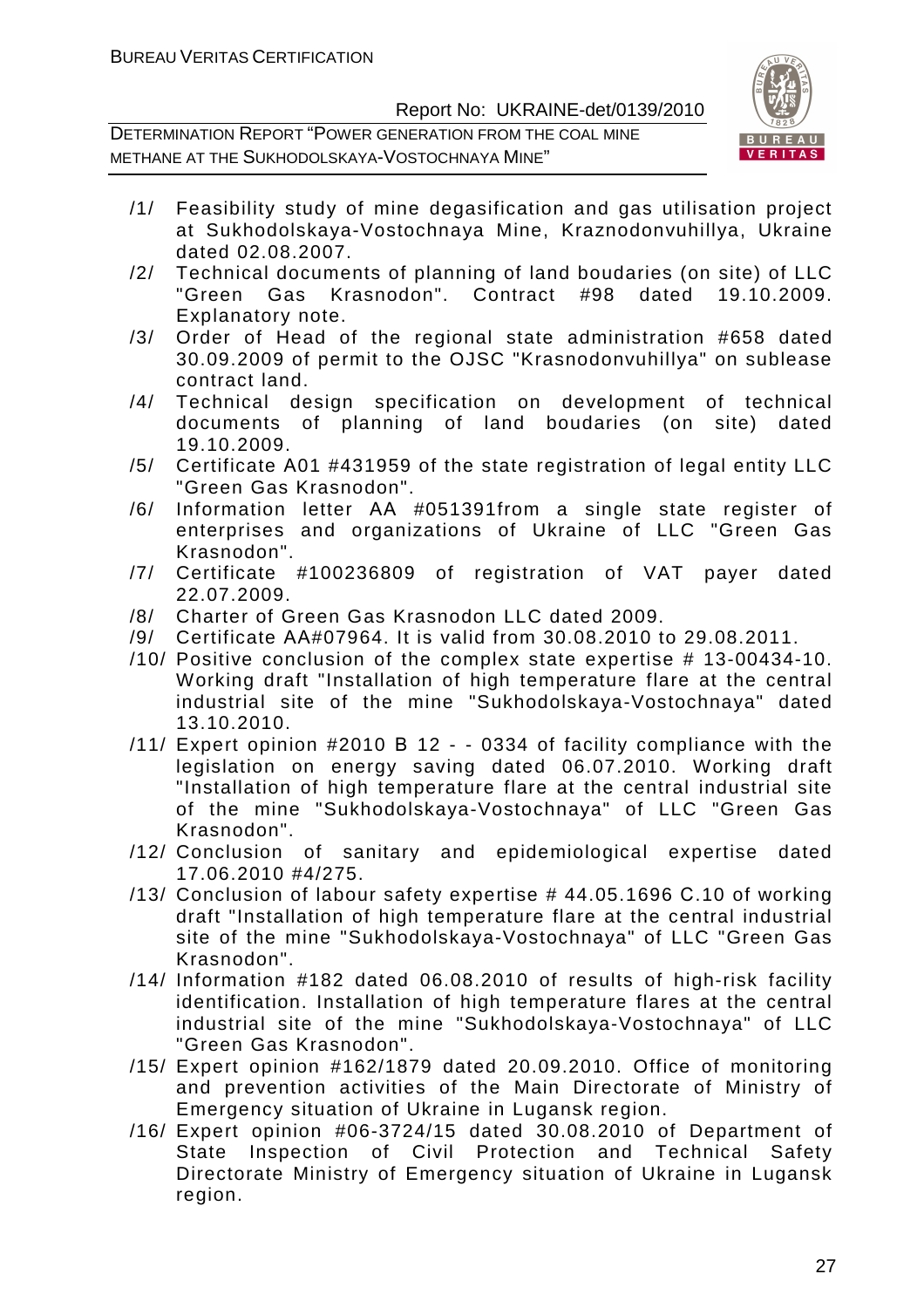

- /17/ Information of the start of building work that is not required specific permit #7/12-1629к dated 06.10.2010.
- /18/ Land plots sublease agreement #778-У/10-9 КУО dated 20.10.2009.
- /19/ Agreement #0019 for construction of a high-temperature mine gas flaring device on the Sukhodolska-Vostochnaya Mine dated 12.07.2010. Phase 1 - General construction work.
- /20/ Agreement #0020 for construction and installation of a hightemperature mine gas flaring device on the Sukhodilska-Vostochnaya Mine dated 12.07.2010. Phase 2 - Installation of Flare, pipework and associated services.
- /21/ Flare installation import contract #0015, dated 20.05.2010.
- /22/ Cheack list calibration of measurement equipments dated 15.10.2010.
- /23/ Calibration certificate, analyzer Binos 100 ser. #1203002582538, analyzer Oxynos 100 ser. #1203002582539 dated 08.03.2010.
- /24/ Servicing instructions, analyzer Binos 100 ser. #1203002582538, analyzer Oxynos 100 ser. #1203002582539.
- /25/ Calibration certificate, analyzer Binos 100 ser. #1203002582540 dated 08.03.2010.
- /26/ Servicing instructions, analyzer Binos 100 ser. #1203002582540.
- /27/ Final check report, flowmeter ser. #10218543 dated 25.06.2010.
- /28/ Inspection certificate EN 10204-3.1 #3049.
- /29/ Test and inspection plan #102497-1-11, ser. #10218543.
- /30/ Instrument data sheet for ultrasonic gas flow meter, ser. #10218543.
- /31/ Final inspection report, ser. #D303F001020.
- /32/ Factory calibration dated 29.03.2010, ser. #D3052914152.
- /33/ Technical information Omnigrad M TR10.
- /34/ Certificate of conformity, meter ser. #53078983 dated 02.07.2010.
- /35/ Approval certificate of device type of measuring equipment #UA-M1/1-1566-2004 dated 04.11.2004 Series А #003027.
- /36/ Passport of electrical energy meter SL7000 Smart.
- /37/ Verification certificate, ser. #4.623 dated 20.05.2010.
- /38/ Verification certificate, ser. #4.622 dated 20.05.2010.
- /39/ Verification certificate, ser. #4.601 dated 20.05.2010.
- /40/ Operation and maintenance schedule, version V1.2 dated 03.08.2010. Power production from the coal mine methane at the Sukhodolskaya-Vostochnaya Mine, Krasnodon, Ukraine.
- /41/ Operation and maintenance manual. Data logging and transfer procedure, version V2.4 dated 23.08.2010. Standard оperating Procedure 181. Quality management for plant operation and maintenance Sukhodolskaya-Vostochnaya Coal Mine, Krasnodon, Ukraine.
- /42/ Environmental Impact Assessment. Order #7302. Archive #249/2010. "Green Gas Krasnodon" LLC Contractor design "Installation of a high temperature flare device in the main site of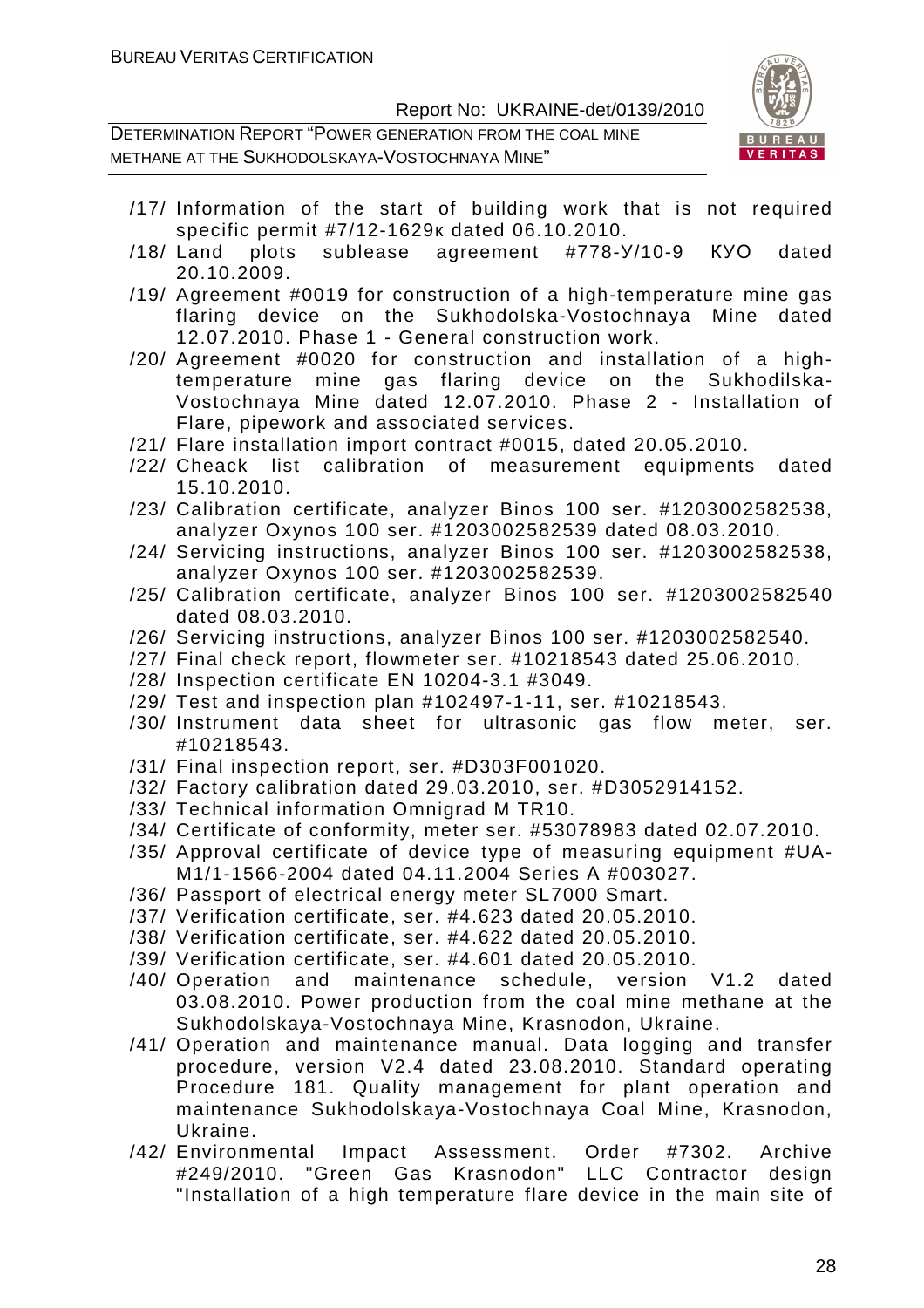DETERMINATION REPORT "POWER GENERATION FROM THE COAL MINE METHANE AT THE SUKHODOLSKAYA-VOSTOCHNAYA MINE"



"Sukhodolskaya-Vostochnaya" coal mine". Volume I. Explanatory notes. Book 2.

- /43/ Assessment of new calculation of CEF of Ukraine dated 17.08.2007 (TUV sud).
- /44/ Independent Technical Review of Sukhodolskaya-Vostochnaya Coal Mine Methane (CMM) Project at Lugansk, Ukraine DMT-No. 341 099 10 dated 2010-07-08.
- /45/ Technical review report of the Sukhodolskaya-Vostochnaya Coal Mine - Historical gas extraction and future gas predictions dated 2010-08-18.
- /46/ Memorandum of understanding for coal mine gas management and utilisation at the Sukhodolskaya-Vostochnaya mine of Krasnodonugol dated 05.03.2010.
- /47/ Coal mine methane power generation project at the Sukhodolskaya-Vostochnaya Mine, Ukraine. Power purchase agreement dated 16.12.2009.
- /48/ Draft of agreement #0022 for Development of Design Products: Utilisation of Captured Methane at the Central Facility of Sukhodilska-Skhidna Mine.

#### **Persons interviewed:**

List persons interviewed during the validation or persons that contributed with other information that are not included in the documents listed above.

- /1/ Maria Frolova Chief miner of supporting of JI projects according to the Kyoto Protocol at "Krasnodonvuhilliya"
- /2/ Tetiana Bondareva Lead engineer of JI projects according to the Kyoto Protocol at the Sukhodolskaya-Vostochnaya Mine
- /3/ Oleksandr Angelovskyi Technical director of "Krasnodonvuhillya"
- /4/ Stefan Decker Head of EPCM and O & M
- /5/ Paulo Lourenco Bonanca Carbon Project Controller of Green Gas Germany GmbH
- /6/ Iain Goldsmith Project Development Manager of Green Gas International Akula Business Centre in Donetsk.

o0o -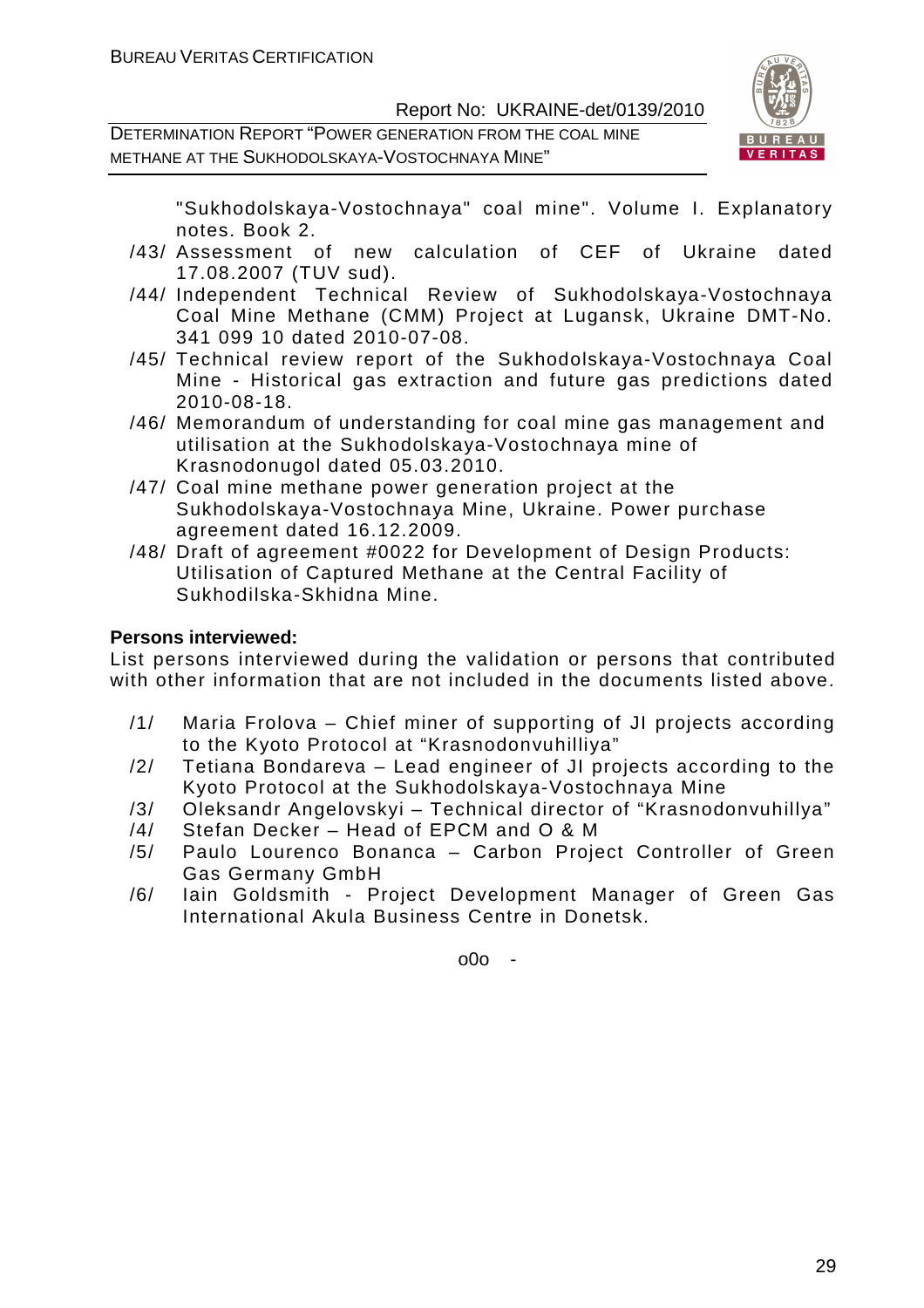DETERMINATION REPORT "POWER GENERATION FROM THE COAL MINE METHANE AT THE SUKHODOLSKAYA-VOSTOCHNAYA MINE"

# APPENDIX A: DETERMINATION PROTOCOL OF JI PROJECT

#### **Check list for determination, according JOINT IMPLEMENTATION DETERMINATION AND VERIFICATION MANUAL (Version 02)**

| <b>Guidelines</b><br>for JI PDD<br><b>Form Users</b><br><b>or</b><br><b>DVM</b><br><b>Paragraph</b> | <b>Check Item</b>                                                                                                                                                                                                                                                        | <b>Initial finding</b>                                                                                                                                                                                                                                                          | <b>Response from project</b><br>participants                                                      | <b>Review of project</b><br><b>Participants' action</b>                                  | <b>Conclusion</b> |
|-----------------------------------------------------------------------------------------------------|--------------------------------------------------------------------------------------------------------------------------------------------------------------------------------------------------------------------------------------------------------------------------|---------------------------------------------------------------------------------------------------------------------------------------------------------------------------------------------------------------------------------------------------------------------------------|---------------------------------------------------------------------------------------------------|------------------------------------------------------------------------------------------|-------------------|
|                                                                                                     | <b>Guidelines for JI PDD Form Users</b><br>Section A General description of the project                                                                                                                                                                                  |                                                                                                                                                                                                                                                                                 |                                                                                                   |                                                                                          |                   |
| A.1. Title of the project                                                                           |                                                                                                                                                                                                                                                                          |                                                                                                                                                                                                                                                                                 |                                                                                                   |                                                                                          |                   |
| A.1                                                                                                 | Is the title of the project<br>presented?<br>the<br>sectoral<br>scope to<br>ls.<br>which<br>project<br>pertains<br>presented?<br>Is the current version number<br>of the document presented?<br>the<br>date<br>when the<br>Is<br>document was<br>completed<br>presented? | The title of the project is "Power<br>generation from the coal mine<br>methane at the Sukhodolskaya-<br>Vostochnaya Mine".<br>There is presented sectoral scope<br>(Mining<br>Mineral<br>and<br>8<br>Production).<br>PD <sub>D</sub><br>02.1<br>dated<br>version<br>26/10/2010. | N/a                                                                                               | N/a                                                                                      | OK                |
|                                                                                                     | A.2 Description of the project                                                                                                                                                                                                                                           |                                                                                                                                                                                                                                                                                 |                                                                                                   |                                                                                          |                   |
| A.2                                                                                                 | Is the purpose of the project<br>included with a concise,<br>summarizing explanation<br>(max. 1-2 pages) of the:                                                                                                                                                         | Corrective<br>Action Request 01<br>(CAR01)<br>Section A.2 Description of the<br>project should be maximum 2                                                                                                                                                                     | <b>CAR01:</b> The section A.2 has<br>been amended where only the<br>relevant parts are mentioned. | Conclusion<br><b>on</b><br>CAR01. According to<br>amendments,<br>the<br>issue is closed. | OK                |

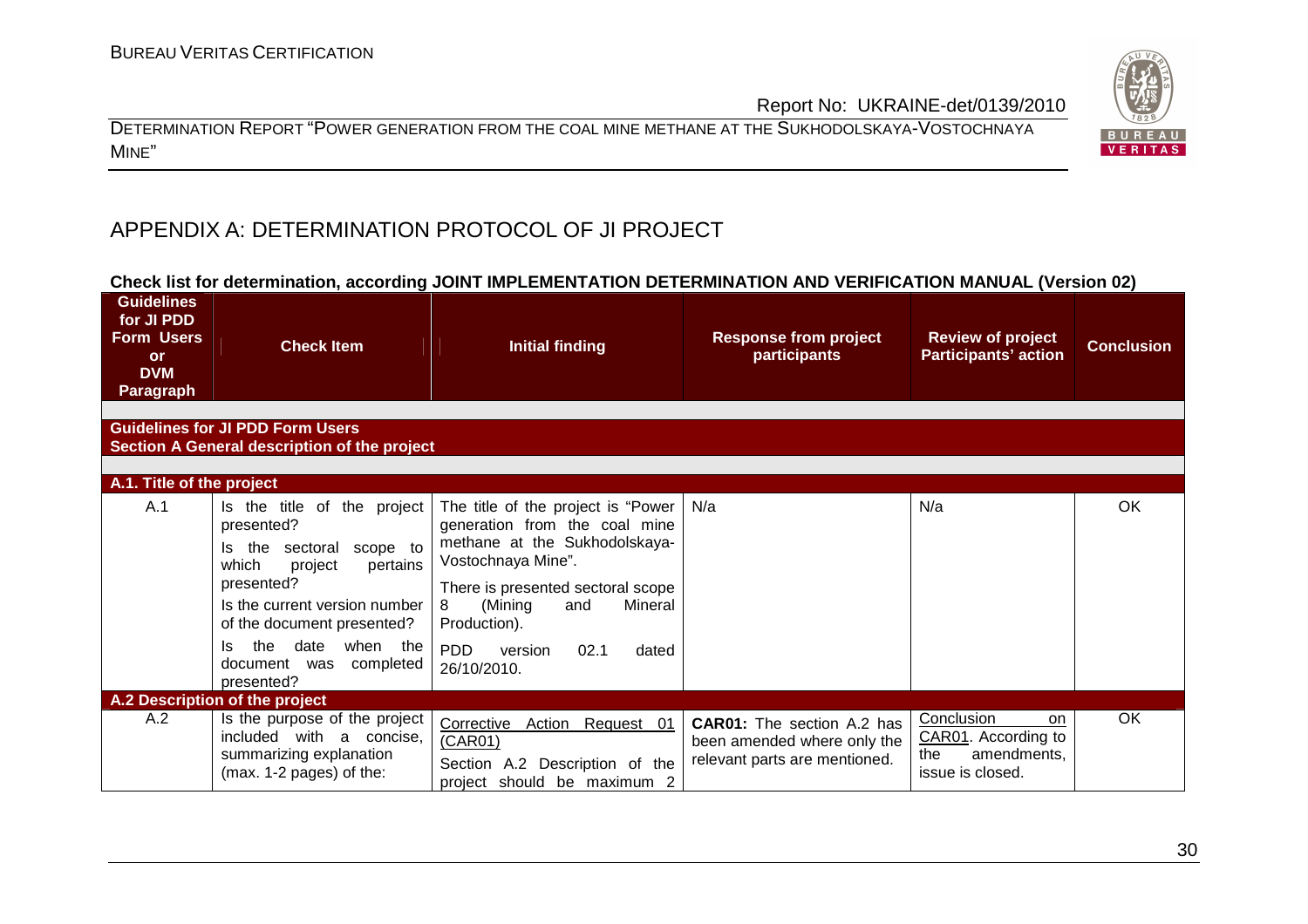

| <b>Guidelines</b><br>for JI PDD<br><b>Form Users</b><br><b>or</b><br><b>DVM</b><br><b>Paragraph</b> | <b>Check Item</b>                                                                                                                                                                                                                                                                   | <b>Initial finding</b>                                                                                                                                                                                                                                                                                                                                                                                                                                                                                                                                                                                                                  | <b>Response from project</b><br>participants                                                                                                                                                                                                                                                                                                                                                                                                                                                                                                                                                                                                                                        | <b>Review of project</b><br><b>Participants' action</b>                                                                                                                                                                                                                                                                                                             | <b>Conclusion</b> |
|-----------------------------------------------------------------------------------------------------|-------------------------------------------------------------------------------------------------------------------------------------------------------------------------------------------------------------------------------------------------------------------------------------|-----------------------------------------------------------------------------------------------------------------------------------------------------------------------------------------------------------------------------------------------------------------------------------------------------------------------------------------------------------------------------------------------------------------------------------------------------------------------------------------------------------------------------------------------------------------------------------------------------------------------------------------|-------------------------------------------------------------------------------------------------------------------------------------------------------------------------------------------------------------------------------------------------------------------------------------------------------------------------------------------------------------------------------------------------------------------------------------------------------------------------------------------------------------------------------------------------------------------------------------------------------------------------------------------------------------------------------------|---------------------------------------------------------------------------------------------------------------------------------------------------------------------------------------------------------------------------------------------------------------------------------------------------------------------------------------------------------------------|-------------------|
|                                                                                                     | a) Situation existing prior to<br>the starting date of the<br>project;<br>b) Baseline scenario; and<br>c) Project scenario (expected<br>outcome,<br>including<br>a l<br>technical description).<br>Is the history of the project<br>(incl. its JI component) briefly<br>summarized? | pages. Please try to summarize<br>underlined<br>information<br>main<br>points in this section.<br>Corrective Action Request 02<br>(CAR02)<br>Please summarize history of the<br>including<br>project<br>its<br>prior<br>consideration (JI component).<br>Corrective Action Request 29<br>(CAR29)<br>Please provide the description of<br>the baseline.<br>Corrective Action Request 30<br>(CAR30)<br>Please provide the description of<br>the JI component history.<br>Clarification Request 10 (CL10)<br>Please make it clear who signed<br>who<br>Memorandum<br>and<br>the<br><b>OJSC</b><br>with<br>negotiated<br>Krasnodonvuhillya. | <b>CAR02:</b> A table has been<br>inserted (please see table<br>A.2.3) with all relevant stages<br>and milestones (including JI<br>components)<br><b>CAR29:</b> Section A.2 has been<br>revised completely and meets<br>now the requirements as per<br>the Guidelines<br><b>CAR30:</b> Section A.2 has been<br>revised completely and meets<br>now the requirements as per<br>the Guidelines.<br><b>CL10:</b><br>Green<br>Gas<br>International Ltd. signed the<br><b>JSC</b><br>KNU<br>MoU with<br>and<br>negotiated also with JSC.<br>Table A.2.3 has been revised.<br>The additional information as<br>requested has been inserted<br>and some more information<br>were inserted. | Conclusion<br>on.<br>CAR02. Requested<br>information<br>was<br>added.<br>is<br><b>Issue</b><br>closed.<br>Conclusion<br>on<br>The<br><b>CAR29.</b><br>amended information<br>was checked. Issue<br>is closed.<br>Conclusion<br>on<br>CAR30. Appropriate<br>corrections<br>were<br>done.<br><b>Issue</b><br>is<br>closed.<br>Conclusion on CL10.<br>Issue is closed. |                   |
| <b>A.3 Project participants</b><br>A.3                                                              |                                                                                                                                                                                                                                                                                     | (PPs)                                                                                                                                                                                                                                                                                                                                                                                                                                                                                                                                                                                                                                   | <b>CAR03:</b> The JI PDD guideline                                                                                                                                                                                                                                                                                                                                                                                                                                                                                                                                                                                                                                                  | Conclusion                                                                                                                                                                                                                                                                                                                                                          | OK                |
|                                                                                                     | Are project participants and                                                                                                                                                                                                                                                        | Project<br>participants<br>are                                                                                                                                                                                                                                                                                                                                                                                                                                                                                                                                                                                                          |                                                                                                                                                                                                                                                                                                                                                                                                                                                                                                                                                                                                                                                                                     | <b>on</b>                                                                                                                                                                                                                                                                                                                                                           |                   |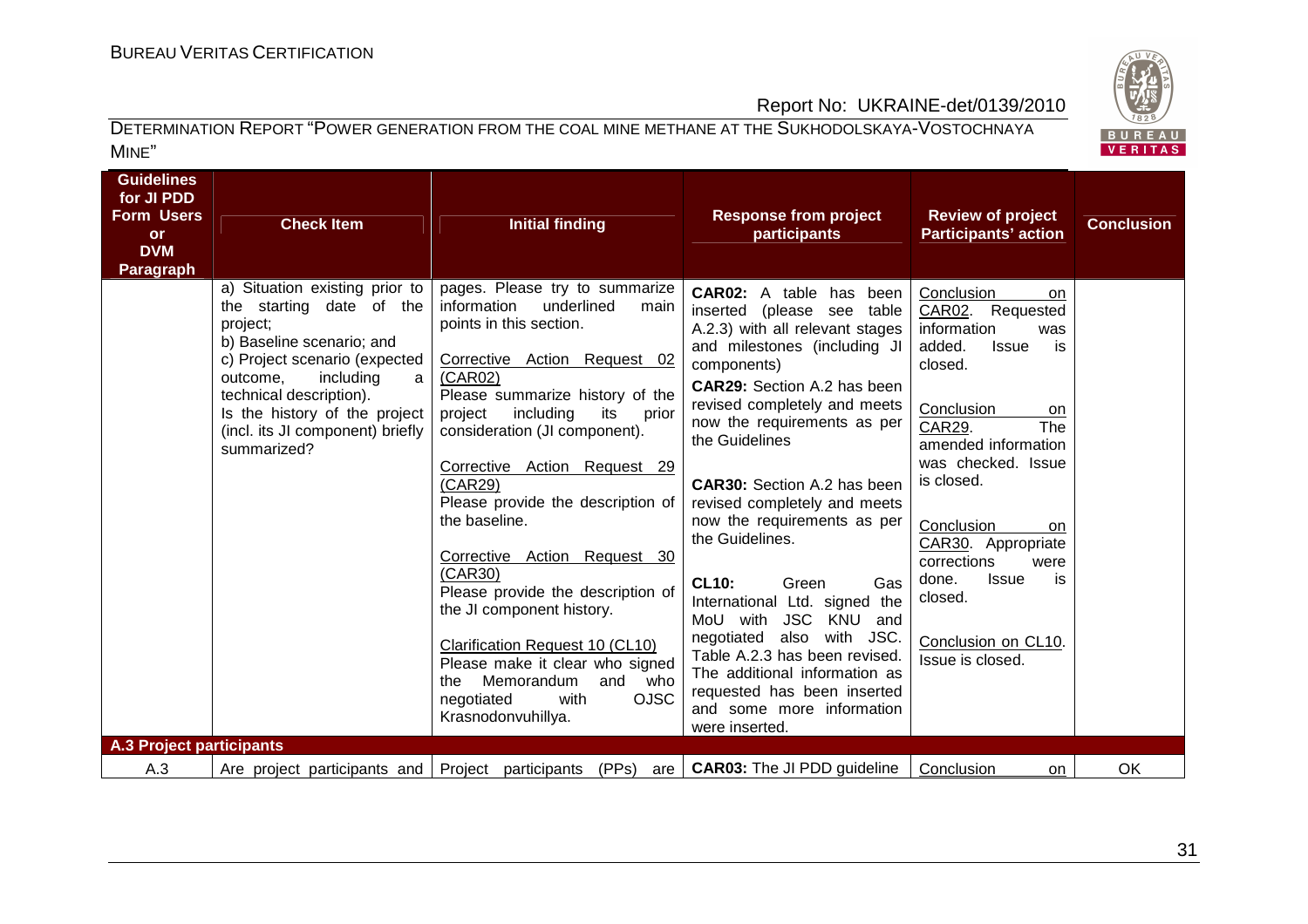

| <b>Guidelines</b><br>for JI PDD<br><b>Form Users</b><br><b>or</b><br><b>DVM</b><br><b>Paragraph</b> | <b>Check Item</b><br>Party (ies) involved in the                                      | <b>Initial finding</b><br>OJSC Krasnodonvuhillya<br>and                                                                                                                                                                                                                                                                                                                                 | <b>Response from project</b><br>participants<br>has been followed throughout                                                                                                                                                                                                                                                                                                                                      | <b>Review of project</b><br><b>Participants' action</b><br>CAR03.<br>Based on | <b>Conclusion</b> |
|-----------------------------------------------------------------------------------------------------|---------------------------------------------------------------------------------------|-----------------------------------------------------------------------------------------------------------------------------------------------------------------------------------------------------------------------------------------------------------------------------------------------------------------------------------------------------------------------------------------|-------------------------------------------------------------------------------------------------------------------------------------------------------------------------------------------------------------------------------------------------------------------------------------------------------------------------------------------------------------------------------------------------------------------|-------------------------------------------------------------------------------|-------------------|
|                                                                                                     | project listed?<br>information<br>contact<br>Is<br>provided in Annex 1 of the<br>PDD? | Green Gas Ukraine Holding B.V.<br>Contact information of PPs is<br>provided in Annex 1 of the PDD.<br>Corrective Action Request 03<br>(CAR03)<br>Please preserve the format of all<br>tables through the PDD as<br>required in the Guidelines for<br>users of the JI PDD form.<br>Clarification Request 01 (CL01)<br>Please explain why one of the<br>Project Participants was changed. | the PDD.<br>CL01: It was a typing error<br>which leads to this particular<br>misunderstanding.<br>Project Participant has been<br>never changed and since the<br>beginning<br>the<br>project<br><b>OJSC</b><br>participants<br>are<br>Krasnodonvuhillya (host party)<br>and Green Gas<br>Ukraine<br>Holding B.V (investor party).<br>GG Ukraine Holdings B.V is a<br>subsidiary of Green Gas<br>International B.V | corrections, issue is<br>closed.<br>Conclusion on CL01.<br>Issue is closed.   |                   |
|                                                                                                     | A.4 Technical description of the project                                              |                                                                                                                                                                                                                                                                                                                                                                                         |                                                                                                                                                                                                                                                                                                                                                                                                                   |                                                                               |                   |
| A.4.1                                                                                               | Location of the project                                                               | Luhansk region, Ukraine                                                                                                                                                                                                                                                                                                                                                                 | N/a                                                                                                                                                                                                                                                                                                                                                                                                               | N/a                                                                           | OK                |
| A.4.1.1                                                                                             | Host Party(ies)                                                                       | Ukraine                                                                                                                                                                                                                                                                                                                                                                                 | N/a                                                                                                                                                                                                                                                                                                                                                                                                               | N/a                                                                           | OK                |
| A.4.1.2                                                                                             | Region/State/Province etc.                                                            | Luhansk region                                                                                                                                                                                                                                                                                                                                                                          | N/a                                                                                                                                                                                                                                                                                                                                                                                                               | N/a                                                                           | OK                |
| A.4.1.3                                                                                             | City/Town/Community etc.                                                              | The Mine is located near the town<br>of Krasnodon and Sukhodolsk in<br>the eastern part of Luhansk<br>region.                                                                                                                                                                                                                                                                           | N/a                                                                                                                                                                                                                                                                                                                                                                                                               | N/a                                                                           | OK                |
| A.4.1.4                                                                                             | Detail<br>of<br>the<br>physical<br>location,<br>including                             | The location of this JI project was<br>identified with following GPS                                                                                                                                                                                                                                                                                                                    | N/a                                                                                                                                                                                                                                                                                                                                                                                                               | N/a                                                                           | OK                |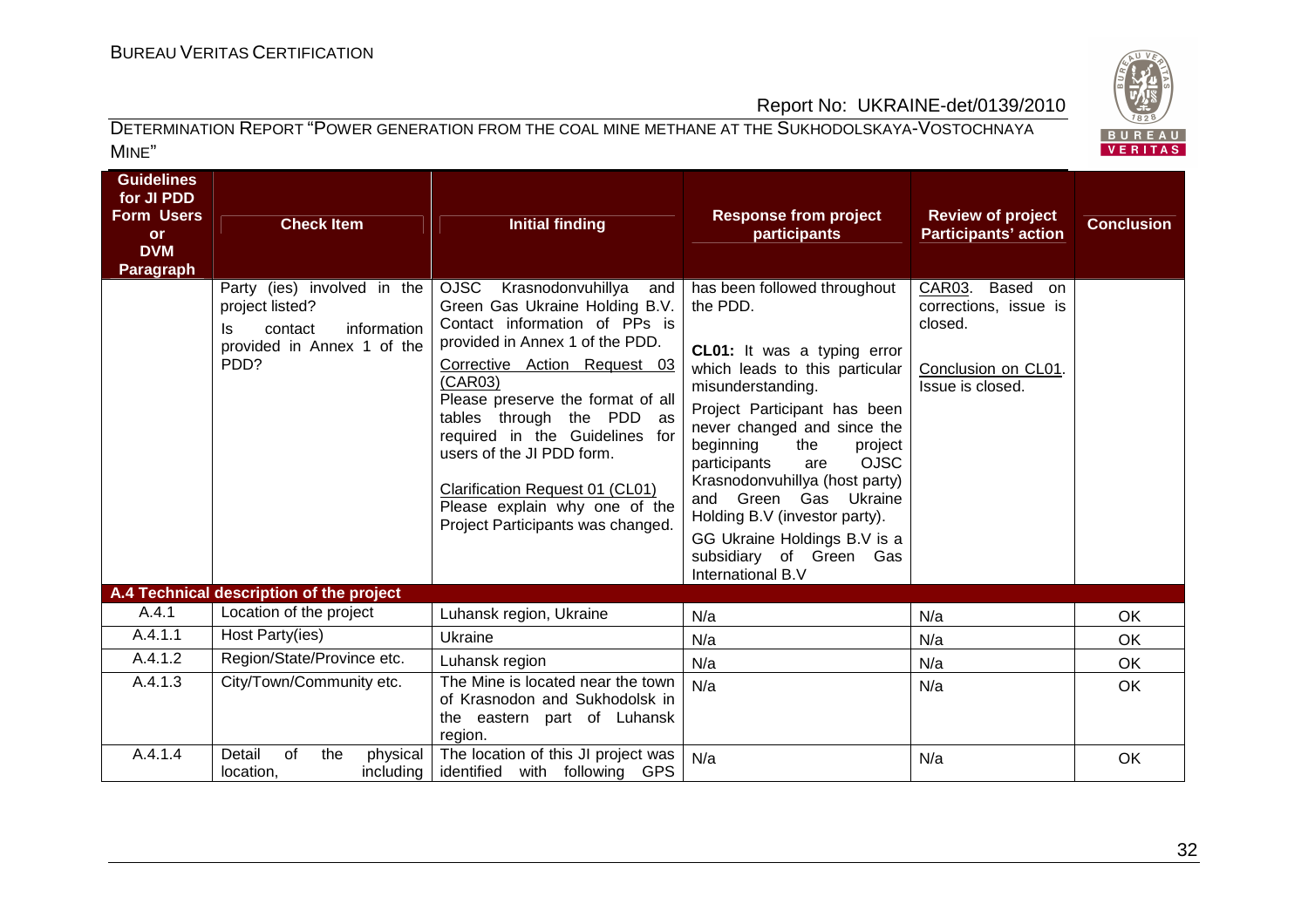

| <b>Guidelines</b><br>for JI PDD<br><b>Form Users</b><br>or<br><b>DVM</b><br><b>Paragraph</b> | <b>Check Item</b><br>information<br>allowing<br>the  <br>unique identification of the<br>project. (This section should<br>not exceed one page)                                                                                     | <b>Initial finding</b><br>coordinates: Longitude - 39°47'9"<br>/ Latitude - 4821'9".                                                                                                                                                                                                                                                                                                                                                                                                                                                                                                                                                                                                                                                          | <b>Response from project</b><br>participants                                                                                                                                                                                                                                                                                                                                                                                                                                                                                   | <b>Review of project</b><br><b>Participants' action</b>                                                                                    | <b>Conclusion</b> |
|----------------------------------------------------------------------------------------------|------------------------------------------------------------------------------------------------------------------------------------------------------------------------------------------------------------------------------------|-----------------------------------------------------------------------------------------------------------------------------------------------------------------------------------------------------------------------------------------------------------------------------------------------------------------------------------------------------------------------------------------------------------------------------------------------------------------------------------------------------------------------------------------------------------------------------------------------------------------------------------------------------------------------------------------------------------------------------------------------|--------------------------------------------------------------------------------------------------------------------------------------------------------------------------------------------------------------------------------------------------------------------------------------------------------------------------------------------------------------------------------------------------------------------------------------------------------------------------------------------------------------------------------|--------------------------------------------------------------------------------------------------------------------------------------------|-------------------|
|                                                                                              |                                                                                                                                                                                                                                    | A.4.2. Technologies to be employed, or measures, operations or actions to be implemented by the project                                                                                                                                                                                                                                                                                                                                                                                                                                                                                                                                                                                                                                       |                                                                                                                                                                                                                                                                                                                                                                                                                                                                                                                                |                                                                                                                                            |                   |
| A.4.2                                                                                        | Are the technology (ies) to be<br>employed, or measures,<br>operations or actions to be<br>implemented by the project,<br>including<br>all<br>relevant<br>technical<br>data<br>and the<br>implementation<br>schedule<br>described? | According to the PDD, it is<br>planned installation of the flaring<br>equipment and two electrical<br>power generators. Project activity<br>includes electricity generation due<br>to the utilisation of unutilized<br>CMM which is currently vented<br>into the atmosphere from the<br>subsurface<br>underground<br>boreholes. All technical data and<br>implementation schedule was<br>provided.<br>Clarification Request 02 (CL02)<br>Please clarify whether the flare<br>facility (HOFGAS-CFM4c 25000)<br>need any permit on operation<br>from local authority.<br>Clarification Request 03 (CL03)<br>In the list of documents you<br>provided during site visit there is<br>Agreement<br>#0022<br>for<br>Development of Design Products: | CL02: Local approvals have<br>been already provided at the<br>site audit. The next stage is<br>the operation licence. This in<br>process and soon will be<br>submitted to the validator.<br><b>CL03:</b> The said document is<br>the contract between GGK<br>and Rasvet who are the<br>nominated Design Institute for<br>the second phase of the<br>project. This contract has not<br>been signed yet as still it is in<br>development phase. A copy of<br>the signed page can be sent<br>when the contract will be<br>signed. | Conclusion on CL02.<br>Issue is closed due<br>additional<br>to<br>clarification<br>information.<br>Conclusion on CL03.<br>Issue is closed. | <b>OK</b>         |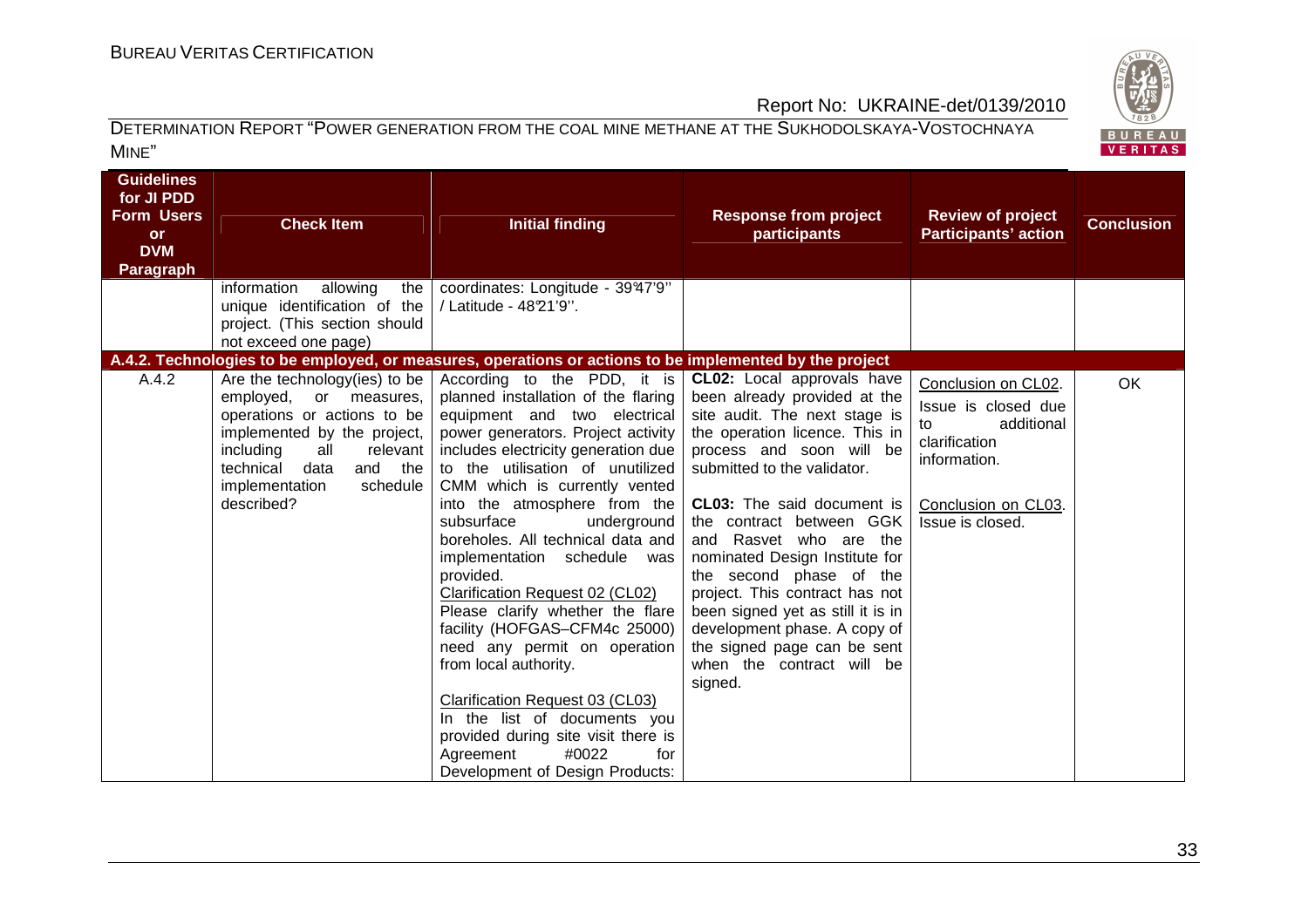

| <b>Guidelines</b><br>for JI PDD<br><b>Form Users</b><br><b>or</b><br><b>DVM</b><br>Paragraph | <b>Check Item</b>                                                                                                                                               | <b>Initial finding</b><br>Utilisation of Captured Methane at                                                                                                                                                                                                                                                                                                                | <b>Response from project</b><br>participants                                            | <b>Review of project</b><br><b>Participants' action</b>                                                            | <b>Conclusion</b> |
|----------------------------------------------------------------------------------------------|-----------------------------------------------------------------------------------------------------------------------------------------------------------------|-----------------------------------------------------------------------------------------------------------------------------------------------------------------------------------------------------------------------------------------------------------------------------------------------------------------------------------------------------------------------------|-----------------------------------------------------------------------------------------|--------------------------------------------------------------------------------------------------------------------|-------------------|
|                                                                                              |                                                                                                                                                                 | the Central Facility of Sukhodilska<br>Skhidna Mine dated 09/11/2010.<br>Mentioned Agreement is not<br>signed. Please clarify it is draft<br>document or it has been already<br>signed.                                                                                                                                                                                     |                                                                                         |                                                                                                                    |                   |
| policies and circumstances                                                                   |                                                                                                                                                                 | A.4.3. Brief explanation of how the anthropogenic emissions of greenhouse gases by sources are to be reduced by the proposed JI project,<br>including why the emission reductions would not occur in the absence of the proposed project, taking into account national and/or sectoral                                                                                      |                                                                                         |                                                                                                                    |                   |
| A.4.3                                                                                        | Is it explained briefly how<br><b>GHG</b><br>anthropogenic<br>emission reductions are to<br>be achieved? (This section<br>should<br>not exceed<br>one<br>page.) | The emission reductions are<br>based on the conversion of CMM<br>with its main component methane<br>(GWP 21) into $CO2$ in combustion<br>processes.<br>This section is not exceed one<br>page.<br>Corrective Action Request 04<br>(CAR04)<br>Please in section A.4.3 of the<br>PDD specify anticipated<br>total<br>emission reduction in $t$ CO <sub>2</sub><br>equivalent. | <b>CAR04:</b> The anticipated total<br>emission<br>reductions<br>have<br>been inserted. | Conclusion<br><b>on</b><br>CAR04.<br>is<br><b>Issue</b><br>closed<br>based<br><b>on</b><br>provided<br>amendments. | OK                |
|                                                                                              |                                                                                                                                                                 | A.4.3.1. Estimated amount of emission reductions over the crediting period                                                                                                                                                                                                                                                                                                  |                                                                                         |                                                                                                                    |                   |
| A.4.3.1                                                                                      | Is the length of the crediting<br>period Indicated?                                                                                                             | The length of the crediting period<br>is 2 years and 3 months.                                                                                                                                                                                                                                                                                                              | N/a                                                                                     | N/a                                                                                                                | OK                |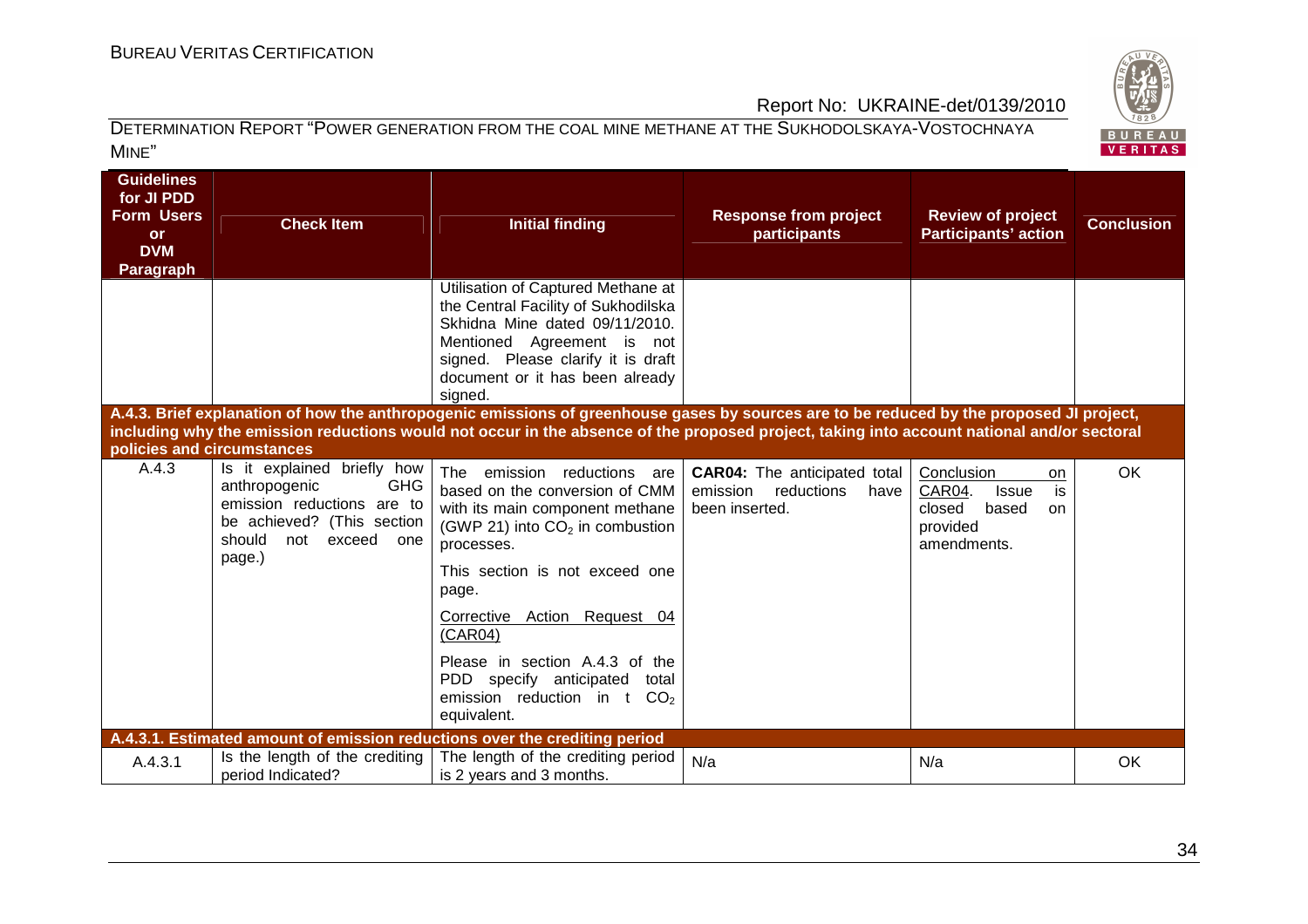

| <b>Guidelines</b><br>for JI PDD<br><b>Form Users</b><br><b>or</b><br><b>DVM</b><br>Paragraph | <b>Check Item</b><br>Are estimates of total as well<br>annual and average<br>as                                       | <b>Initial finding</b><br>estimated<br>emission<br>Total<br>reduction during the crediting                                                                                                                                                                                                                                                                                                                                                                                                                                                                        | <b>Response from project</b><br>participants                                                                                                                                                                                                                                                                                      | <b>Review of project</b><br><b>Participants' action</b>                                                                                                                                                                                                        | <b>Conclusion</b> |
|----------------------------------------------------------------------------------------------|-----------------------------------------------------------------------------------------------------------------------|-------------------------------------------------------------------------------------------------------------------------------------------------------------------------------------------------------------------------------------------------------------------------------------------------------------------------------------------------------------------------------------------------------------------------------------------------------------------------------------------------------------------------------------------------------------------|-----------------------------------------------------------------------------------------------------------------------------------------------------------------------------------------------------------------------------------------------------------------------------------------------------------------------------------|----------------------------------------------------------------------------------------------------------------------------------------------------------------------------------------------------------------------------------------------------------------|-------------------|
|                                                                                              | annual emission reductions<br>in tonnes of CO2 equivalent<br>provided?                                                | period of the JI project is 624,562<br>t $CO2$ equivalent.<br>Annual and annual<br>average<br>emission reductions are also<br>provided in $t \text{ CO}_2$ equivalent.                                                                                                                                                                                                                                                                                                                                                                                            |                                                                                                                                                                                                                                                                                                                                   |                                                                                                                                                                                                                                                                |                   |
| A.5                                                                                          | A.5. Project approval by the Parties involved<br>Is written project approvals<br>by the Parties involved<br>attached? | After<br>finishing<br>project<br>determination report, the PDD<br>and Determination Report will be<br>presented<br>National<br>to<br>Environmental<br>Investments<br>Agency of Ukraine (NEIA) for<br>receiving the Letter of Approval.<br>The Letter of Approval from the<br>country - investor has already<br>been issued by NL Agency<br>Ministry of Economic Affairs,<br>Agriculture and Innovation dated<br>29/11/2010.<br>Corrective Action Request 05<br>(CAR05)<br>The project has no approval of<br>the host Party Please, provide<br>Letter of Approval. | <b>CAR05:</b> This is the next step<br>finalization<br>of<br>after<br>the<br>Determination report. PP will<br>make a request for LOA after<br>the<br>final<br>receiving<br>determination report from the<br>validator.<br><b>CAR06:</b> The name of the  <br>issuing authority has been<br>corrected in the PDD. This is<br>NEIA. | Conclusion<br>on<br>CAR05. Issue will be<br>closed after obtained<br>of the Host party and<br>sponsor<br>party<br>To be<br>approvals.<br>pending.<br>Conclusion<br>on<br>CAR06.<br>is<br><b>Issue</b><br>closed in accordance<br>with<br>correction<br>action. | Pending           |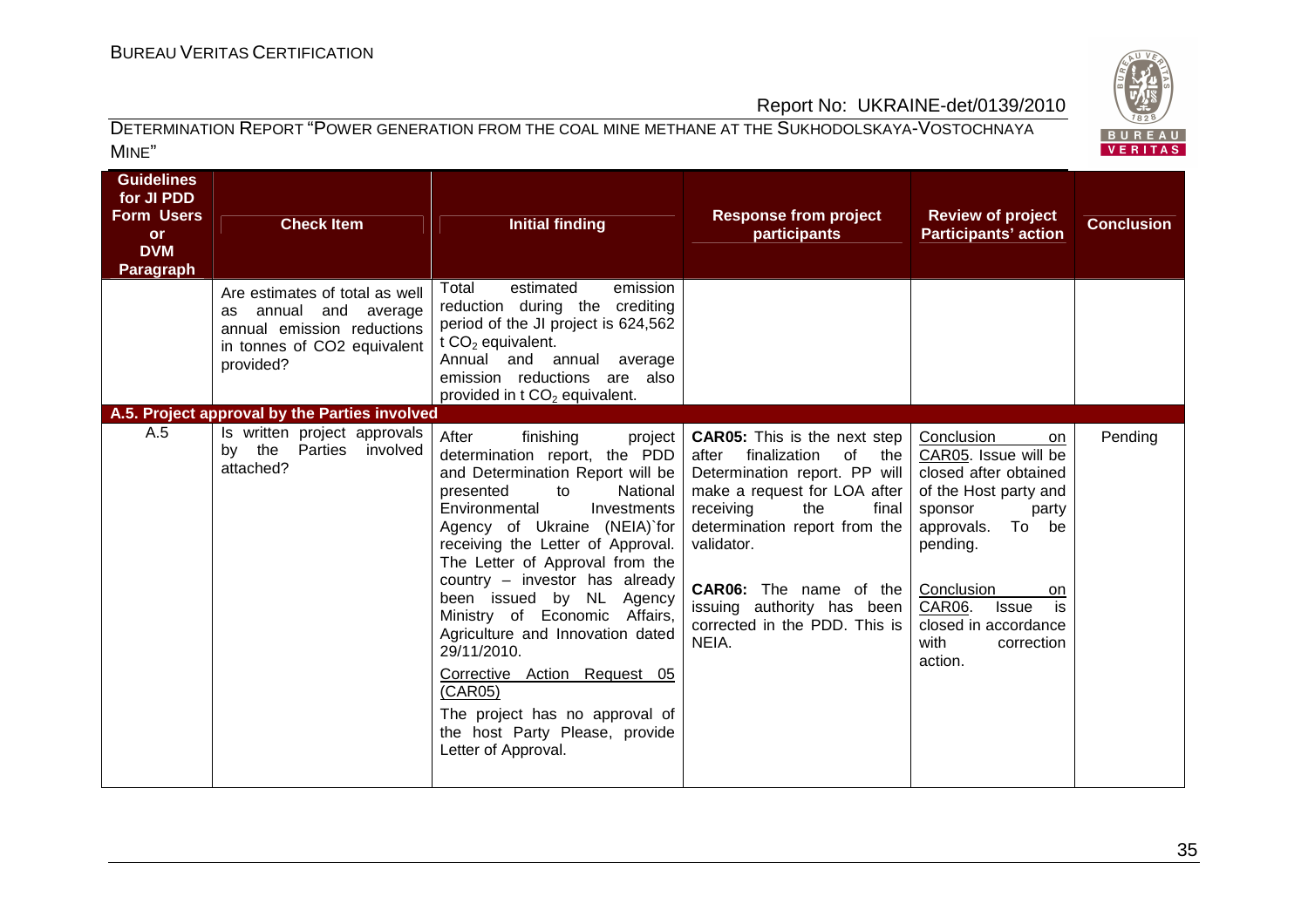# BUREAU <sup>V</sup>ERITAS <sup>C</sup>ERTIFICATION

BUREAU<br>VERITAS

## Report No: UKRAINE-det/0139/2010

| Guidelines<br>for JI PDD<br><b>Form Users</b><br><b>or</b><br><b>DVM</b><br>Paragraph | <b>Check Item</b>                                                                                                 | <b>Initial finding</b>                                                                                                                                                                                                                                                                                                                            | <b>Response from project</b><br>participants                                                                                                                                                                                                                     | <b>Review of project</b><br><b>Participants' action</b>                                                          | <b>Conclusion</b> |
|---------------------------------------------------------------------------------------|-------------------------------------------------------------------------------------------------------------------|---------------------------------------------------------------------------------------------------------------------------------------------------------------------------------------------------------------------------------------------------------------------------------------------------------------------------------------------------|------------------------------------------------------------------------------------------------------------------------------------------------------------------------------------------------------------------------------------------------------------------|------------------------------------------------------------------------------------------------------------------|-------------------|
|                                                                                       |                                                                                                                   | Corrective Action Request 06<br>(CAR06)<br>Provided Letter of Endorsement<br>issued by the NEIA of Ukraine<br>and in PDD stated that LoE<br>issued by the Ukrainian Ministry<br>Environmental<br>Protection.<br>of<br>Please correct.<br>Corrective Action Request 31<br>(CAR31)<br>Please state if the approval by the<br>Host Party is granted. | <b>CAR31:</b> The LoA of the Dutch<br>DNA has been issued on<br>29/11/2010. A description has<br>been inserted. PP would like<br>to clarify why this statement is<br>anticipated to be inserted in<br>this section. The receipt of the<br>LoA is the final step. | Conclusion<br>on<br>CAR31.<br>is<br><b>Issue</b><br>closed<br>due<br>t٥<br>clarification provided<br>in the PDD. |                   |
| <b>DVM</b>                                                                            |                                                                                                                   |                                                                                                                                                                                                                                                                                                                                                   |                                                                                                                                                                                                                                                                  |                                                                                                                  |                   |
|                                                                                       |                                                                                                                   |                                                                                                                                                                                                                                                                                                                                                   |                                                                                                                                                                                                                                                                  |                                                                                                                  |                   |
|                                                                                       | <b>Project approvals by Parties</b>                                                                               |                                                                                                                                                                                                                                                                                                                                                   |                                                                                                                                                                                                                                                                  |                                                                                                                  |                   |
| 19                                                                                    | Have the DFPs of all Parties<br>listed as "Parties involved" in<br>the PDD provided written<br>project approvals? | See section A.5 of this table<br>above.                                                                                                                                                                                                                                                                                                           | N/a                                                                                                                                                                                                                                                              | N/a                                                                                                              |                   |
| 19                                                                                    | Does the PDD identify at<br>least the host Party as a<br>"Party involved"?                                        | Ukraine is the Host Party.<br>Netherlands is Party involved.                                                                                                                                                                                                                                                                                      | N/a                                                                                                                                                                                                                                                              | N/a                                                                                                              | OK                |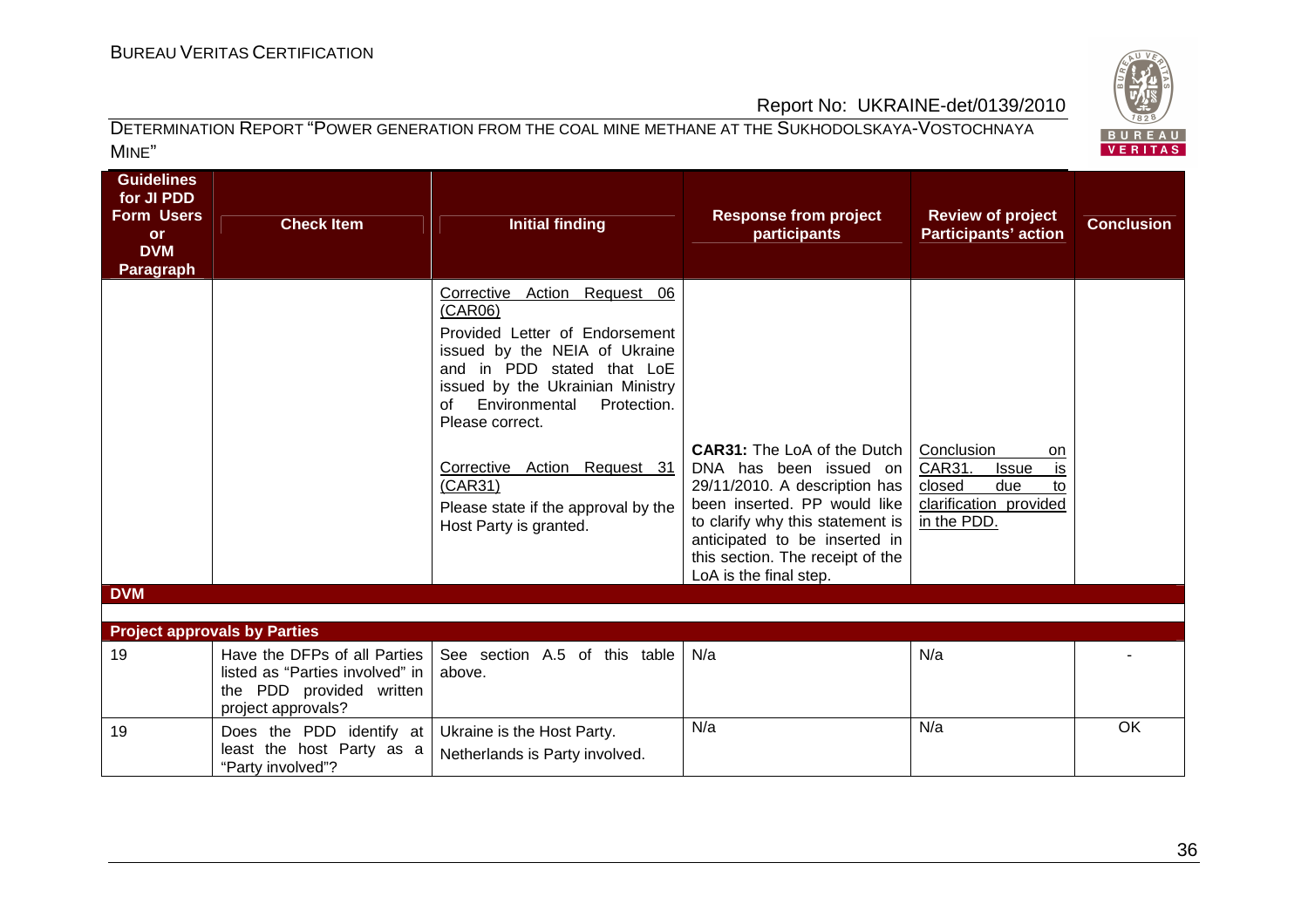

| <b>Guidelines</b><br>for JI PDD<br><b>Form Users</b><br><b>or</b><br><b>DVM</b><br><b>Paragraph</b> | <b>Check Item</b>                                                                                                                                                                                                                                                                                                                                                                                                    | <b>Initial finding</b>                                                                                                                                                                                                   | <b>Response from project</b><br>participants | <b>Review of project</b><br><b>Participants' action</b> | <b>Conclusion</b> |
|-----------------------------------------------------------------------------------------------------|----------------------------------------------------------------------------------------------------------------------------------------------------------------------------------------------------------------------------------------------------------------------------------------------------------------------------------------------------------------------------------------------------------------------|--------------------------------------------------------------------------------------------------------------------------------------------------------------------------------------------------------------------------|----------------------------------------------|---------------------------------------------------------|-------------------|
| 19                                                                                                  | Has the DFP of the host<br>Party issued a written project<br>approval?                                                                                                                                                                                                                                                                                                                                               | See CAR05 in section A.5 above.                                                                                                                                                                                          | N/a                                          | N/a                                                     |                   |
| 20                                                                                                  | Are all the written project<br>approvals by Parties involved<br>unconditional?                                                                                                                                                                                                                                                                                                                                       | Written<br>approvals<br>project<br>the<br>available<br>at<br>time<br>of<br>Determination are unconditional.                                                                                                              | N/a                                          | N/a                                                     | OK                |
|                                                                                                     | Authorization of project participants by Parties involved                                                                                                                                                                                                                                                                                                                                                            |                                                                                                                                                                                                                          |                                              |                                                         |                   |
| 21                                                                                                  | Is each of the legal entities<br>listed as project participants<br>in the PDD authorized by a<br>Party involved, which is also<br>listed in the PDD, through:<br>- A written project approval<br>by a Party involved, explicitly<br>indicating the name of the<br>legal entity? or<br>- Any other form of project<br>participant authorization in<br>writing, explicitly indicating<br>the name of the legal entity? | Parties involved in the current JI<br>project:<br>Ukraine (Host Party) - OJSC<br>Krasnodonvuhillya<br>Netherlands - Green Gas Ukraine<br>Holding B.V.                                                                    | N/a                                          | N/a                                                     | OK                |
| <b>Baseline setting</b>                                                                             |                                                                                                                                                                                                                                                                                                                                                                                                                      |                                                                                                                                                                                                                          |                                              |                                                         |                   |
| 22                                                                                                  | <b>PDD</b><br>the<br>explicitly<br><b>Does</b><br>of<br>which<br>indicate<br>the<br>following approaches is used<br>for identifying the baseline?<br>JI specific approach<br>- Approved CDM                                                                                                                                                                                                                          | <b>CDM</b><br>methodology<br>Approved<br><b>ACM0008</b><br>(07)<br>(version<br>"Consolidated<br>methodology<br>for<br>coal bed methane, coal mine<br>methane<br>ventilation<br>and<br>air<br>methane capture and use for | N/a                                          | N/a                                                     | OK                |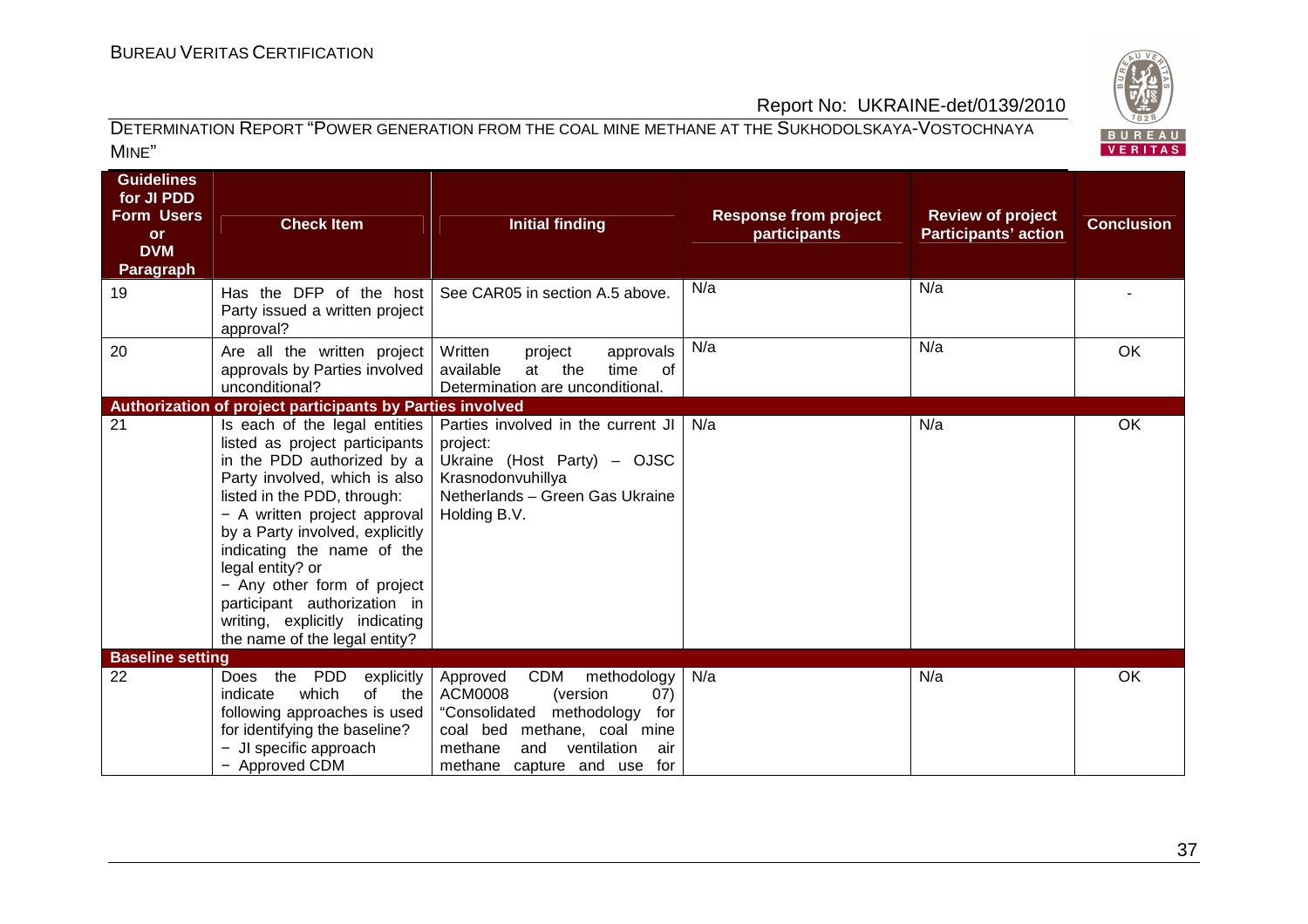

| <b>Guidelines</b><br>for JI PDD<br><b>Form Users</b><br><b>or</b><br><b>DVM</b><br><b>Paragraph</b> | <b>Check Item</b><br>methodology approach                                                                                                                                                                                                                                                                                                                                                                                                                                                                                                                                                  | <b>Initial finding</b><br>power (electrical or motive) and          | <b>Response from project</b><br>participants | <b>Review of project</b><br><b>Participants' action</b> | <b>Conclusion</b> |
|-----------------------------------------------------------------------------------------------------|--------------------------------------------------------------------------------------------------------------------------------------------------------------------------------------------------------------------------------------------------------------------------------------------------------------------------------------------------------------------------------------------------------------------------------------------------------------------------------------------------------------------------------------------------------------------------------------------|---------------------------------------------------------------------|----------------------------------------------|---------------------------------------------------------|-------------------|
|                                                                                                     |                                                                                                                                                                                                                                                                                                                                                                                                                                                                                                                                                                                            | heat and/or destruction through<br>flaring or flameless oxidation". |                                              |                                                         |                   |
| JI specific approach only                                                                           |                                                                                                                                                                                                                                                                                                                                                                                                                                                                                                                                                                                            |                                                                     |                                              |                                                         |                   |
| 23                                                                                                  | Does the PDD provide a<br>theoretical<br>detailed<br>description in a complete and<br>transparent manner?                                                                                                                                                                                                                                                                                                                                                                                                                                                                                  | N/a                                                                 | N/a                                          | N/a                                                     | OK                |
| 23                                                                                                  | Does the PDD<br>provide<br>justification that the baseline<br>is established:<br>(a) By listing and describing<br>plausible future scenarios on<br>the basis of conservative<br>assumptions and selecting<br>the most plausible one?<br>(b) Taking into account<br>national<br>relevant<br>and/or<br>sectoral<br>policies<br>and<br>circumstance?<br>- Are key factors that affect<br>baseline<br>taken<br>into<br>a<br>account?<br>(c) In a transparent manner<br>with regard to the choice of<br>approaches,<br>assumptions,<br>methodologies, parameters,<br>date sources<br>and<br>key | N/a                                                                 | N/a                                          | N/a                                                     | <b>OK</b>         |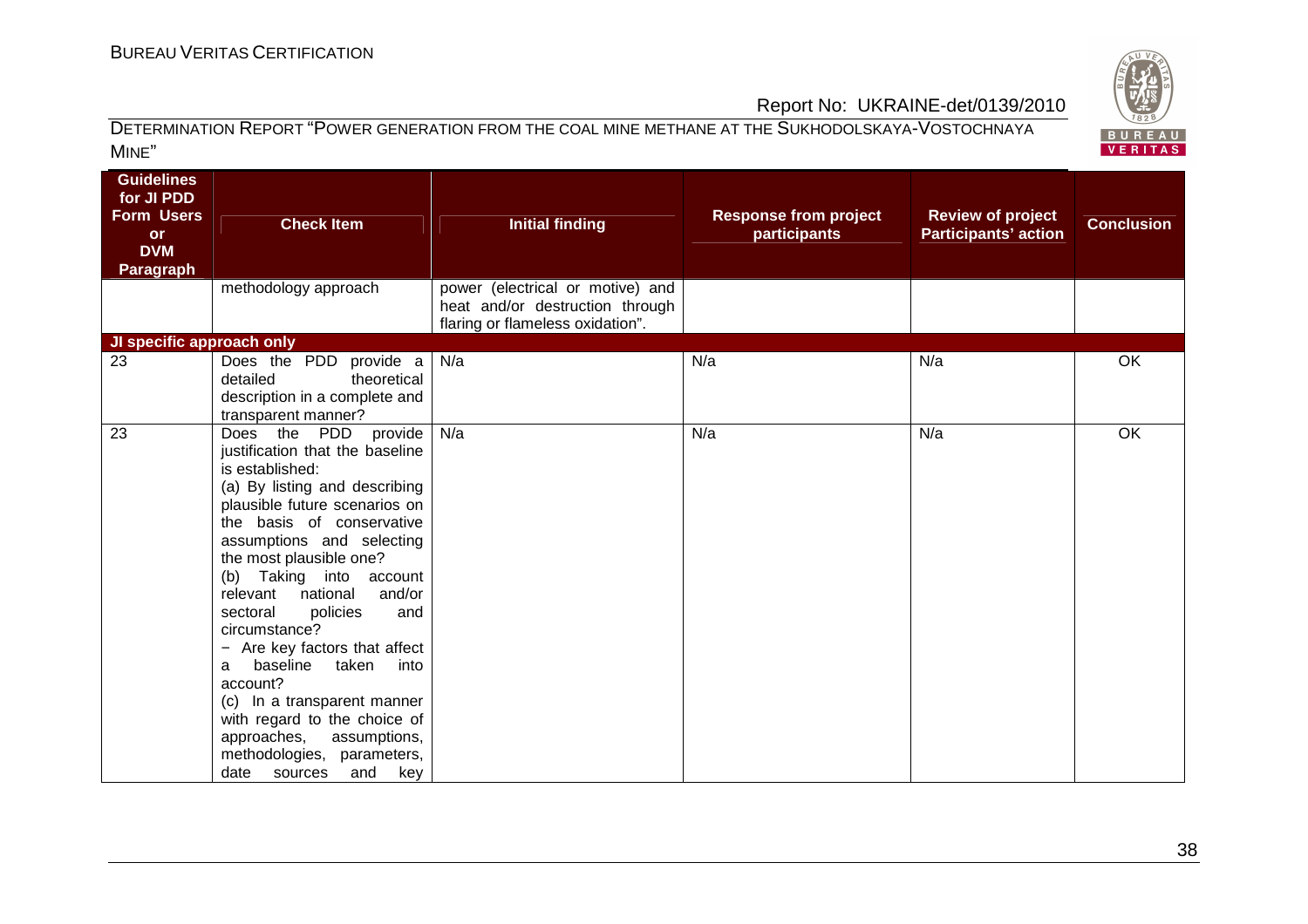

| <b>Guidelines</b><br>for JI PDD<br><b>Form Users</b><br><b>or</b><br><b>DVM</b><br><b>Paragraph</b> | <b>Check Item</b>                                                                                                                                                                                                                                                                                                                                                                                                                  | <b>Initial finding</b> | <b>Response from project</b><br>participants | <b>Review of project</b><br><b>Participants' action</b> | <b>Conclusion</b> |
|-----------------------------------------------------------------------------------------------------|------------------------------------------------------------------------------------------------------------------------------------------------------------------------------------------------------------------------------------------------------------------------------------------------------------------------------------------------------------------------------------------------------------------------------------|------------------------|----------------------------------------------|---------------------------------------------------------|-------------------|
|                                                                                                     | factors?<br>(d) Taking into account of<br>uncertainties<br>and<br>using<br>conservative assumptions?<br>(e) In such a way that ERUs<br>be earned<br>cannot<br>for<br>decreases in activity levels<br>outside the project or due to<br>force majeure?<br>(f) By drawing on the list of<br>standard variables contained<br>in appendix B to "Guidance<br>criteria for baseline<br>on.<br>setting and monitoring", as<br>appropriate? |                        |                                              |                                                         |                   |
| 24                                                                                                  | If selected elements or<br>combinations of approved<br><b>CDM</b><br>methodologies<br>or<br>methodological tools<br>for<br>baseline setting are used,<br>are the selected elements or<br>combinations together with<br>the elements supplementary<br>developed by the project<br>participants in line with 23<br>above?                                                                                                            | N/a                    | N/a                                          | N/a                                                     | <b>OK</b>         |
| 25                                                                                                  | If a multi-project emission   N/a<br>factor is used, does the PDD                                                                                                                                                                                                                                                                                                                                                                  |                        | N/a                                          | N/a                                                     | OK                |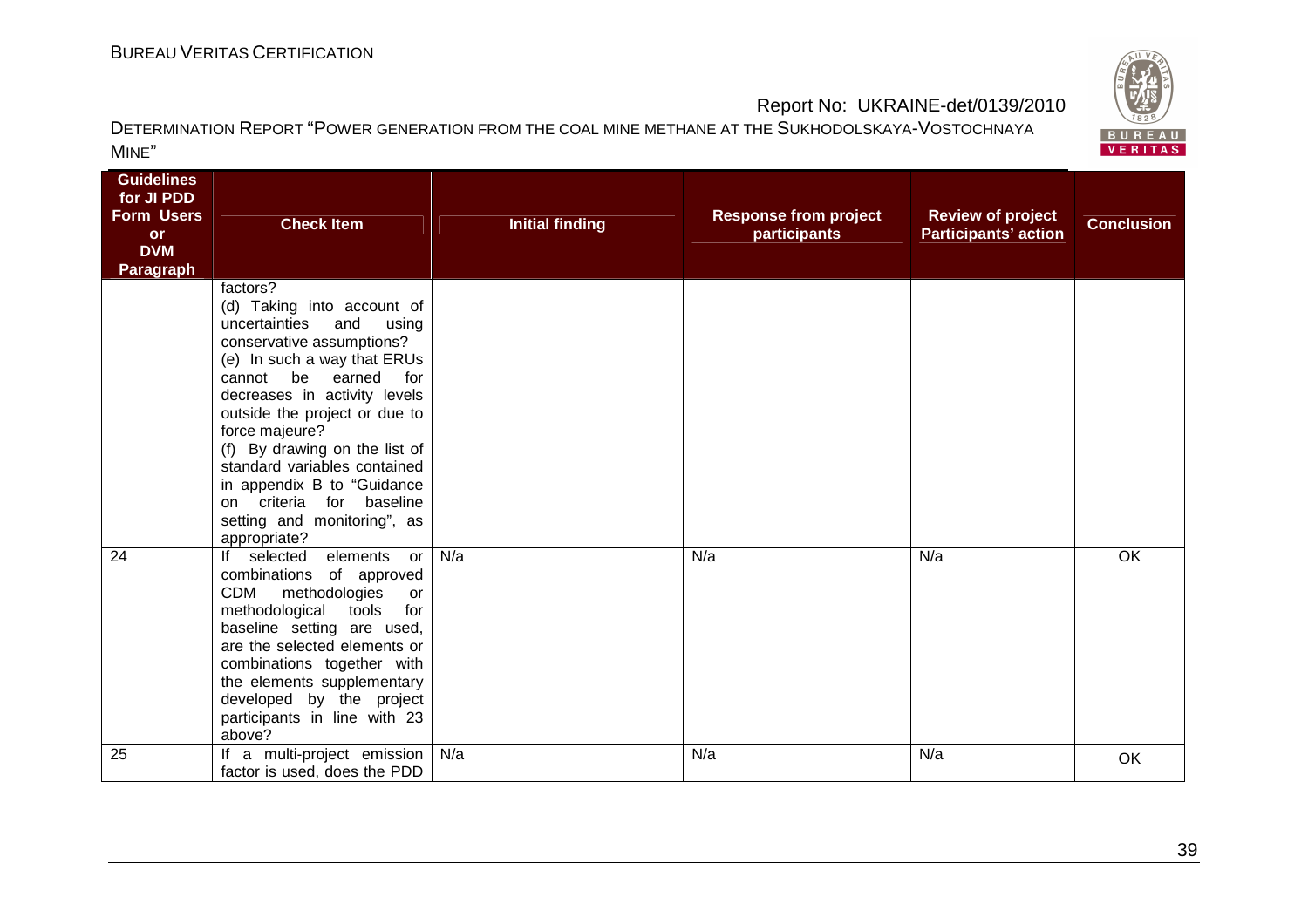

| <b>Guidelines</b><br>for JI PDD<br><b>Form Users</b><br><b>Check Item</b><br><b>or</b><br><b>DVM</b><br><b>Paragraph</b><br>provide<br>appropriate<br>justification? | <b>Initial finding</b>                                                                                                                                                                                                                                                                                                                                                                                                                                                                                                                                                                                                                                                                                                 | <b>Response from project</b><br>participants                                                                                                                                                                                                                                                                                                                                                                                                                                                                                                                                                                                                   | <b>Review of project</b><br><b>Participants' action</b>                                                                                                                                                                                                                                                                                                                                                                                | <b>Conclusion</b> |
|----------------------------------------------------------------------------------------------------------------------------------------------------------------------|------------------------------------------------------------------------------------------------------------------------------------------------------------------------------------------------------------------------------------------------------------------------------------------------------------------------------------------------------------------------------------------------------------------------------------------------------------------------------------------------------------------------------------------------------------------------------------------------------------------------------------------------------------------------------------------------------------------------|------------------------------------------------------------------------------------------------------------------------------------------------------------------------------------------------------------------------------------------------------------------------------------------------------------------------------------------------------------------------------------------------------------------------------------------------------------------------------------------------------------------------------------------------------------------------------------------------------------------------------------------------|----------------------------------------------------------------------------------------------------------------------------------------------------------------------------------------------------------------------------------------------------------------------------------------------------------------------------------------------------------------------------------------------------------------------------------------|-------------------|
| Approved CDM methodology approach only                                                                                                                               |                                                                                                                                                                                                                                                                                                                                                                                                                                                                                                                                                                                                                                                                                                                        |                                                                                                                                                                                                                                                                                                                                                                                                                                                                                                                                                                                                                                                |                                                                                                                                                                                                                                                                                                                                                                                                                                        |                   |
| 26(a)<br>Does the PDD provide the<br>title, reference number and<br>version of the approved CDM<br>methodology used?                                                 | It is used CDM methodology<br><b>ACM0008</b><br>(version<br>(07)<br>"Consolidated<br>methodology for<br>coal bed methane, coal mine<br>methane<br>and<br>ventilation<br>air<br>methane capture and use for<br>power (electrical or motive) and<br>heat and/or destruction through<br>flaring or flameless oxidation".<br>Corrective Action Request 07<br>(CAR07)<br>Please preserve the title of the<br>used CDM methodology through<br>the PDD.<br>Corrective Action Request 08<br>(CAR08)<br>Please in Annex 2 refer to the<br>section B of the PDD or state that<br>this Annex left blank in purpose.<br>Corrective Action Request 32<br>(CAR32)<br>Please<br>provide<br>the<br>key<br>information and data used to | <b>CAR07:</b> The title of the<br>methodology (ACM0008) has<br>been corrected in the PDD as<br>stated in the methodological<br>tool.<br><b>CAR08:</b> Annex 2<br>is now<br>baseline<br>referring<br>to<br>information under section B of<br>the PDD.<br><b>CAR32:</b> The tables will be<br>inserted<br>as<br>requested.<br>Previously was avoided as a<br>reference has been inserted.<br>Done.<br><b>CAR33:</b> The tables will be<br>inserted as requested. Done.<br><b>CAR34:</b> Within Section E.4<br>the title of the each particular<br>column has been revised and<br>has now additional information<br>stating 'methane destruction' | Conclusion<br>on<br>Required<br><b>CAR07.</b><br>correction<br>was<br>made.<br><b>Issue</b><br>is<br>closed.<br>Conclusion<br>on<br>CAR08. According to<br>the<br>appropriate<br>amendment, issue is<br>closed.<br>Conclusion<br>on<br>is<br>CAR32.<br><b>Issue</b><br>closed.<br>Conclusion<br>on<br>is<br>CAR33.<br><b>Issue</b><br>close based on the<br>amendments.<br>Conclusion<br>on<br>is<br>CAR34.<br><b>Issue</b><br>closed. | OK                |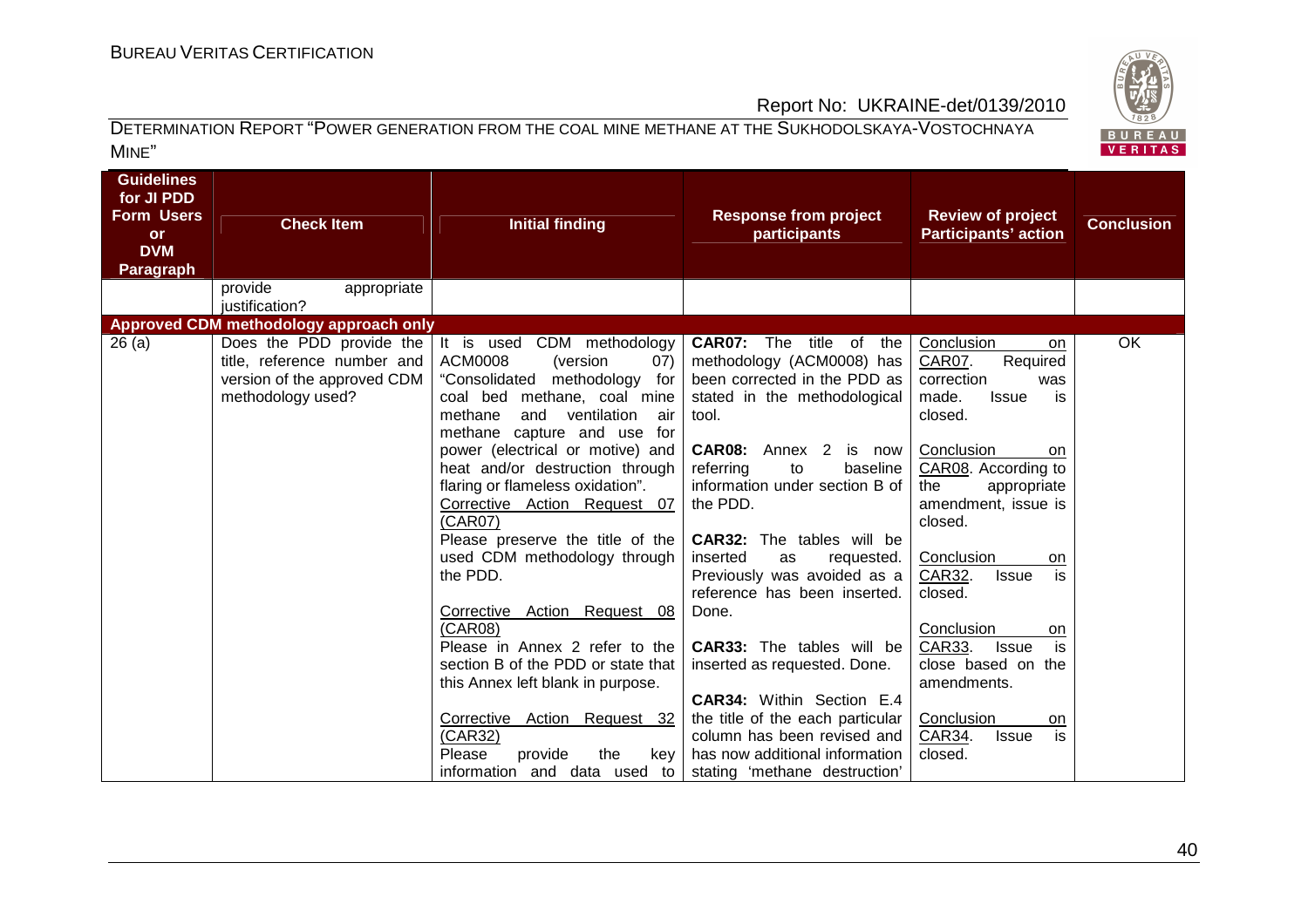

| <b>Guidelines</b><br>for JI PDD<br><b>Form Users</b><br><b>or</b><br><b>DVM</b><br>Paragraph | <b>Check Item</b> | <b>Initial finding</b>                                                                                                                                                                                                                                                                                                                                                                                                                                                                                                                                                                                                                                                                                                                                       | <b>Response from project</b><br>participants                                                                                                                                                                                                                                                                                                    | <b>Review of project</b><br><b>Participants' action</b> | <b>Conclusion</b> |
|----------------------------------------------------------------------------------------------|-------------------|--------------------------------------------------------------------------------------------------------------------------------------------------------------------------------------------------------------------------------------------------------------------------------------------------------------------------------------------------------------------------------------------------------------------------------------------------------------------------------------------------------------------------------------------------------------------------------------------------------------------------------------------------------------------------------------------------------------------------------------------------------------|-------------------------------------------------------------------------------------------------------------------------------------------------------------------------------------------------------------------------------------------------------------------------------------------------------------------------------------------------|---------------------------------------------------------|-------------------|
|                                                                                              |                   | establish the baseline (variables,<br>parameters, data sources etc.) in<br>tabular form. Refer to Guidelines<br>for users of PDD Form Version 04<br>Page 13.<br>Corrective Action Request 33<br>(CAR33)<br>Annex 2 shall contain a summary<br>of the key elements of the<br>baseline in tabular form as well as<br>additional<br>supporting<br>documentation/information. Refer<br>to Guidelines for users of PDD<br>Form Version 04 Page 11.<br>Corrective Action Request 34<br>(CAR34).<br>Please provide consistency as to<br>the following:<br>According to Section B.1<br>one of baseline components is<br>CMM "venting". This implies no<br>CMM destruction.<br>In Section D.1 and excel<br>file this component is titled<br>"destruction of methane". | through<br>flaring,<br>heat<br>generation,<br>and<br>power<br>generation.<br>Furthermore<br>footmarks have been inserted<br>describing<br>that methane<br>flaring,<br>destruction through<br>heat generation and power<br>generate of the baseline and<br>venting methane (that is<br>avoided by the project activity)<br>has the same meaning. |                                                         |                   |
|                                                                                              |                   | In Section E.4 the same                                                                                                                                                                                                                                                                                                                                                                                                                                                                                                                                                                                                                                                                                                                                      |                                                                                                                                                                                                                                                                                                                                                 |                                                         |                   |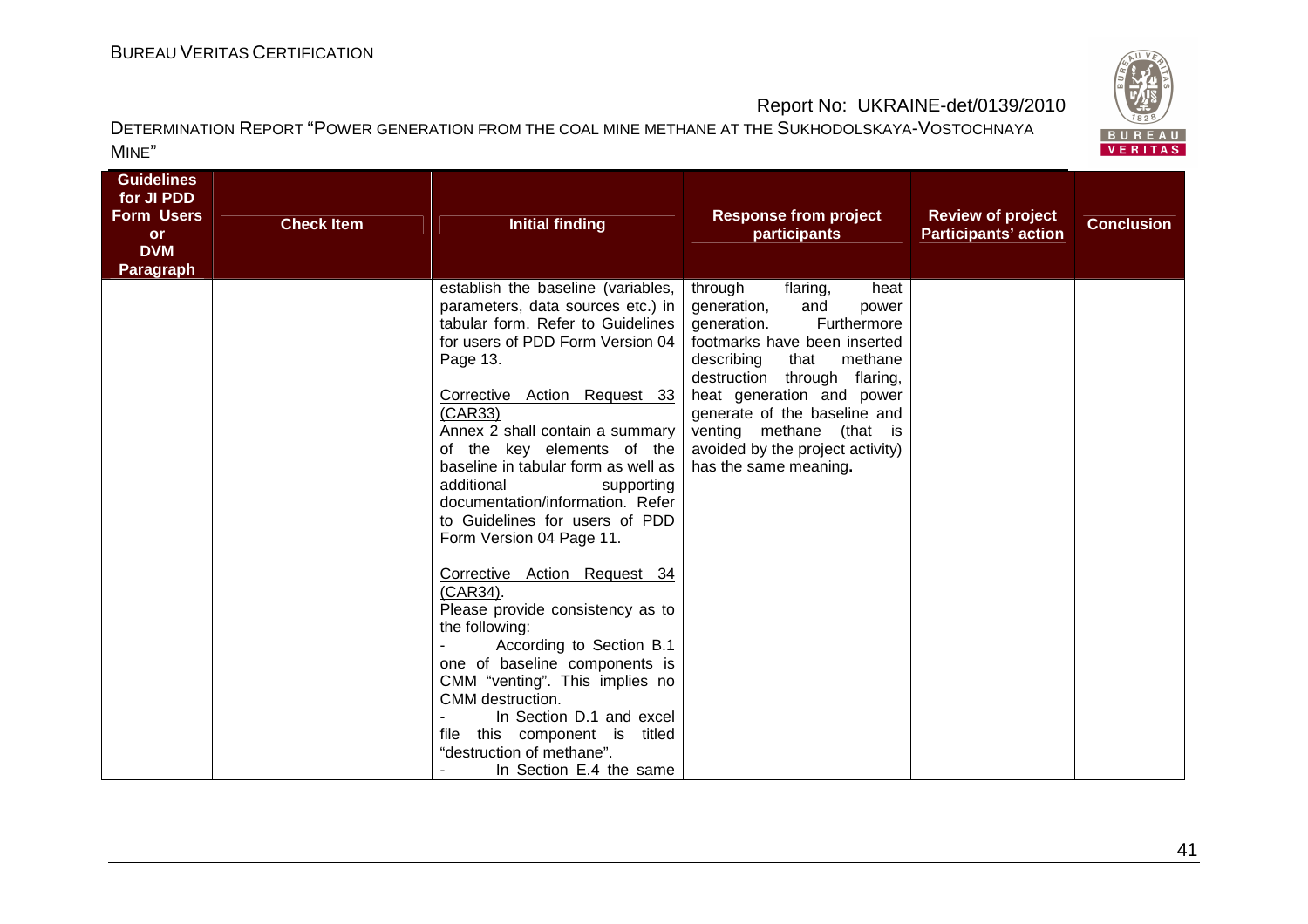# BUREAU <sup>V</sup>ERITAS <sup>C</sup>ERTIFICATION

BUREAU<br>VERITAS

## Report No: UKRAINE-det/0139/2010

| <b>Guidelines</b><br>for JI PDD<br><b>Form Users</b><br><b>or</b><br><b>DVM</b><br><b>Paragraph</b> | <b>Check Item</b>                                                                                                                                                                                                                                                                   | <b>Initial finding</b>                                                                                                                                                                                                                      | <b>Response from project</b><br>participants                                                                                                                                 | <b>Review of project</b><br><b>Participants' action</b>                                                  | <b>Conclusion</b> |
|-----------------------------------------------------------------------------------------------------|-------------------------------------------------------------------------------------------------------------------------------------------------------------------------------------------------------------------------------------------------------------------------------------|---------------------------------------------------------------------------------------------------------------------------------------------------------------------------------------------------------------------------------------------|------------------------------------------------------------------------------------------------------------------------------------------------------------------------------|----------------------------------------------------------------------------------------------------------|-------------------|
|                                                                                                     |                                                                                                                                                                                                                                                                                     | "flaring"<br>component is titled<br>though CMM is not flared. The<br>issue will be closed when only<br>one title is assigned to the same<br>component. Three titles with<br>different meaning for the same<br>component is not appropriate. |                                                                                                                                                                              |                                                                                                          |                   |
| 26(a)                                                                                               | <b>CDM</b><br>the<br>approved<br>ls.<br>methodology the most recent<br>valid version when the PDD<br>is submitted for publication?<br>If not, is the methodology still<br>within the grace period (was<br>the methodology revised to a<br>newer version in the past two<br>months)? | Approved CDM methodology<br>version 07 that used is the most<br>recent valid version.                                                                                                                                                       | N/a                                                                                                                                                                          | N/a                                                                                                      | <b>OK</b>         |
| 26(b)                                                                                               | Does the PDD provide a<br>description of why the<br>approved CDM methodology<br>is applicable to the project?                                                                                                                                                                       | According to the information in<br>the PDD, chosen approved CDM<br>methodology is applicable to this<br>JI project.                                                                                                                         | N/a                                                                                                                                                                          | N/a                                                                                                      | OK                |
| 26 <sub>(c)</sub>                                                                                   | Are<br>all<br>explanations,<br>descriptions<br>and analyses<br>pertaining to the baseline in<br><b>PDD</b><br>the<br>made<br>in l<br>accordance<br>with<br>the<br>referenced<br>CDM<br>approved<br>methodology?                                                                     | All explanations, descriptions and<br>analyses<br>pertaining to the<br>baseline in the PDD are made in<br>accordance with the approved<br>CDM<br>methodology ACM0008<br>(version 07).<br>Corrective Action Request 09<br>(CAR09)            | <b>CAR09:</b> In section B.1 a<br>reference has been inserted<br>Table<br>D.1.1.3<br>under<br>to<br>Section D in order to avoid<br>double<br>mentioning<br>of<br>parameters. | Conclusion<br>on<br>CAR09.<br>Necessary<br>information<br>was<br>added.<br><b>Issue</b><br>is<br>closed. | <b>OK</b>         |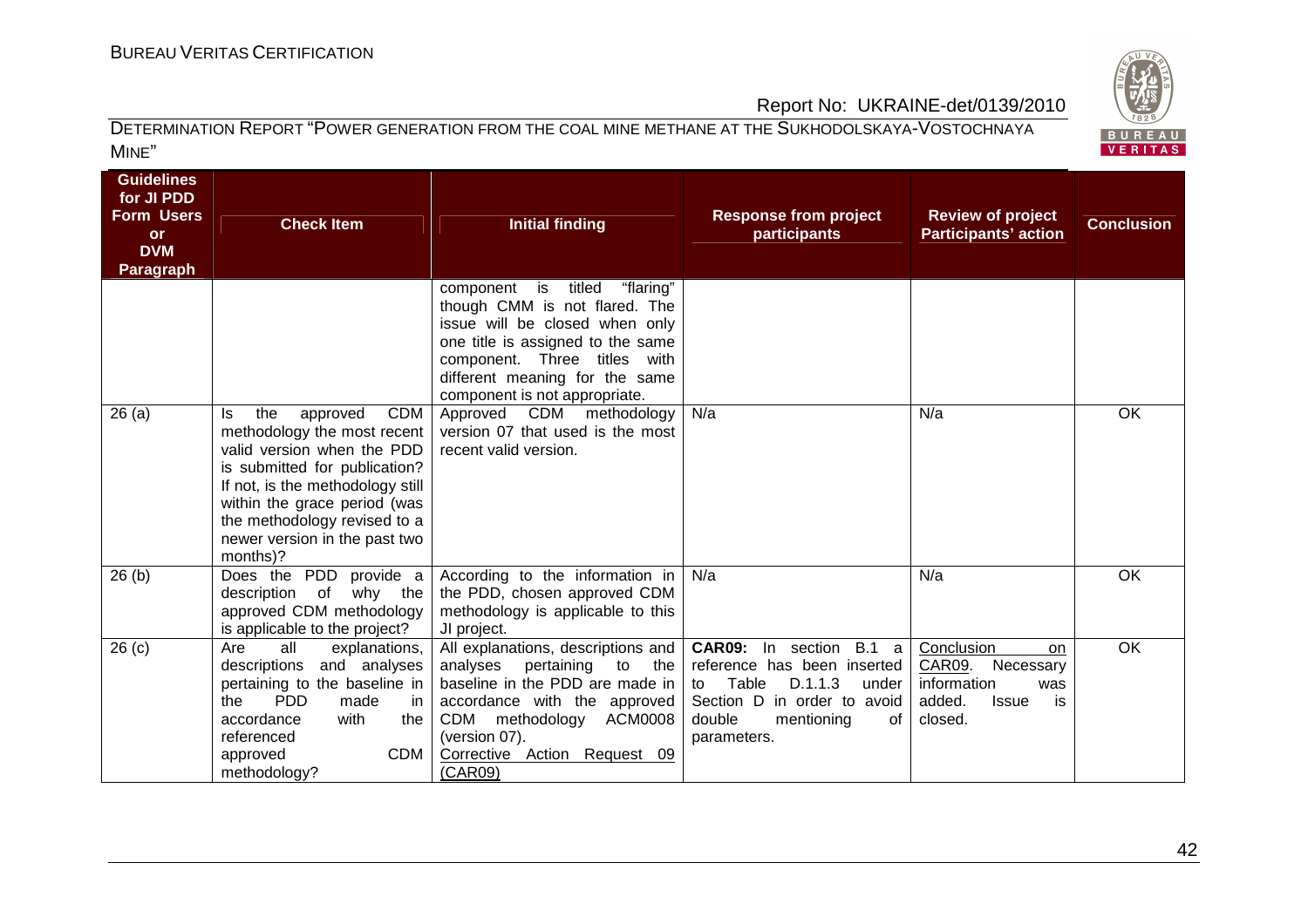

| <b>Guidelines</b><br>for JI PDD<br><b>Form Users</b><br><b>or</b><br><b>DVM</b><br><b>Paragraph</b> | <b>Check Item</b>                                                                                                                                                                                                                                                                                                                                                                                                                                                 | <b>Initial finding</b>                                                                                                                                                                                                                      | <b>Response from project</b><br>participants | <b>Review of project</b><br><b>Participants' action</b> | <b>Conclusion</b> |
|-----------------------------------------------------------------------------------------------------|-------------------------------------------------------------------------------------------------------------------------------------------------------------------------------------------------------------------------------------------------------------------------------------------------------------------------------------------------------------------------------------------------------------------------------------------------------------------|---------------------------------------------------------------------------------------------------------------------------------------------------------------------------------------------------------------------------------------------|----------------------------------------------|---------------------------------------------------------|-------------------|
|                                                                                                     |                                                                                                                                                                                                                                                                                                                                                                                                                                                                   | Please provide in section B.1<br>description of key parameters in<br>tabular form as per Guidelines for<br>users of the JI PDD Form.                                                                                                        |                                              |                                                         |                   |
| 26(d)                                                                                               | baseline identified<br>the<br>ls.<br>appropriately as a result?                                                                                                                                                                                                                                                                                                                                                                                                   | As the baseline was chosen<br>continuation of<br>the<br>current<br>situation: venting of the CMM into<br>the atmosphere, heat generation<br>with the existing coal fired boilers,<br>and the full purchase of electricity<br>from the grid. | N/a                                          | N/a                                                     | OK                |
| <b>Additionality</b>                                                                                |                                                                                                                                                                                                                                                                                                                                                                                                                                                                   |                                                                                                                                                                                                                                             |                                              |                                                         |                   |
| JI specific approach only                                                                           |                                                                                                                                                                                                                                                                                                                                                                                                                                                                   |                                                                                                                                                                                                                                             |                                              |                                                         |                   |
| 28                                                                                                  | Does the PDD indicate which<br>of the following approaches<br>demonstrating<br>for<br>additionality is used?<br>Provision of traceable<br>(a)<br>and transparent information<br>showing the baseline was<br>identified on the basis of<br>conservative<br>assumptions,<br>that the project scenario is<br>not part of the identified<br>baseline scenario and that<br>project will lead<br>to<br>the<br>reductions<br>emission<br>or<br>enhancements of removals; | N/a                                                                                                                                                                                                                                         | N/a                                          | N/a                                                     | <b>OK</b>         |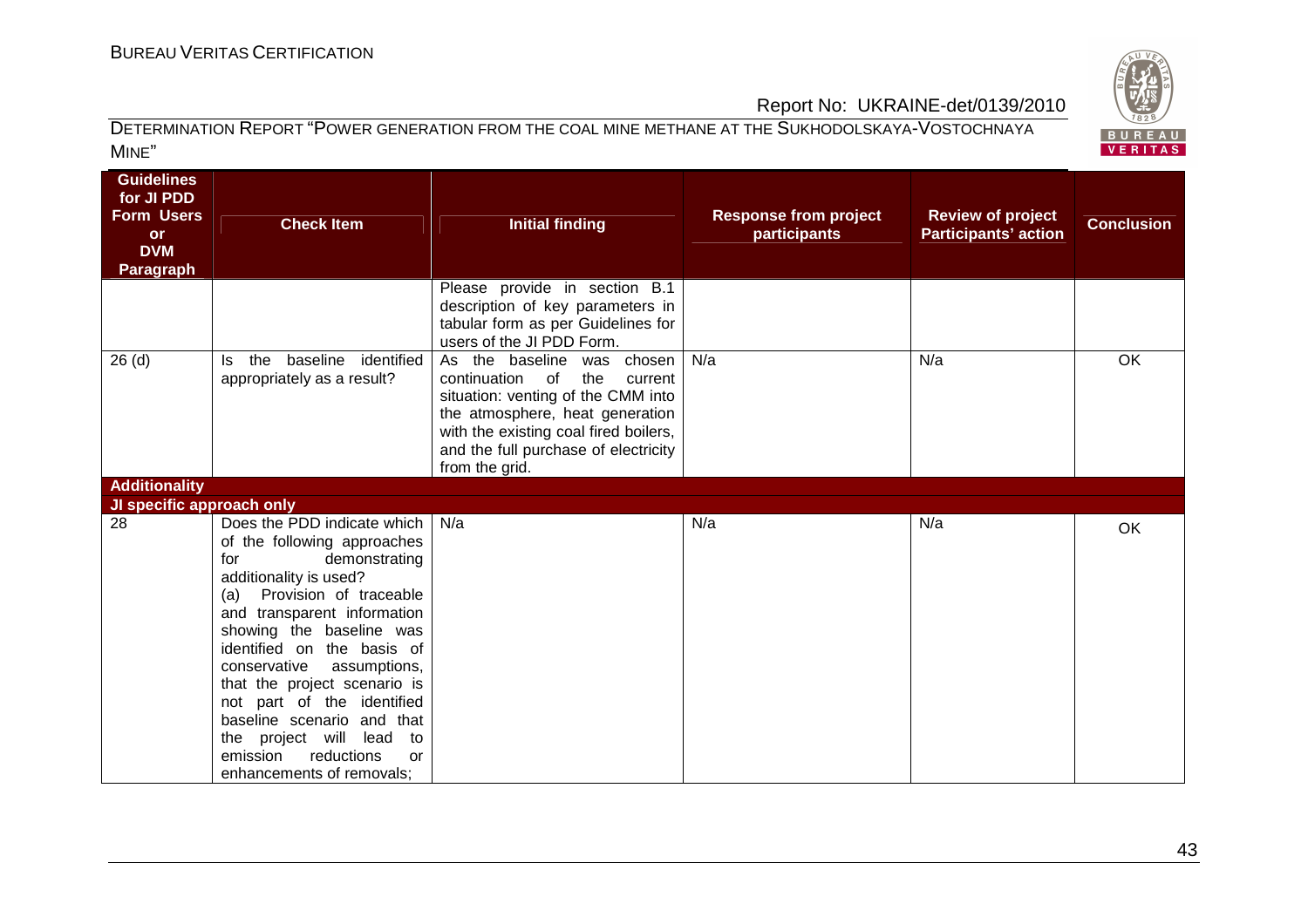

| <b>Guidelines</b><br>for JI PDD<br><b>Form Users</b><br><b>or</b><br><b>DVM</b><br><b>Paragraph</b> | <b>Check Item</b>                                                                                                                                                                                                                                                                                                                                                                                                                                                                                           | <b>Initial finding</b> | <b>Response from project</b><br>participants | <b>Review of project</b><br><b>Participants' action</b> | <b>Conclusion</b> |
|-----------------------------------------------------------------------------------------------------|-------------------------------------------------------------------------------------------------------------------------------------------------------------------------------------------------------------------------------------------------------------------------------------------------------------------------------------------------------------------------------------------------------------------------------------------------------------------------------------------------------------|------------------------|----------------------------------------------|---------------------------------------------------------|-------------------|
|                                                                                                     | Provision of traceable<br>(b)<br>and transparent information<br>that an AIE has already<br>positively determined that a<br>comparable project (to be)<br>implemented<br>under<br>comparable circumstances<br>has additionality;<br>(c) Application of the most<br>recent version of the "Tool<br>for the demonstration and<br>assessment of additionality.<br>(allowing for a two-month<br>grace period) or any other<br>method<br>for<br>proving<br>additionality approved by the<br>CDM Executive Board". |                        |                                              |                                                         |                   |
| 29(a)                                                                                               | Does the PDD provide a<br>justification<br>of<br>the<br>applicability of the approach<br>with a clear and transparent<br>description?                                                                                                                                                                                                                                                                                                                                                                       | N/a                    | N/a                                          | N/a                                                     | <b>OK</b>         |
| 29(b)                                                                                               | additionality<br>proofs<br>Are<br>provided?                                                                                                                                                                                                                                                                                                                                                                                                                                                                 | N/a                    | N/a                                          | N/a                                                     | OK                |
| 29 <sub>(c)</sub>                                                                                   | the<br>additionality<br>ls<br>demonstrated<br>appropriately<br>as a result?                                                                                                                                                                                                                                                                                                                                                                                                                                 | N/a                    | N/a                                          | N/a                                                     | <b>OK</b>         |
| 30                                                                                                  | If the approach 28 (c) is $\sqrt{N/a}$                                                                                                                                                                                                                                                                                                                                                                                                                                                                      |                        | N/a                                          | N/a                                                     | OK                |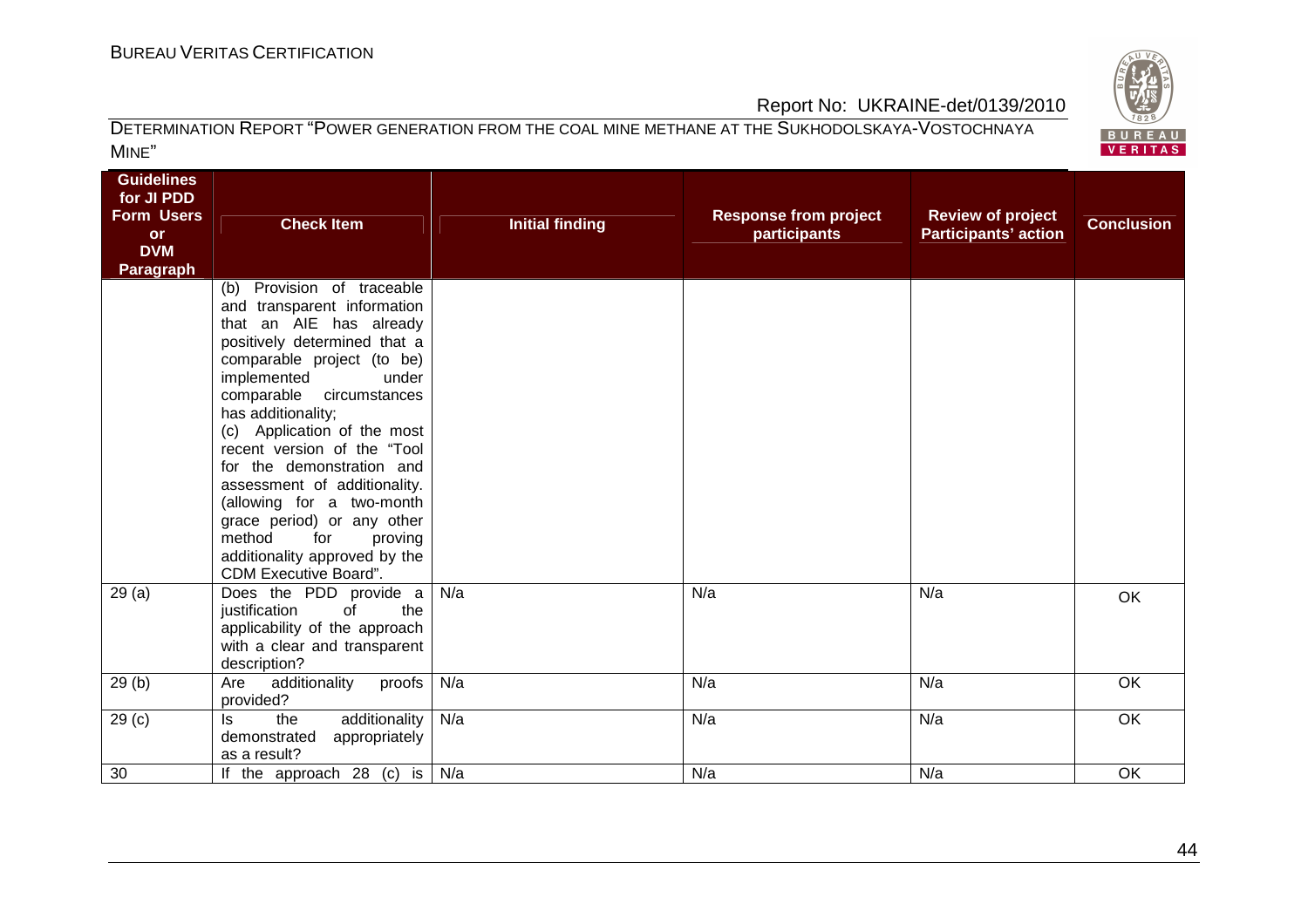

#### DETERMINATION REPORT "POWER GENERATION FROM THE COAL MINE METHANE AT THE SUKHODOLSKAYA-VOSTOCHNAYA MINE"

| <b>Guidelines</b><br>for JI PDD<br><b>Form Users</b><br><b>or</b><br><b>DVM</b><br><b>Paragraph</b> | <b>Check Item</b>                                                                                                                                      | <b>Initial finding</b>                                                                                                                                                                                                                                                                                                                                                                                                      | <b>Response from project</b><br>participants                                                                                                      | <b>Review of project</b><br><b>Participants' action</b>                                                                                 | <b>Conclusion</b> |
|-----------------------------------------------------------------------------------------------------|--------------------------------------------------------------------------------------------------------------------------------------------------------|-----------------------------------------------------------------------------------------------------------------------------------------------------------------------------------------------------------------------------------------------------------------------------------------------------------------------------------------------------------------------------------------------------------------------------|---------------------------------------------------------------------------------------------------------------------------------------------------|-----------------------------------------------------------------------------------------------------------------------------------------|-------------------|
|                                                                                                     | chosen, are all explanations,<br>descriptions and analyses<br>made in accordance with the<br>selected tool or method?                                  |                                                                                                                                                                                                                                                                                                                                                                                                                             |                                                                                                                                                   |                                                                                                                                         |                   |
| 31(a)                                                                                               | Approved CDM methodology approach only<br>Does the PDD provide the<br>title, reference number and<br>version of the approved CDM<br>methodology used?  | <b>CDM</b><br><b>There</b><br>used<br>are<br>methodology ACM0008 (version<br>07) "Consolidated methodology<br>for coal bed methane, coal mine<br>and<br>ventilation<br>methane<br>air<br>methane capture and use for<br>power (electrical or motive) and<br>heat and/or destruction through<br>flaring or flameless oxidation" and<br>"Tool for demonstration<br>and<br>of<br>additionality"<br>assessment<br>version 05.2. | N/a                                                                                                                                               | N/a                                                                                                                                     | OK                |
| 31 <sub>(b)</sub>                                                                                   | Does the PDD provide a<br>description of why and how<br>referenced<br>approved<br>the<br><b>CDM</b><br>methodology<br>is<br>applicable to the project? | As described in the PDD, chosen<br>approved CDM methodology is<br>applicable to this JI project.                                                                                                                                                                                                                                                                                                                            | N/a                                                                                                                                               | N/a                                                                                                                                     | OK                |
| 31 <sub>(c)</sub>                                                                                   | Are<br>all<br>explanations,<br>descriptions and analyses<br>with regard to additionality<br>made in accordance with the<br>selected methodology?       | Corrective Action Request 10<br>(CAR10)<br>Please divide Step4 into proper<br>sub-steps 4a and 4b as required<br>by Tool.                                                                                                                                                                                                                                                                                                   | <b>CAR10:</b> This section of the<br>additionality<br>has<br>been<br>amended as per the Tool.<br>Step 4a and 4b has been<br>discussed separately. | Conclusion<br><b>on</b><br>CAR10.<br>is<br><b>Issue</b><br>closed.<br>Corrections<br>made<br>were<br>in<br>accordance with the<br>Tool. | $\overline{OK}$   |

45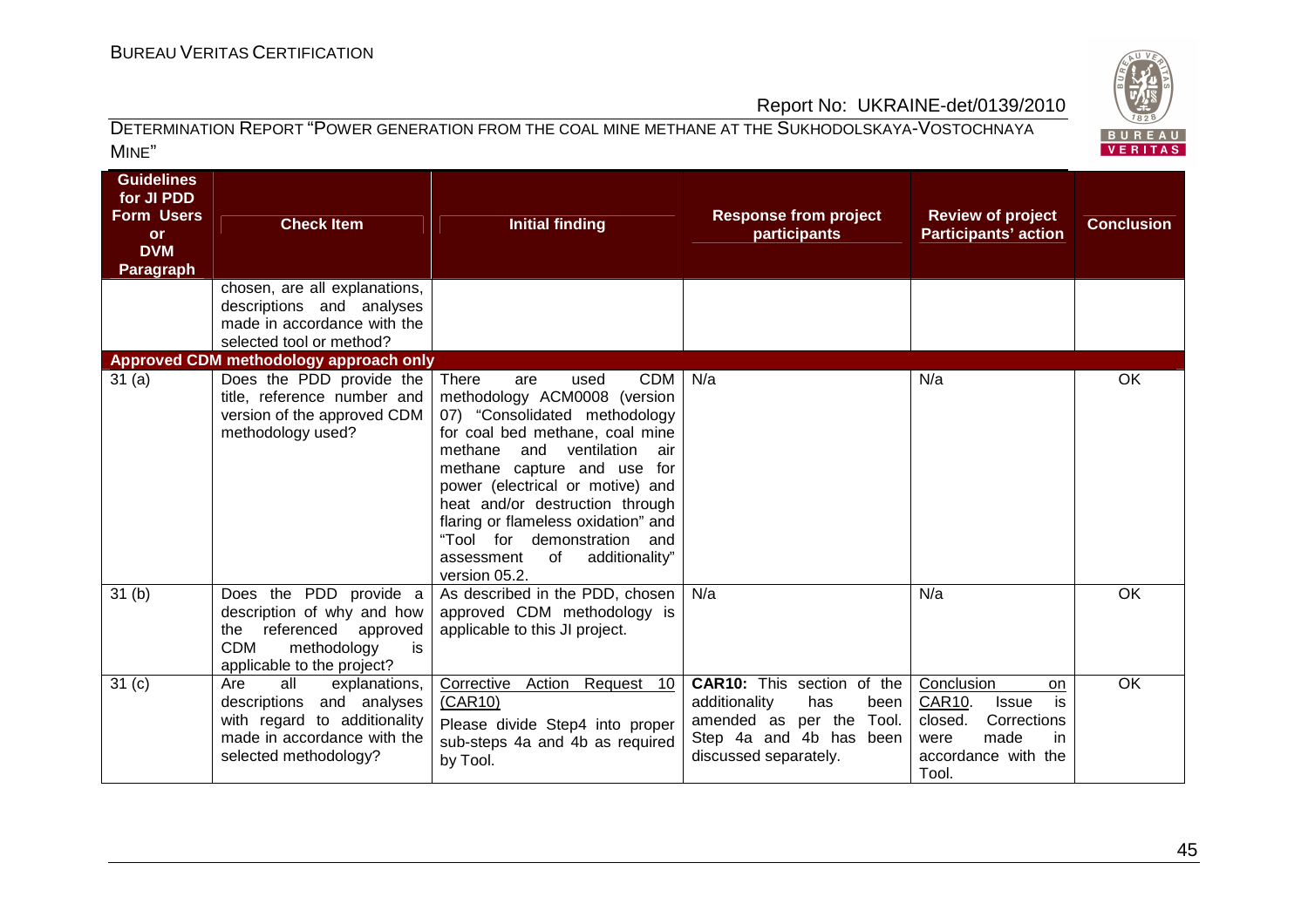

| <b>Guidelines</b><br>for JI PDD<br><b>Form Users</b><br><b>Check Item</b><br><b>or</b><br><b>DVM</b><br>Paragraph | <b>Initial finding</b>                                                                                                                                                                                                               | <b>Response from project</b><br>participants                                                                                                                                                        | <b>Review of project</b><br><b>Participants' action</b>                                                                                            | <b>Conclusion</b> |
|-------------------------------------------------------------------------------------------------------------------|--------------------------------------------------------------------------------------------------------------------------------------------------------------------------------------------------------------------------------------|-----------------------------------------------------------------------------------------------------------------------------------------------------------------------------------------------------|----------------------------------------------------------------------------------------------------------------------------------------------------|-------------------|
|                                                                                                                   | Corrective Action Request 11<br>(CAR11)<br>Please note that the current                                                                                                                                                              | CAR11: Step 5 has been<br>deleted from the PDD with<br>respect to the additionality<br>Tool used in the PDD.                                                                                        | Conclusion<br>on<br>is<br>CAR11.<br><b>Issue</b><br>closed.                                                                                        |                   |
|                                                                                                                   | version of the Tool does not<br>contain Step 5 Impact of the JI<br>revenues. Please correct.                                                                                                                                         | <b>CAR12: PDD and excel sheet</b><br>has been now updated with<br>IRR calculation.                                                                                                                  | Conclusion<br>on.<br>CAR12. According to<br>amendments<br>the<br>issue is closed.                                                                  |                   |
|                                                                                                                   | Corrective Action Request 12<br>(CAR12)<br>In sub-step 2b the developer is<br>indicating that the IRR is used as<br>the benchmark parameter. At the                                                                                  | <b>CAR13:</b> The IRR benchmark<br>has been calculated from the<br>official average interest rate of<br>banks on credits, published by<br>the National Bank of Ukraine                              | Conclusion<br>on<br>is<br>CAR13.<br>Issue<br>closed.                                                                                               |                   |
|                                                                                                                   | same time in sub-step 2c the<br>Developer is representing NPV<br>calculated. Please correct. The<br><b>NPV</b><br>calculations<br>are<br>unnecessary and shall<br>be<br>eliminated in the PDD text and                               | http://www.bank.gov.ua. The<br>benchmark chosen for this<br>project is 11.5% which is<br>average commercial lending<br>rate offered by the banks.                                                   | Conclusion<br>on<br>is<br>CAR14.<br><b>Issue</b><br>closed<br>due<br>to<br>explanations.<br>Conclusion<br>on                                       |                   |
|                                                                                                                   | Excel file.<br>Corrective Action Request 13<br>(CAR13)<br>The IRR benchmark introduced<br>sufficient<br>lacks<br>justification.<br>Please note that the link indicated<br>on page 26 leads to the main<br>page of NBU site where the | CAR14: Please see CAR13,<br>electricity tariff has been taken<br>from the Power Purchase<br>Agreement (please refer to<br>document "091216 UAGGK<br><b>KNU</b><br>Power<br>Purchase<br>Agreement"). | CAR15. Based<br>on<br>updated information<br>issue is closed.<br>Conclusion<br>on<br>CAR16.<br>Added<br>information<br>is<br>correct. As a result, |                   |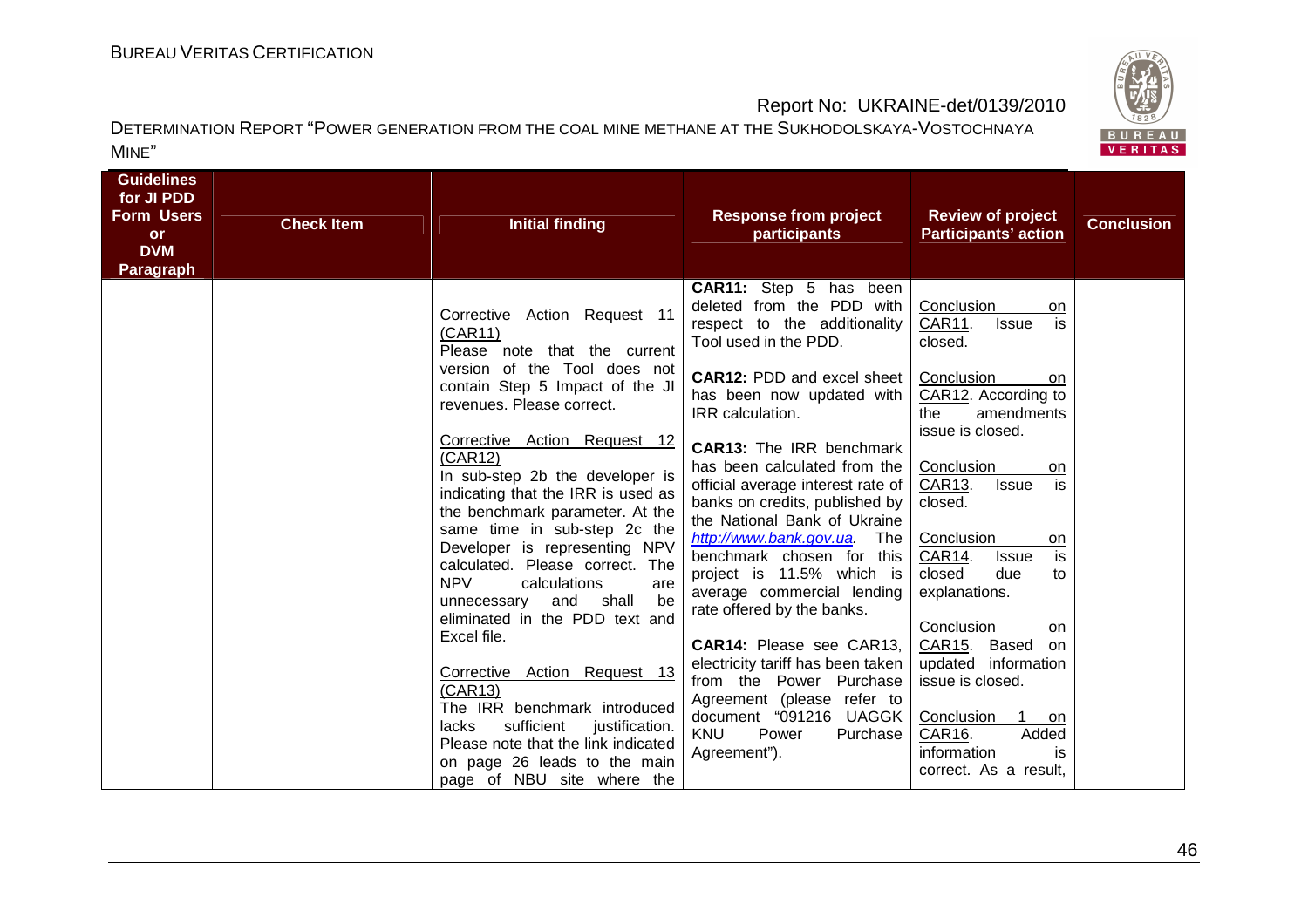

| <b>Guidelines</b><br>for JI PDD<br><b>Form Users</b><br>or<br><b>DVM</b><br><b>Paragraph</b> | <b>Check Item</b> | <b>Initial finding</b>                                                | <b>Response from project</b><br>participants                         | <b>Review of project</b><br><b>Participants' action</b> | <b>Conclusion</b> |
|----------------------------------------------------------------------------------------------|-------------------|-----------------------------------------------------------------------|----------------------------------------------------------------------|---------------------------------------------------------|-------------------|
|                                                                                              |                   | interest values are constantly                                        | <b>CAR15:</b> The O&M cost has                                       | should<br>be<br>make                                    |                   |
|                                                                                              |                   | so it can<br>not be<br>updated,<br>checked. Please pay attention      | been<br>adjusted<br>now<br>considering 3% inflation.                 | additional correction<br>in the<br><b>PDD</b><br>that   |                   |
|                                                                                              |                   | that the interest rate the present                                    |                                                                      | connected<br>with                                       |                   |
|                                                                                              |                   | benchmark derived from is                                             | Response 1 on CAR16: The                                             | of<br>length<br>the                                     |                   |
|                                                                                              |                   | obviously deals with the loans                                        | financial model has been                                             | crediting<br>period.                                    |                   |
|                                                                                              |                   | denominated in UAH, while the<br>present financial model is made in   | updated and adjusted for 10<br>years or 120 moths which is           | Please<br>change in<br>section C.3 of the               |                   |
|                                                                                              |                   | EUR. Thereby proper benchmark                                         | also the operational lifetime of                                     | PDD length of the                                       |                   |
|                                                                                              |                   | shall be derived from the average                                     | the project.                                                         | crediting<br>period                                     |                   |
|                                                                                              |                   | for<br>interest<br>rates<br>loans                                     | Response 2 on CAR16: The                                             | the<br>according<br>to                                  |                   |
|                                                                                              |                   | denominated in the<br>foreign                                         | Crediting period is<br>also                                          | provided calculation                                    |                   |
|                                                                                              |                   | currencies. Please correct.                                           | divided in to two parts one is<br>until Kyoto commitment period      | of ER.<br>Final conclusion on                           |                   |
|                                                                                              |                   | Corrective Action Request 14                                          | (2010-2012, i.e 2.2 years) and                                       | CAR16.<br>Necessary                                     |                   |
|                                                                                              |                   | (CAR14)                                                               | other is after 2012 (2013-                                           | amendments<br>are                                       |                   |
|                                                                                              |                   | Taking into account the fact that                                     | 2020, i.e 8 years)                                                   | done.<br><b>Issue</b><br>is                             |                   |
|                                                                                              |                   | the starting date of the project is                                   |                                                                      | closed.                                                 |                   |
|                                                                                              |                   | indicated as 05/03/2007 financial<br>model shall be based on the data | <b>CAR17:</b> The excel sheet has<br>been now updated with a fair    | Conclusion<br>on                                        |                   |
|                                                                                              |                   | available for that day. For                                           | liquidation value set to 10% of                                      | is<br>CAR17.<br><b>Issue</b>                            |                   |
|                                                                                              |                   | example the IRR benchmark may                                         | the total equipment cost which                                       | closed.                                                 |                   |
|                                                                                              |                   | be derived from the average rate                                      | is very conservative.                                                |                                                         |                   |
|                                                                                              |                   | for loans in foreign currencies as                                    |                                                                      | Conclusion on CL04.                                     |                   |
|                                                                                              |                   | of January 2007. It was 11.5%.<br>Source:                             | <b>CL04:</b> The electricity tariff has<br>been taken from the Power | Required clarification<br>information<br>was            |                   |
|                                                                                              |                   | http://bank.gov.ua/Fin_ryn/Pot_te                                     | Purchase Agreement (please                                           | added.<br><b>Issue</b><br>is                            |                   |
|                                                                                              |                   | nd/2007.zip. The same applies for                                     | refer to CAR14).                                                     | closed.                                                 |                   |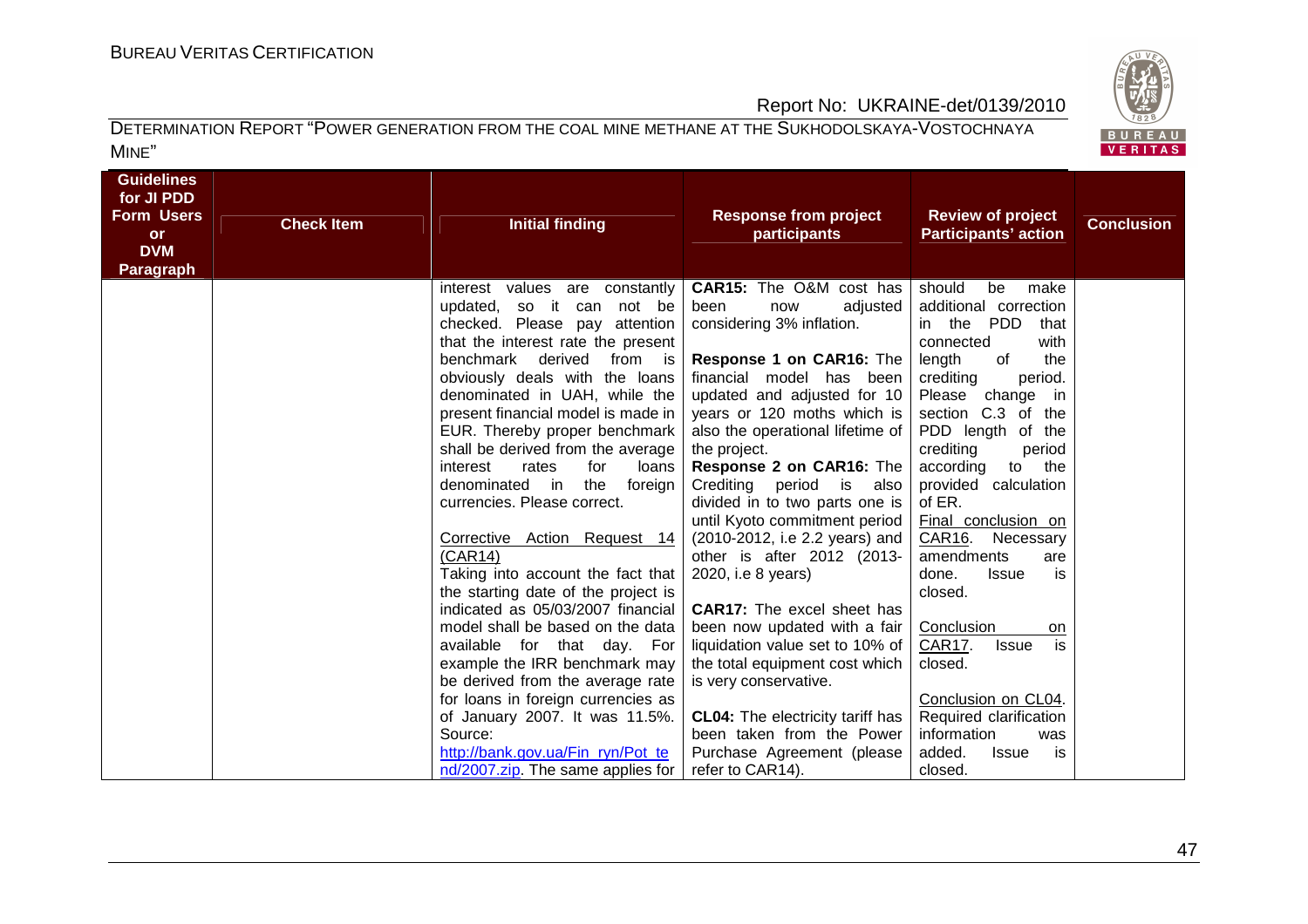

| <b>Guidelines</b><br>for JI PDD<br><b>Form Users</b><br><b>or</b><br><b>DVM</b><br><b>Paragraph</b> | <b>Check Item</b> | <b>Initial finding</b>                                                                                                                                                                                                                                   | <b>Response from project</b><br>participants                                                                                                | <b>Review of project</b><br><b>Participants' action</b>                     | <b>Conclusion</b> |
|-----------------------------------------------------------------------------------------------------|-------------------|----------------------------------------------------------------------------------------------------------------------------------------------------------------------------------------------------------------------------------------------------------|---------------------------------------------------------------------------------------------------------------------------------------------|-----------------------------------------------------------------------------|-------------------|
|                                                                                                     |                   | tariff<br>electricity<br>used<br>for<br>Please<br>make<br>calculations.<br>amendments.                                                                                                                                                                   | <b>CL05:</b> Since the company is<br><b>VAT</b><br>Therefore,<br>payer.                                                                     | Conclusion on CL05.<br>Issue is closed.                                     |                   |
|                                                                                                     |                   | Corrective Action Request 15<br>(CAR15)<br>The inflation rate of 3% for<br>electricity tariff applied in the<br>model is reasonable value, but                                                                                                           | investment and operational<br>costs, tariffs<br>and prices<br>indicated in the excel sheet<br>are excluded VAT.<br>CL06: The O&M costs were | Conclusion on CL06.<br>Correction<br>was<br>checked.<br>Issue is<br>closed. |                   |
|                                                                                                     |                   | you should pay attention that<br>O&M expenses shall be adjusted                                                                                                                                                                                          | recalculated and split down<br>into each year. Through the                                                                                  | Conclusion on CL07.<br>Issue is closed.                                     |                   |
|                                                                                                     |                   | for inflation as well. Please<br>correct.                                                                                                                                                                                                                | O&M split, the mistake was<br>amended.                                                                                                      | Conclusion<br><b>on</b><br>CAR28. Requested                                 |                   |
|                                                                                                     |                   | Corrective Action Request 16<br>(CAR16)<br>The developer is indicating the<br>duration of the operation lifetime                                                                                                                                         | <b>CL07:</b> Break down of the<br>OPEX has been included in<br>the excel sheet of the<br>investment analysis.                               | corrections<br>were<br>made.<br><b>Issue</b><br>is<br>closed.               |                   |
|                                                                                                     |                   | of the project as at least 10 years<br>on page 34 while the model<br>accounts for only 8 years of<br>operation thereby contradicting<br>with requirements of the tool.<br>Please extend the period covered<br>by the model by 2 years i.e. till<br>2021. | <b>CAR28:</b> Section B.2.2 of the<br>PDD, i.e the sensitivity table<br>has now been corrected.                                             |                                                                             |                   |
|                                                                                                     |                   | Corrective Action Request 17                                                                                                                                                                                                                             |                                                                                                                                             |                                                                             |                   |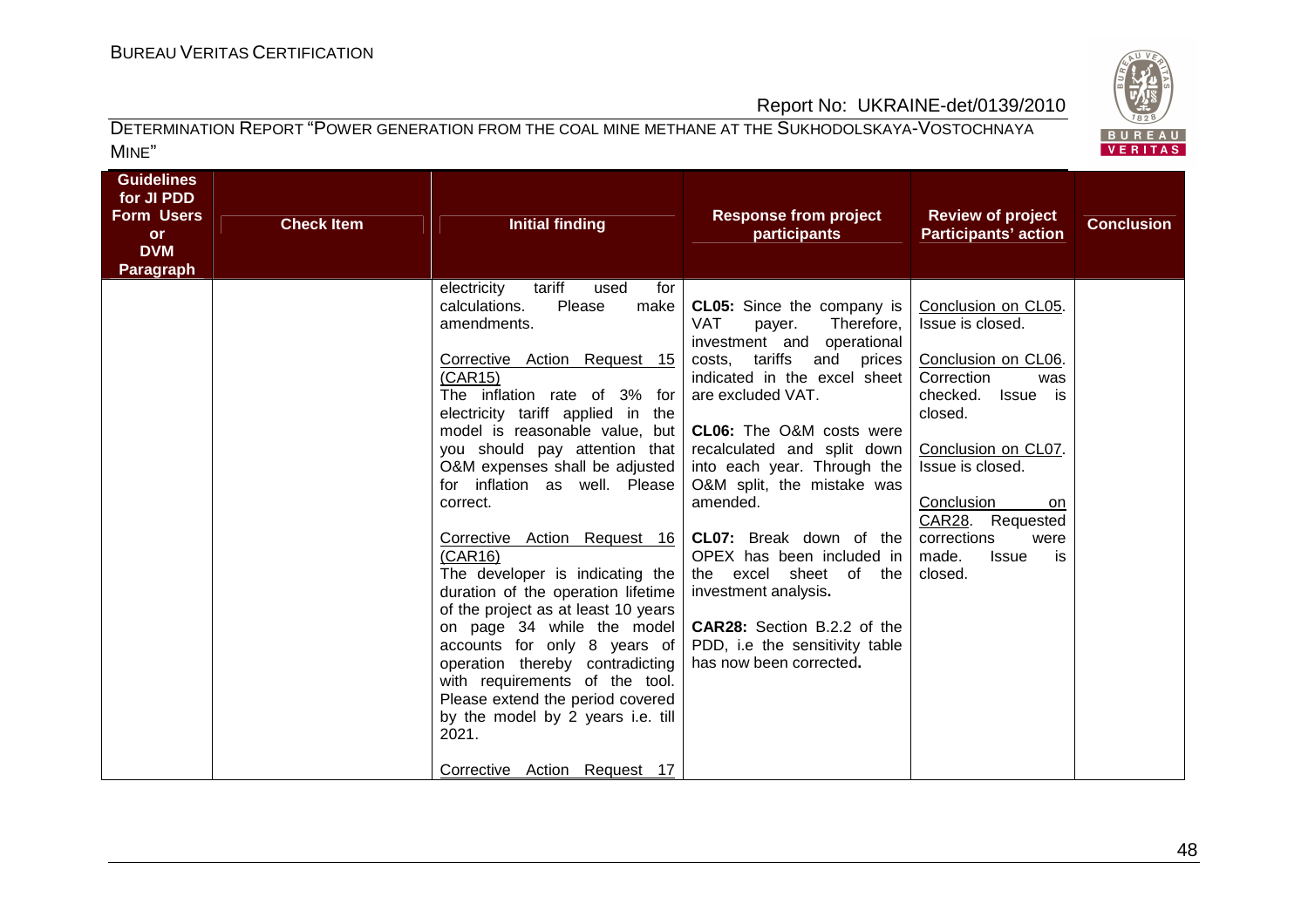

| <b>Guidelines</b><br>for JI PDD<br><b>Form Users</b><br><b>or</b><br><b>DVM</b><br><b>Paragraph</b> | <b>Check Item</b> | <b>Initial finding</b>                                                                                                                                                                                                                                                                                                                                                                                                                                                                                                                                                                                                                                                                                                                                                                                                                              | <b>Response from project</b><br>participants | <b>Review of project</b><br><b>Participants' action</b> | <b>Conclusion</b> |
|-----------------------------------------------------------------------------------------------------|-------------------|-----------------------------------------------------------------------------------------------------------------------------------------------------------------------------------------------------------------------------------------------------------------------------------------------------------------------------------------------------------------------------------------------------------------------------------------------------------------------------------------------------------------------------------------------------------------------------------------------------------------------------------------------------------------------------------------------------------------------------------------------------------------------------------------------------------------------------------------------------|----------------------------------------------|---------------------------------------------------------|-------------------|
|                                                                                                     |                   | (CAR17)<br>Please include the fair liquidating<br>value of the project assets as of<br>the end of assessment period to<br>the cash flow for the final year of<br>the financial model as stipulated<br>by the Tool. This value may be<br>equivalent of the residual (book)<br>value of the assets or the scrap<br>value when equipment's lifetime<br>expired.<br>Clarification Request 04 (CL04)<br>Please provide the reference for<br>the source of electricity tariff data.<br>Clarification Request 05 (CL05)<br>indicate<br>whether<br>Please<br>investment and operational costs,<br>tariffs and prices indicated with<br>VAT included or not. Please note<br>that the general approach is to<br>make calculations using all input<br>values (investment costs, tariffs<br>and prices) with VAT excluded. In<br>case if the company is not VAT |                                              |                                                         |                   |
|                                                                                                     |                   | payer calculations shall include<br>VAT.                                                                                                                                                                                                                                                                                                                                                                                                                                                                                                                                                                                                                                                                                                                                                                                                            |                                              |                                                         |                   |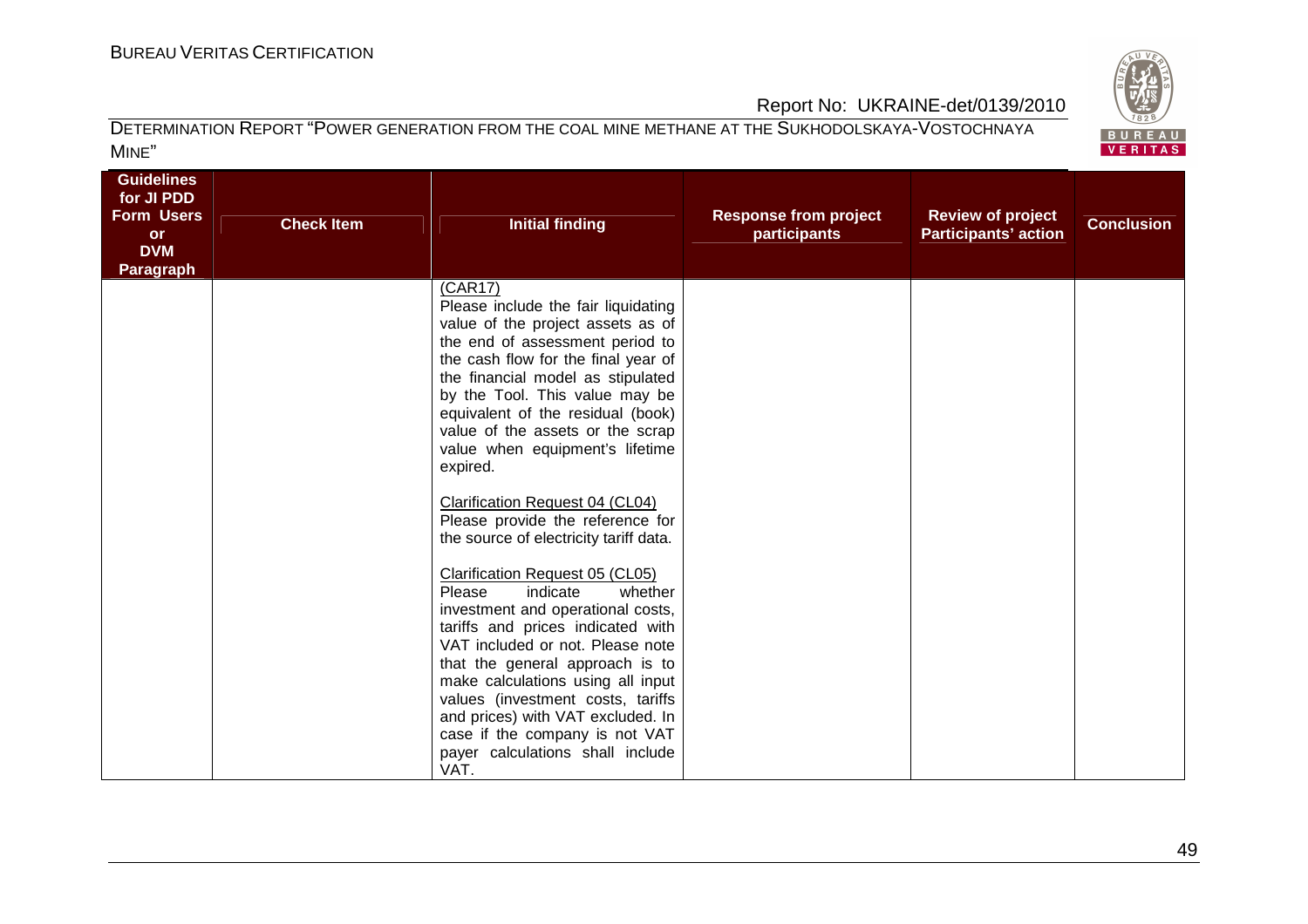# BUREAU <sup>V</sup>ERITAS <sup>C</sup>ERTIFICATION

**Guidelines** 

BUREAU<br>VERITAS

## Report No: UKRAINE-det/0139/2010

| Guidelines<br>for JI PDD<br><b>Form Users</b><br>or<br><b>DVM</b><br>Paragraph | <b>Check Item</b>                                                                                                                          | <b>Initial finding</b>                                                                                                                                                                                                                                            | <b>Response from project</b><br>participants | <b>Review of project</b><br><b>Participants' action</b> | <b>Conclusion</b> |
|--------------------------------------------------------------------------------|--------------------------------------------------------------------------------------------------------------------------------------------|-------------------------------------------------------------------------------------------------------------------------------------------------------------------------------------------------------------------------------------------------------------------|----------------------------------------------|---------------------------------------------------------|-------------------|
|                                                                                |                                                                                                                                            | Clarification Request 06 (CL06)<br>Please clarify why the project<br>O&M expenses are increasing to<br>the full extent in 2011 while<br>electricity generation starts only in<br>2012.                                                                            |                                              |                                                         |                   |
|                                                                                |                                                                                                                                            | Clarification Request 07 (CL07)<br>Please provide the break down of<br>the O&M expenses of the project.                                                                                                                                                           |                                              |                                                         |                   |
|                                                                                |                                                                                                                                            | Corrective Action Request 28<br>(CAR28).<br>Please recheck the values in the<br>table B.2.2. of the PDD The value<br>for 20% Capex scenario shall be<br>+2,2% instead of -2,2%. IRR for -<br>20% production scenario shall be<br>-1,7% instead of 0,1% indicated. |                                              |                                                         |                   |
| 31 <sub>(d)</sub>                                                              | additionality<br>proofs<br>Are<br>provided?                                                                                                | There are provided investment<br>analysis, barrier analysis, and<br>common practice analysis for<br>additionality proofs.                                                                                                                                         | N/a                                          | N/a                                                     | OK                |
| 31(e)                                                                          | the<br>additionality<br>ls.<br>demonstrated<br>appropriately<br>as a result?<br>Project boundary (applicable except for JI LULUCF projects | Refer to section 31 (c) above.                                                                                                                                                                                                                                    |                                              |                                                         |                   |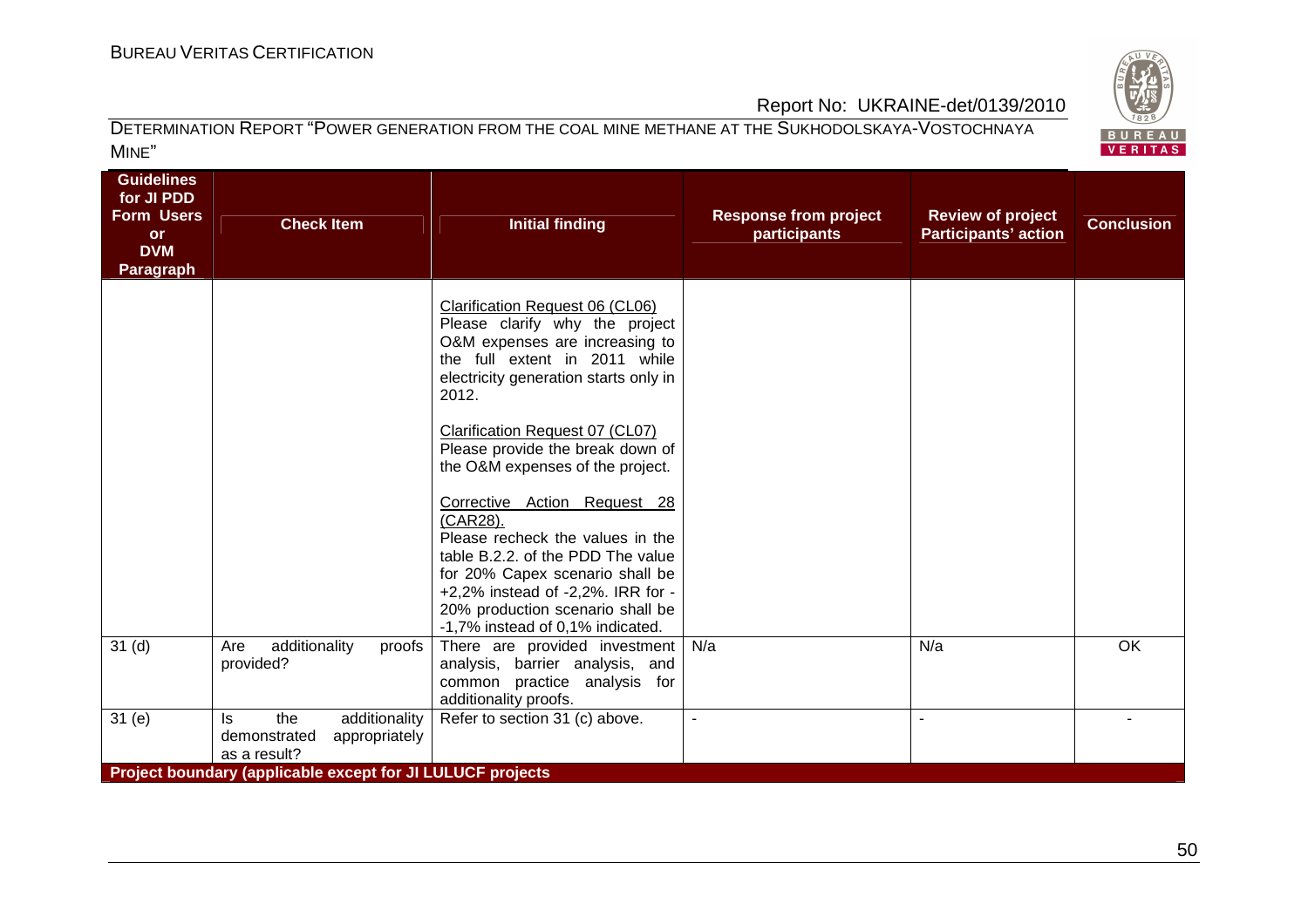

| <b>Guidelines</b><br>for JI PDD<br><b>Form Users</b><br><b>or</b><br><b>DVM</b><br>Paragraph | <b>Check Item</b>                                                                                                                                                                                                                                                             | <b>Initial finding</b> | <b>Response from project</b><br>participants | <b>Review of project</b><br><b>Participants' action</b> | <b>Conclusion</b> |
|----------------------------------------------------------------------------------------------|-------------------------------------------------------------------------------------------------------------------------------------------------------------------------------------------------------------------------------------------------------------------------------|------------------------|----------------------------------------------|---------------------------------------------------------|-------------------|
| JI specific approach only                                                                    |                                                                                                                                                                                                                                                                               |                        |                                              |                                                         |                   |
| 32(a)                                                                                        | Does the project boundary<br>defined<br>the<br><b>PDD</b><br>in<br>encompass all anthropogenic<br>emissions<br>by sources of GHGs that are:<br>(i) Under the control of the<br>project participants?<br>(ii) Reasonably attributable to<br>the project?<br>(iii) Significant? | N/a                    | N/a                                          | N/a                                                     | OK                |
| 32(b)                                                                                        | the project boundary<br>ls.<br>defined on the basis of a<br>case-by-case<br>assessment<br>with regard to the criteria<br>referred to in 32 (a) above?                                                                                                                         | N/a                    | N/a                                          | N/a                                                     | OK                |
| 32(c)                                                                                        | Are the delineation of the<br>project boundary and the<br>gases and sources included<br>appropriately described and<br>justified in the PDD by using<br>a figure or flow chart as<br>appropriate?                                                                             | N/a                    | N/a                                          | N/a                                                     | OK                |
| 32 <sub>(d)</sub>                                                                            | Are all gases and sources<br>included explicitly stated, and<br>exclusions<br>of<br>the<br>any<br>related<br>the<br>to<br>sources<br>baseline or the project are                                                                                                              | N/a                    | N/a                                          | N/a                                                     | OK                |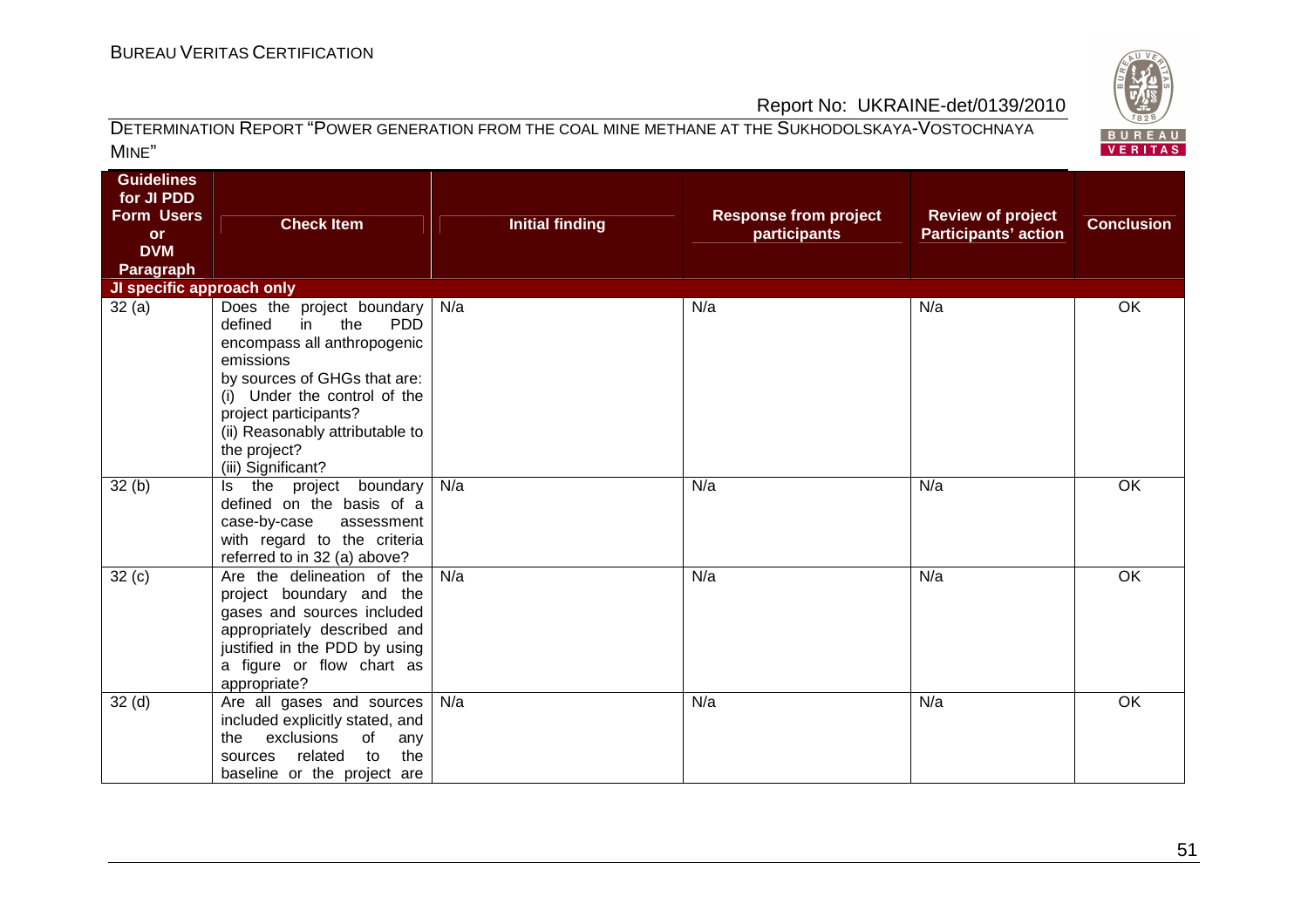

| <b>Guidelines</b><br>for JI PDD<br><b>Form Users</b><br>or<br><b>DVM</b><br><b>Paragraph</b> | <b>Check Item</b>                                                                                                                                                                      | <b>Initial finding</b>                                                                                                                                                                                                                                                                                                | <b>Response from project</b><br>participants                                                                                                          | <b>Review of project</b><br><b>Participants' action</b>     | <b>Conclusion</b> |
|----------------------------------------------------------------------------------------------|----------------------------------------------------------------------------------------------------------------------------------------------------------------------------------------|-----------------------------------------------------------------------------------------------------------------------------------------------------------------------------------------------------------------------------------------------------------------------------------------------------------------------|-------------------------------------------------------------------------------------------------------------------------------------------------------|-------------------------------------------------------------|-------------------|
|                                                                                              | appropriately justified?                                                                                                                                                               |                                                                                                                                                                                                                                                                                                                       |                                                                                                                                                       |                                                             |                   |
|                                                                                              | Approved CDM methodology approach only                                                                                                                                                 |                                                                                                                                                                                                                                                                                                                       |                                                                                                                                                       |                                                             |                   |
| 33                                                                                           | project boundary<br>the<br>ls.<br>defined in accordance with<br>CDM<br>the<br>approved<br>methodology?                                                                                 | The project boundary is defined in<br>accordance<br>with<br>chosen<br><b>CDM</b><br>methodology<br>approved<br>ACM0008. In the PDD there were<br>identified baseline and project<br>emissions.                                                                                                                        | N/a                                                                                                                                                   | N/a                                                         | OK                |
| <b>Crediting period</b>                                                                      |                                                                                                                                                                                        |                                                                                                                                                                                                                                                                                                                       |                                                                                                                                                       |                                                             |                   |
| 34(a)                                                                                        | Does the PDD state the<br>starting date of the project as<br>the date on which<br>the<br>implementation<br>or<br>construction or real action of<br>the project will begin or<br>began? | The starting date of the project is<br>05/03/2007. It is the date of the<br>Memorandum<br>signed<br>of<br>Understanding between the green<br>Ukraine Holding<br><b>B.V</b><br>qas<br>subsidiary company of the project<br>Green<br>Gas<br>participant<br>International B.V., and<br><b>OJSC</b><br>Krasnodonvuhillya. | N/a                                                                                                                                                   | N/a                                                         | OK                |
| 34(a)                                                                                        | Is the starting date after the<br>beginning of 2000?                                                                                                                                   | 05/03/2007 is the starting date of<br>the project.                                                                                                                                                                                                                                                                    | N/a                                                                                                                                                   | N/a                                                         | OK                |
| 34(b)                                                                                        | Does the PDD state the<br>expected operational lifetime<br>of the project in years and<br>months?                                                                                      | Corrective Action Request 18<br>(CAR18)<br>expected<br>Please<br>state<br>the<br>operational lifetime of the JI<br>project in years and months.                                                                                                                                                                       | <b>CAR18:</b> Expected operational<br>lifetime of the project is 10<br>years or 120 months, which is<br>now corrected in the PDD<br>under section C.2 | Conclusion<br>on<br>CAR18.<br>is<br><b>Issue</b><br>closed. |                   |
| 34(c)                                                                                        | Does the PDD state<br>the I<br>length of the crediting period<br>in years and months?                                                                                                  | The length of the crediting period<br>of the project is the following: first<br>stage obligation crediting under                                                                                                                                                                                                      | <b>CAR19:</b> Table A.4.3.1 of the<br>PDD.<br>and excel sheet of                                                                                      | Conclusion<br>on<br>CAR19.<br>PP<br>made                    | <b>OK</b>         |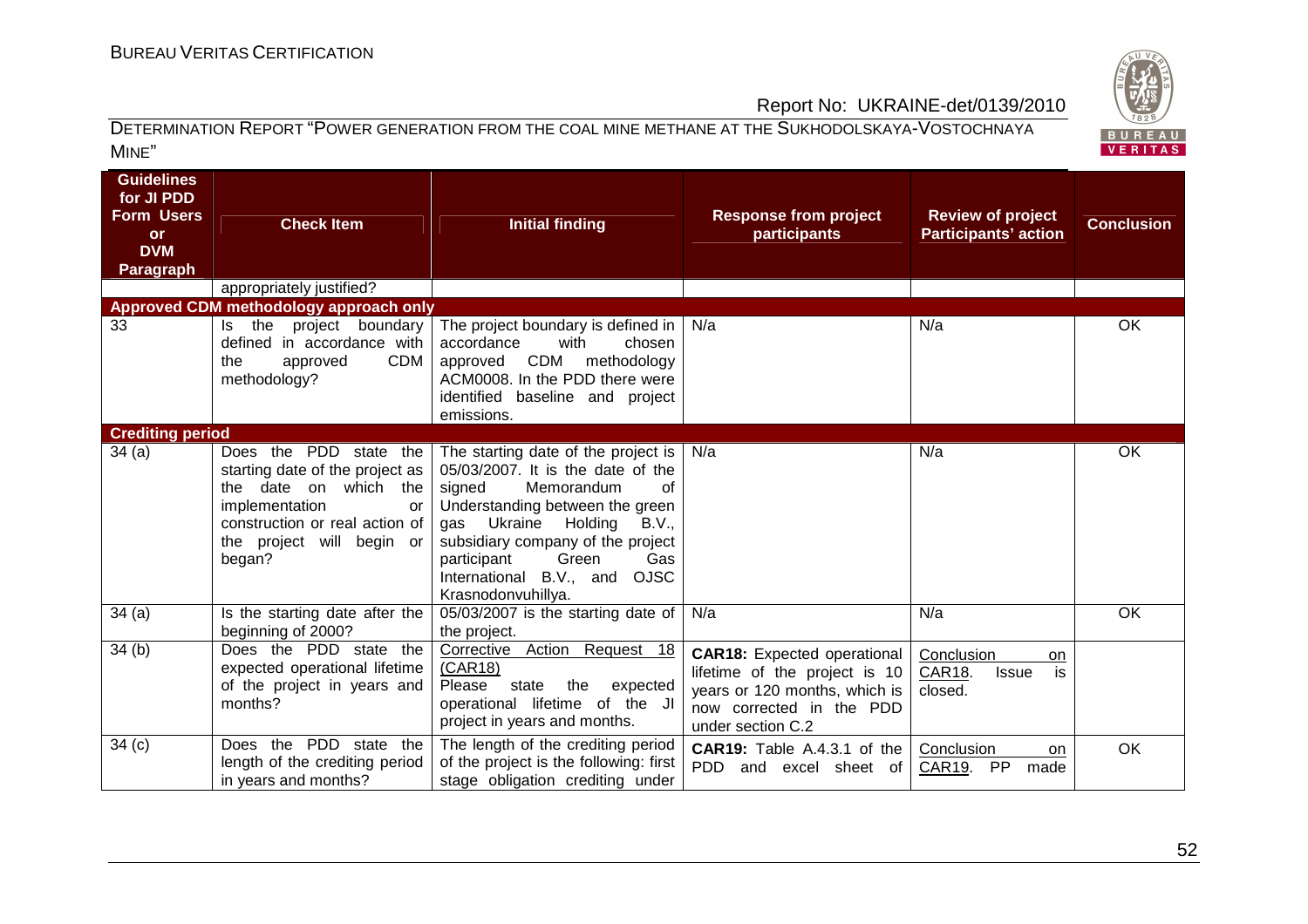

| <b>Guidelines</b><br>for JI PDD<br><b>Form Users</b><br><b>or</b><br><b>DVM</b><br><b>Paragraph</b> | <b>Check Item</b>                                                                                                                                                           | <b>Initial finding</b>                                                                                                                                                                                                                                                                                                                                                                                                                                                                                                                                                          | <b>Response from project</b><br>participants                                                                                                                                                  | <b>Review of project</b><br><b>Participants' action</b>                                                     | <b>Conclusion</b> |
|-----------------------------------------------------------------------------------------------------|-----------------------------------------------------------------------------------------------------------------------------------------------------------------------------|---------------------------------------------------------------------------------------------------------------------------------------------------------------------------------------------------------------------------------------------------------------------------------------------------------------------------------------------------------------------------------------------------------------------------------------------------------------------------------------------------------------------------------------------------------------------------------|-----------------------------------------------------------------------------------------------------------------------------------------------------------------------------------------------|-------------------------------------------------------------------------------------------------------------|-------------------|
|                                                                                                     |                                                                                                                                                                             | Kyoto Protocol in the years 2010-<br>2012 - 2.2 years or 26 months;<br>and late crediting in the years<br>2013-2020 - 7.8 years or 94<br>months.<br>Corrective Action Request 19<br>(CAR19)<br>In the Table A.4.3.1 of the PDD<br>stated that the value of estimated<br>emission reduction in 2010 is for<br>September - December (4<br>months) and in Excel file "CO2<br>Calculation" stated that this value<br>is for October - December. Thus,<br>the information presented in the<br>Table A.4.3.1 contradicts to the<br>length of the crediting period.<br>Please correct. | emission reduction has been<br><b>Now</b><br>this<br>corrected.<br>is<br>calculated only for 2 months in<br>2010. This also complies with<br>the commissioning date of the<br>flare facility. | required<br>amendments<br>and<br>recalculations.<br><b>Issue</b><br>is closed.                              |                   |
| 34(c)                                                                                               | Is the starting date of the<br>crediting period on or after<br>the date of the first emission<br>reductions or enhancements<br>of net removals generated by<br>the project? | Corrective Action Request 20<br>(CAR20)<br>There is<br>deviation from the<br>implementation schedule<br>and<br>commissioning of the flare facility<br>is planned in November 2010.<br>Therefore, the starting date of the<br>crediting period as well as the<br>length of the crediting period<br>should be changed. Please make                                                                                                                                                                                                                                                | <b>CAR20: See CAR19</b><br>Both information have been<br>amended accordingly.                                                                                                                 | Conclusion<br>on<br>CAR20. The starting<br>date of the crediting<br>period was changed.<br>Issue is closed. | OK                |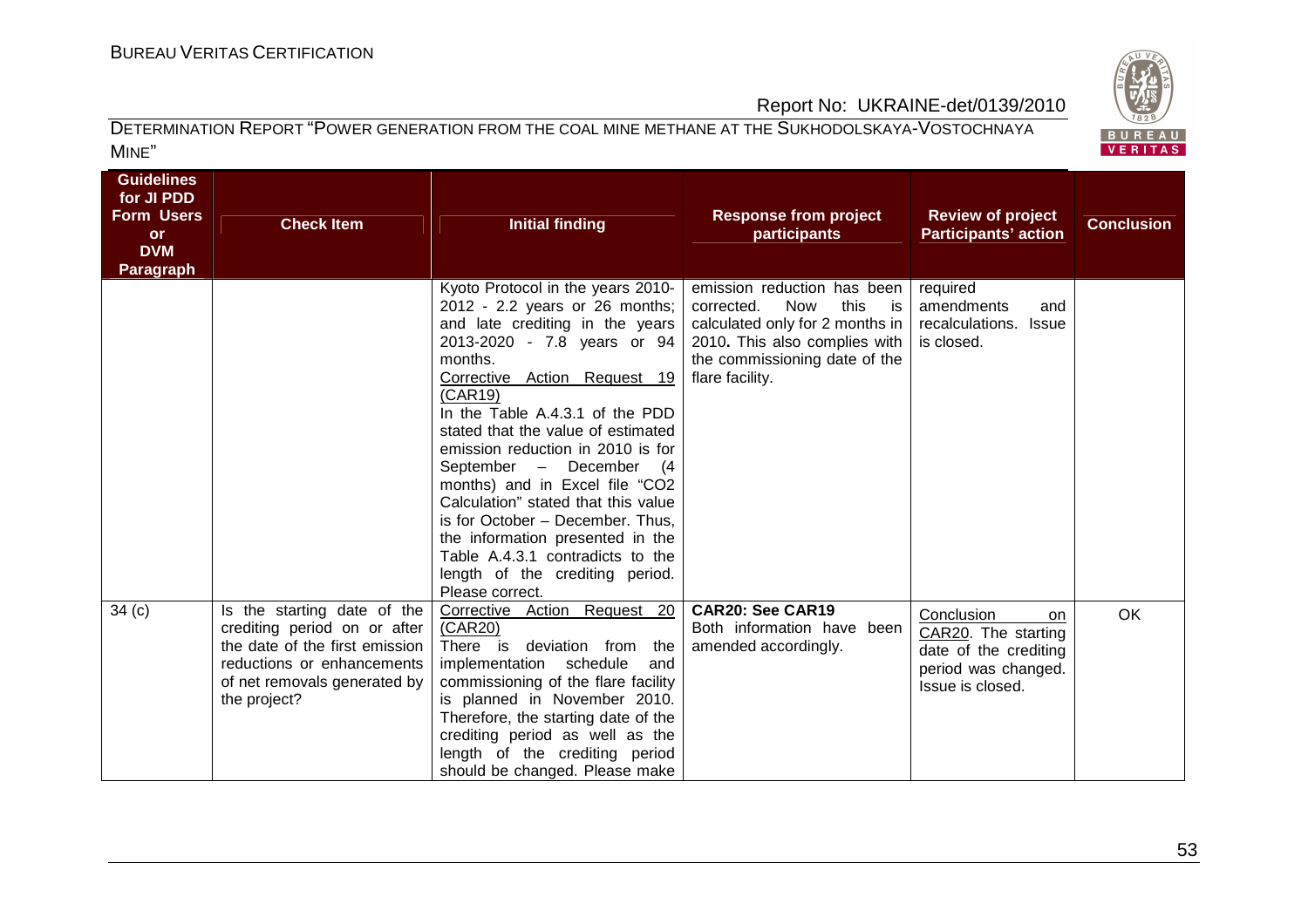

| <b>Guidelines</b><br>for JI PDD<br><b>Form Users</b><br><b>or</b><br><b>DVM</b><br><b>Paragraph</b> | <b>Check Item</b>                                                                                                                                                                                                                                                                                                                    | <b>Initial finding</b>                                                                                                                                                                                                | <b>Response from project</b><br>participants | <b>Review of project</b><br><b>Participants' action</b> | <b>Conclusion</b> |
|-----------------------------------------------------------------------------------------------------|--------------------------------------------------------------------------------------------------------------------------------------------------------------------------------------------------------------------------------------------------------------------------------------------------------------------------------------|-----------------------------------------------------------------------------------------------------------------------------------------------------------------------------------------------------------------------|----------------------------------------------|---------------------------------------------------------|-------------------|
|                                                                                                     |                                                                                                                                                                                                                                                                                                                                      | amendments. Besides that please<br>recalculate the value of emission<br>reduction for 2010, taking into<br>account the change of the length<br>of the crediting period of this<br>project.                            |                                              |                                                         |                   |
| 34 <sub>(d)</sub>                                                                                   | Does the PDD state that the<br>crediting period for issuance<br>of ERUs starts only after the<br>beginning of 2008 and does<br>beyond the<br>not extend<br>operational lifetime of the<br>project?                                                                                                                                   | According to the PDD, the<br>crediting period starts in 2010.<br>The length of crediting period is<br>The<br>years.<br>expected<br>10<br>operational lifetime of the project<br>is 10 year or 120 months.             | N/a                                          | N/a                                                     | OK                |
| 34(d)                                                                                               | crediting<br>lf<br>the<br>period<br>extends beyond 2012, does<br>PDD state that the<br>the<br>extension is subject to the<br>host Party approval?<br>the<br>Are<br>estimates<br>0f<br>emission<br>reductions<br>or<br>enhancements<br>0f<br>net<br>removals<br>presented<br>separately for those until<br>2012 and those after 2012? | The crediting period is divided<br>into several stages: first stage<br>2010-2012 and 2013-2020. The<br>length of first crediting period<br>does not extend beyond 2012<br>and is 2010-2012 (2 years and 2<br>months). | N/a                                          | N/a                                                     | <b>OK</b>         |
| <b>Monitoring plan</b>                                                                              |                                                                                                                                                                                                                                                                                                                                      |                                                                                                                                                                                                                       |                                              |                                                         |                   |
| 35                                                                                                  | the<br><b>PDD</b><br>Does<br>explicitly<br>of<br>which<br>indicate<br>the<br>following<br>approaches<br>is                                                                                                                                                                                                                           | <b>Based</b><br>the<br>information<br><b>on</b><br>provided in the PDD, approved<br><b>CDM</b><br><b>ACM0008</b><br>methodology                                                                                       | N/a                                          | N/a                                                     | OK                |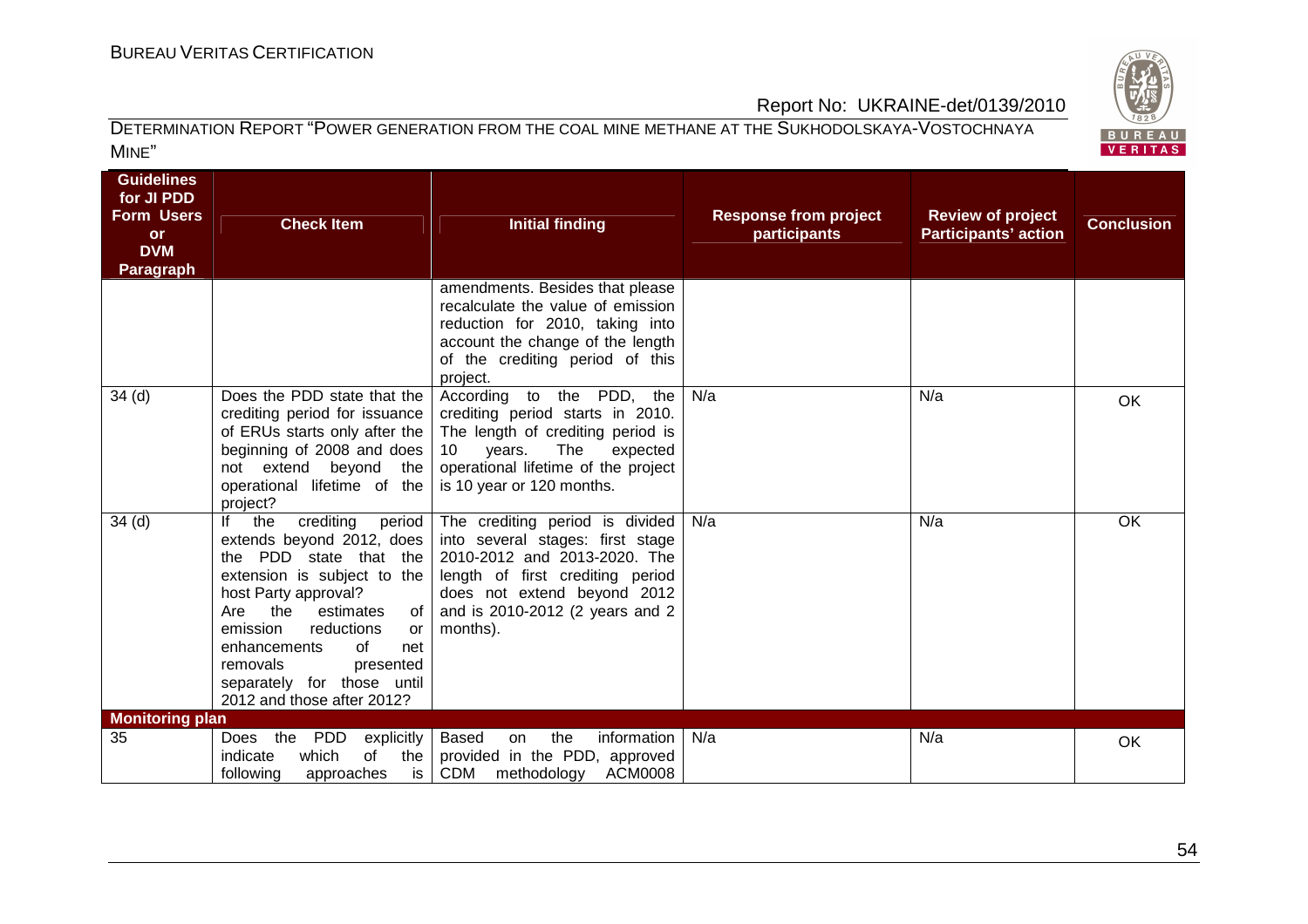

| <b>Guidelines</b><br>for JI PDD<br><b>Form Users</b><br><b>or</b><br><b>DVM</b><br><b>Paragraph</b> | <b>Check Item</b>                                                                                                                                                                                                                                                  | <b>Initial finding</b>                                                                                                                                                                                                                                                                                        | <b>Response from project</b><br><b>participants</b> | <b>Review of project</b><br><b>Participants' action</b> | <b>Conclusion</b> |
|-----------------------------------------------------------------------------------------------------|--------------------------------------------------------------------------------------------------------------------------------------------------------------------------------------------------------------------------------------------------------------------|---------------------------------------------------------------------------------------------------------------------------------------------------------------------------------------------------------------------------------------------------------------------------------------------------------------|-----------------------------------------------------|---------------------------------------------------------|-------------------|
|                                                                                                     | used?<br>- JI specific approach<br>CDM<br>Approved<br>methodology approach                                                                                                                                                                                         | "Consolidated<br>(07)<br>(version<br>methodology<br>for<br>coal<br>bed<br>methane, coal mine methane and<br>ventilation air methane capture<br>and use for power (electrical or<br>motive)<br>and<br>heat<br>and/or<br>destruction through flaring or<br>flameless oxidation" is used for<br>current project. |                                                     |                                                         |                   |
| JI specific approach only                                                                           |                                                                                                                                                                                                                                                                    |                                                                                                                                                                                                                                                                                                               |                                                     |                                                         |                   |
| 36(a)                                                                                               | Does the monitoring plan<br>describe:<br>- All relevant factors and key<br>characteristics that will be<br>monitored?<br>- The period in which they<br>will be monitored?<br>- All decisive factors for the<br>control and reporting<br>of<br>project performance? | N/a                                                                                                                                                                                                                                                                                                           | N/a                                                 | N/a                                                     | OK                |
| 36 <sub>(b)</sub>                                                                                   | Does the monitoring plan<br>specify<br>the<br>indicators,<br>constants and variables used<br>that are reliable, valid and<br>provide transparent picture of<br>the emission reductions or<br>enhancements<br>0f<br>net<br>removals to be monitored?                | N/a                                                                                                                                                                                                                                                                                                           | N/a                                                 | N/a                                                     | <b>OK</b>         |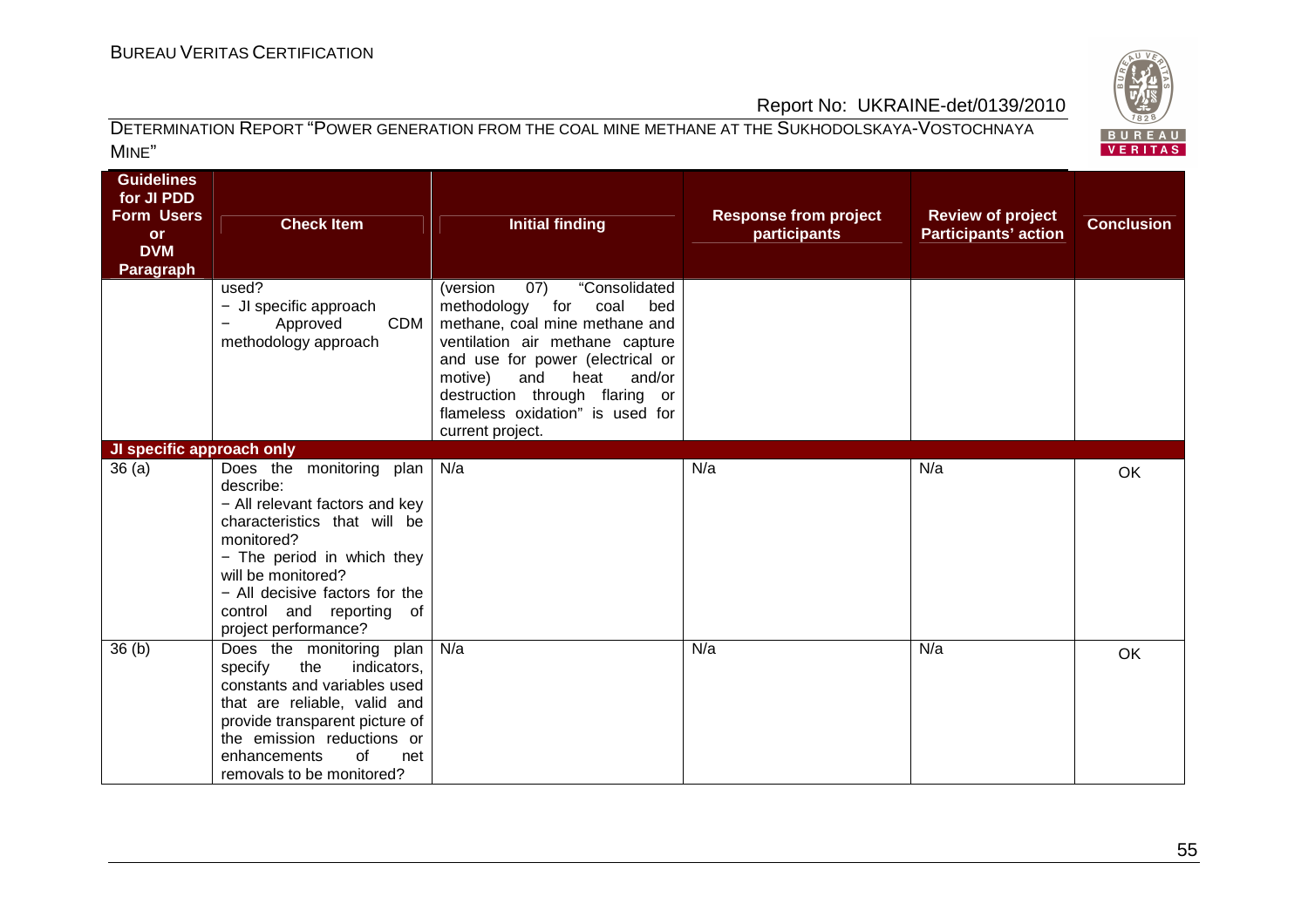

| <b>Guidelines</b><br>for JI PDD<br><b>Form Users</b><br><b>or</b><br><b>DVM</b><br><b>Paragraph</b> | <b>Check Item</b>                                                                                                                                                                                                                                                                                                                                                                                                     | <b>Initial finding</b> | <b>Response from project</b><br>participants | <b>Review of project</b><br><b>Participants' action</b> | <b>Conclusion</b> |
|-----------------------------------------------------------------------------------------------------|-----------------------------------------------------------------------------------------------------------------------------------------------------------------------------------------------------------------------------------------------------------------------------------------------------------------------------------------------------------------------------------------------------------------------|------------------------|----------------------------------------------|---------------------------------------------------------|-------------------|
| 36(b)                                                                                               | If default values are used:<br>Are<br>accuracy<br>and<br>$\overline{\phantom{0}}$<br>reasonableness<br>carefully<br>balanced in their selection?<br>Do the default values<br>originate from recognized<br>sources?<br>- Are the default values<br>supported<br>statistical<br>by<br>analyses<br>providing<br>reasonable<br>confidence<br>levels?<br>- Are the default values<br>presented in a transparent<br>manner? | N/a                    | N/a                                          | N/a                                                     | OK                |
| $36(b)$ (i)                                                                                         | For those values that are to<br>be provided by the project<br>does<br>participants,<br>the<br>plan<br>monitoring<br>clearly<br>indicate how the values are<br>to be selected and justified?                                                                                                                                                                                                                           | N/a                    | N/a                                          | N/a                                                     | OK                |
| 36 (b) (ii)                                                                                         | For other values,<br>- Does the monitoring plan<br>clearly indicate the precise<br>references from which these<br>values are taken?<br>- Is the conservativeness of<br>the values provided justified?                                                                                                                                                                                                                 | N/a                    | N/a                                          | N/a                                                     | OK                |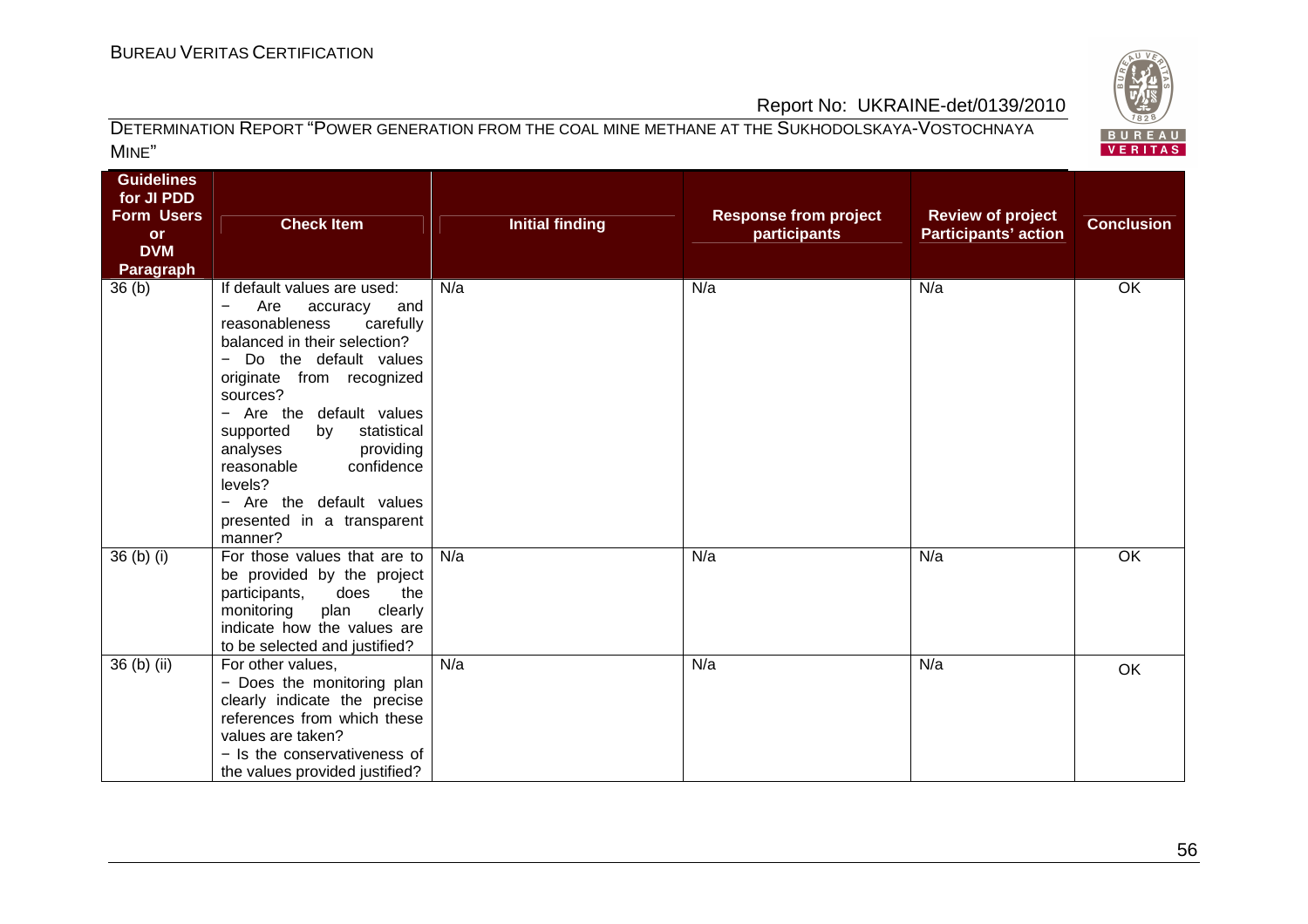

| <b>Guidelines</b><br>for JI PDD<br><b>Form Users</b><br><b>or</b><br><b>DVM</b><br><b>Paragraph</b> | <b>Check Item</b>                                                                                                                                                                                      | <b>Initial finding</b> | <b>Response from project</b><br>participants | <b>Review of project</b><br><b>Participants' action</b> | <b>Conclusion</b> |
|-----------------------------------------------------------------------------------------------------|--------------------------------------------------------------------------------------------------------------------------------------------------------------------------------------------------------|------------------------|----------------------------------------------|---------------------------------------------------------|-------------------|
| 36 (b) (iii)                                                                                        | For all data sources, does<br>the monitoring plan specify<br>procedures to<br>the<br>be<br>followed if expected data are<br>unavailable?                                                               | N/a                    | N/a                                          | N/a                                                     | OK                |
| 36 (b) (iv)                                                                                         | Are International System Unit  <br>(SI units) used?                                                                                                                                                    | N/a                    | N/a                                          | N/a                                                     | OK                |
| 36(b)(v)                                                                                            | Does the monitoring plan<br>note<br>any<br>parameters,<br>coefficients, variables, etc.<br>that are used to calculate<br>baseline emissions or net<br>removals but are obtained<br>through monitoring? | N/a                    | N/a                                          | N/a                                                     | OK                |
| 36(b)(v)                                                                                            | Is the use of parameters,<br>coefficients, variables, etc.<br>consistent<br>between<br>the<br>baseline<br>monitoring<br>and<br>plan?                                                                   | N/a                    | N/a                                          | N/a                                                     | OK                |
| 36(c)                                                                                               | Does the monitoring plan   N/a<br>draw on the list of standard<br>variables<br>contained<br>in.<br>appendix B of "Guidance on<br>criteria for baseline setting<br>and monitoring"?                     |                        | N/a                                          | N/a                                                     | OK                |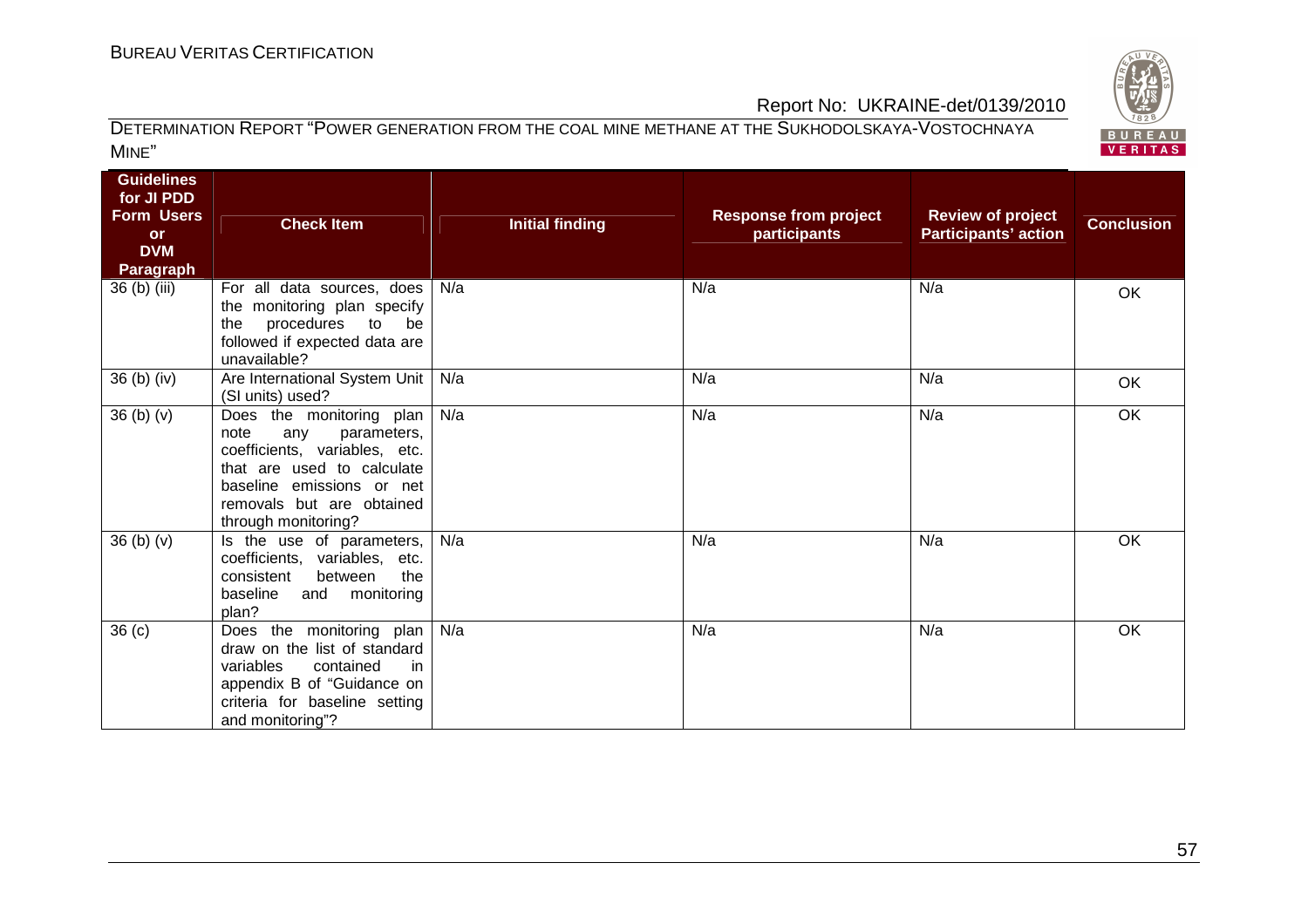

| <b>Guidelines</b><br>for JI PDD<br><b>Form Users</b><br><b>or</b><br><b>DVM</b><br><b>Paragraph</b><br>36 <sub>(d)</sub> | <b>Check Item</b><br>Does the monitoring plan                                                                                                                                                                                                                                                                                                                                                                                                                                                                                                                                                                                                                    | <b>Initial finding</b><br>N/a | <b>Response from project</b><br>participants<br>N/a | <b>Review of project</b><br><b>Participants' action</b><br>N/a | <b>Conclusion</b> |
|--------------------------------------------------------------------------------------------------------------------------|------------------------------------------------------------------------------------------------------------------------------------------------------------------------------------------------------------------------------------------------------------------------------------------------------------------------------------------------------------------------------------------------------------------------------------------------------------------------------------------------------------------------------------------------------------------------------------------------------------------------------------------------------------------|-------------------------------|-----------------------------------------------------|----------------------------------------------------------------|-------------------|
|                                                                                                                          | explicitly<br>clearly<br>and<br>distinguish:<br>(i) Data and parameters that<br>are not monitored throughout<br>the crediting period, but are<br>determined only once (and<br>thus remain fixed throughout<br>the crediting period), and that<br>are available already at the<br>stage of determination?<br>(ii) Data and parameters that<br>are not monitored throughout<br>the crediting period, but are<br>determined only once (and<br>thus remain fixed throughout<br>the crediting period), but that<br>are not already available at<br>the stage of determination?<br>(iii) Data and parameters that<br>are monitored throughout the<br>crediting period? |                               |                                                     |                                                                | OK                |
| 36(e)                                                                                                                    | Does the monitoring plan<br>describe<br>methods<br>the<br>employed for data monitoring<br>(including its frequency) and<br>recording?                                                                                                                                                                                                                                                                                                                                                                                                                                                                                                                            | N/a                           | N/a                                                 | N/a                                                            | OK                |
| 36(f)                                                                                                                    | Does the monitoring plan                                                                                                                                                                                                                                                                                                                                                                                                                                                                                                                                                                                                                                         | N/a                           | N/a                                                 | N/a                                                            | OK                |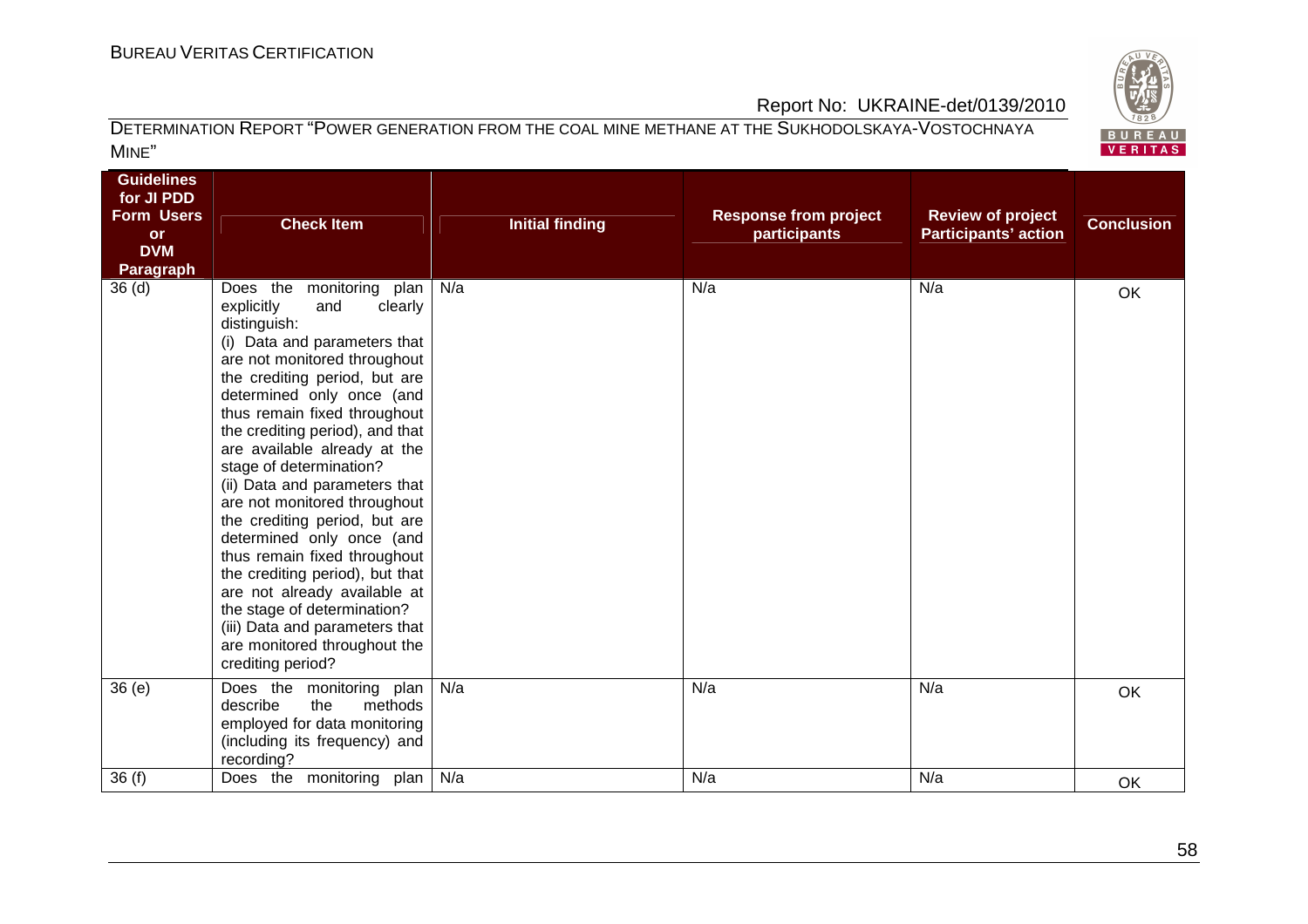

| <b>Guidelines</b><br>for JI PDD<br><b>Form Users</b><br><b>or</b><br><b>DVM</b><br>Paragraph | <b>Check Item</b>                                                                                                                                                                                                                                                               | <b>Initial finding</b> | <b>Response from project</b><br>participants | <b>Review of project</b><br><b>Participants' action</b> | <b>Conclusion</b> |
|----------------------------------------------------------------------------------------------|---------------------------------------------------------------------------------------------------------------------------------------------------------------------------------------------------------------------------------------------------------------------------------|------------------------|----------------------------------------------|---------------------------------------------------------|-------------------|
|                                                                                              | elaborate all algorithms and<br>formulae<br>used<br>for<br>the<br>estimation/calculation<br>of<br>baseline emissions/removals<br>and<br>project<br>emissions/<br>removals or direct monitoring<br>of emission reductions from<br>leakage, as<br>project,<br>the<br>appropriate? |                        |                                              |                                                         |                   |
| 36 (f) (i)                                                                                   | Is the underlying rationale for<br>the<br>algorithms/formulae<br>explained?                                                                                                                                                                                                     | N/a                    | N/a                                          | N/a                                                     | OK                |
| 36 (f) (ii)                                                                                  | consistent variables,<br>Are<br>equation formats, subscripts<br>etc. used?                                                                                                                                                                                                      | N/a                    | N/a                                          | N/a                                                     | OK                |
| 36 (f) (iii)                                                                                 | Are all equations numbered?                                                                                                                                                                                                                                                     | N/a                    | N/a                                          | N/a                                                     | OK                |
| 36 (f) (iv)                                                                                  | Are all variables, with units<br>indicated defined?                                                                                                                                                                                                                             | N/a                    | N/a                                          | N/a                                                     | $\overline{OK}$   |
| 36(f)(v)                                                                                     | Is the conservativeness of<br>algorithms/procedures<br>the<br>justified?                                                                                                                                                                                                        | N/a                    | N/a                                          | N/a                                                     | OK                |
| 36(f)(v)                                                                                     | To the extent possible, are<br>methods to quantitatively<br>account for uncertainty in key<br>parameters included?                                                                                                                                                              | N/a                    | N/a                                          | N/a                                                     | OK                |
| 36 (f) (vi)                                                                                  | Is consistency between the<br>elaboration of the baseline<br>scenario and the procedure                                                                                                                                                                                         | N/a                    | N/a                                          | N/a                                                     | OK                |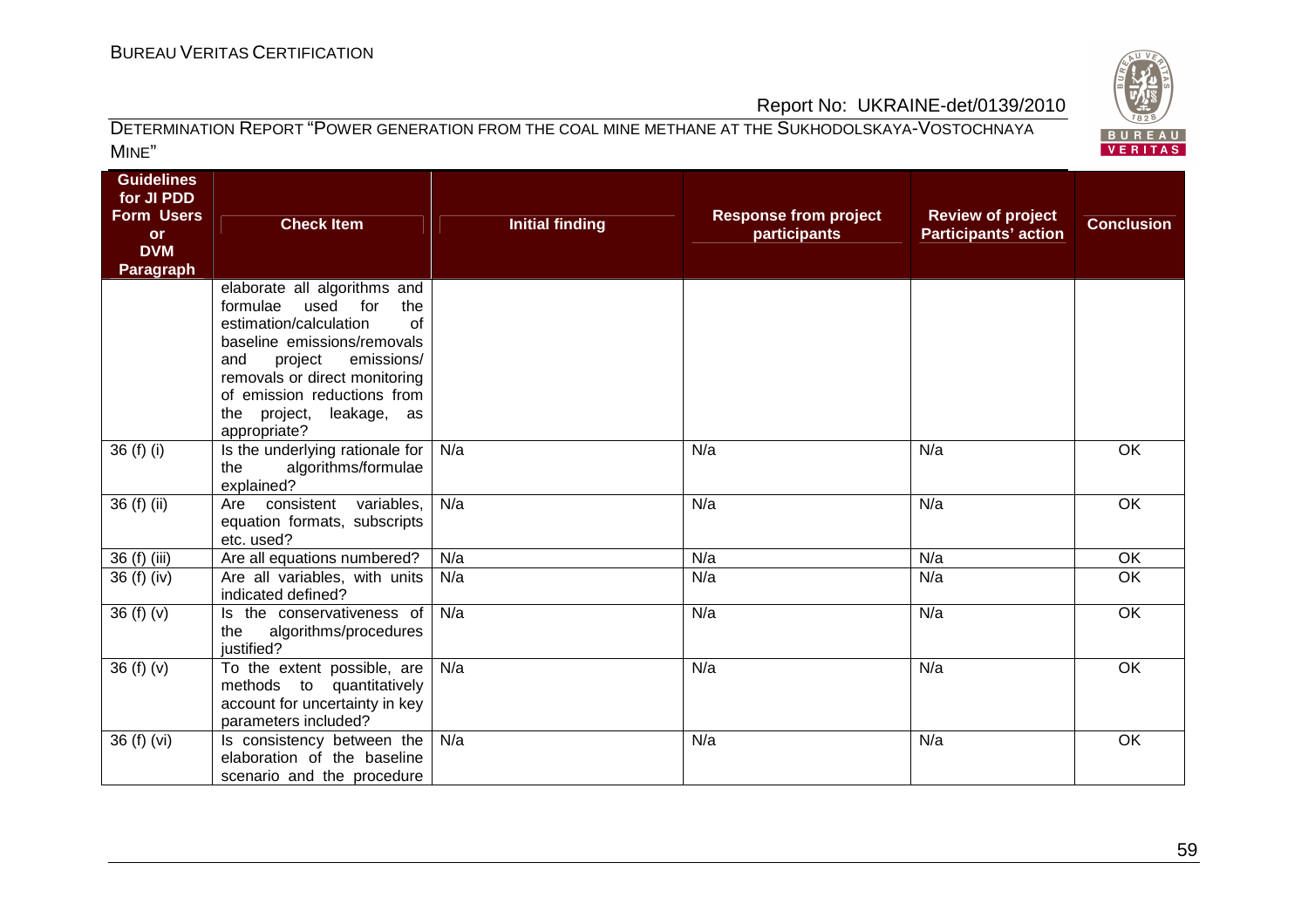

| <b>Guidelines</b><br>for JI PDD<br><b>Form Users</b><br><b>or</b><br><b>DVM</b> | <b>Check Item</b>                                                                                                                                                    | <b>Initial finding</b> | <b>Response from project</b><br>participants | <b>Review of project</b><br><b>Participants' action</b> | <b>Conclusion</b> |
|---------------------------------------------------------------------------------|----------------------------------------------------------------------------------------------------------------------------------------------------------------------|------------------------|----------------------------------------------|---------------------------------------------------------|-------------------|
| <b>Paragraph</b>                                                                |                                                                                                                                                                      |                        |                                              |                                                         |                   |
|                                                                                 | for calculating the emissions<br>or net removals of the<br>baseline ensured?                                                                                         |                        |                                              |                                                         |                   |
| 36 (f) (vii)                                                                    | Are any parts of<br>the<br>algorithms or formulae that<br>self-evident<br>not<br>are<br>explained?                                                                   | N/a                    | N/a                                          | N/a                                                     | OK                |
| 36 (f) (vii)                                                                    | Is it justified that the<br>procedure is consistent with<br>standard<br>technical<br>procedures in the relevant<br>sector?                                           | N/a                    | N/a                                          | N/a                                                     | OK                |
| $36(f)$ (vii)                                                                   | Are references provided as<br>necessary?                                                                                                                             | N/a                    | N/a                                          | N/a                                                     | OK                |
| 36 (f) (vii)                                                                    | Are implicit and explicit key<br>assumptions explained in a<br>transparent manner?                                                                                   | N/a                    | N/a                                          | N/a                                                     | OK                |
| $36(f)$ (vii)                                                                   | Is it clearly stated which<br>assumptions and procedures<br>have significant uncertainty<br>associated with them, and<br>how such uncertainty is to be<br>addressed? | N/a                    | N/a                                          | N/a                                                     | OK                |
| 36 (f) (vii)                                                                    | Is the uncertainty of key<br>parameters described and,<br>possible,<br>where<br>is<br>an<br>uncertainty range at 95%<br>confidence level for key                     | N/a                    | N/a                                          | N/a                                                     | $\overline{OK}$   |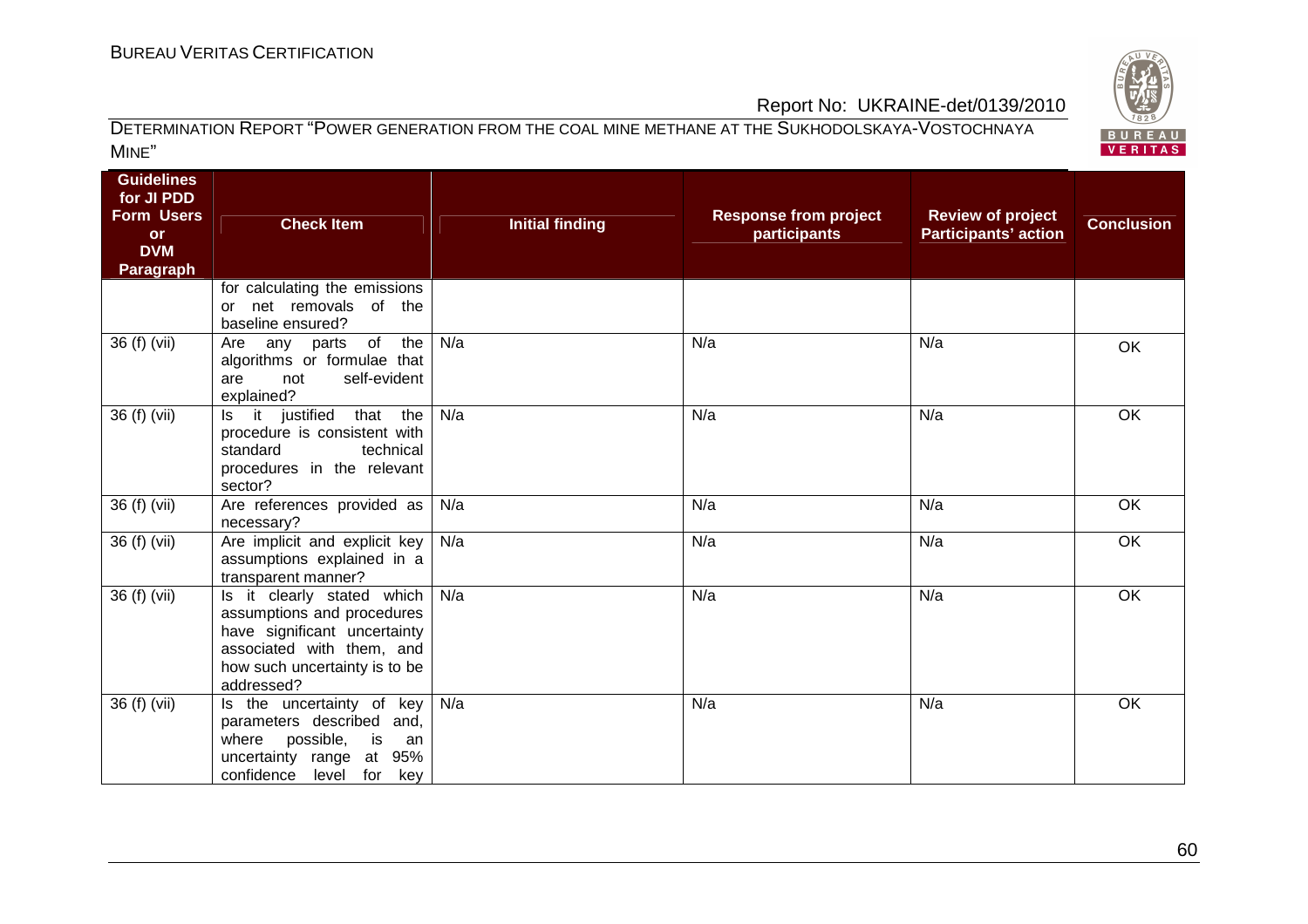

| <b>Guidelines</b><br>for JI PDD<br><b>Form Users</b><br><b>or</b><br><b>DVM</b><br><b>Paragraph</b> | <b>Check Item</b>                                                                                                                                                                                                                                                                                                                | <b>Initial finding</b> | <b>Response from project</b><br>participants | <b>Review of project</b><br><b>Participants' action</b> | <b>Conclusion</b> |
|-----------------------------------------------------------------------------------------------------|----------------------------------------------------------------------------------------------------------------------------------------------------------------------------------------------------------------------------------------------------------------------------------------------------------------------------------|------------------------|----------------------------------------------|---------------------------------------------------------|-------------------|
|                                                                                                     | for<br>the<br>parameters<br>emission<br>calculation<br>of<br>reductions or enhancements<br>of net removals provided?                                                                                                                                                                                                             |                        |                                              |                                                         |                   |
| 36 <sub>(g)</sub>                                                                                   | Does the monitoring plan<br>identify a<br>national<br><b>or</b><br>international<br>monitoring<br>standard if such standard<br>has to be and/or is applied to<br>certain aspects of the<br>project?<br>Does the monitoring plan<br>provide a reference as to<br>where a detailed description<br>of the standard can be<br>found? | N/a                    | N/a                                          | N/a                                                     | $\overline{OK}$   |
| 36(h)                                                                                               | Does the monitoring plan<br>document<br>statistical<br>techniques, if used for<br>monitoring, and that they are<br>used in a conservative<br>manner?                                                                                                                                                                             | N/a                    | N/a                                          | N/a                                                     | OK                |
| 36(i)                                                                                               | Does the monitoring plan<br>the<br>quality<br>present<br>control<br>and<br>assurance<br>for<br>procedures<br>the<br>monitoring<br>process,<br>including,<br>appropriate,<br>as                                                                                                                                                   | N/a                    | N/a                                          | N/a                                                     | $\overline{OK}$   |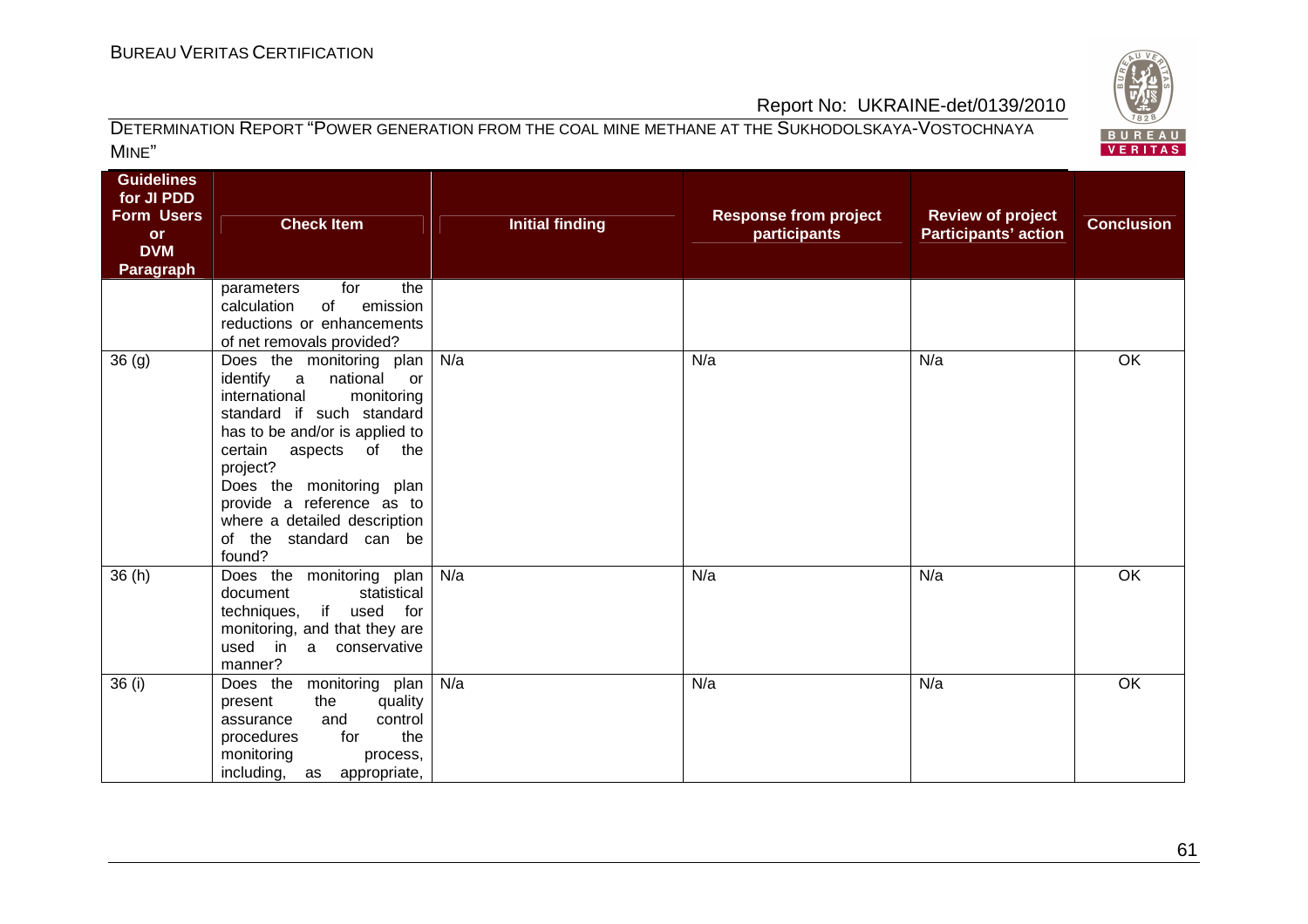

| <b>Guidelines</b><br>for JI PDD<br><b>Form Users</b><br><b>or</b><br><b>DVM</b><br><b>Paragraph</b> | <b>Check Item</b>                                                                                                                                                                                                                                                                                                     | <b>Initial finding</b> | <b>Response from project</b><br>participants | <b>Review of project</b><br><b>Participants' action</b> | <b>Conclusion</b> |
|-----------------------------------------------------------------------------------------------------|-----------------------------------------------------------------------------------------------------------------------------------------------------------------------------------------------------------------------------------------------------------------------------------------------------------------------|------------------------|----------------------------------------------|---------------------------------------------------------|-------------------|
|                                                                                                     | on calibration<br>information<br>and on how records on data<br>and/or method validity and<br>accuracy are kept and made<br>available upon request?                                                                                                                                                                    |                        |                                              |                                                         |                   |
| 36(j)                                                                                               | Does the monitoring<br>plan<br>clearly<br>identify<br>the<br>responsibilities<br>and<br>the<br>authority<br>regarding<br>the<br>monitoring activities?                                                                                                                                                                | N/a                    | N/a                                          | N/a                                                     | $\overline{OK}$   |
| 36(k)                                                                                               | Does the monitoring plan, on  <br>the whole, reflect good<br>monitoring<br>practices<br>appropriate to the project<br>type?<br>If it is a JI LULUCF project, is<br>the good practice guidance<br>developed by IPCC applied?                                                                                           | N/a                    | N/a                                          | N/a                                                     | OK                |
| 36(1)                                                                                               | Does the monitoring plan   N/a<br>provide, in tabular form, a<br>complete compilation of the<br>data that need to<br>be<br>collected for its application,<br>including data that<br>are<br>measured or sampled and<br>data that are collected from<br>other<br>sources<br>but<br>not<br>including data<br>that<br>are |                        | N/a                                          | N/a                                                     | OK                |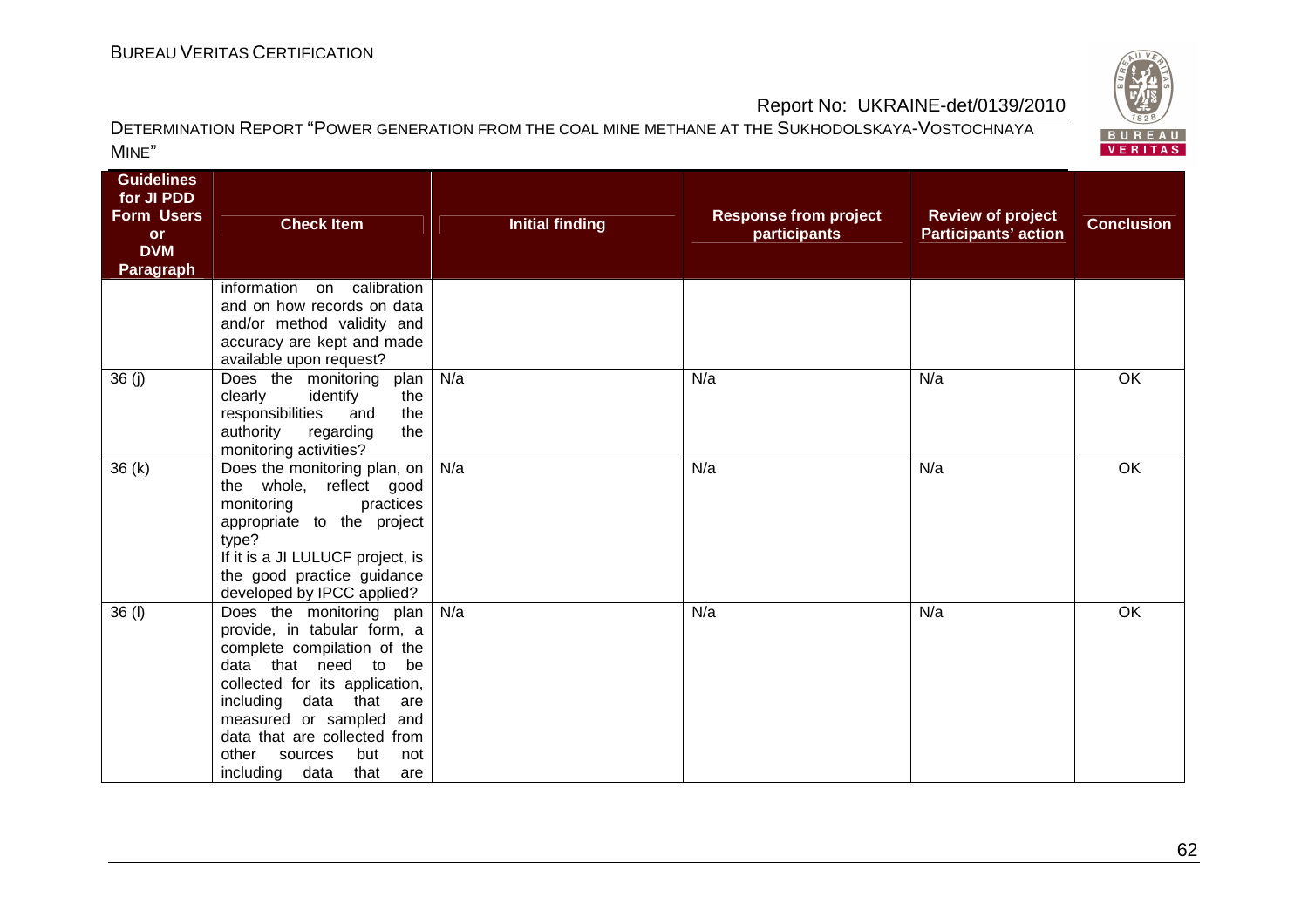

| <b>Guidelines</b><br>for JI PDD<br><b>Form Users</b><br><b>or</b><br><b>DVM</b><br><b>Paragraph</b> | <b>Check Item</b>                                                                                                                                                                                                                                                                                                                                              | <b>Initial finding</b>                                                                                                                                                                                                                                                    | <b>Response from project</b><br>participants | <b>Review of project</b><br><b>Participants' action</b> | <b>Conclusion</b> |
|-----------------------------------------------------------------------------------------------------|----------------------------------------------------------------------------------------------------------------------------------------------------------------------------------------------------------------------------------------------------------------------------------------------------------------------------------------------------------------|---------------------------------------------------------------------------------------------------------------------------------------------------------------------------------------------------------------------------------------------------------------------------|----------------------------------------------|---------------------------------------------------------|-------------------|
|                                                                                                     | calculated with equations?                                                                                                                                                                                                                                                                                                                                     |                                                                                                                                                                                                                                                                           |                                              |                                                         |                   |
| 36(m)                                                                                               | Does the monitoring plan<br>that<br>indicate<br>the<br>data<br>monitored and required for<br>verification are to be kept for<br>two years after the last<br>transfer of ERUs for the<br>project?                                                                                                                                                               | N/a                                                                                                                                                                                                                                                                       | N/a                                          | N/a                                                     | OK                |
| 37                                                                                                  | If selected<br>elements<br>or<br>combinations<br>of approved<br><b>CDM</b><br>methodologies<br>or<br>methodological tools<br>are<br>used for establishing<br>the<br>monitoring plan, are<br>the<br>selected<br>elements<br>or<br>combination, together with<br>elements<br>supplementary<br>developed by the project<br>participants in line with 36<br>above? | N/a                                                                                                                                                                                                                                                                       | N/a                                          | N/a                                                     | OK                |
|                                                                                                     | Approved CDM methodology approach only                                                                                                                                                                                                                                                                                                                         |                                                                                                                                                                                                                                                                           |                                              |                                                         |                   |
| 38(a)                                                                                               | title, reference number and<br>version of the approved CDM<br>methodology used?                                                                                                                                                                                                                                                                                | Does the PDD provide the $\vert$ In the PDD provided that CDM<br>methodology ACM0008 (version<br>07) "Consolidated methodology<br>for coal bed methane, coal mine<br>and ventilation<br>methane<br>air<br>methane capture and use for<br>power (electrical or motive) and | N/a                                          | N/a                                                     | OK                |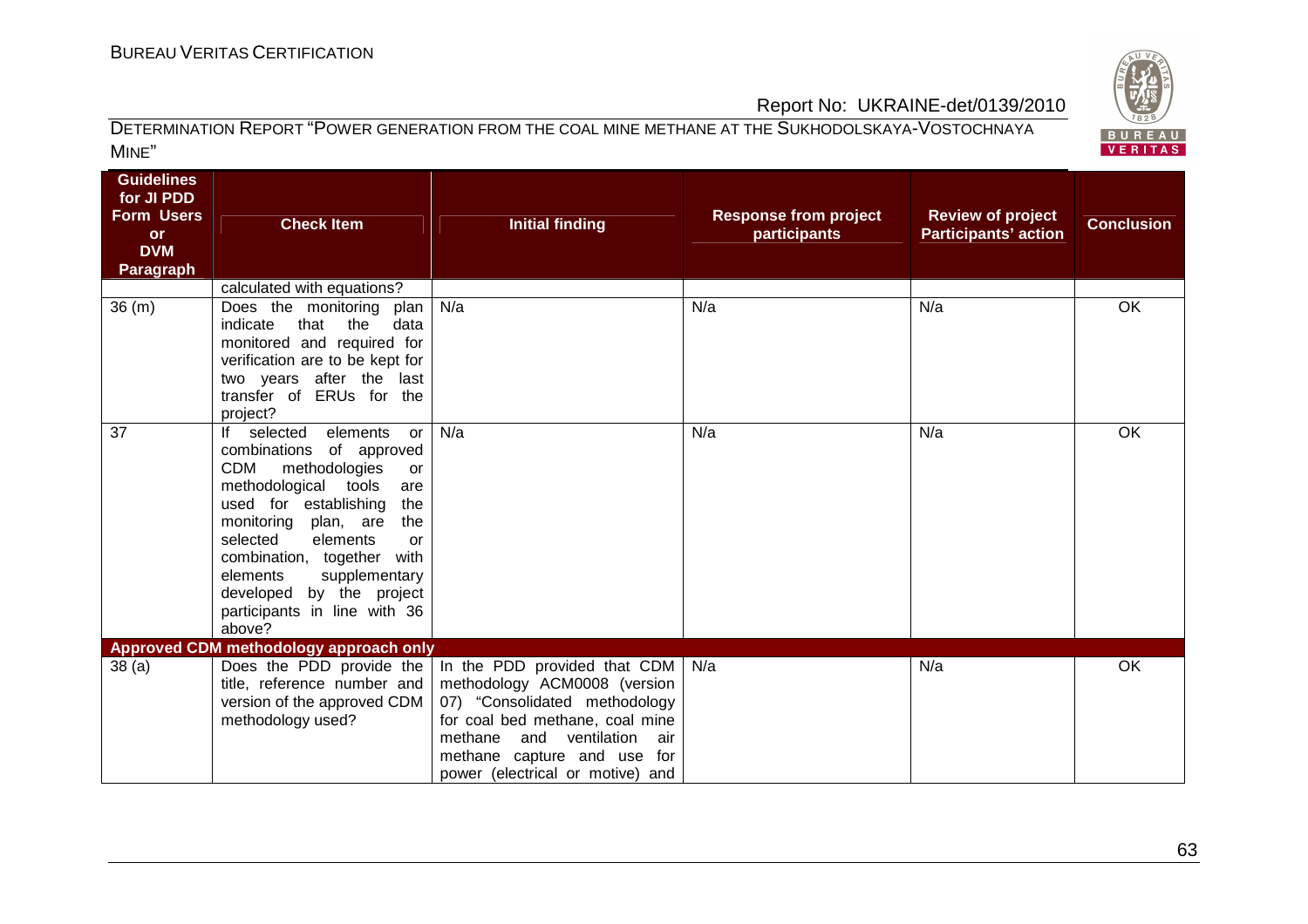

#### DETERMINATION REPORT "POWER GENERATION FROM THE COAL MINE METHANE AT THE SUKHODOLSKAYA-VOSTOCHNAYA MINE"

| <b>Guidelines</b><br>for JI PDD<br><b>Form Users</b><br><b>or</b><br><b>DVM</b><br>Paragraph | <b>Check Item</b>                                                                                                                                                                                                                                                                  | <b>Initial finding</b>                                                                                                                                                                                                                                                                         | <b>Response from project</b><br>participants                                                                                                                                                                                         | <b>Review of project</b><br><b>Participants' action</b>                                                                                                                                 | <b>Conclusion</b> |
|----------------------------------------------------------------------------------------------|------------------------------------------------------------------------------------------------------------------------------------------------------------------------------------------------------------------------------------------------------------------------------------|------------------------------------------------------------------------------------------------------------------------------------------------------------------------------------------------------------------------------------------------------------------------------------------------|--------------------------------------------------------------------------------------------------------------------------------------------------------------------------------------------------------------------------------------|-----------------------------------------------------------------------------------------------------------------------------------------------------------------------------------------|-------------------|
|                                                                                              |                                                                                                                                                                                                                                                                                    | heat and/or destruction through<br>flaring or flameless oxidation" is<br>used. Also, list of tools of latest<br>version are taken into account<br>(see section D.1 of the PDD).                                                                                                                |                                                                                                                                                                                                                                      |                                                                                                                                                                                         |                   |
| 38(a)                                                                                        | <b>CDM</b><br>approved<br>the<br>Is<br>methodology the most recent<br>valid version when the PDD<br>is submitted for publication?<br>If not, is the methodology still<br>within the grace period (was<br>the methodology revised to a<br>newer version in the past two<br>months)? | <b>CDM</b><br>Used<br>methodology<br>ACM0008 version 07 is the latest<br>approved version.                                                                                                                                                                                                     | N/a                                                                                                                                                                                                                                  | N/a                                                                                                                                                                                     | OK                |
| 38 <sub>(b)</sub>                                                                            | Does the PDD provide a<br>description<br>why the<br>of<br>approved CDM methodology<br>is applicable to the project?                                                                                                                                                                | <b>CDM</b><br>Applicability<br>of<br>the<br>methodology ACM0008 to this<br>project is described in section B.1<br>of the PDD.                                                                                                                                                                  | N/a                                                                                                                                                                                                                                  | N/a                                                                                                                                                                                     | OK                |
| 38 <sub>(c)</sub>                                                                            | Are<br>all<br>explanations,<br>and analyses<br>descriptions<br>pertaining to monitoring in<br><b>PDD</b><br>made<br>the<br>in<br>with<br>accordance<br>the<br><b>CDM</b><br>referenced approved<br>methodology?                                                                    | In general, description of the<br>Monitoring Plan (MP) is made in<br>accordance<br>with<br>chosen<br>approved CDM methodology. All<br>necessary procedures connected<br>to the Monitoring Plan are<br>developed.<br>Corrective Action Request 21<br>(CAR21)<br>Reference number of the formula | <b>CAR21:</b><br>The<br>reference<br>number of the equation was<br>amended accordingly.<br>CAR22: Table D.1.1.2 of the<br>PDD has now been corrected<br>t D.1.1.3.<br><b>CAR23:</b><br>ID<br>The<br>three<br>numbers<br>have<br>been | Conclusion<br>on<br>is<br>CAR21.<br><b>Issue</b><br>closed<br>based<br>on<br>amendments.<br>Conclusion<br>on<br>is<br>CAR22.<br><b>Issue</b><br>closed according to<br>the corrections. | OK                |

64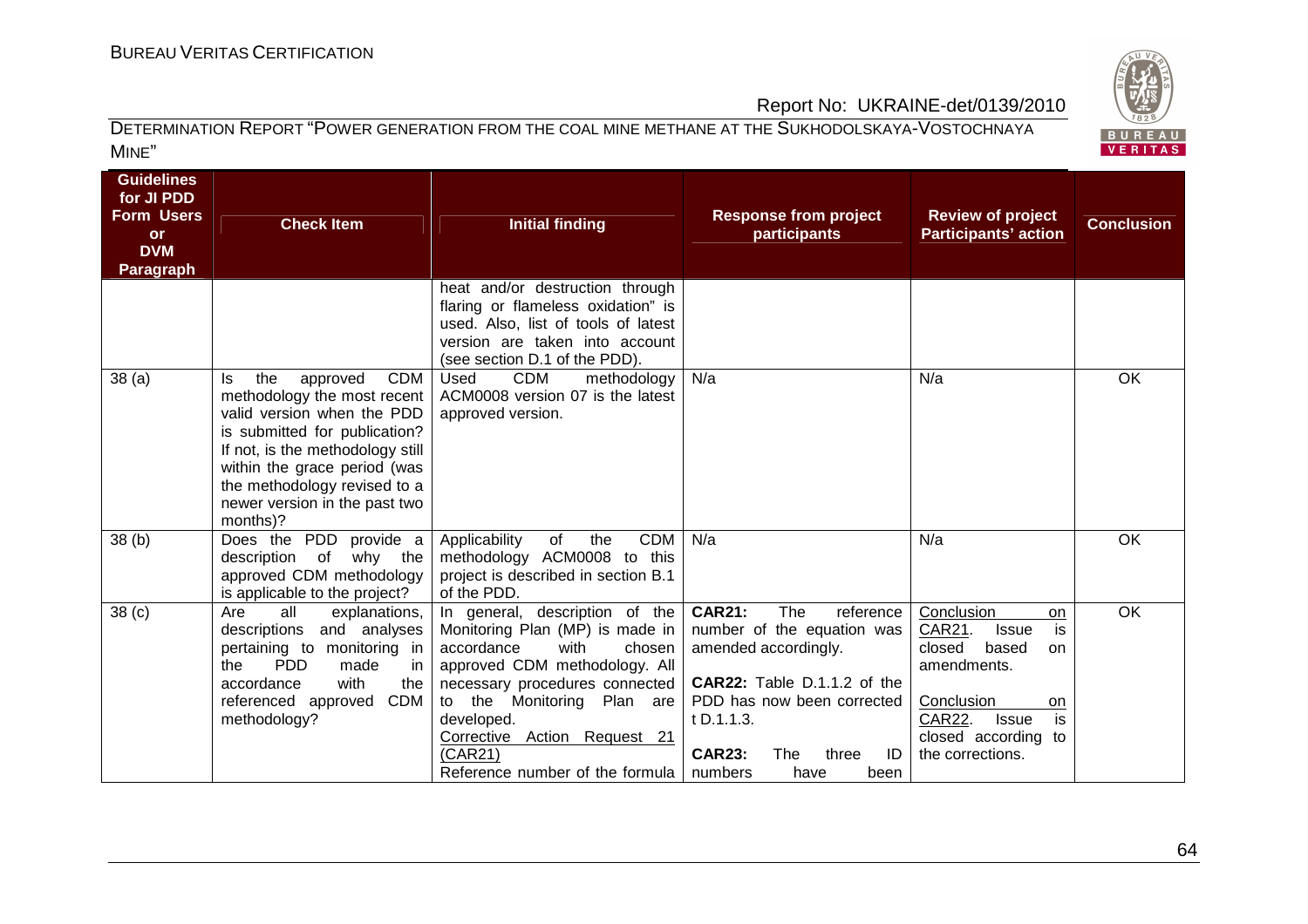

| <b>Guidelines</b><br>for JI PDD<br><b>Form Users</b><br><b>or</b><br><b>DVM</b><br>Paragraph | <b>Check Item</b> | <b>Initial finding</b>                                                                                                                                                                                                                                                                                                                                                  | <b>Response from project</b><br>participants             | <b>Review of project</b><br><b>Participants' action</b>                                             | <b>Conclusion</b> |
|----------------------------------------------------------------------------------------------|-------------------|-------------------------------------------------------------------------------------------------------------------------------------------------------------------------------------------------------------------------------------------------------------------------------------------------------------------------------------------------------------------------|----------------------------------------------------------|-----------------------------------------------------------------------------------------------------|-------------------|
|                                                                                              |                   | that describes $MD_{FI}$ is not correct<br>(p. 40). Please make correction.                                                                                                                                                                                                                                                                                             | corrected.                                               | Conclusion<br>on<br>CAR23.<br>Required                                                              |                   |
|                                                                                              |                   |                                                                                                                                                                                                                                                                                                                                                                         | <b>CAR24:</b> Table D.2 has been                         | actions were made.                                                                                  |                   |
|                                                                                              |                   | Corrective Action Request 22                                                                                                                                                                                                                                                                                                                                            | amended accordingly and has                              | Issue is closed.                                                                                    |                   |
|                                                                                              |                   | (CAR22)<br>In the PDD is missed section                                                                                                                                                                                                                                                                                                                                 | now the correct and updated<br>ID numbers.               | Conclusion<br>on                                                                                    |                   |
|                                                                                              |                   | D.1.1.3, and Table D.1.1.2 is part                                                                                                                                                                                                                                                                                                                                      |                                                          | CAR24. Information                                                                                  |                   |
|                                                                                              |                   | of the section D.1.1.3. Please                                                                                                                                                                                                                                                                                                                                          | <b>CL08:</b> A statement has been                        | was corrected. Issue                                                                                |                   |
|                                                                                              |                   | correct.                                                                                                                                                                                                                                                                                                                                                                | inserted stating that Green<br>Gas Germany GmbH is not a | is closed.                                                                                          |                   |
|                                                                                              |                   | Corrective Action Request 23<br>(CAR23)<br>Tables D.1.1.1 and D1.1.3 have<br>the same symbols (P11, P12,<br>P13) but these symbols have<br>different meanings. In fact,<br>symbol P11 in table D1.1.3 is<br>equal to symbol P16 in the table<br>D.1.1.1; and symbol P12 in table<br>D1.1.3 is equal to symbol P17 in<br>the table D.1.1.1. Please check<br>and correct. | project participant.                                     | Conclusion on CL08.<br>Necessary<br>information<br>was<br>added, that is<br>why<br>issue is closed. |                   |
|                                                                                              |                   | Corrective Action Request 24<br>(CAR24)<br>In table D.2 (1 column) some<br>reference to the parameters is not<br>in compliance with description in                                                                                                                                                                                                                      |                                                          |                                                                                                     |                   |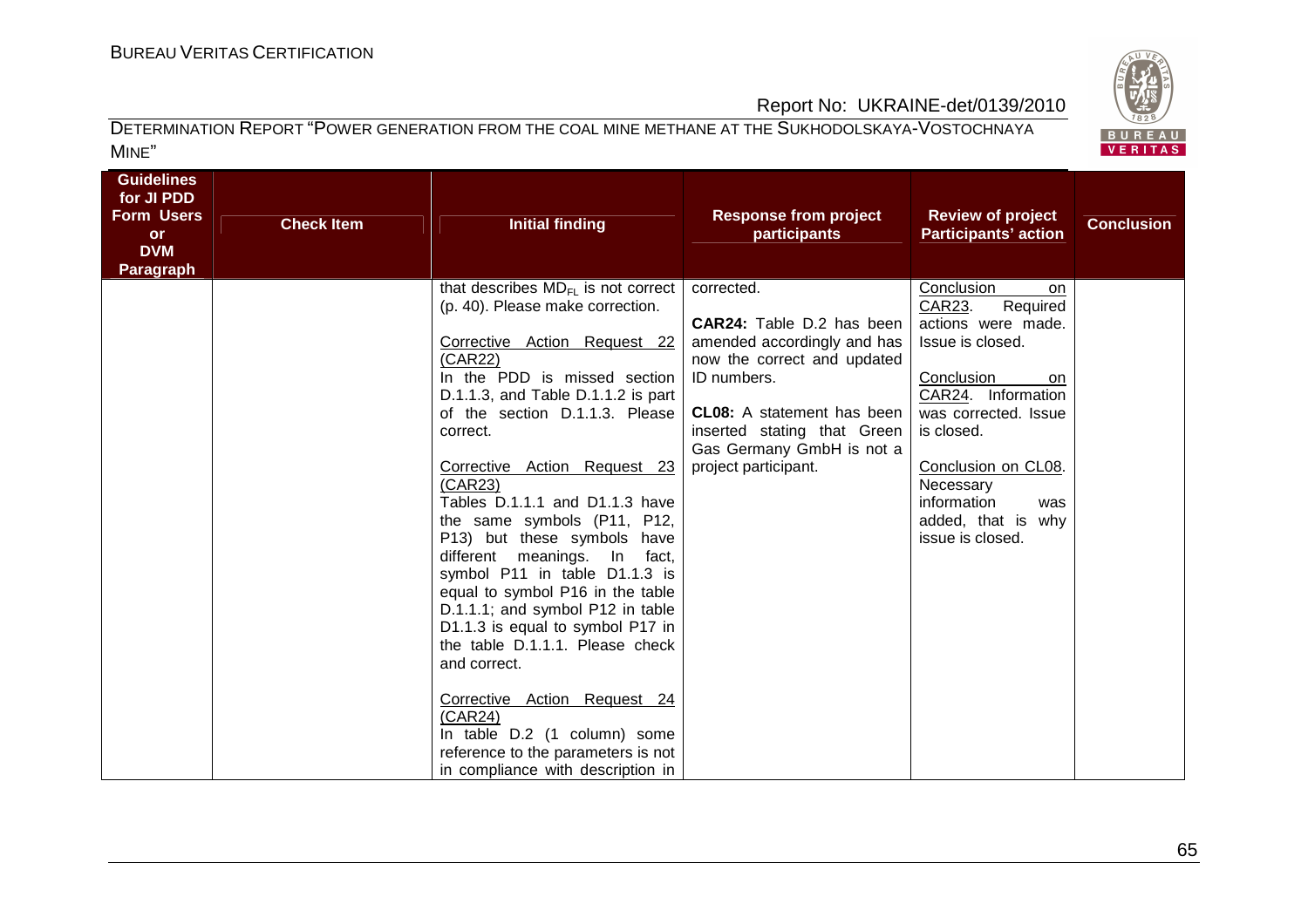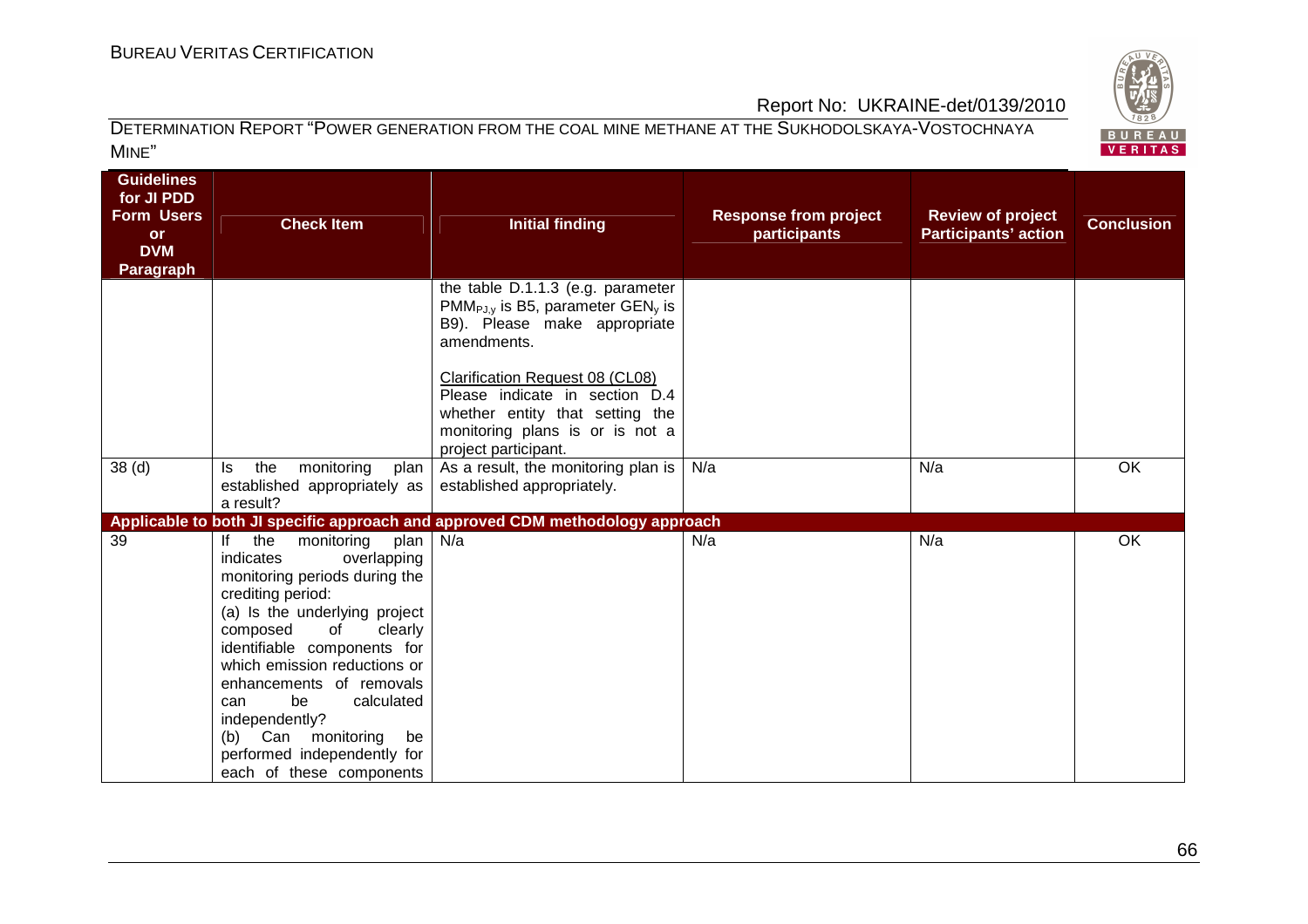

| <b>Guidelines</b><br>for JI PDD<br><b>Form Users</b><br><b>or</b><br><b>DVM</b><br><b>Paragraph</b> | <b>Check Item</b><br>the<br>data/parameters<br>(i.e.<br>monitored<br>for<br>one<br>component<br>not<br>are<br>on/effect<br>dependent                                                                                                                                              | <b>Initial finding</b> | <b>Response from project</b><br>participants | <b>Review of project</b><br><b>Participants' action</b> | <b>Conclusion</b> |
|-----------------------------------------------------------------------------------------------------|-----------------------------------------------------------------------------------------------------------------------------------------------------------------------------------------------------------------------------------------------------------------------------------|------------------------|----------------------------------------------|---------------------------------------------------------|-------------------|
|                                                                                                     | data/parameters<br>be<br>to<br>monitored<br>another<br>for                                                                                                                                                                                                                        |                        |                                              |                                                         |                   |
|                                                                                                     | component)?<br>(c) Does the monitoring plan<br>ensure that monitoring is<br>performed for all components<br>and that in these cases all<br>the requirements of the JI<br>further<br>guidelines<br>and<br><b>JISC</b><br>guidance<br>by the<br>regarding<br>monitoring are<br>met? |                        |                                              |                                                         |                   |
|                                                                                                     | (d) Does the monitoring plan<br>explicitly<br>provide<br>for<br>overlapping<br>monitoring<br>periods of clearly defined<br>project components, justify<br>its need and state how the<br>conditions mentioned in (a)-<br>(c) are met?                                              |                        |                                              |                                                         |                   |
| Leakage<br>JI specific approach only                                                                |                                                                                                                                                                                                                                                                                   |                        |                                              |                                                         |                   |
| 40(a)                                                                                               | Does the PDD appropriately<br>describe an assessment of                                                                                                                                                                                                                           | N/a                    | N/a                                          | N/a                                                     | OK                |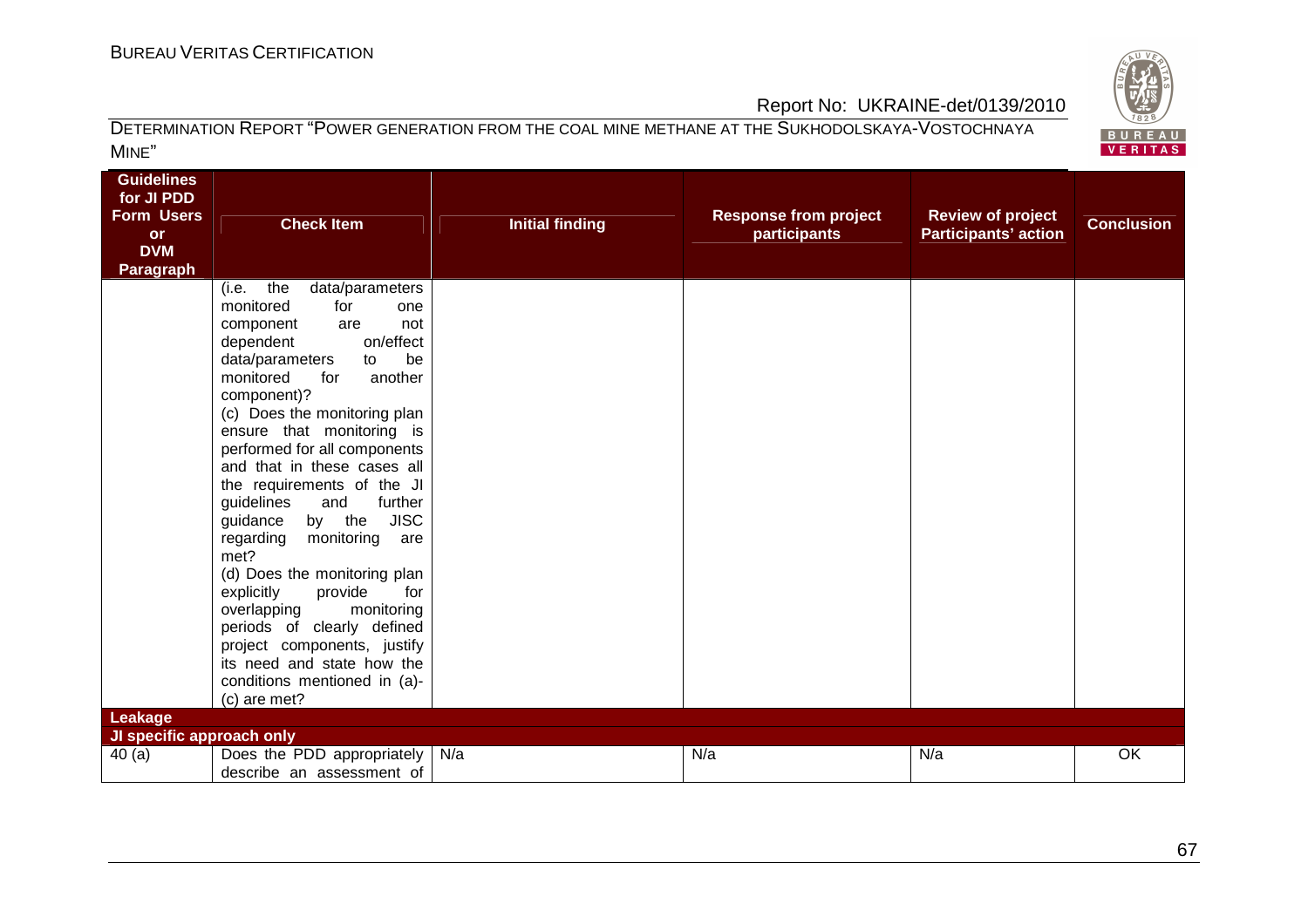

| <b>Guidelines</b><br>for JI PDD<br><b>Form Users</b><br><b>or</b><br><b>DVM</b><br><b>Paragraph</b> | <b>Check Item</b>                                                                                                                                                                                             | <b>Initial finding</b>                                                                                                      | <b>Response from project</b><br>participants                            | <b>Review of project</b><br><b>Participants' action</b> | <b>Conclusion</b> |
|-----------------------------------------------------------------------------------------------------|---------------------------------------------------------------------------------------------------------------------------------------------------------------------------------------------------------------|-----------------------------------------------------------------------------------------------------------------------------|-------------------------------------------------------------------------|---------------------------------------------------------|-------------------|
|                                                                                                     | the potential leakage of the<br>appropriately<br>project<br>and<br>explain which sources of<br>leakage are to be calculated<br>and which can be neglected?                                                    |                                                                                                                             |                                                                         |                                                         |                   |
| 40(b)                                                                                               | Does the PDD provide a<br>procedure for an ex ante<br>estimate of leakage?                                                                                                                                    | N/a                                                                                                                         | N/a                                                                     | N/a                                                     | OK                |
|                                                                                                     | Approved CDM methodology approach only                                                                                                                                                                        |                                                                                                                             |                                                                         |                                                         |                   |
| 41                                                                                                  | Are the leakage and the<br>procedure for its estimation<br>defined in accordance with<br>CDM<br>approved<br>the<br>methodology?                                                                               | No leakage is considered in this<br>project.<br>Justification is provided in the<br>PDD section D.1.3.                      | N/a                                                                     | N/a                                                     | OK                |
|                                                                                                     | Estimation of emission reductions or enhancements of net removals                                                                                                                                             |                                                                                                                             |                                                                         |                                                         |                   |
| 42                                                                                                  | of the following approaches it<br>chooses?<br>(a) Assessment of emissions<br>net removals in the<br>or<br>baseline scenario and in the<br>project scenario<br>(b) Direct assessment of<br>emission reductions | Does the PDD indicate which   Assessment of emissions in the<br>baseline scenario and in the<br>project scenario is chosen. | N/a                                                                     | N/a                                                     | OK                |
| 43                                                                                                  | If the approach $(a)$ in 42 is<br>chosen, does the PDD<br>provide ex ante estimates of:<br>(a)<br><b>Emissions</b><br>or<br>net                                                                               | The value of estimated project<br>emissions is $102098$ t $CO2$<br>equivalent.<br>No leakage is considered in this          | CAR25: Table E.4.1 has been<br>corrected<br>baseline<br>to<br>emission. | Conclusion<br>on<br>CAR25.<br>is<br>Issue<br>closed.    | OK                |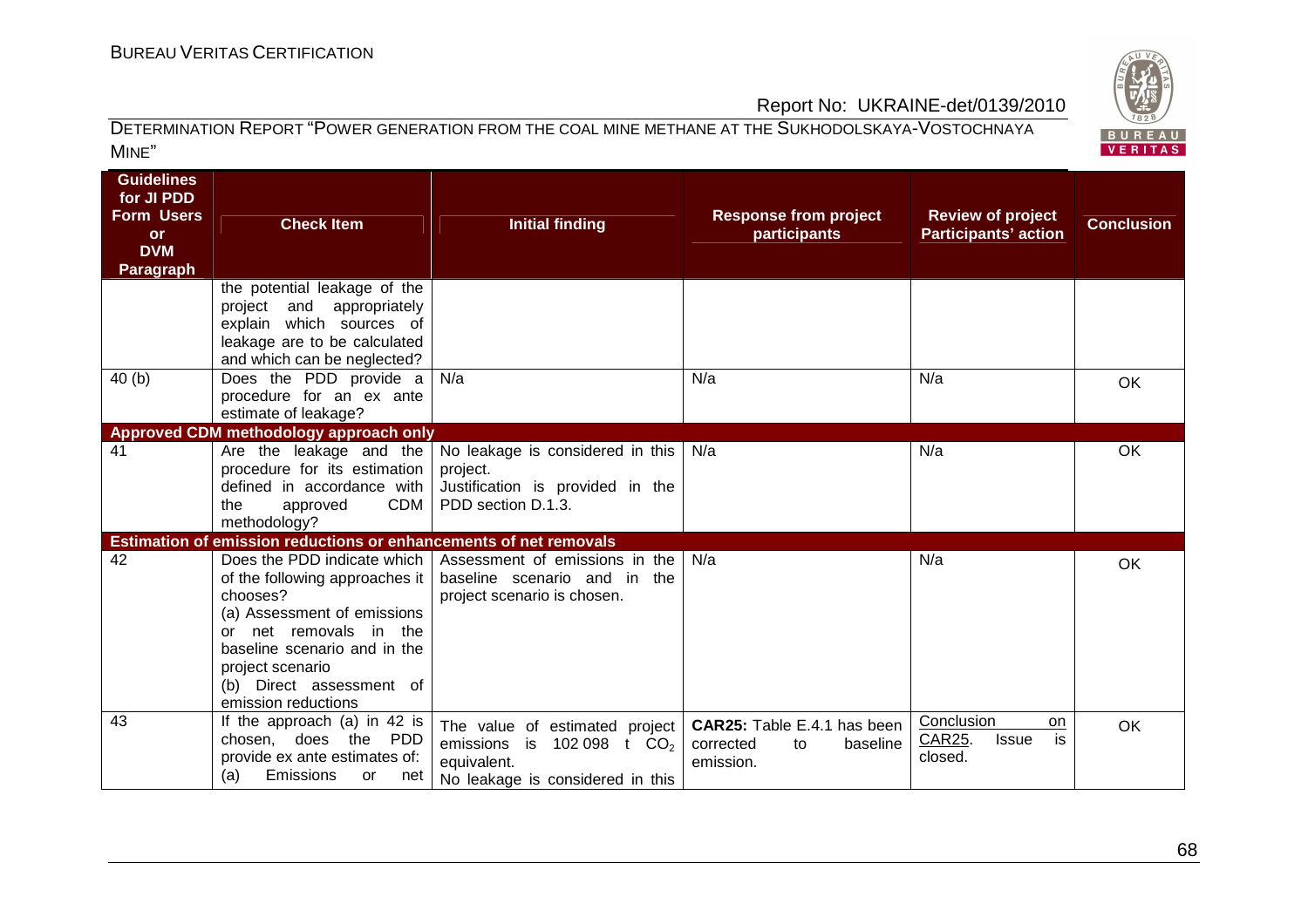

### DETERMINATION REPORT "POWER GENERATION FROM THE COAL MINE METHANE AT THE SUKHODOLSKAYA-VOSTOCHNAYA MINE"

| <b>Guidelines</b><br>for JI PDD<br><b>Form Users</b><br><b>or</b><br><b>DVM</b><br><b>Paragraph</b> | <b>Check Item</b>                                                                                                                                                                                                                                                                                                            | <b>Initial finding</b>                                                                                                                                                                                                                                                                                                                                                                                                                                                   | <b>Response from project</b><br>participants | <b>Review of project</b><br><b>Participants' action</b>                                          | <b>Conclusion</b> |
|-----------------------------------------------------------------------------------------------------|------------------------------------------------------------------------------------------------------------------------------------------------------------------------------------------------------------------------------------------------------------------------------------------------------------------------------|--------------------------------------------------------------------------------------------------------------------------------------------------------------------------------------------------------------------------------------------------------------------------------------------------------------------------------------------------------------------------------------------------------------------------------------------------------------------------|----------------------------------------------|--------------------------------------------------------------------------------------------------|-------------------|
|                                                                                                     | removals for the<br>project<br>scenario (within the project<br>boundary)?<br>(b) Leakage, as applicable?<br>Emissions<br>(c)<br>or or<br>net<br>removals for the baseline<br>scenario (within the project<br>boundary)?<br>(d) Emission reductions or<br>enhancements<br>0f<br>net<br>removals<br>adjusted<br>by<br>leakage? | project.<br>The value of estimated baseline<br>emissions is 726 660 t $CO2$<br>equivalent.<br>The value of emission reduction is<br>624 562 t $CO2$ equivalent.<br>Corrective Action Request 25<br>(CAR25)<br>Table E.4.1. is the table of<br>baseline<br>Please<br>emissions.<br>correct.<br>Corrective Action Request 26<br>(CAR26)<br>Please delete comas in all figures<br>that used for calculation of PE,<br>BE, and ER in order to eliminate<br>misunderstanding. | CAR26: All comas have been<br>deleted.       | Conclusion<br>on<br>CAR26.<br>Required<br>correction was made<br>in the PDD. Issue is<br>closed. |                   |
| 44                                                                                                  | If the approach (b) in 42 is<br>chosen, does the PDD<br>provide ex ante estimates of:<br>(a) Emission reductions or<br>of<br>enhancements<br>net<br>removals (within the project<br>boundary)?<br>(b) Leakage, as applicable?<br>(c) Emission reductions or                                                                  | N/a                                                                                                                                                                                                                                                                                                                                                                                                                                                                      | N/a                                          | N/a                                                                                              | <b>OK</b>         |

BUREAU<br>VERITAS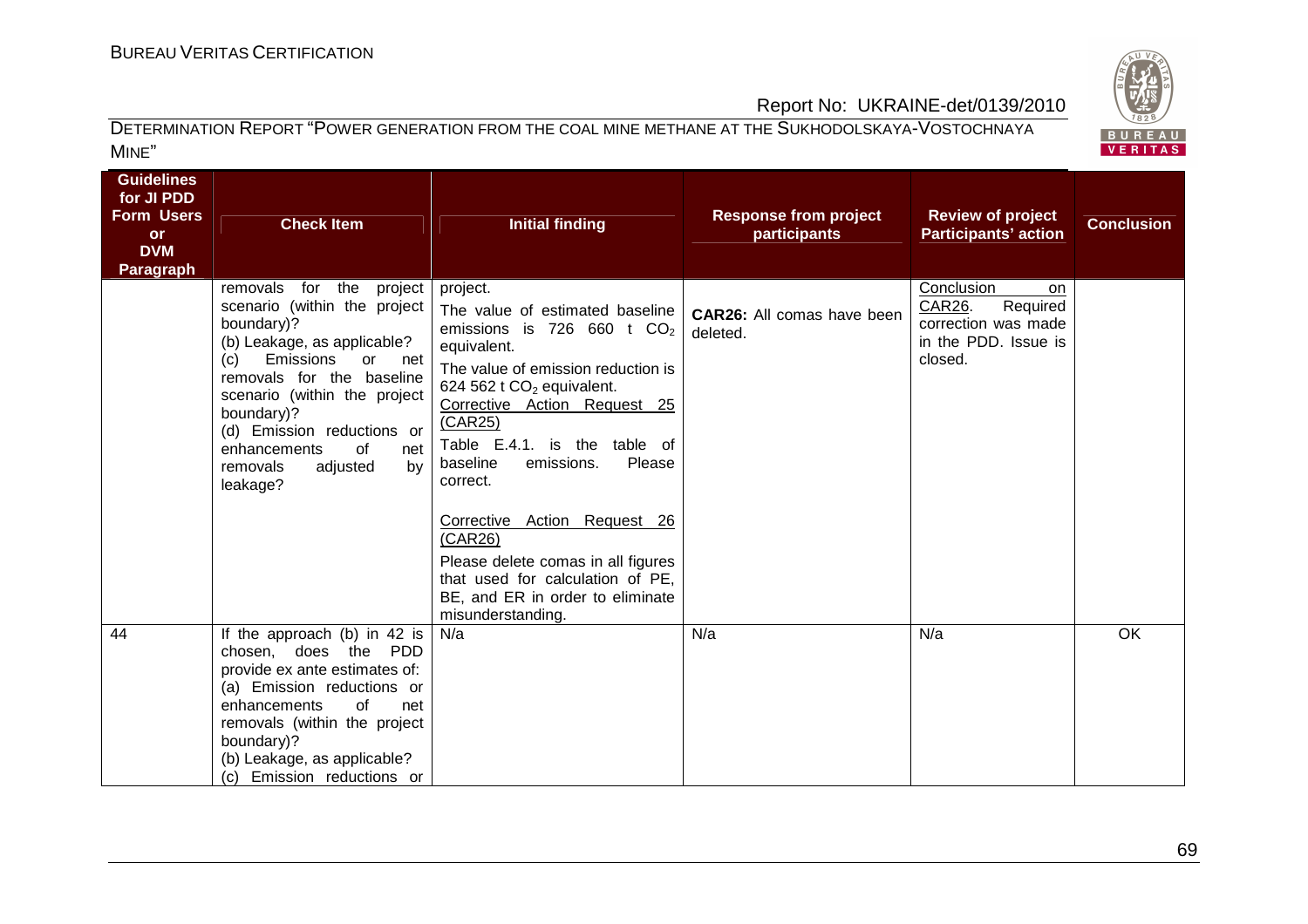

| <b>Guidelines</b><br>for JI PDD<br><b>Form Users</b><br><b>or</b><br><b>DVM</b><br><b>Paragraph</b> | <b>Check Item</b><br>of<br>enhancements<br>net<br>by<br>adjusted<br>removals                                                                                                                                                                                                                                                                                                                                                                                                                                                                                                                                                                                                             | <b>Initial finding</b>                                                                                                                                                                                                                                                                                                                                                                                                                                                                                                                                                                                                                                                                                                                                                                                                                            | <b>Response from project</b><br>participants | <b>Review of project</b><br><b>Participants' action</b> | <b>Conclusion</b> |
|-----------------------------------------------------------------------------------------------------|------------------------------------------------------------------------------------------------------------------------------------------------------------------------------------------------------------------------------------------------------------------------------------------------------------------------------------------------------------------------------------------------------------------------------------------------------------------------------------------------------------------------------------------------------------------------------------------------------------------------------------------------------------------------------------------|---------------------------------------------------------------------------------------------------------------------------------------------------------------------------------------------------------------------------------------------------------------------------------------------------------------------------------------------------------------------------------------------------------------------------------------------------------------------------------------------------------------------------------------------------------------------------------------------------------------------------------------------------------------------------------------------------------------------------------------------------------------------------------------------------------------------------------------------------|----------------------------------------------|---------------------------------------------------------|-------------------|
| 45                                                                                                  | leakage?<br>For both approaches in 42<br>(a) Are the estimates in 43 or<br>44 given:<br>(i) On a periodic basis?<br>At least from the<br>(ii)<br>beginning until the end of<br>the crediting period?<br>(iii)<br>On a source-by-<br>source/sink-by-sink<br>basis?<br>(iv) For each GHG?<br>(v)<br>In tones of CO2<br>equivalent, using global<br>warming potentials defined<br>by decision 2/CP.3 or as<br>subsequently revised<br>in<br>accordance with Article 5 of<br>the Kyoto Protocol?<br>(b) Are the formula used for<br>calculating the<br>in 43 or<br>-44<br>estimates<br>consistent throughout<br>the<br>PDD?<br>(c) For calculating estimates<br>in 43 or 44, are key factors | Estimates are given on yearly<br>basis for the crediting period. The<br>values are provided in tones of<br>CO2 equivalent, using global<br>warming potential of $CH4$ .<br>The formula used for calculating<br>the estimates of BE, PE, ER are<br>consistent throughout the PDD.<br>All necessary factors (e.g. GWP,<br>carbon emission factor of $CH4$ ,<br>standardized emission factor for<br>Ukrainian<br>electricity<br>grid)<br>baseline<br>influencing<br>the<br>emissions and project emissions<br>are taken into account.<br>Data sources used for calculation<br>emissions are official, reliable,<br>and transparent.<br>default<br>data<br>As.<br>is<br>used<br>standardized emission factor for<br>Ukrainian electricity grid (0.0896 t<br>CO <sub>2</sub> e/MWhel). This factor was<br>assessed by independent entity<br>(TUV Sud). | N/a                                          | N/a                                                     | <b>OK</b>         |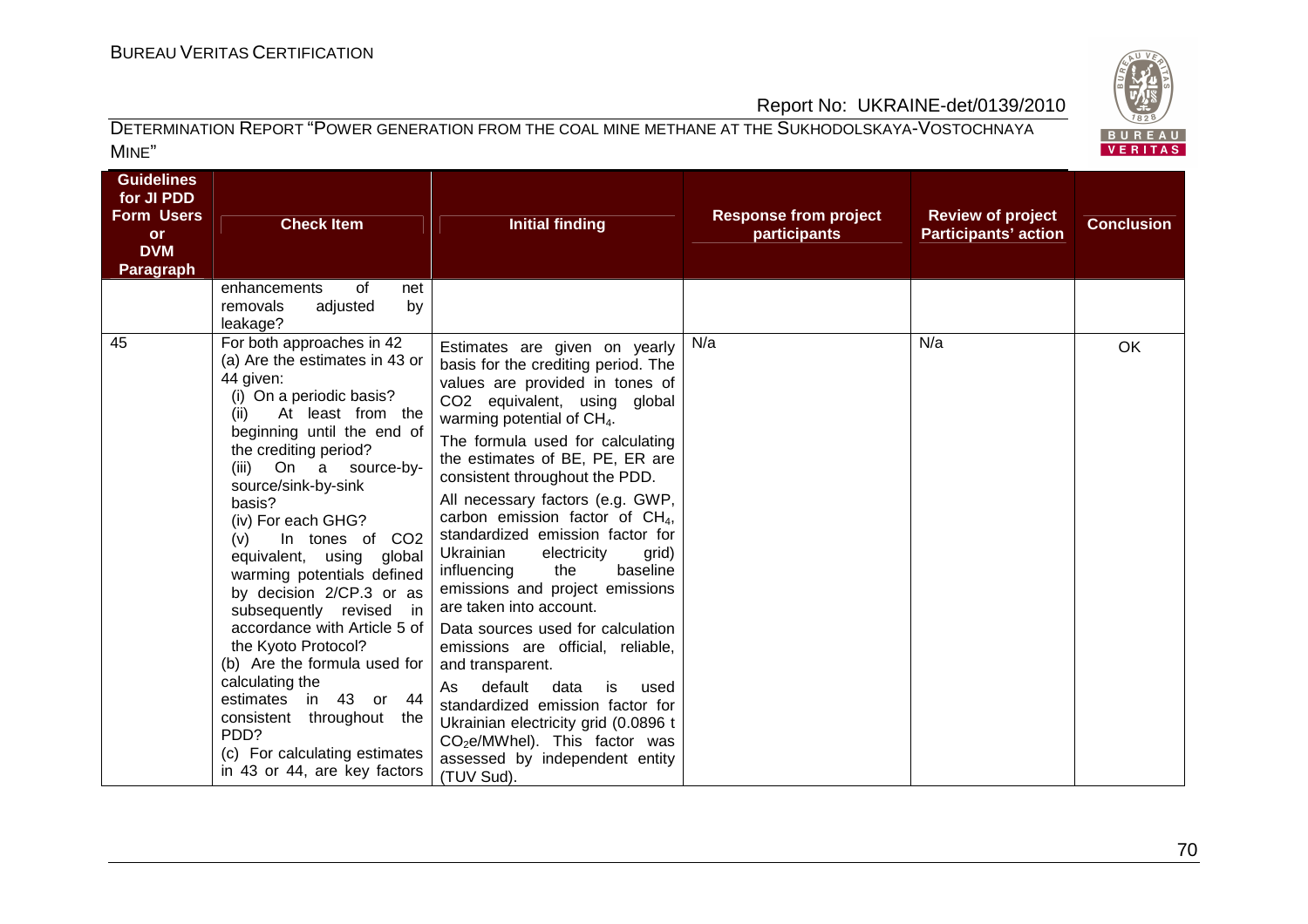

| <b>Guidelines</b><br>for JI PDD<br><b>Form Users</b><br><b>or</b><br><b>DVM</b><br><b>Paragraph</b> | <b>Check Item</b><br>the<br>baseline<br>influencing                                                                                                                                                                                                                                                                                                                                                                                                                                                                                                                                                                                                                                                                                                                                                                  | <b>Initial finding</b>                                                                                                                                                   | <b>Response from project</b><br>participants | <b>Review of project</b><br><b>Participants' action</b> | <b>Conclusion</b> |
|-----------------------------------------------------------------------------------------------------|----------------------------------------------------------------------------------------------------------------------------------------------------------------------------------------------------------------------------------------------------------------------------------------------------------------------------------------------------------------------------------------------------------------------------------------------------------------------------------------------------------------------------------------------------------------------------------------------------------------------------------------------------------------------------------------------------------------------------------------------------------------------------------------------------------------------|--------------------------------------------------------------------------------------------------------------------------------------------------------------------------|----------------------------------------------|---------------------------------------------------------|-------------------|
|                                                                                                     | emissions or removals and<br>the activity level of the<br>project and the emissions or<br>net removals as well as risks<br>associated with the project<br>taken into<br>account, as<br>appropriate?<br>(d) Are data sources used<br>for calculating the estimates<br>in 43 or 44 clearly identified,<br>reliable and transparent?<br>Are emission factors<br>(e)<br>(including default emission<br>factors) if used for calculating<br>the estimates in 43 or 44<br>selected<br>carefully<br>by<br>balancing<br>accuracy<br>and<br>reasonableness,<br>and<br>appropriately justified of the<br>choice?<br>Is the estimation in 43 or<br>(f)<br>44 based on conservative<br>assumptions and the most<br>plausible scenarios in a<br>transparent manner?<br>(g) Are the estimates in 43<br>or 44 consistent throughout | Calculation to the JI project is<br>based<br>conservative<br>on<br>assumptions and made in a<br>transparent manner.<br>Main values are<br>consistent<br>through the PDD. |                                              |                                                         |                   |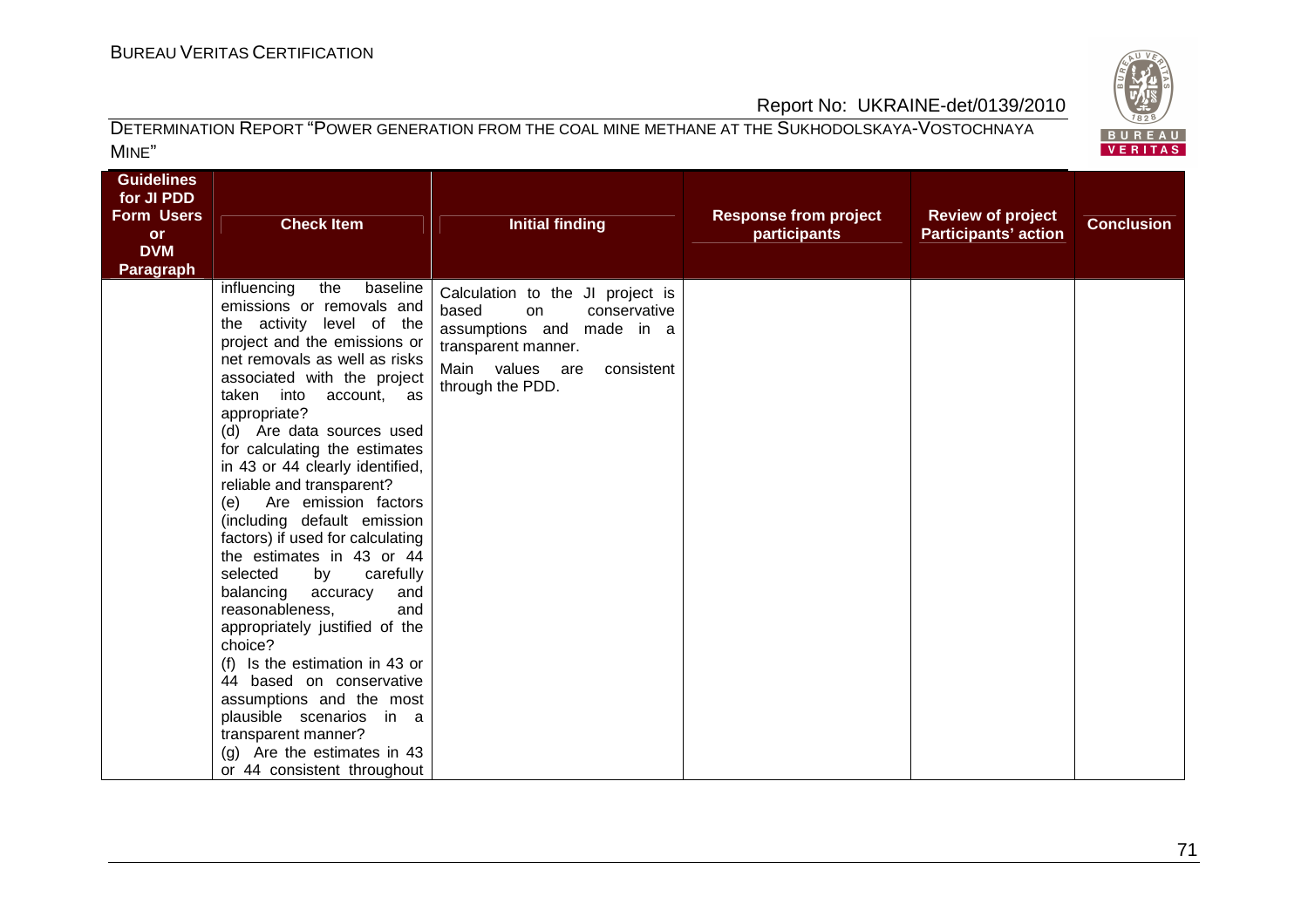

| Guidelines<br>for JI PDD<br><b>Form Users</b><br><b>or</b><br><b>DVM</b><br><b>Paragraph</b> | <b>Check Item</b>                                                                                                                                                                                                                                                                                             | <b>Initial finding</b>                                                                                                                                                                                                                                                           | <b>Response from project</b><br>participants | <b>Review of project</b><br><b>Participants' action</b> | <b>Conclusion</b> |
|----------------------------------------------------------------------------------------------|---------------------------------------------------------------------------------------------------------------------------------------------------------------------------------------------------------------------------------------------------------------------------------------------------------------|----------------------------------------------------------------------------------------------------------------------------------------------------------------------------------------------------------------------------------------------------------------------------------|----------------------------------------------|---------------------------------------------------------|-------------------|
|                                                                                              | the PDD?                                                                                                                                                                                                                                                                                                      |                                                                                                                                                                                                                                                                                  |                                              |                                                         |                   |
|                                                                                              | (h) Is the annual average of<br>estimated<br>emission<br>reductions or enhancements<br>of net removals calculated by<br>dividing the total estimated<br>emission<br>reductions<br>or<br>enhancements<br>of<br>net<br>removals over the crediting<br>period by the total months of<br>the crediting period and |                                                                                                                                                                                                                                                                                  |                                              |                                                         |                   |
|                                                                                              | multiplying by twelve?                                                                                                                                                                                                                                                                                        |                                                                                                                                                                                                                                                                                  |                                              |                                                         |                   |
| 46                                                                                           | If the calculation of<br>the<br>baseline emissions or<br>net removals is to<br>be l<br>performed ex post, does the<br>PDD include an illustrative ex<br>emissions<br>or net<br>ante<br>removals calculation?                                                                                                  | Developer of JI project performed<br>ex ante emissions calculation.<br>Results of calculation provided in<br>the Excel files that are supporting<br>to the project design documents.                                                                                             | N/a                                          | N/a                                                     | OK                |
|                                                                                              | Approved CDM methodology approach only                                                                                                                                                                                                                                                                        |                                                                                                                                                                                                                                                                                  |                                              |                                                         |                   |
| 47(a)                                                                                        | Is the estimation of emission<br>reductions or enhancements<br>of net removals made in<br>accordance<br>with<br>the I<br><b>CDM</b><br>approved<br>methodology?                                                                                                                                               | Calculation of emission reduction<br>was made based on chosen CDM<br>methodology ACM0008 version<br>07. All data used for estimation of<br>official<br>emissions<br>are<br>and<br>calculation was carried out in<br>in<br>transparent<br>manner<br>accordance with the equations | N/a                                          | N/a                                                     | OK                |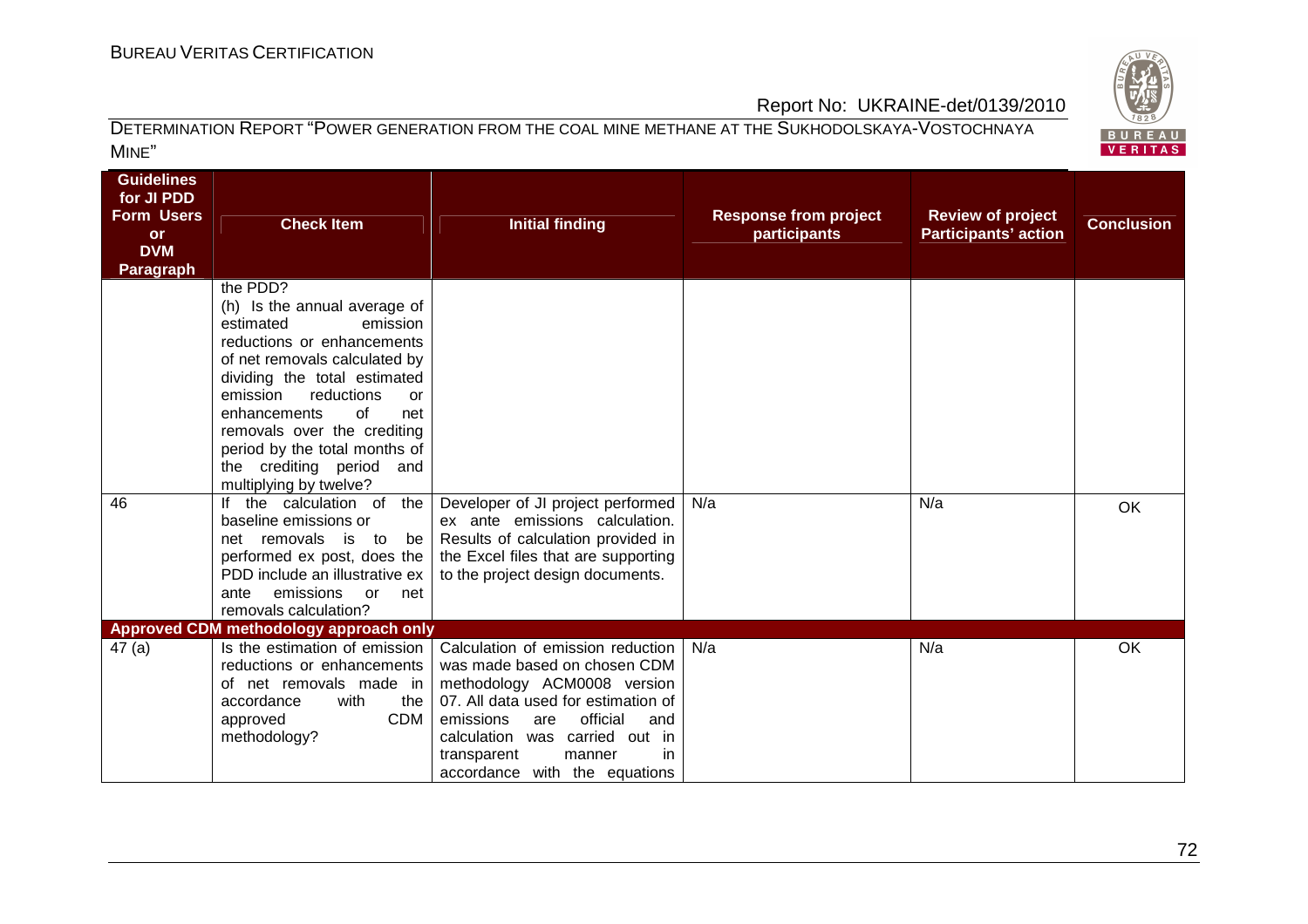

| <b>Guidelines</b><br>for JI PDD<br><b>Form Users</b><br><b>or</b><br><b>DVM</b><br><b>Paragraph</b> | <b>Check Item</b>                                                                                                                                                                                                                                                                                                                                                                                                                                                                                                                                                                                                                                                                                                        | <b>Initial finding</b>                                                                                                                                                                                                                                                                                                                                                                                                                                                                                                                                                                                                                                                                                                                                                                                                                                                     | <b>Response from project</b><br>participants | <b>Review of project</b><br><b>Participants' action</b> | <b>Conclusion</b> |
|-----------------------------------------------------------------------------------------------------|--------------------------------------------------------------------------------------------------------------------------------------------------------------------------------------------------------------------------------------------------------------------------------------------------------------------------------------------------------------------------------------------------------------------------------------------------------------------------------------------------------------------------------------------------------------------------------------------------------------------------------------------------------------------------------------------------------------------------|----------------------------------------------------------------------------------------------------------------------------------------------------------------------------------------------------------------------------------------------------------------------------------------------------------------------------------------------------------------------------------------------------------------------------------------------------------------------------------------------------------------------------------------------------------------------------------------------------------------------------------------------------------------------------------------------------------------------------------------------------------------------------------------------------------------------------------------------------------------------------|----------------------------------------------|---------------------------------------------------------|-------------------|
|                                                                                                     |                                                                                                                                                                                                                                                                                                                                                                                                                                                                                                                                                                                                                                                                                                                          | <b>CDM</b><br>the<br>approved<br>from<br>methodology ACM0008.                                                                                                                                                                                                                                                                                                                                                                                                                                                                                                                                                                                                                                                                                                                                                                                                              |                                              |                                                         |                   |
| 47(b)                                                                                               | Is the estimation of emission<br>reductions or enhancements<br>of net removals presented in<br>the PDD:<br>- On a periodic basis?<br>- At least from the beginning<br>until the end of the crediting<br>period?<br>On<br>source-by-<br>a<br>source/sink-by-sink basis?<br>- For each GHG?<br>- In tones of CO2 equivalent,<br>global<br>using<br>warming<br>defined<br>potentials<br>by<br>$2/CP.3$ or<br>decision<br>as<br>subsequently revised<br>in<br>accordance with Article 5 of<br>the Kyoto Protocol?<br>- Are the formula used for<br>calculating the estimates<br>consistent throughout the<br>PDD?<br>Are<br>estimates<br>the<br>consistent throughout the<br>PD <sub>D</sub> ?<br>- Is the annual average of | Estimates are given on yearly<br>basis for the crediting period. The<br>values are provided in tones of<br>CO2 equivalent, using global<br>warming potential of $CH4$ .<br>The formula used for calculating<br>the estimates of BE, PE, ER are<br>consistent throughout the PDD.<br>All necessary factors (e.g. GWP,<br>carbon emission factor of $CH4$ ,<br>standardized emission factor for<br>Ukrainian<br>electricity<br>grid)<br>the<br>baseline<br>influencing<br>emissions and project emissions<br>are taken into account.<br>Data sources used for calculation<br>emissions are official, reliable,<br>and transparent.<br>default<br>As<br>data<br>is<br>used<br>standardized emission factor for<br>Ukrainian electricity grid (0.0896 t<br>$CO2e/MWhel$ ). This factor was<br>assessed by independent entity<br>(TUV Sud).<br>Calculation to the JI project is | N/a                                          | N/a                                                     | OK                |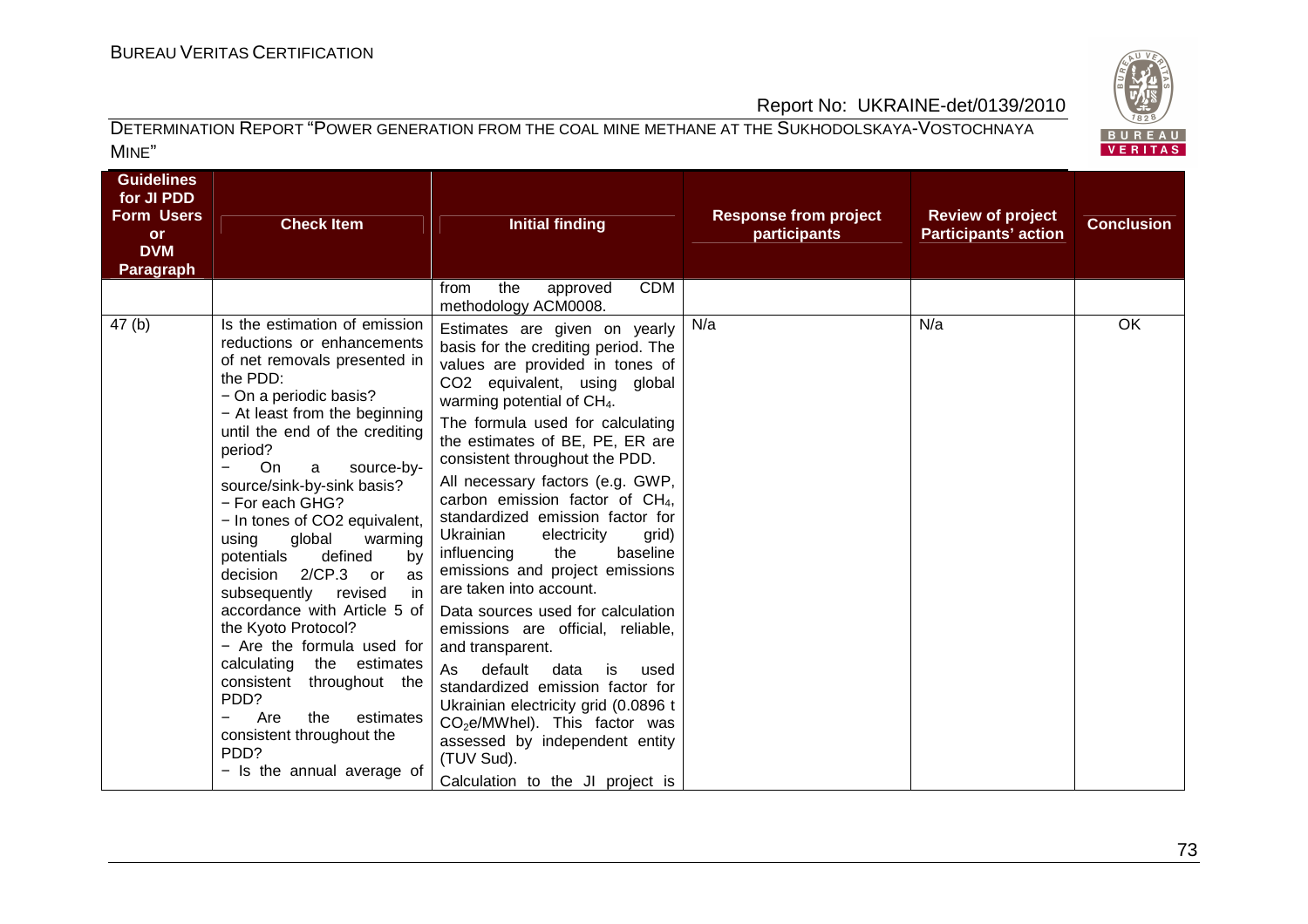

| <b>Guidelines</b><br>for JI PDD<br><b>Form Users</b><br><b>or</b><br><b>DVM</b><br><b>Paragraph</b> | <b>Check Item</b><br>estimated<br>emission<br>reductions or enhancements                                                                                                                                                                         | <b>Initial finding</b><br>based<br>conservative<br>on<br>assumptions and<br>made in a                                                                                                                                                                                                                                                                                                                                                                                                                                                                                                                         | <b>Response from project</b><br>participants | <b>Review of project</b><br><b>Participants' action</b> | <b>Conclusion</b> |
|-----------------------------------------------------------------------------------------------------|--------------------------------------------------------------------------------------------------------------------------------------------------------------------------------------------------------------------------------------------------|---------------------------------------------------------------------------------------------------------------------------------------------------------------------------------------------------------------------------------------------------------------------------------------------------------------------------------------------------------------------------------------------------------------------------------------------------------------------------------------------------------------------------------------------------------------------------------------------------------------|----------------------------------------------|---------------------------------------------------------|-------------------|
|                                                                                                     | of net removals calculated by<br>dividing the total estimated<br>emission<br>reductions<br>or<br>enhancements<br>of<br>net<br>removals over the crediting<br>period by the total months of<br>the crediting period and<br>multiplying by twelve? | transparent manner.<br>Main values are<br>consistent<br>through the PDD.                                                                                                                                                                                                                                                                                                                                                                                                                                                                                                                                      |                                              |                                                         |                   |
| <b>Environmental impacts</b><br>48 (a)                                                              | Does the PDD list and attach<br>documentation<br>the<br>on<br>analysis of the environmental<br>impacts of the project,<br>including<br>transboundary<br>impacts, in accordance with<br>procedures as determined by<br>the host Party?            | In the PDD section F.1 presented<br>the list of documents connected<br>to the environmental impacts.<br>Mentioned<br>documents<br>were<br>provided to the verification team<br>during site visit for revision.<br>According to the information from<br>the PDD, the flare facility causes<br>no harmful environmental impacts<br>as no resources as water or<br>round are required. In fact the<br>utilization of otherwise vented<br>CMG reduces in an<br>active<br>manner the amount of CMG<br>is<br>the<br>which<br>released<br>to<br>provides<br>atmosphere<br>and<br>significant benefits for the global | N/a                                          | N/a                                                     | OK                |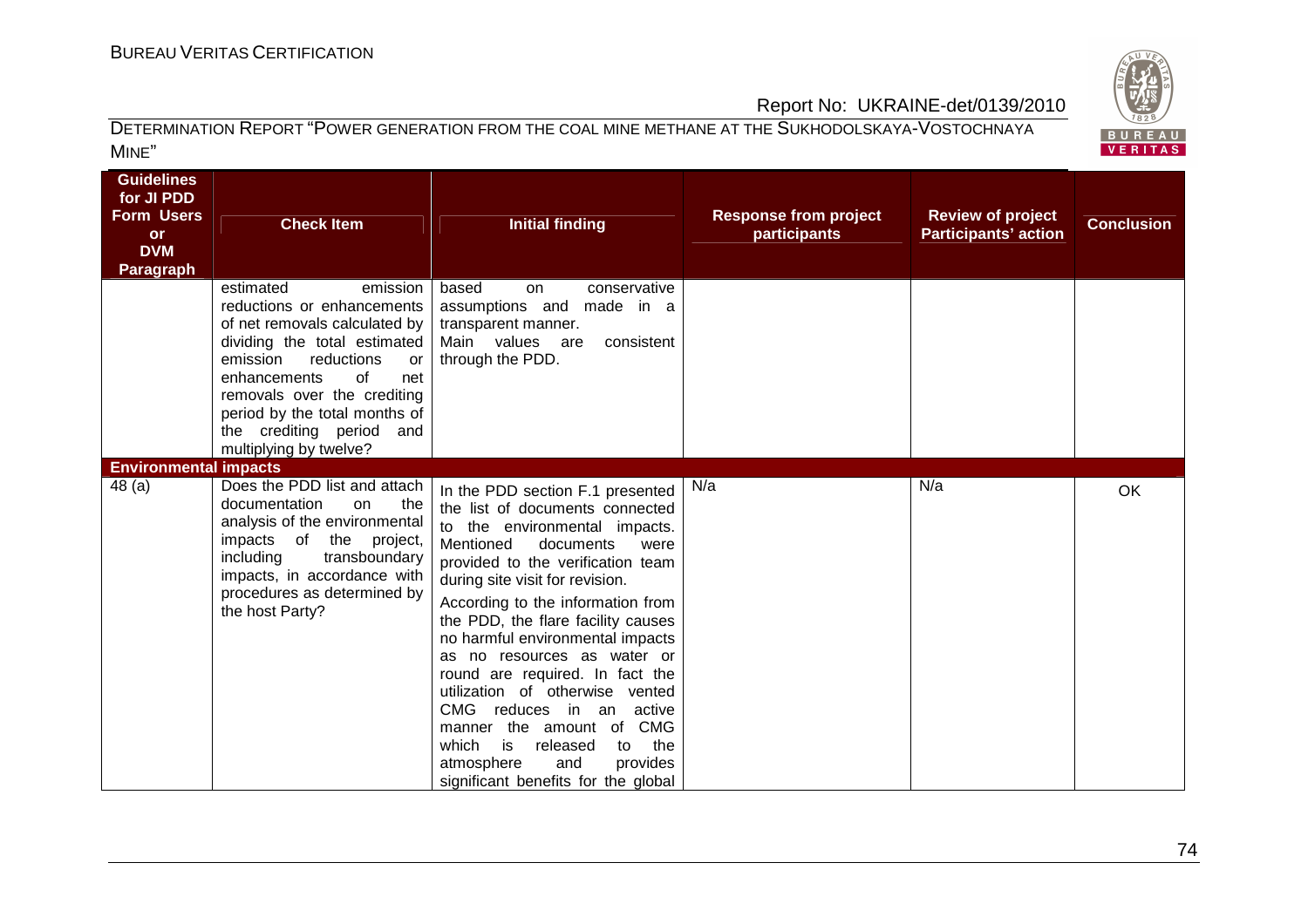

| <b>Guidelines</b><br>for JI PDD<br><b>Form Users</b><br><b>or</b><br><b>DVM</b><br><b>Paragraph</b> | <b>Check Item</b>                                                                                                                                                                                                                                                                                                                                                                                                  | <b>Initial finding</b>                                                                                                                                                                                                                                        | <b>Response from project</b><br>participants                                                                                                                    | <b>Review of project</b><br><b>Participants' action</b>                                                            | <b>Conclusion</b> |
|-----------------------------------------------------------------------------------------------------|--------------------------------------------------------------------------------------------------------------------------------------------------------------------------------------------------------------------------------------------------------------------------------------------------------------------------------------------------------------------------------------------------------------------|---------------------------------------------------------------------------------------------------------------------------------------------------------------------------------------------------------------------------------------------------------------|-----------------------------------------------------------------------------------------------------------------------------------------------------------------|--------------------------------------------------------------------------------------------------------------------|-------------------|
|                                                                                                     |                                                                                                                                                                                                                                                                                                                                                                                                                    | climate production by converting<br>the harmful methane into the less<br>harmful<br>carbon<br>dioxide.<br>Furthermore, no transboundary<br>impacts occur during the project<br>activity implementation.                                                       |                                                                                                                                                                 |                                                                                                                    |                   |
| 48 (b)                                                                                              | If the analysis in 48<br>(a)<br>indicates<br>that<br>the<br>environmental impacts<br>are<br>considered significant by the<br>project participants or the<br>host Party, does the PDD<br>provide conclusion and all<br>to supporting<br>references<br>of<br>documentation<br>an<br>environmental<br>impact<br>assessment undertaken in<br>accordance<br>with<br>the<br>procedures as required by<br>the host Party? | As<br>required<br>Party<br>host<br>environmental<br>legislation, the<br>Ukrainian<br>Institute<br>Lugansh<br>GIPROshakht has performed the<br>Environmental<br>Impact<br>Assessment (Order #7302).                                                            | N/a                                                                                                                                                             | N/a                                                                                                                | OK                |
| <b>Stakeholder consultation</b>                                                                     |                                                                                                                                                                                                                                                                                                                                                                                                                    |                                                                                                                                                                                                                                                               |                                                                                                                                                                 |                                                                                                                    |                   |
| 49                                                                                                  | If stakeholder consultation In the<br>was undertaken in<br>with<br>accordance<br>the<br>procedure as required<br>by <sub>1</sub><br>the host Party, does the PDD<br>provide:<br>(a)                                                                                                                                                                                                                                | local newspaper was<br>published the Letter of intent.<br>In the PDD stated that all<br>comments received by the coal<br>positive<br>were<br>mine<br>towards<br>implementation of the JI project.<br>A list of stakeholders   There was especially noted that | CAR27: See CAR06, Name of<br>the issuing authority has been<br>corrected in the PDD.<br><b>CL09:</b> Project Participant has<br>appointed design task Institute | Conclusion<br>on<br><b>CAR27.</b><br><b>Issue</b><br>is<br>closed according to<br>the<br>corrected<br>information. | <b>OK</b>         |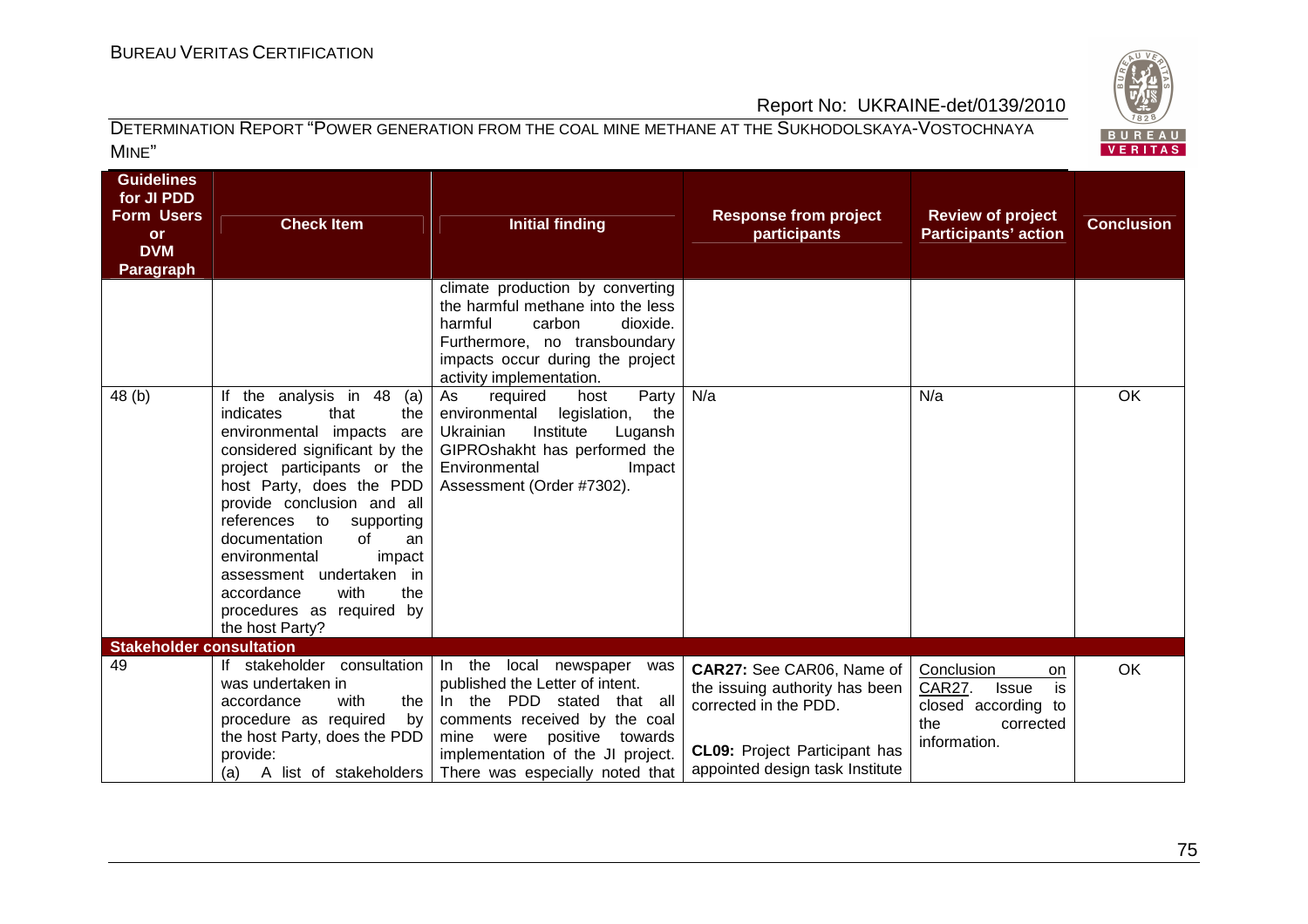

| Guidelines<br>for JI PDD<br><b>Form Users</b><br><b>or</b><br><b>DVM</b><br>Paragraph | <b>Check Item</b>                                                                                                                                                                             | <b>Initial finding</b>                                                                                                                                                                                                                                                                                                                                                                                                                                                                                                                                                                                                                                                                                                              | <b>Response from project</b><br>participants                                                                                                                                                                                                                                                                                                                                                                                                                                                                                                                                                                                                          | <b>Review of project</b><br><b>Participants' action</b>                        | <b>Conclusion</b> |
|---------------------------------------------------------------------------------------|-----------------------------------------------------------------------------------------------------------------------------------------------------------------------------------------------|-------------------------------------------------------------------------------------------------------------------------------------------------------------------------------------------------------------------------------------------------------------------------------------------------------------------------------------------------------------------------------------------------------------------------------------------------------------------------------------------------------------------------------------------------------------------------------------------------------------------------------------------------------------------------------------------------------------------------------------|-------------------------------------------------------------------------------------------------------------------------------------------------------------------------------------------------------------------------------------------------------------------------------------------------------------------------------------------------------------------------------------------------------------------------------------------------------------------------------------------------------------------------------------------------------------------------------------------------------------------------------------------------------|--------------------------------------------------------------------------------|-------------------|
|                                                                                       | from whom comments on the<br>projects have been received,<br>if any?<br>The nature of the<br>(b)<br>comments?<br>(c) A description on whether<br>and how the comments have<br>been addressed? | utilization of coal mine methane<br>will increase the safety of the<br>work at the coal mine and create<br>new working places.<br>No negative comments were<br>received.<br>Corrective Action Request 27<br>(CAR27)<br>In the PDD section G there is<br>reference<br>to the<br>Letter of<br>03/06/2009<br>Approval<br>dated<br>issued Ministry of Environmental<br>Protection of Ukraine. In fact,<br>mentioned letter is the Letter of<br>Endorsement and it is issued by<br>National<br>Environmental<br>Investment Agency of Ukraine.<br>Please correct.<br>Clarification Request 09 (CL09)<br>Please provide in the PDD<br>section F list of stakeholders from<br>whom positive comments on the<br>projects have been received. | in Lugansk to carry out<br>stakeholder process. Part of<br>the 'Design Task' was the<br>preparation<br>of<br>an<br>Environmental<br>Impact<br>Assessment. Upon completion<br>of the EIA, advertisements<br>were placed in the local press<br>inviting comment from all<br>interested parties, individuals<br>and organisations. In total 4<br>advertisements were placed<br>over a two month period. No<br>adverse<br>responses<br>nor<br>comment or request for<br>information from individuals or<br>interested stakeholder groups<br>were received by the Design<br>Institute. The same has been<br>also described in the PDD<br>under section G.1 | Conclusion on CL09.<br>Due to the provided<br>information, issue is<br>closed. |                   |

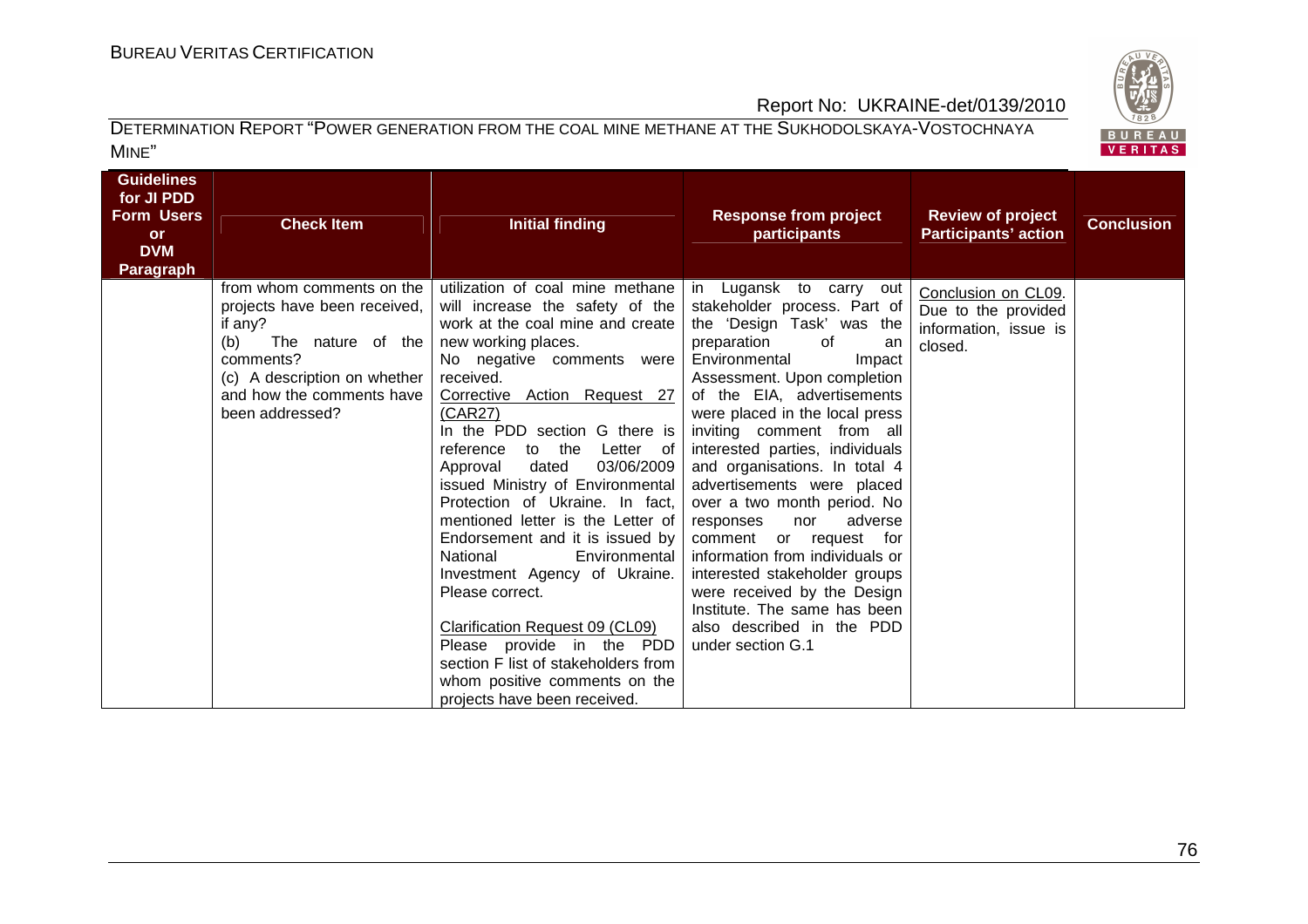DETERMINATION REPORT "POWER GENERATION FROM THE COAL MINE METHANE AT THE SUKHODOLSKAYA-VOSTOCHNAYA MINE"



APPENDIX B: CVs OF DETERMINATION TEAM The determination team consists of the following personnel:

## **Ivan G. Sokolov, Dr. Sci. (biology, microbiology)**

Climate Change Lead Verifier, Operational Manager Acting CEO Bureau Veritas Ukraine

He has over 25 years of experience in Research Institute in the field of biochemistry, biotechnology, and microbiology. He is a Lead auditor of Bureau Veritas Certification for Environment Management System (IRCA registered), Quality Management System (IRCA registered), Occupational Health and Safety Management System, and Food Safety Management System. He performed over 140 audits since 1999. Also he is Lead Tutor of the IRCA registered ISO 14000 EMS Lead Auditor Training Course, and Lead Tutor of the IRCA registered ISO 9000 QMS Lead Auditor Training Course. He is Lead Tutor of the Clean Development Mechanism /Joint Implementation Lead Verifier Training Course and he was involved in the determination/verification over 50 JI/CDM projects.

## **Igor Antipko (Mining Electro-Mechanics)**

Climate Change Verifier Bureau Veritas Ukraine Technical Specialist

Graduated from Stahanov College of Mines, specialist in Mining Electro-Mechanics (Automation processes of production of minerals, development of the circuits of electrosupply of mines, management of chisel and explosive works in mines). Completed full course of the Labour protection and Safety, was employed at the position of the Mine mechanic on repair of the equipment, Mine underground electromechanic (service and repair of mechanisms and equipment, lines of transportation of the electric power in mine of extraction stone coal, service and repair of gas analyzer of methane, monitoring and repair mine of air control devices).

# **Olena Manziuk, M.Sci. (environmental science)**

Climate Change Verifier Bureau Veritas Ukraine Health, Safety and Environment Department specialist Project Manager of JI/CDM Project

She has graduated from National University of "Kyiv-Mohyla Academy" with the Master Degree in Environmental Science. She has successfully completed IRCA registered Lead Auditor Training Course for Environment Management Systems and Quality Management Systems. Also, Olena has completed training